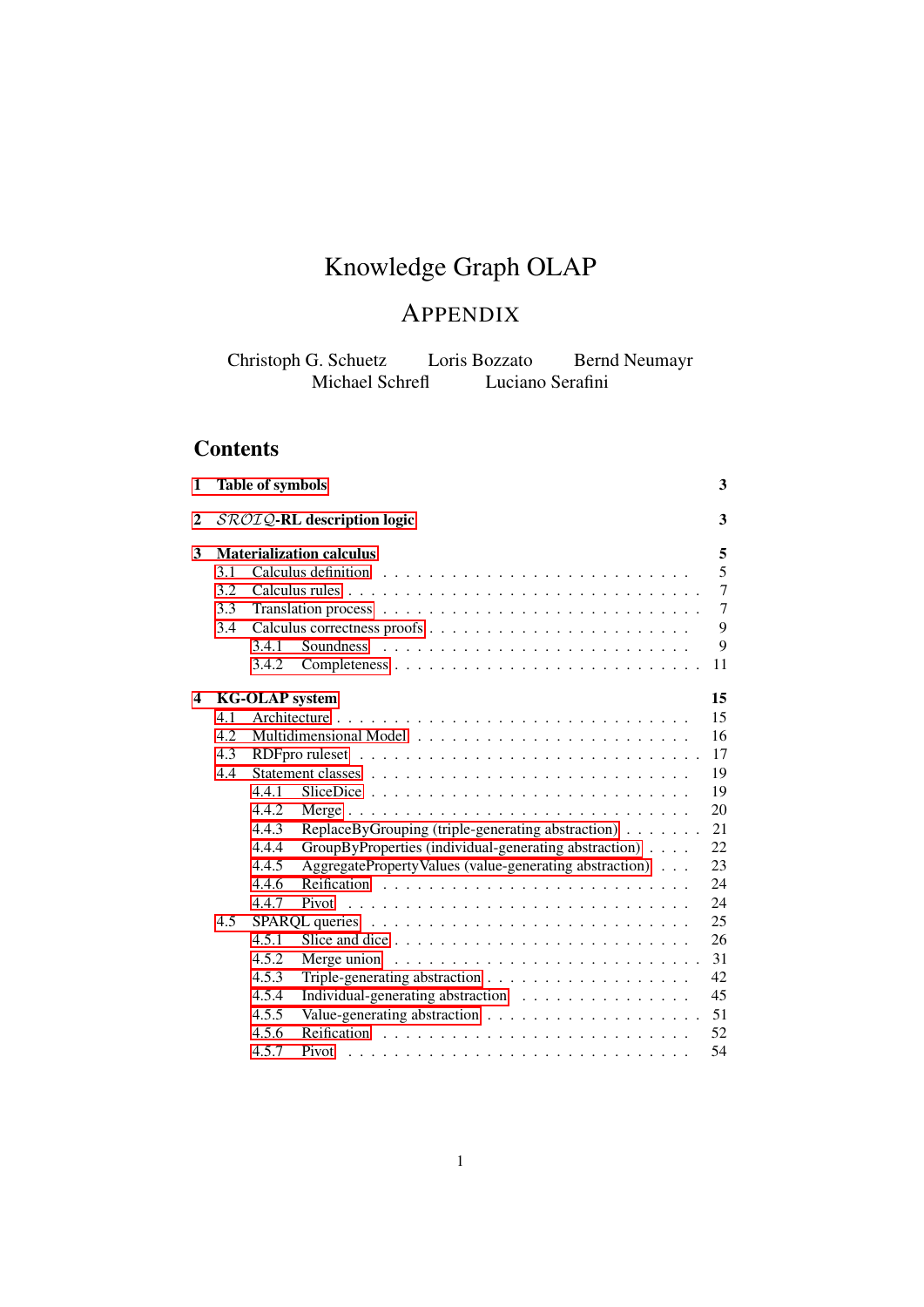|                   | 5 Performance evaluation                                                                            |  |
|-------------------|-----------------------------------------------------------------------------------------------------|--|
|                   | 5.1 System configuration $\ldots \ldots \ldots \ldots \ldots \ldots \ldots \ldots \ldots \ldots$ 55 |  |
|                   |                                                                                                     |  |
|                   |                                                                                                     |  |
|                   |                                                                                                     |  |
|                   |                                                                                                     |  |
| <b>References</b> |                                                                                                     |  |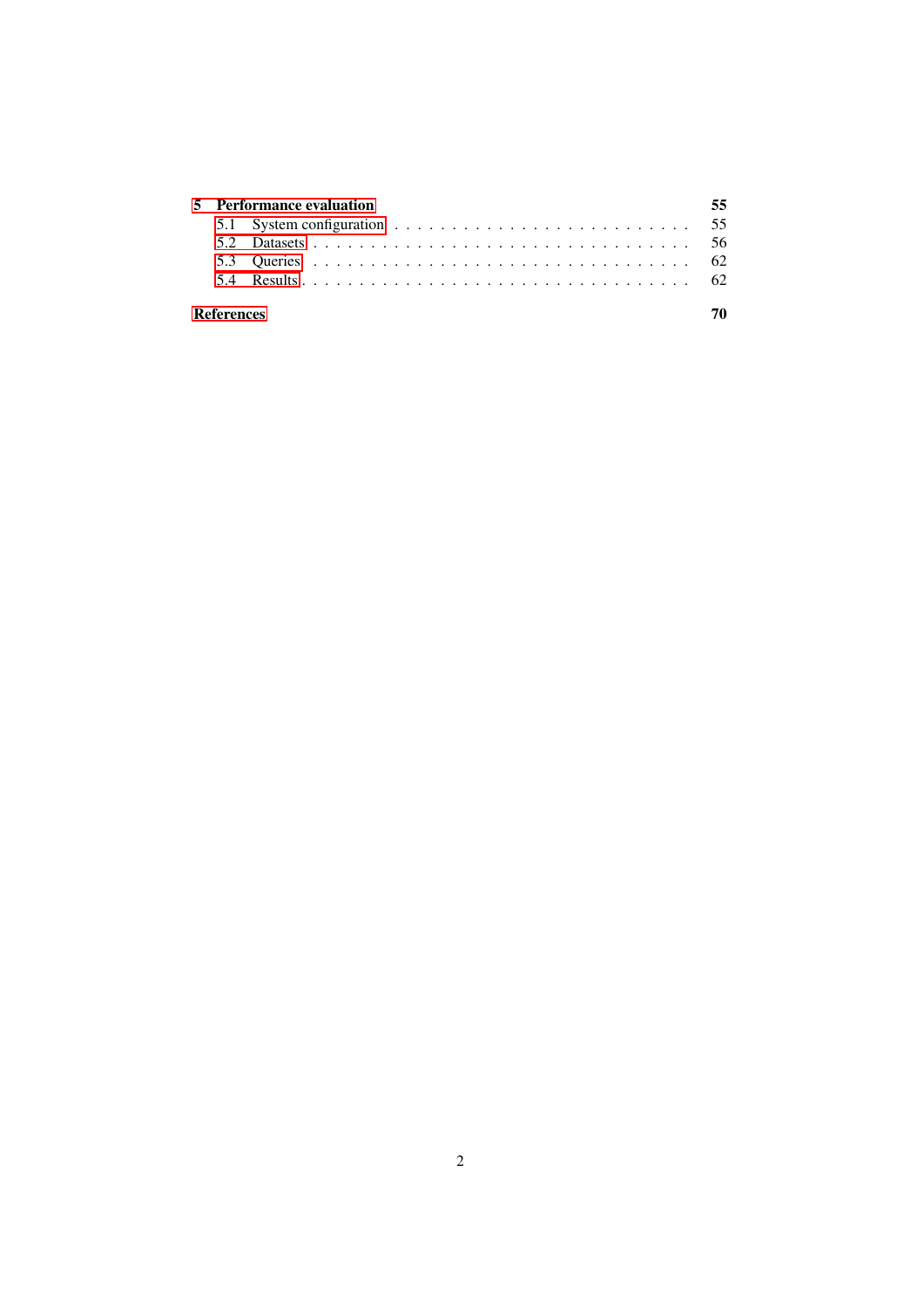# <span id="page-2-0"></span>1 Table of symbols

For ease of reference, in Table [1](#page-2-2) we summarize the notation used in the main paper [\[1\]](#page-69-0).

| Concept                       |                           | <b>Symbol Section</b> | Concept                                      | <b>Symbol Section</b> |       |
|-------------------------------|---------------------------|-----------------------|----------------------------------------------|-----------------------|-------|
| Cube vocabulary<br>Cell names | Ω<br>F                    | 3.2.1<br>3.2.1        | Contextualized Knowledge<br>Repository (CKR) | R                     | 3.2.2 |
| Dimensions                    | D                         | 3.2.1                 | Global context                               | B                     | 3.2.2 |
| Levels                        | L                         | 3.2.1                 | Knowledge modules (for $M$ )                 | Kм                    | 3.2.2 |
| Dimension members             |                           | 3.2.1                 | <b>CKR</b> interpretation                    | J                     | 3.2.2 |
| Cube language                 | $\mathcal{L}_{\Omega}$    | 3.2.1                 | Global interpretation                        | М                     | 3.2.2 |
| Dimensional ordering          | $\prec$ A                 | 3.2.1                 | Local interpretation (for $c$ )              | $\mathcal{I}(c)$      | 3.2.2 |
| Direct dim. ordering          | ≺́д                       | 3.2.1                 | Input rules set                              | Ι                     | 3.2.3 |
| Multidimensional space        | $\mathfrak{D}_{\Omega}$   | 3.2.1                 | Deduction rules set                          | $\boldsymbol{P}$      | 3.2.3 |
| Cell name function            | cn                        | 3.2.1                 | Output rules set                             | Ω                     | 3.2.3 |
| Coverage relation             | $\vec{\overline{\Sigma}}$ | 3.2.1                 | CKR program                                  | $PK({\frak K})$       | 3.2.3 |
| Object vocabulary             |                           | 3.2.1                 | Entailment                                   | ⊨                     | 3.2.3 |
| Object language               | $\mathcal{L}_{\Sigma}$    | 3.2.1                 | Slice-and-dice                               | $\delta$              | 4.1.1 |
| Meta-vocabulary               | Г                         | 3.2.2                 | Level vector                                 | 1                     | 4.1.2 |
| Module names                  | м                         | 3.2.2                 | Level function                               | lev                   | 4.1.2 |
| Context classes               | C                         | 3.2.2                 | Merge (with method met)                      | $\rho^\text{met}$     | 4.1.2 |
| Contextual relations          | R                         | 3.2.2                 | Abstraction (with method met)                | $\alpha^{\rm met}$    | 4.2.1 |
| Contextual attributes         | A                         | 3.2.2                 | Pivoting                                     | $\pi$                 | 4.2.2 |
| Module role                   | mod                       | 3.2.2                 | Reification                                  | $\varrho$             | 4.2.3 |
| Class of all contexts         | Ctx                       | 3.2.2                 |                                              |                       |       |
| Null context class            | Null                      | 3.2.2                 |                                              |                       |       |
| Meta-language                 | $\mathcal{L}_\Gamma$      | 3.2.2                 |                                              |                       |       |
|                               |                           |                       |                                              |                       |       |

<span id="page-2-2"></span>Table 1: Table of symbols used in the main paper

# <span id="page-2-1"></span>2 SROIQ-RL description logic

We summarize the basic definitions for description logics [\[2\]](#page-69-1) and the logic  $\mathcal{SROTQ}$ -RL [\[3,](#page-69-2) [4\]](#page-69-3) we use in the formulation of the materialization calculus.  $\text{SROTQ-RL}$  is a restriction of the description logic  $\text{SROTQ}$  [\[5\]](#page-69-4) to the constructs allowed in the OWL-RL profile [\[6\]](#page-69-5).

A *DL vocabulary*  $\Sigma = \text{NC} \oplus \text{NR} \oplus \text{NI}$  is a set of symbols composed of three mutually disjoint countably infinite subsets: the set NC of *atomic concepts*, the set NR of *atomic roles*, and the set NI of *individual constants*.

Complex *concepts* and *roles* for SROIQ-RL are defined using the concept and role constructors in Table [2,](#page-4-2) where  $A$  is an atomic concept,  $C$  and  $D$  are (possibly complex) concepts,  $P$  and  $R$  are atomic roles,  $S$  and  $Q$  are (possibly complex) roles,  $a$  and  $b$  are individual constants, and  $n$  stands for any positive integer. We define the following grammars for a *left-side concept* C and a *right-side concept* D:

$$
C := A \mid \{a\} \mid C \sqcap C \mid C \sqcup C \mid \exists R.C \mid \exists R.\{a\} \mid \exists R.\top
$$

$$
D := A \mid \neg C \mid D \sqcap D \mid \exists R.\{a\} \mid \forall R.D \mid \leqslant nR.\top
$$

where  $A \in NC$ ,  $R \in NR$ ,  $a \in NI$  and  $n \in \{0,1\}$ . A *both-side concept* is a concept expression that is both a left- and right-side concept.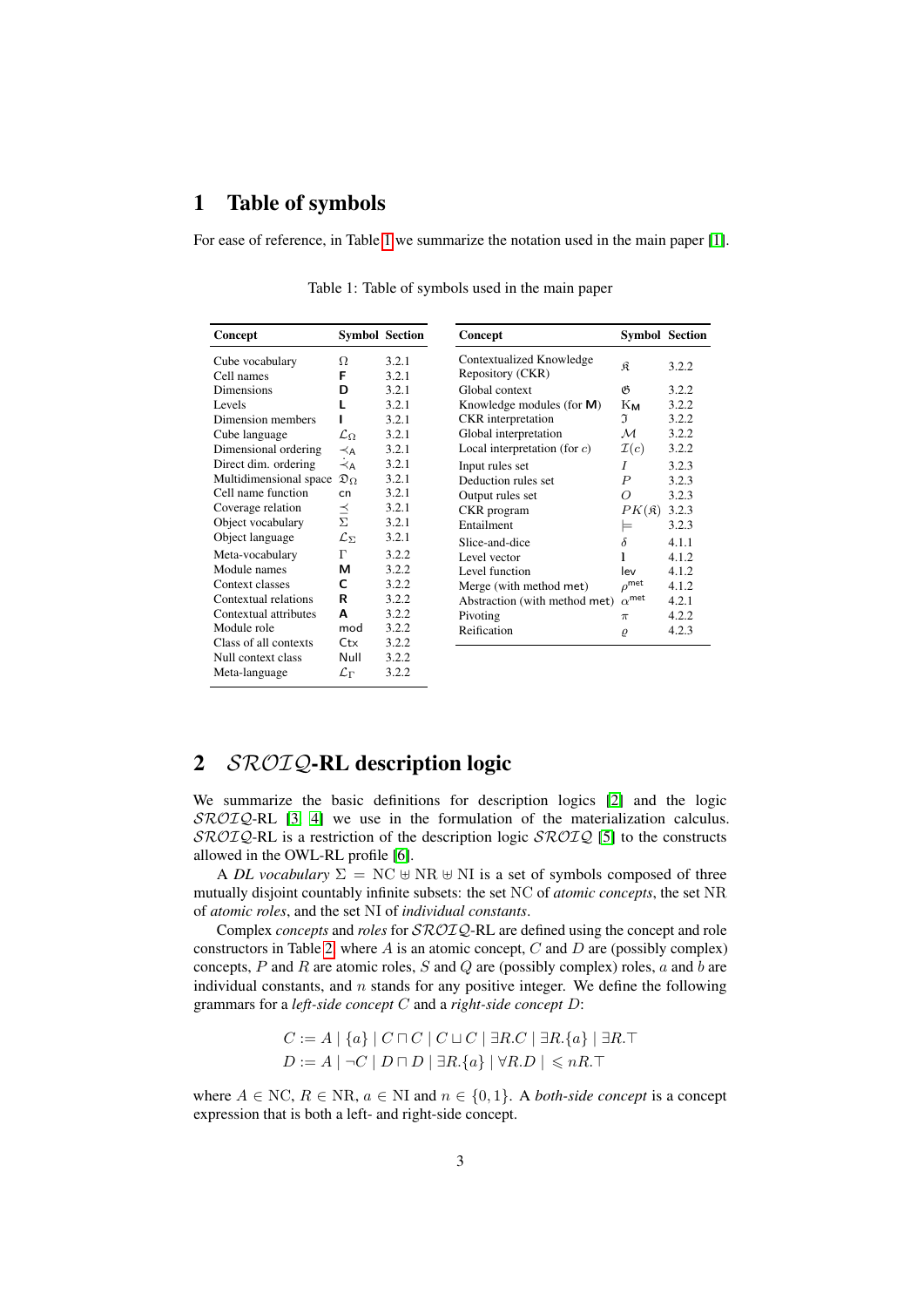A SROIQ-RL *knowledge base*  $K = \langle T, R, A \rangle$  consists of: a TBox T, which contains axioms of the form  $C \sqsubseteq D$ , where C is a left-side concept and D is a rightside concept or  $E \equiv F$ , where E and F are both-side concepts; an RBox R, which contains role inclusion axioms  $S \sqsubseteq Q$  and role properties axioms in Table [2;](#page-4-2) an ABox A, containing concept and role assertions: concept assertions are restricted to the form  $D(a)$ , where D is a right-side concept. The syntax of all axioms is shown at the lower part of Table [2.](#page-4-2)

A *DL interpretation* is a pair  $\mathcal{I} = \langle \Delta^{\mathcal{I}}, \cdot^{\mathcal{I}} \rangle$  where  $\Delta^{\mathcal{I}}$  is a non-empty set called interpretation *domain* and  $\cdot^{\mathcal{I}}$  is the *interpretation function* which provides denotations for individuals, concepts and roles. The interpretation function  $\cdot^{\mathcal{I}}$  assigns an element  $a^{\mathcal{I}} \in \Delta^{\mathcal{I}}$  to each  $a \in \mathbb{N}$ , a subset  $C^{\mathcal{I}} \subseteq \Delta^{\mathcal{I}}$  to each  $C \in \mathbb{N}$ C, and a subset  $R^{\mathcal{I}} \subseteq$  $\Delta^{\mathcal{I}} \times \Delta^{\mathcal{I}}$  to each  $R \in \text{NR}$ . The definition of semantics for complex concept and role constructors is listed in Table [2.](#page-4-2)

An axiom  $\alpha$  is *satisfied* by an interpretation I (denoted  $\mathcal{I} \models_{\text{DL}} \alpha$ ) if I satisfies the respective semantic constraint listed in Table [2.](#page-4-2) An interpretation  $\mathcal I$  is a *model* of  $\mathcal K$ (denoted  $\mathcal{I} \models_{\text{DL}} \mathcal{K}$ ) if it satisfies all axioms of  $\mathcal{K}$ .

Complying to the definitions of SROIQ [\[5\]](#page-69-4), only *simple roles* are allowed in the irreflexivity, asymmetry and the disjointness axioms (this is marked with ∗ in Table [2\)](#page-4-2). Simple roles are defined recursively as follows:

- an atomic role  $R$  is simple if it does not occur on the right-hand side of a role inclusion axiom in  $\mathcal{R}$ ;
- an inverse role  $R^-$  is simple if R is simple;
- if R occurs on the right-hand side of a role inclusion axiom in R and each such role inclusion axiom is of the from  $S \sqsubseteq R$  where S is a simple role, than R is also simple.

Moreover, SROIQ RBox [\[5\]](#page-69-4) is required to be *regular* to preserve decidability. Formally, a *regular order* is a strict partial order  $\prec$  on roles s.t., for any roles R, S,  $R \prec S$  iff  $R^- \prec S$ . A RIA is  $\prec$ *-regular* if it is in one of the following forms: (i)  $R \circ R \sqsubseteq R$ ; (ii)  $R^{-} \sqsubseteq R$ ; (iii)  $S_1 \circ \ldots \circ S_n \sqsubseteq R$  with  $S_i \prec R$  for  $i \in \{1, \ldots, n\}$ ; (iv)  $R \circ S_1 \circ \ldots \circ S_n \sqsubseteq R$  with  $S_i \prec R$  for  $i \in \{1, \ldots, n\}$ ; (v)  $S_1 \circ \ldots \circ S_n \circ R \sqsubseteq R$ with  $S_i \prec R$  for  $i \in \{1, \ldots, n\}$ . An RBox  $R$  is *regular*, if there exists a regular order  $\prec$  such that all role inclusions in  $\mathcal R$  are  $\prec$ -regular.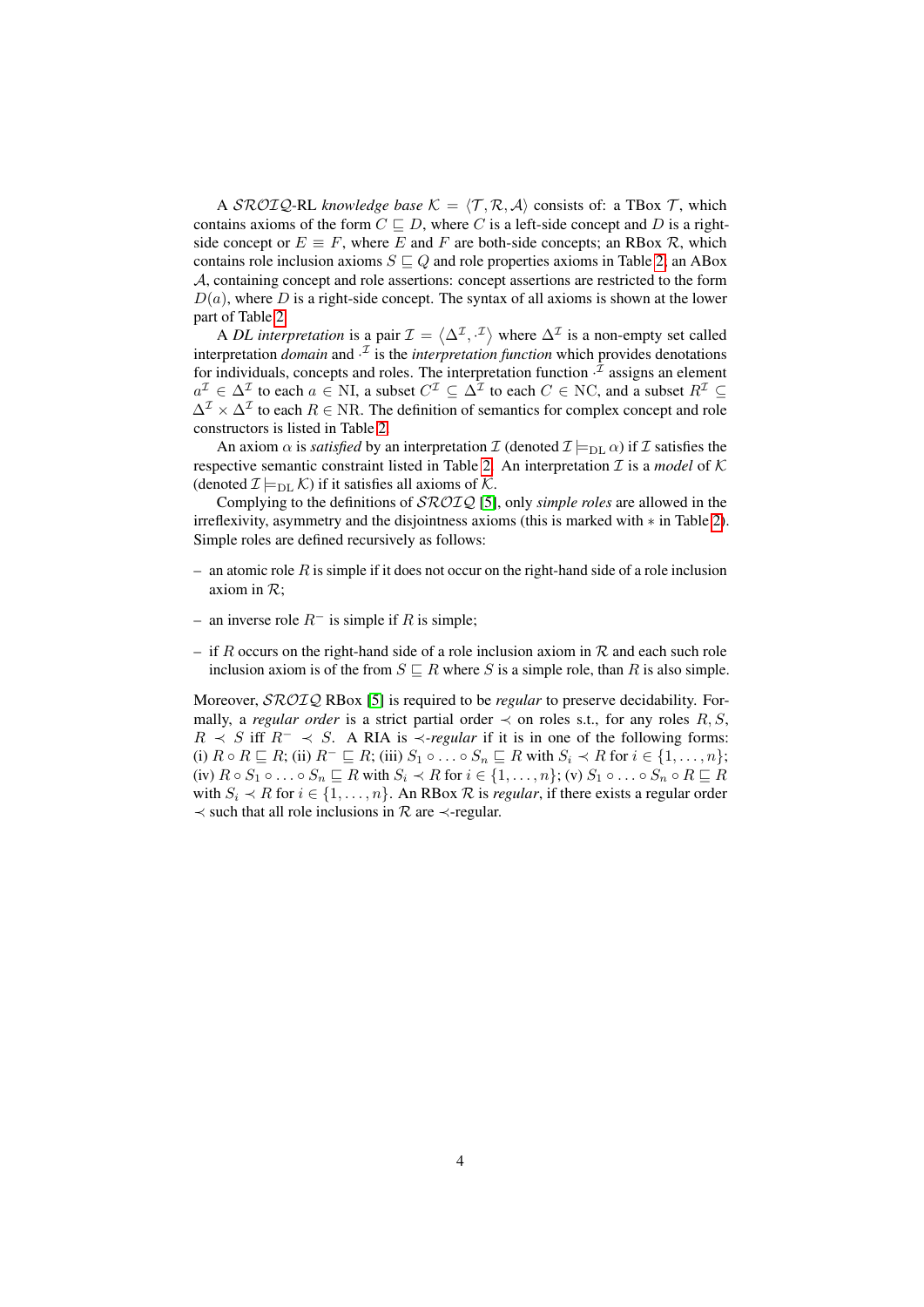<span id="page-4-2"></span>Table 2: Syntax and Semantics of SROIQ-RL constructors

| <b>Concept constructors</b>                                                                                            | Syntax                                                                            | Semantics                                                                                                                                                                                                                                                                                                                                                                                                                                                                            |
|------------------------------------------------------------------------------------------------------------------------|-----------------------------------------------------------------------------------|--------------------------------------------------------------------------------------------------------------------------------------------------------------------------------------------------------------------------------------------------------------------------------------------------------------------------------------------------------------------------------------------------------------------------------------------------------------------------------------|
| Atomic concept<br>Top concept<br>Bottom concept                                                                        | А<br>Τ<br>$\mathbf{L}$                                                            | $A^{\mathcal{I}}$<br>$\Lambda^{\mathcal{I}}$<br>Ø                                                                                                                                                                                                                                                                                                                                                                                                                                    |
| Complement<br>Intersection<br>Union                                                                                    | $\neg C$                                                                          | $\Delta^{\mathcal{I}} \setminus C^{\mathcal{I}}$<br>$C_1 \sqcap C_2 \mid C_1^{\mathcal{I}} \cap C_2^{\mathcal{I}}$<br>$C_1 \sqcup C_2 \mid C_1^{\mathcal{I}} \cup C_2^{\mathcal{I}}$                                                                                                                                                                                                                                                                                                 |
| <b>Existential restriction</b>                                                                                         | $\exists R.C$                                                                     |                                                                                                                                                                                                                                                                                                                                                                                                                                                                                      |
| Universal restriction                                                                                                  | $\forall R.D$                                                                     | $\begin{array}{l} \left\{ x \in \Delta^{\mathcal{I}} \, \left  \begin{matrix} \exists y. \left\langle x, y \right\rangle \in R^{\mathcal{I}} \\[1mm] \wedge \, y \in C^{\mathcal{I}} \end{matrix} \right. \right\} \\ \left\{ x \in \Delta^{\mathcal{I}} \, \left  \begin{matrix} \forall y. \left\langle x, y \right\rangle \in R^{\mathcal{I}} \\[1mm] \rightarrow \, y \in D^{\mathcal{I}} \end{matrix} \right. \right\} \end{array}$                                             |
| Max. card. restriction                                                                                                 | $\leq nR.C$                                                                       | $\left\{ x \in \Delta^{\mathcal{I}} \; \middle  \; \begin{array}{l} \sharp \{y   \langle x, y \rangle \in R^{\mathcal{I}} \\ \wedge y \in C^{\mathcal{I}} \} \leq n \end{array} \right\}$                                                                                                                                                                                                                                                                                            |
| Nominal                                                                                                                | $\{a\}$                                                                           | $\{a^{\mathcal{I}}\}$                                                                                                                                                                                                                                                                                                                                                                                                                                                                |
| <b>Role constructors</b>                                                                                               | Syntax                                                                            | Semantics                                                                                                                                                                                                                                                                                                                                                                                                                                                                            |
| Atomic role                                                                                                            | $_{R}$                                                                            | $R^{\mathcal{I}}$                                                                                                                                                                                                                                                                                                                                                                                                                                                                    |
| Inverse role                                                                                                           | $R^-$                                                                             | $\{\langle y, x \rangle \mid \langle x, y \rangle \in R^{\mathcal{I}}\}\$                                                                                                                                                                                                                                                                                                                                                                                                            |
| Role composition                                                                                                       | $S \circ Q$                                                                       | $\{(x,z) \mid \langle x,y \rangle \in S^{\mathcal{I}}, \langle y,z \rangle \in Q^{\mathcal{I}}\}$                                                                                                                                                                                                                                                                                                                                                                                    |
| <b>Axioms</b>                                                                                                          | Syntax                                                                            | Semantics                                                                                                                                                                                                                                                                                                                                                                                                                                                                            |
| Concept inclusion (GCI)<br>Concept definition<br>Role inclusion (RIA)                                                  | $C \sqsubset D$<br>$C \equiv D$<br>$S \sqsubset R$                                | $C^{\mathcal{I}} \subseteq D^{\mathcal{I}}$<br>$C^{\mathcal{I}} = D^{\mathcal{I}}$<br>$S^{\mathcal{I}} \subset R^{\mathcal{I}}$                                                                                                                                                                                                                                                                                                                                                      |
| Role disjointness*<br>Irreflexivity assertion*<br>Symmetry assertion<br>Asymmetry assertion*<br>Transitivity assertion | Dis(P, R)<br>$\operatorname{Irr}(R)$<br>Sym(R)<br>Asym $(R)$<br>$\text{Trans}(R)$ | $P^{\mathcal{I}} \cap R^{\mathcal{I}} = \emptyset$<br>$R^{\mathcal{I}} \cap \{ \langle x, x \rangle \mid x \in \Delta^{\mathcal{I}} \} = \emptyset$<br>$\langle x, y \rangle \in R^{\mathcal{I}} \Rightarrow \langle y, x \rangle \in R^{\mathcal{I}}$<br>$\langle x, y \rangle \in R^{\mathcal{I}} \Rightarrow \langle y, x \rangle \notin R^{\mathcal{I}}$<br>$\{\langle x,y\rangle,\langle y,z\rangle\}\subseteq R^{\mathcal{I}}\Rightarrow\langle x,z\rangle\in R^{\mathcal{I}}$ |
| Concept assertion<br>Role assertion<br>Negated role assertion<br>Equality assertion<br>Inequality assertion            | D(a)<br>R(a,b)<br>$\neg R(a,b)$<br>$a = b$<br>$a \neq b$                          | $a^{\mathcal{I}} \in D^{\mathcal{I}}$<br>$\langle a^{\mathcal{I}}, b^{\mathcal{I}} \rangle \in R^{\mathcal{I}}$<br>$\begin{array}{c}\n\langle a^{\mathcal{I}}, b^{\mathcal{I}} \rangle \notin R^{\mathcal{I}} \\ a^{\mathcal{I}} = b^{\mathcal{I}}\n\end{array}$<br>$a^{\mathcal{I}} \neq b^{\mathcal{I}}$                                                                                                                                                                           |

# <span id="page-4-0"></span>3 Materialization calculus

In this section, we provide the formal definition for the datalog translation for instance checking in KG-OLAP cubes introduced in Section 3.2.3.

# <span id="page-4-1"></span>3.1 Calculus definition

We summarize the definitions of the materialization calculus for  $\mathcal{SROTQ}$ -RL based CKRs originally introduced in [\[3\]](#page-69-2) (which, in turn, adapts the materialization calculus definitions presented in [\[7\]](#page-69-6)) and we adapt them to the structure of KG-OLAP cube provided in the main paper.

Normal form. To simplify the presentation of the calculus rules,  $\mathcal{SROIQ}\text{-RL}$  axioms considered in the rules are assumed to appear in normal form. We say that a CKR  $\mathfrak{K} = \langle \mathfrak{G}, K_{\mathsf{M}} \rangle$  is in *normal form* if: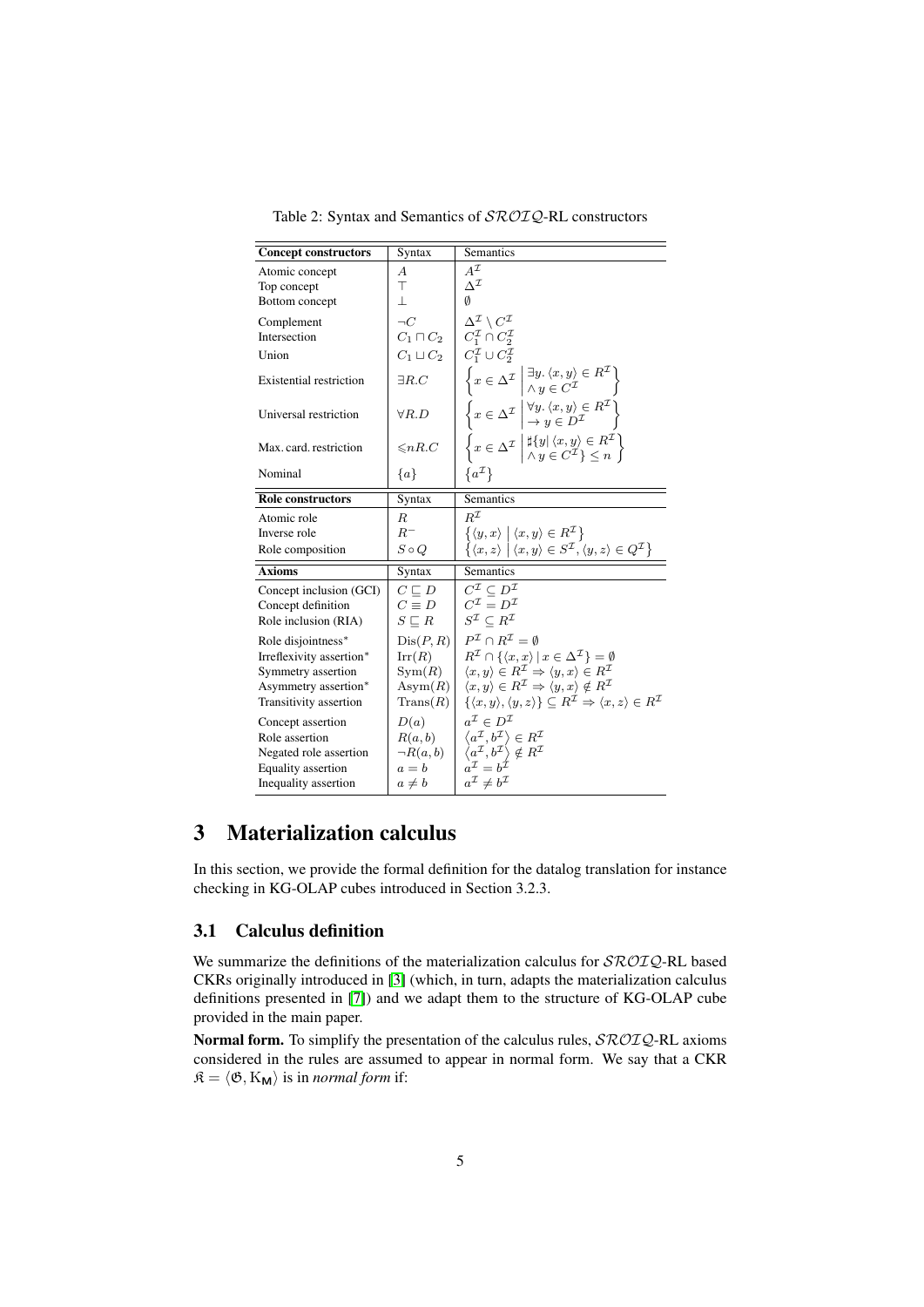<span id="page-5-0"></span>Table 3: Normal form axioms

| A(a) | $R(a,b) \qquad \neg R(a,b) \qquad a=b \qquad a \neq b$                                                                   |  |  |  |
|------|--------------------------------------------------------------------------------------------------------------------------|--|--|--|
|      | $A \sqsubseteq B$ $\{a\} \sqsubseteq B$ $A \sqsubseteq \neg B$ $A \sqcap B \sqsubseteq C$                                |  |  |  |
|      | $\exists R.A \sqsubseteq B$ $A \sqsubseteq \exists R.\{a\}$ $A \sqsubseteq \forall R.B$ $A \sqsubseteq \leq \{1R.\top\}$ |  |  |  |
|      | $R \sqsubseteq T$ $R \circ S \sqsubseteq T$ $Dis(R, S)$ $Inv(R, S)$ $Irr(R)$                                             |  |  |  |

–  $\mathfrak G$  contains axioms in  $\mathcal L_{\Gamma}$  of the form of Table [3](#page-5-0) or in the form  $C \subseteq \exists \text{mod.}\{m\},\$  $C \sqsubset \exists A. \{d_A\}$  for  $A, B, C \in \mathbb{C}$ ,  $R, S, T \in \mathbb{R}$ ,  $a, b \in \mathbb{N}$ ,  $m \in \mathbb{M}$ ,  $A \in \mathbb{A}$  and  $d_A \in D_A$ .

–  $\mathfrak G$  and every K<sub>m</sub> contain axioms in  $\mathcal L_{\Sigma}$  of the form of Table [3](#page-5-0) for  $A, B, C \in \mathrm{NC}$ ,  $a, b \in \text{NI}, R, S, T \in \text{NR}.$ 

In [\[3,](#page-69-2) [4\]](#page-69-3) we provide a set of rules that allow to transform any  $\mathcal{SRO}IQ\text{-RL CKR}$  in an "equivalent" CKR in normal form<sup>[1](#page-5-1)</sup> and we state the correctness of such translation (which can be proved similarly to the case of [\[7\]](#page-69-6)).

**Translation language and proofs.** We follow the same presentation given in [\[3,](#page-69-2) [7\]](#page-69-6), and we will thus express our rules in the language of *datalog*. We summarize here the basic definitions of the language. A *signature* is a tuple  $\langle C, P \rangle$ , with C a finite set of *constants* and P a finite set of *predicates*. We assume a set V of *variables* and we call *terms* the elements of  $\mathbf{C} \cup \mathbf{V}$ . An *atom* over  $\langle \mathbf{C}, \mathbf{P} \rangle$  is in the form  $p(t_1, \dots, t_n)$  with  $p \in \mathbf{P}$  and every  $t_i \in \mathbf{C} \cup \mathbf{V}$  for  $i \in \{1, ..., n\}$ . A *rule* is an expression in the form  $B_1, \ldots, B_m \to H$  where H and  $B_1, \ldots, B_m$  are datalog atoms (the *head* and *body* of the rule). A *fact* H is a ground rule with empty body. A *program* P is a finite set of datalog rules. A *ground substitution*  $\sigma$  for  $\langle C, P \rangle$  is a function  $\sigma : V \to C$ . We define as usual substitutions on atoms and *ground instances* of atoms. A *proof tree* for P is a structure  $\langle N, E, \lambda \rangle$  where  $\langle N, E \rangle$  is a finite directed tree and  $\lambda$  is a labelling function assigning a ground atom to each node, where: for each  $v \in N$ , there exists a rule  $B_1, \ldots, B_m \to H$  in P and a ground substitution  $\sigma$  s.t. (i)  $\lambda(v) = \sigma(H)$  and (ii) v has m child nodes  $w_i$  in E, with  $\lambda(w_i) = \sigma(B_i)$  for  $i \in \{1, ..., m\}$ . A ground atom H is a *consequence* of P (denoted  $P \models H$ ) if there exists a proof tree for P with root node r and with  $\lambda(r) = H$ .

<span id="page-5-1"></span><sup>&</sup>lt;sup>1</sup>As in [\[7\]](#page-69-6), we assume that rule chain axioms in input are already decomposed in binary role chains.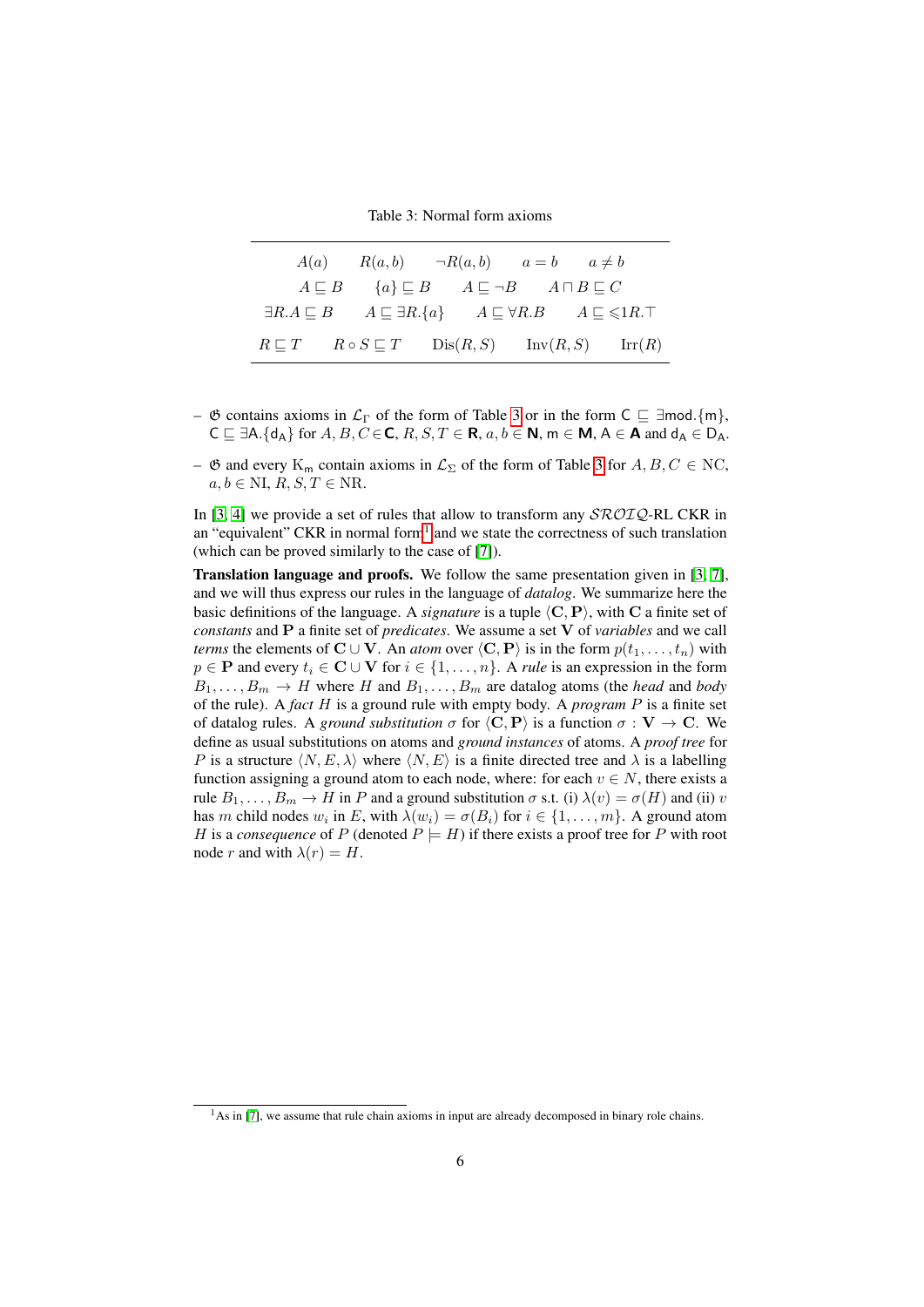### <span id="page-6-0"></span>3.2 Calculus rules

As introduced in Section 3.2.3 in the main paper, the calculus has three components:

(a). *Input translations*  $I_{qlob}$ ,  $I_{rl}$ : Given an axiom  $\alpha$  and  $c \in F$ , each  $I(\alpha, c)$  is a set of datalog facts and rules. Intuitively, the datalog facts and rules encode as datalog facts the contents of input global and local DL knowledge bases.

(b). *Deduction rules*  $P_{glob}$ ,  $P_{loc}$ ,  $P_{rl}$ : Sets of datalog rules represent the inference rules for the instance-level reasoning over the translated axioms.

(c). *Output translation* O: Given an axiom  $\alpha$  and  $c \in F$ ,  $O(\alpha, c)$  is a single datalog fact which encodes the ABox assertion  $\alpha$  that we want to prove to be c-entailed by the input CKR.

In the following, we briefly present the form of the different sets of translation and deduction rules. The complete set of rules is presented in Table [4.](#page-7-0)

(i).  $\text{SROTQ-RL}$  *translation*: The rules in  $I_{rl}(S, c)$  translate into datalog facts  $SROIQ-RL$  axioms (in a context c). For example, we translate atomic concept inclusions with the rule  $A \subseteq B \mapsto \{\text{subClass}(A, B, c)\}\)$ . The rules in  $P_{rl}$  are the deduction rules corresponding to axioms in  $\mathcal{SROLQ}$ -RL. For example, for atomic concept inclusions we have:

 $\texttt{subClass}(y, z, c), \texttt{inst}(x, y, c) \rightarrow \texttt{inst}(x, z, c)$ 

(ii). *Global and local translations*: The global input rules of  $I_{qlob}$  encode the interpretation of Ctx in the global context and (new in this version of the materialization calculus) the translation of the coverage in the level and dimensional hierarchies. The global deduction rules in  $P_{alob}$  provide the rule for the propagation of modules, which is defined by the following, with gm the context name of global metaknowledge:

> $\texttt{triple}(c_1, \texttt{covers}, c_2, \texttt{gm}),$  $\texttt{triple}(c_1, \textsf{mod}, m, \textsf{gm}) \rightarrow \texttt{triple}(c_2, \textsf{mod}, m, \textsf{gm})$

Similarly, the local deduction rules  $P_{loc}$  provide the rules for the interpretation of the local object language.

(iii). *Output rules*: The rules in  $O(\alpha, c)$  provide the translation of ABox assertions that can be verified to hold in context c by applying the rules of the final program. For example, atomic concept assertions in a context c are translated by  $A(a) \mapsto {\text{inst}}(a, A, c)$ .

### <span id="page-6-1"></span>3.3 Translation process

Given a  $\mathcal{SROIQ}\text{-}\text{RL}$  cube  $\mathfrak{K} = \langle \mathfrak{G}, K_{\mathbf{M}} \rangle$  in normal form, the translation to its datalog program  $PK(\mathfrak{K})$  now proceeds along the following steps:

(1). The initial *global program* for  $\mathfrak{G}$  is translated into:

 $PG(\mathfrak{G}) = I_{alob}(\mathfrak{G}_{\Gamma}) \cup I_{rl}(\mathfrak{G}_{\Gamma}, \mathsf{gm}) \cup I_{rl}(\mathfrak{G}_{\Sigma}, \mathsf{g}\mathsf{k}) \cup P_{rl} \cup P_{alob}$ 

with gm, gk new context names,  $\mathfrak{G}_{\Gamma} = {\alpha \in \mathfrak{G} \mid \alpha \in \mathcal{L}_{\Gamma}}}$  and  $\mathfrak{G}_{\Sigma} = {\alpha \in \mathfrak{G} \mid \alpha \in \mathcal{L}_{\Gamma}}$  $\mathcal{L}_{\Sigma}$ .

(2). We compute the names and the dimensions associated to each context. For all  $d \in$  $\mathfrak{D}_{\Omega},$  with  $\mathsf{cn}(\mathbf{d}) = \mathsf{c}$ , let  $S(\mathbf{d}) = \{\mathtt{inst}(\mathsf{c},\mathsf{Ctx},\mathsf{gm})\} \cup \bigcup_{A \in \mathbf{A}} \{\mathtt{triple}(\mathsf{c},A,d_A,\mathsf{gm})\}.$ Then:

$$
PG'(\mathfrak{G}) = PG(\mathfrak{G}) \cup \bigcup_{\mathbf{d} \in \mathfrak{D}_{\Omega}} S(\mathbf{d})
$$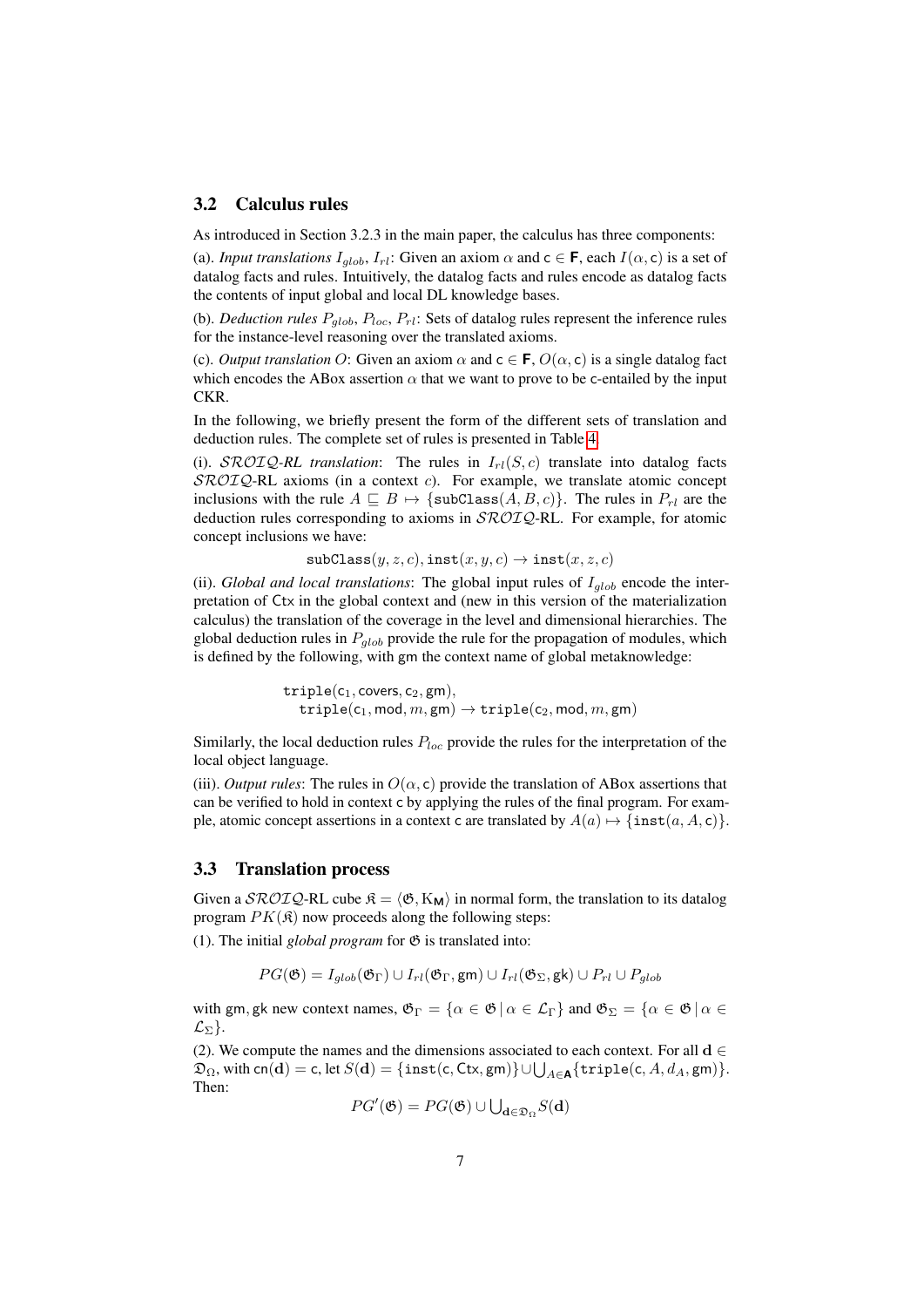<span id="page-7-0"></span>Table 4: Calculus input, output and deduction rules

Global input rules  $I_{glob}(\mathfrak{G})$ 

 $\left( \text{igl-subctx1)} \quad C \in \textbf{C} \mapsto \{\text{subClass}(C, Ctx, gm)\}$  $(igl-subctx2) c ∈ N → {inst(c, Ctx, gm)}$ (igl-coverdim)  $d \prec_A d' \mapsto \{\ \mathtt{triple}(d,\mathtt{rollsUpTo},d',\mathtt{gm})\ \}$ (igl-coverlvl)  $l \prec^L_A l'$   $\mapsto \{ \texttt{triple}(l, \texttt{rollsUpTo}, l', \texttt{gm}) \}$ (igl-ortho) d orthogonal to  $d' \mapsto \{ \text{ triple}(d, \text{ortho}, d', \text{gm}) \}$ 

# Global deduction rules  $P_{glob}$

 $(pgl-prop)$  triple $(c_1, covers, c_2, gm), triple(c_1, mod, m, gm) \rightarrow triple(c_2, mod, m, gm)$ 

Local deduction rules  $P_{loc}$ 

 $(\text{plc-eq}) \ \text{nom}(x, c), \text{eq}(x, y, c') \rightarrow \text{eq}(x, y, c)$ 

#### Output translation  $O(\alpha, c)$

(o-concept)  $A(a) \mapsto {\text{inst}(a, A, c)}$ <br>(o-role)  $R(a, b) \mapsto {\text{triple}(a, R)}$  $R(a, b) \mapsto \{\texttt{triple}(a, R, b, c)\}\$ 

#### RL input translation  $I_{rl}(S, c)$

```
(irl-nom) a \in NI \mapsto {\text{nom}(a, c)}<br>(irl-cls) A \in NC \mapsto {\text{cls}(A, c)}(irl-cls) A \in NC \mapsto {\text{cls}(A, c)}<br>(irl-rol) R \in NR \mapsto {\text{rol}(R, c)}R \in NR \mapsto \{ \text{rol}(R, c) \}(irl{\text{-}inst1}) \quad A(a) \mapsto \{\texttt{inst}(a, A, c)\}(irl-triple) R(a, b) \mapsto {\text{triple}}(a, R, b, c)(irl-ntriple) \neg R(a, b) \rightarrow \{\text{negative}(a, R, b, c)\}<br>(irl-eq) a = b \rightarrow \{\text{eq}(a, b, c)\}(irl-eq) a = b \mapsto \{eq(a, b, c)\}(irl-neq) a \neq b \mapsto {\text{neq}}(a, b, c)(irl-inst2) {a} \sqsubseteq B \mapsto {\text{inst}(a, B, c)}(\text{irl-subc}) \quad A \sqsubseteq B \mapsto {\lbrace \texttt{subClass}(A, B, c) \rbrace}(irl-top) \top(a) \mapsto {\text{inst}(a, \text{top}, c)}<br>(irl-bot) \bot(a) \mapsto {\text{inst}(a, \text{bot}, c)}\bot(a) \mapsto \{ \texttt{inst}(a, \texttt{bot}, c) \}(\text{irl-not}) \qquad A \sqsubseteq \neg B \mapsto {\text{supNot}(A, B, c)}
```

```
(irl-subcnj) A_1 \sqcap A_2 \sqsubseteq B \mapsto \{\text{subConj}(A_1, A_2, B, c)\}\(\mbox{irl-subex}) \quad \exists R.A \sqsubseteq B \mapsto \{\mbox{\tt subEx}(R,A,B,c)\}(\text{irl-supex}) \quad A \sqsubseteq \exists R.\{a\} \mapsto \{\texttt{supEx}(A, R, a, c)\}(\text{irl-forall}) \quad A \sqsubseteq \forall R.B \mapsto {\text{supForall}(A, R, B, c)}(\text{irl-leqone}) \ A \sqsubseteq \leq 1R.\top \mapsto \{\text{supLeqOne}(A, R, c)\}\(\text{irl-subr}) R \sqsubseteq S \mapsto {\text{subRole}}(R, S, c)(irl-subrc) R \circ S \sqsubseteq T \mapsto \{\text{subRChain}(R, S, T, c)\}<br>(irl-dis) \text{Dis}(R, S) \mapsto \{\text{dis}(R, S, c)\}\(irl-dis) \text{Dis}(R, S) \mapsto {\text{dis}(R, S, c)}<br>(irl-inv) \text{Inv}(R, S) \mapsto {\text{inv}(R, S, c)}(irl-inv) \text{Inv}(R, S) \mapsto {\text{inv}(R, S, c)}<br>(irl-irr) \text{Irr}(R) \mapsto {\text{irr}(R, c)}\operatorname{Irr}(R) \mapsto \{\operatorname{irr}(R, c)\}
```
#### RL deduction rules  $P_{rl}$

| (prl-ntriple)    | $\mathtt{negtriple}(x,v,y,c), \mathtt{triple}(x,v,y,c) \rightarrow \mathtt{inst}(x,\mathtt{bot},c)$                                |
|------------------|------------------------------------------------------------------------------------------------------------------------------------|
| $(pr1-eq1)$      | $\texttt{nom}(x, c) \rightarrow \texttt{eq}(x, x, c)$                                                                              |
| $(pr1-eq2)$      | $eq(x, y, c) \rightarrow eq(y, x, c)$                                                                                              |
| $(pr1-eq3)$      | $eq(x, y, c)$ , inst $(x, z, c) \rightarrow$ inst $(y, z, c)$                                                                      |
| $(pr1-eq4)$      | $eq(x, y, c)$ , triple $(x, u, z, c) \rightarrow$ triple $(y, u, z, c)$                                                            |
| $(pr1-eq5)$      | $eq(x, y, c)$ , triple $(z, u, x, c) \rightarrow$ triple $(z, u, y, c)$                                                            |
| $(pr1-eq6)$      | $eq(x, y, c)$ , $eq(y, z, c) \rightarrow eq(x, z, c)$                                                                              |
| $(pr1-neq)$      | $eq(x, y, c)$ , $neq(x, y, c) \rightarrow inst(x, bot, c)$                                                                         |
| $(pr1-top)$      | $inst(x, z, c) \rightarrow inst(x, top, c)$                                                                                        |
| $(prl$ -subc $)$ | $\text{subClass}(y, z, c), \text{inst}(x, y, c) \rightarrow \text{inst}(x, z, c)$                                                  |
| (prl-not)        | $\text{supNot}(y, z, c), \text{inst}(x, y, c), \text{inst}(x, z, c) \rightarrow \text{inst}(x, \text{bot}, c)$                     |
| $(prl-subcnj)$   | $\texttt{subConj}(y_1, y_2, z, c), \texttt{inst}(x, y_1, c), \texttt{inst}(x, y_2, c) \rightarrow \texttt{inst}(x, z, c)$          |
| (prl-subex)      | $\texttt{subEx}(v, y, z, c), \texttt{triple}(x, v, x', c), \texttt{inst}(x', y, c) \rightarrow \texttt{inst}(x, z, c)$             |
| (prl-supex)      | $\texttt{supEx}(y, r, x', c), \texttt{inst}(x, y, c) \rightarrow \texttt{triple}(x, r, x', c)$                                     |
| (prl-supforall)  | $\texttt{supForall}(z,r,z',c),\texttt{inst}(x,z,c),\texttt{triple}(x,r,y,c) \rightarrow \texttt{inst}(y,z',c)$                     |
| (prl-leqone)     | supLeqOne(z, r, c), inst(x, z, c),                                                                                                 |
|                  | triple $(x, r, x_1, c)$ , triple $(x, r, x_2, c) \rightarrow eq(x_1, x_2, c)$                                                      |
| $(prl-subr)$     | $\texttt{subRole}(v, w, c), \texttt{triple}(x, v, x', c) \rightarrow \texttt{triple}(x, w, x', c)$                                 |
| (prl-subrc)      | $\texttt{subRChain}(u, v, w, c), \texttt{triple}(x, u, y, c), \texttt{triple}(y, v, z, c) \rightarrow \texttt{triple}(x, w, z, c)$ |
| $(pr1-dis)$      | $dis(u, v, c), \text{triple}(x, u, y, c), \text{triple}(x, v, y, c) \rightarrow \text{inst}(x, \text{bot}, c)$                     |
| $(prl-inv1)$     | $inv(u, v, c)$ , triple $(x, u, y, c) \rightarrow$ triple $(y, v, x, c)$                                                           |
| $(pr1-inv2)$     | $inv(u, v, c)$ , triple $(x, v, y, c) \rightarrow$ triple $(y, u, x, c)$                                                           |
| $(prl-irr)$      | $irr(u, c), triple(x, u, x, c) \rightarrow inst(x, bot, c)$                                                                        |
|                  |                                                                                                                                    |

(3). We compute the coverage across contexts. Let  $PG''(\mathfrak{G})$  be the program obtained from  $PG'(\mathfrak{G})$  by adding

$$
\mathtt{triple}(c_1,\mathtt{covers},c_2,\mathtt{gm})
$$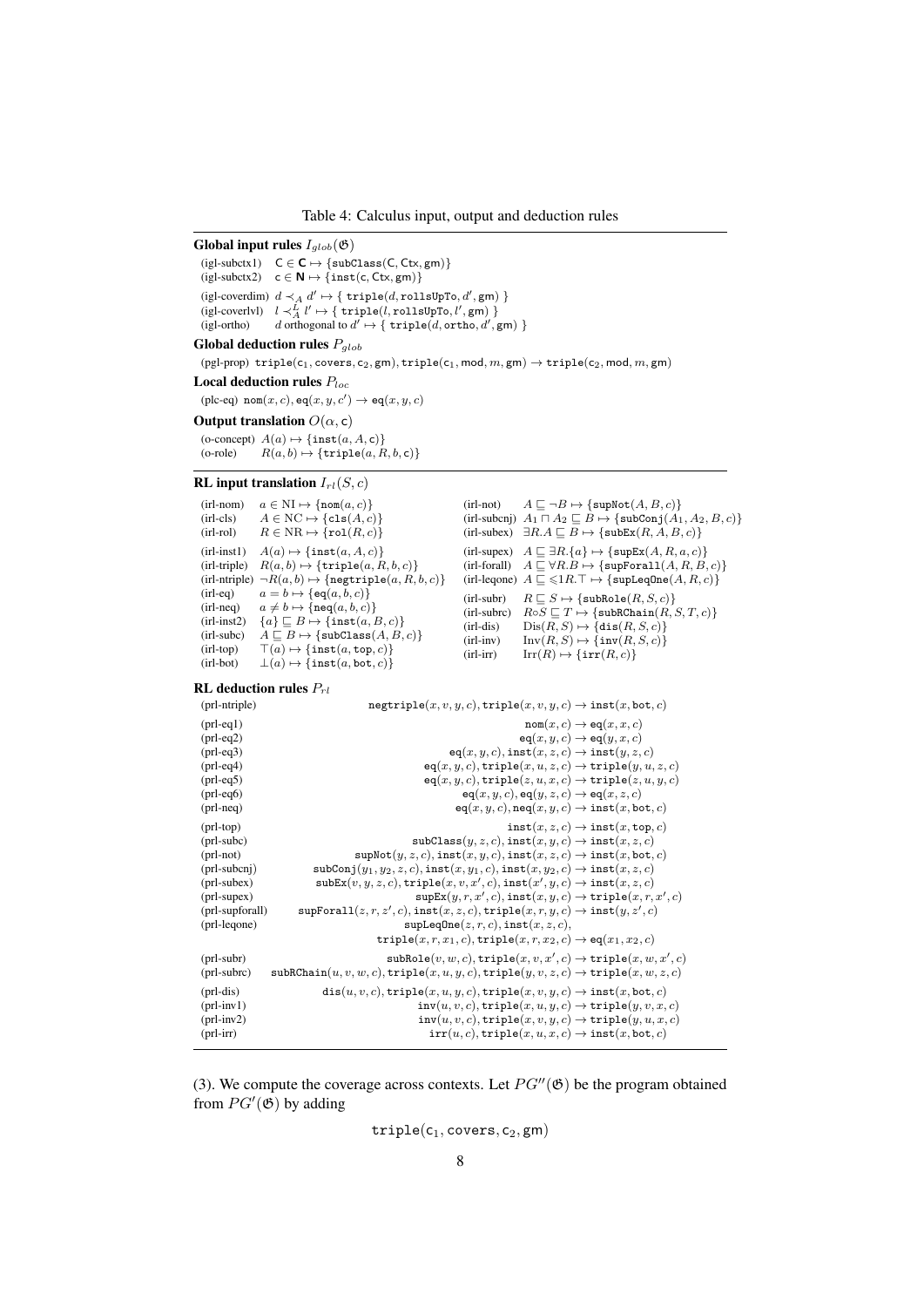if for each  $A \in \mathsf{A}$ ,  $PG'(\mathfrak{G}) \models \texttt{triple}(\mathsf{c}_1, A, d_A, \mathsf{gm}), PG'(\mathfrak{G}) \models \texttt{triple}(\mathsf{c}_2, A, e_A, \mathsf{gm})$ and it holds  $PG'(\mathfrak{G})\models \mathtt{triple}(d_A, \mathtt{rollsUpTo}, e_A, \mathtt{gm})$  or  $\mathtt{eq}(d_A, e_A, \mathtt{gm}).$ (4). We define the set of contexts

$$
\mathbf{F}_{\mathfrak{G}} = \{ \mathsf{c} \in \mathbf{F} \mid PG''(\mathfrak{G}) \models \mathtt{inst}(\mathsf{c}, \mathsf{Ctx}, \mathsf{gm}) \text{ and } \\ PG''(\mathfrak{G}) \not\models \mathtt{inst}(\mathsf{c}, \mathsf{Null}, \mathsf{gm}) \}
$$

For every  $c \in \mathbf{F}_{\mathfrak{G}}$ , we define its associated knowledge base:

$$
\mathrm{K}_{\mathsf{c}}=\bigcup\{\mathrm{K}_{\mathsf{m}}\in\mathfrak{K}\mid PG(\mathfrak{G})\models \mathtt{triple}(\mathsf{c},\mathsf{mod},\mathsf{m},\mathsf{gm})\}
$$

(5). We define each *local program* for  $c \in \mathbf{F}_{\mathfrak{G}}$  as:

$$
PC(\mathsf{c}) := P_{loc} \cup I_{rl}(\mathrm{K}_\mathsf{c}, \mathsf{c}) \cup I_{rl}(\mathfrak{G}_\Sigma, \mathsf{c})
$$

(6). The final *CKR program* is then defined as:

$$
PK(\mathfrak{K})=PG''(\mathfrak{G})\cup\bigcup\nolimits_{\mathsf{c}\in\mathbf{F}_{\mathfrak{G}}}PC(\mathsf{c})
$$

#### <span id="page-8-0"></span>3.4 Calculus correctness proofs

The correctness of the proposed calculus with respect to c-entailment can be proved by easily adapting the proofs provided in [\[3\]](#page-69-2) to the newly added model conditions, calculus rules and translation procedure. In the following we report the proofs highlighting, when needed, the new modifications.

#### <span id="page-8-1"></span>3.4.1 Soundness

<span id="page-8-2"></span>**Lemma 1.** *Given*  $\mathcal{R} = \langle \mathfrak{G}, K_{\mathbf{M}} \rangle$  *a SROIQ-RL cube in normal form, and*  $\alpha \in \mathcal{L}_{\Gamma}$  *(resp.*  $\alpha \in \mathcal{L}_{\Sigma}$ ) with  $O(\alpha, \mathbf{g})$  *defined and*  $\mathbf{g} = \mathbf{g} \mathsf{m}$  *(resp.*  $\mathbf{g} = \mathbf{g} \mathsf{k}$ ). Then,  $PG''(\mathfrak{G}) \models O(\alpha, \mathbf{g})$ *implies*  $\mathfrak{G} \models \alpha$ *.* 

*Proof.* We follow the proof schema used for proving soundness in [\[3,](#page-69-2) [7\]](#page-69-6), by adapting it to the rules of our calculus. We can assign an interpretation to the ground atoms derived from  $PG''(\mathfrak{G})$  (i.e. the final global program) as follows, where  $g = gm$  or  $g = gk$ :

- inst(a, A, g) with  $a \in NI_{\Gamma} \cup NI_{\Sigma}$ ,  $A \in NC_{\Gamma} \cup NC_{\Sigma}$ , then  $\mathfrak{G} \models A(a)$ ;
- inst(*a*, top, g) with *a* ∈ NI<sub>Γ</sub> ∪ NI<sub>Σ</sub>, then  $\mathfrak{G}$   $\models$  ⊤(*a*);
- inst(a, bot, g) with  $a \in NI_\Gamma \cup NI_\Sigma$ , then  $\mathfrak{G} \models \bot(a);$
- triple $(a, R, b, g)$  with  $a, b \in NI_\Gamma \cup NI_\Sigma$ ,  $R \in NR_\Gamma \cup NR_\Sigma$ , then  $\mathfrak{G} \models R(a, b);$
- eq(a, b, g) with  $a, b \in NI_{\Gamma} \cup NI_{\Sigma}$ , then  $\mathfrak{G} \models a = b$ ;
- neq(a, b, g) with  $a, b \in NI_{\Gamma} \cup NI_{\Sigma}$ , then  $\mathfrak{G} \models a \neq b$ ;

We claim that, for any ground atom  $H$  of the above form with the corresponding semantic condition  $C(H)$ ,  $PG''(\mathfrak{G}) \models H$  implies  $\mathfrak{G} \models C(H)$ .

We can prove the claim by induction on the possible proof tree of the above atoms H: we show some representative cases (including the newly added rule in  $P_{glob}$ ).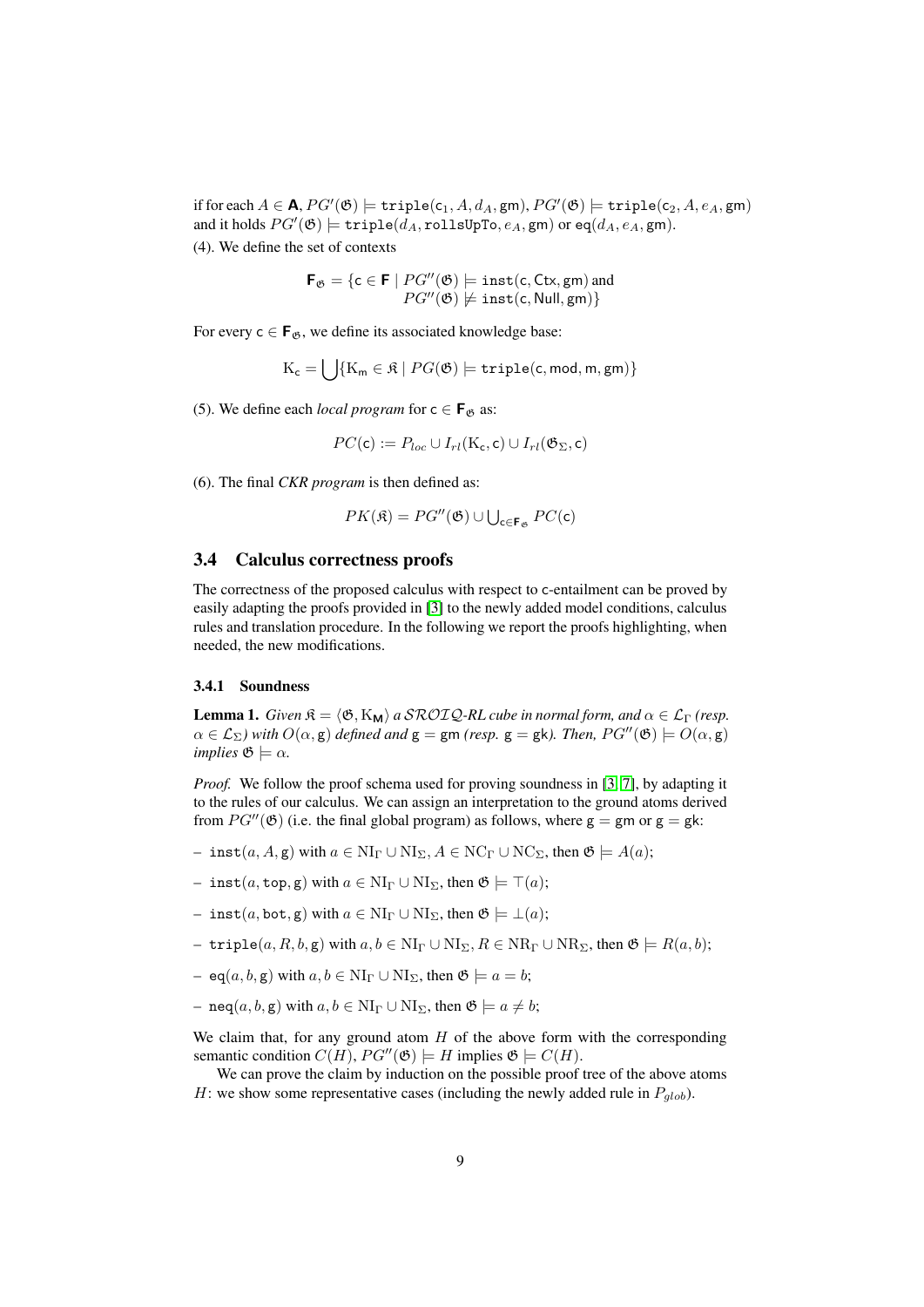- (**prl-eq1):** then  $H = \text{eq}(a, a, g)$  and, by  $I_{rl}$  rules,  $a \in NI_\Gamma \cup NI_\Sigma$ . For any model M of  $\mathfrak{G}$ , for any  $a \in \text{NI}_{\Gamma} \cup \text{NI}_{\Sigma}$  it holds that  $a^{\mathcal{M}} = a^{\mathcal{M}}$ , thus this verifies  $\mathfrak{G} \models (a = a)$ .
- (prl-eq2): then  $H = \text{eq}(b, a, g)$  and  $PG''(\mathfrak{G}) \models \text{eq}(a, b, g)$ . By the above interpretation of atoms,  $\mathfrak{G} \models (a = b)$ : by symmetricity of equality relation this directly implies that  $\mathfrak{G} \models (b = a)$ .
- (prl-eq3): then  $H = \text{inst}(b, B, g)$  and  $PG''(\mathfrak{G})$   $\models$  eq(a, b, g),  $PG''(\mathfrak{G})$   $\models$ inst(a, B, g). By the above interpretation of atoms,  $\mathfrak{G} \models (a = b)$  and  $\mathfrak{G} \models B(a)$ . This directly implies that  $\mathfrak{G} \models B(b)$ , thus proving the assertion.
- (prl-neq): then  $H = \text{inst}(a, \text{bot}, g)$  and  $PG''(\mathfrak{G}) \models \text{neg}(a, b, g)$ ,  $PG''(\mathfrak{G}) \models$  $eq(a, b, g)$ . By induction hypothesis and the above semantic conditions, we obtain  $\mathfrak{G} \models (a = b)$  and  $\mathfrak{G} \models (a \neq b)$ . This is an absurd, thus there cannot be an interpretation satisfying  $\mathfrak{G}$ : this justifies the consequence  $\mathfrak{G} \models \bot(a)$ .
- (prl-subc): then  $H = \text{inst}(a, B, g)$ ,  $A \sqsubseteq B \in \mathfrak{G}$  and  $PG''(\mathfrak{G}) \models \text{inst}(a, A, g)$ . By the above semantic conditions,  $\mathfrak{G} \models A(a)$ : this directly implies that  $\mathfrak{G} \models B(a)$ .
- (prl-subex): then  $H = \text{inst}(a, B, g)$ ,  $\exists R.A \sqsubseteq B \in \mathfrak{G}$  and  $PG''(\mathfrak{G})$   $\models$ triple(a, R, b, g),  $PG''(\mathfrak{G})$  = inst(b, A, g). By induction hypothesis, this implies that  $\mathfrak{G} \models R(a, b)$  and  $\mathfrak{G} \models A(b)$ : by definition of the semantics, this proves that  $\mathfrak{G} \models (\exists R.A)(a)$  which implies  $\mathfrak{G} \models B(a)$ .
- (prl-leqone): then  $H = \text{eq}(b, c, g)$ ,  $A \subseteq \leq 1R$ .  $\top \in \mathfrak{G}$ . Moreover,  $PG''(\mathfrak{G})$   $\models$  $\texttt{inst}(a, A, \mathsf{g}), PG''(\mathfrak{G}) \models \texttt{triple}(a, R, b, \mathsf{g}) \text{ and } PG''(\mathfrak{G}) \models \texttt{triple}(a, R, c, \mathsf{g}).$ By induction hypothesis,  $\mathfrak{G} \models A(a)$  and thus  $\mathfrak{G} \models (\leq 1R.\top)(a)$ . Moreover,  $\mathfrak{G} \models R(a, b)$  and  $\mathfrak{G} \models R(a, c)$ . By definition of the semantics, for every model M of  $\mathfrak{G}$ , it holds that  $b^{\mathcal{M}} = c^{\mathcal{M}}$ , which implies  $\mathfrak{G} \models (b = c)$ .
- (prl-subr): then  $H = \text{triple}(a, S, b, g), R \subseteq S \in \mathfrak{G}$  and  $PG''(\mathfrak{G}) \models$ triple(a, R, b, g). By the above semantic constraints,  $\mathfrak{G} \models R(a, b)$  which directly implies  $\mathfrak{G} \models S(a, b)$ .
- (prl-subrc): then  $H = \text{triple}(a, T, b, g), R \circ S \subseteq T \in \mathfrak{G}$  and  $PG''(\mathfrak{G}) \models$ triple(a, R, c, g),  $PG''(\mathfrak{G})$   $\models$  triple(c, S, b, g). By the above semantic constraints,  $\mathfrak{G} \models R(a, c)$  and  $\mathfrak{G} \models S(c, b)$ : by definition of the semantics, this implies that  $\mathfrak{G} \models T(a, b)$ .
- (pgl-prop): then  $H = \text{triple}(c_2, \text{mod}, m, gm)$  and it holds that  $PG''(\mathfrak{G}) \models \text{triple}(c_1, \text{covers}, c_2, \text{gm}), \text{triple}(c_1, \text{mod}, \text{m}, \text{gm}).$  Then, by the above semantic conditions,  $\mathfrak{G} \models c_2 \prec c_1$  and  $\mathfrak{G} \models \text{mod}(c_1, m)$ . By the semantic conditions of KG-OLAP cube models (Definition 3.(vi)), this implies that  $\mathfrak{G} \models \text{mod}(c_2, m).$

With respect to the construction of  $PG''(\mathfrak{G})$ , we also note that by this result we obtain that the syntactic definition of cn and coverage are correctly interpreted: if  $cn(d)$  = c, then it holds that  $\mathfrak{G} \models \mathsf{Ctx}(c)$  and  $\mathfrak{G} \models A(c, d_A)$  for every dimension  $A \in \mathbf{D}$ ;  $\mathfrak{G} \models \mathsf{c}_1 \preceq \mathsf{c}_2$  iff, for every  $\mathsf{A} \in \mathsf{D}$ , if  $\mathfrak{G} \models \mathsf{A}(\mathsf{c}_1, \mathsf{d}_\mathsf{A})$  and  $\mathfrak{G} \models \mathsf{A}(\mathsf{c}_2, \mathsf{e}_\mathsf{A})$  then either  $\mathfrak{G} \models d_A \prec e_A$  or  $\mathfrak{G} \models d_A = e_A$ . Moreover, note that the ordering relations across dimensions, levels and cells are managed by the common rules for roles, role chains and their properties.  $\Box$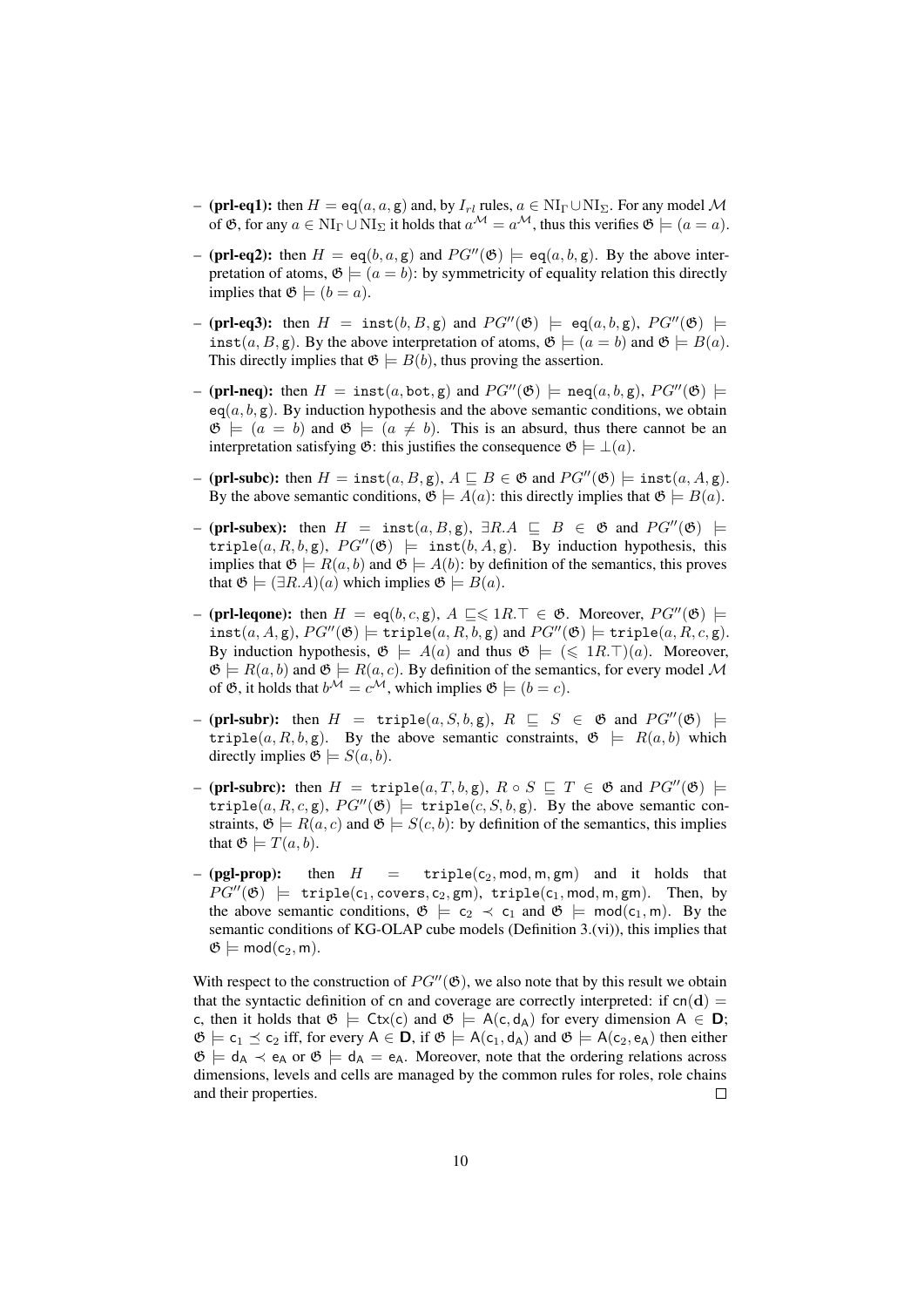<span id="page-10-2"></span>**Theorem 1** (Soundness). Given  $\mathcal{R} = \langle \mathfrak{G}, K_{\mathbf{M}} \rangle$  a  $\mathcal{SROLQ}\text{-RL}$  cube in normal form,  $\alpha \in \mathcal{L}_{\Sigma}$  and  $c \in \mathbf{F}$  s.t.  $O(\alpha, c)$  is defined. Then,  $PK(\mathfrak{K}) \models O(\alpha, c)$  implies  $\mathfrak{K} \models c : \alpha$ .

*Proof.* To prove the assertion, we extend the construction of the previous Lemma [1](#page-8-2) to the local interpretations for contexts and the definition of the program representing the whole input KG-OLAP cube.

For Lemma [1,](#page-8-2) we can also easily derive that, for every interpretation  $M$  such that  $M \models \mathfrak{G}$ : if  $c \in \mathbf{F}_{\mathfrak{G}}$  (that is, if  $PG''(\mathfrak{G}) \models \text{inst}(c, Ctx, gm)$ ) then  $c^{\mathcal{M}} \in$ Ctx<sup>M</sup>; if  $K_m \in K_c$  (that is, if  $PG''(\mathfrak{G}) \models \text{triple}(c, \text{mod}, m, gm)$  and  $PG''(\mathfrak{G}) \not\models$  $inst(c, Null, gm))$  then  $\langle c^{\mathcal{M}}, m^{\mathcal{M}} \rangle \in mod^{\mathcal{M}}$ .

As in previous lemma, we can assign a semantic constraint to the ground atoms derived from  $PK(\mathfrak{K})$  as follows, where  $c \in \mathbf{F}_{\mathfrak{G}}$ :

- inst $(a, A, c)$  with  $a \in NI_{\Sigma}$ ,  $A \in NC_{\Sigma}$ , then  $\mathfrak{K} \models c : A(a)$ ;
- inst(a, top, c) with  $a \in NI_{\Sigma}$ , then  $\mathfrak{K} \models c : \top(a);$
- inst(a, bot, c) with  $a \in NI_{\Sigma}$ , then  $\mathfrak{K} \models c : \bot(a);$
- triple $(a, R, b, c)$  with  $a, b \in \text{NI}_{\Sigma}$ ,  $R \in \text{NR}_{\Sigma}$ , then  $\mathfrak{K} \models c : R(a, b);$
- eq(a, b, c) with  $a, b \in N I_{\Sigma}$ , then  $\mathfrak{K} \models c : a = b$ ;
- neq(a, b, c) with  $a, b \in NI_{\Sigma}$ , then  $\mathfrak{K} \models c : a \neq b$ ;

We claim that, for any ground atom  $H$  of the above form with the corresponding semantic condition  $C(H)$ ,  $PK(\mathfrak{K}) \models H$  implies  $\mathfrak{K} \models c : C(H)$ . We show the claim by induction on the possible proof tree of the above atoms  $H$ : the cases for the rules in  $P_{rl}$  are analogous to what has been shown in the previous lemma, thus we only have to prove the assertion for the rule in  $P_{loc}$ .

- (plc-eq): then  $H = \text{eq}(a, b, c)$ ,  $PK(\mathfrak{K})$   $\models$  nom $(a, c)$  and  $PK(\mathfrak{K})$   $\models$  eq $(a, b, c')$ . By induction hypothesis, by rules in  $I_{rl}$  we have  $a \in NI_{\Sigma}$  and  $\mathfrak{K} \models c' : (a = b)$ . Then, for every model  $\mathfrak{I} = \langle \mathcal{M}, \mathcal{I} \rangle$  of  $\mathfrak{K}$ , we have that  $a^{\mathcal{I}(c^{/\mathcal{M}})} = b^{\mathcal{I}(c^{/\mathcal{M}})}$ . By the condition on local interpretation of individuals in the definition of KG-OLAP cube model, we have that  $a^{\mathcal{I}(c^{\mathcal{M}})} = a^{\mathcal{I}(c^{\mathcal{M}})} = b^{\mathcal{I}(c^{\mathcal{M}})} = b^{\mathcal{I}(c^{\mathcal{M}})}$ . Thus it holds that  $\mathcal{I}(c^{\mathcal{M}}) \models (a = b)$  which means  $\mathfrak{K} \models c : (a = b)$ .

 $\Box$ 

#### <span id="page-10-0"></span>3.4.2 Completeness

<span id="page-10-1"></span>**Lemma 2.** Let  $\mathfrak{K} = \langle \mathfrak{G}, K_{\mathbf{M}} \rangle$  *be a* SROIQ-RL cube in normal form and  $PK(\mathfrak{K})$  *its associated program. We define the equivalence relation* ≈ *on the Herbrand universe of* PK(K) *as the reflexive, symmetric and transitive closure of*

 $\{\langle a, b \rangle | PK(\mathfrak{K}) \models \mathsf{eq}(a, b, c), \text{ for } a, b, c \in \text{NI}_{\Gamma} \cup \text{NI}_{\Sigma}\}\$ 

*Given*  $a, b, c, d \in NI_{\Gamma} \cup NI_{\Sigma}$  *with*  $a \approx b$ *, it holds that:* 

- *(i) if*  $PK(\mathfrak{K}) \models \text{inst}(a, A, c)$ *, then*  $PK(\mathfrak{K}) \models \text{inst}(b, A, c)$ *;*
- *(ii) if*  $PK(\mathfrak{K}) \models \text{triple}(a, R, d, c)$ *, then*  $PK(\mathfrak{K}) \models \text{triple}(b, R, d, c)$ *;*
- (*iii*) *if*  $PK(\mathfrak{K}) \models \text{triple}(d, R, a, c)$ *, then*  $PK(\mathfrak{K}) \models \text{triple}(d, R, b, c)$ *;*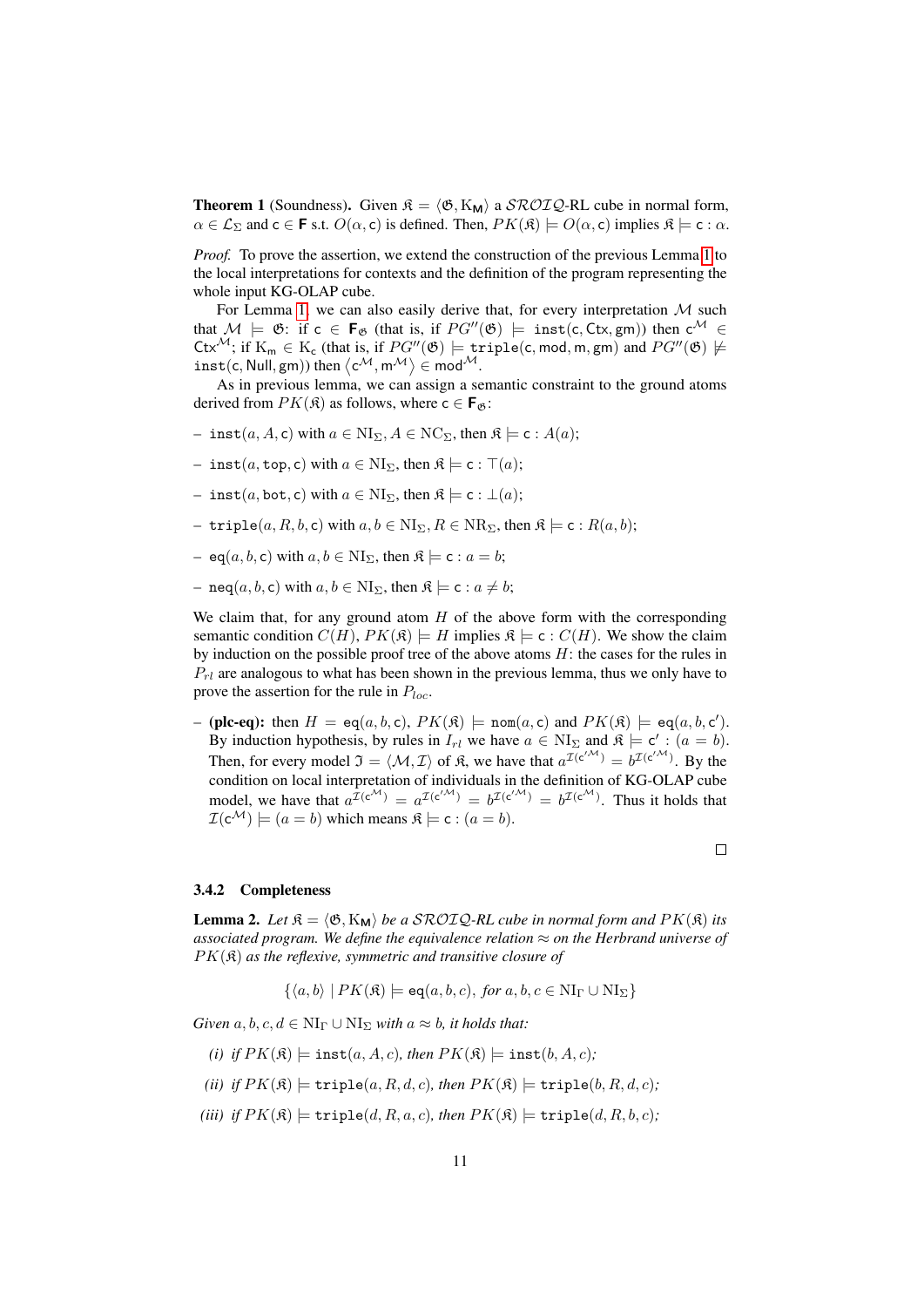- *(iv) if*  $PK(\mathfrak{K}) \models \text{inst}(d, A, a)$ *, then*  $PK(\mathfrak{K}) \models \text{inst}(d, A, b)$ *;*
- (*v*) *if*  $PK(\mathfrak{K}) \models \text{triple}(c, R, d, a)$ *, then*  $PK(\mathfrak{K}) \models \text{triple}(c, R, d, b)$ *;*

*Proof.* By rules (prl-eq2) and (prl-eq3), it follows immediately that if  $PK(\mathfrak{K})$   $\models$  $eq(a, b, c)$  then  $PK(\mathfrak{K}) \models \text{inst}(a, A, c)$  iff  $PK(\mathfrak{K}) \models \text{inst}(b, A, c)$ . This also proves point (i) of the assertion. By rule (prl-eq2) and (prl-eq4), we can derive that if  $PK(\mathcal{R}) \models$  $eq(a, b, c)$ , then  $PK(\mathfrak{K}) \models \texttt{triple}(a, R, d, c)$  iff  $PK(\mathfrak{K}) \models \texttt{triple}(b, R, d, c)$ , proving point  $(ii)$ . Point  $(iii)$  can be proved similarly by rules (prl-eq2) and (prl-eq5).

For point (iv), let us assume that  $PK(\mathcal{R}) \models \text{inst}(d, A, a)$  with  $a \neq c$  (otherwise the assertion is immediate). Then, by the definition of the program, it must be that  $PG''(\mathfrak{G}) \models eq(a, b, gm)$ . By rules (prl-eq2)-(prl-eq5), in particular this implies that  $PG''(\mathfrak{G})$  = triple(a, mod, m, gm) iff  $PG''(\mathfrak{G})$  = triple(b, mod, m, gm), meaning that, by definition of the translation, they have analogous local programs  $PC(a)$ and  $PC(b)$  (in which only the "context argument" in the atoms translated by the input translations changes). Thus, we obtain that  $PK(\mathfrak{K}) \models \text{inst}(d, A, b)$ . The proof for point  $(v)$  follows from similar reasoning. П

<span id="page-11-0"></span>**Lemma 3.** *Given*  $\mathfrak{K} = \langle \mathfrak{G}, K_{\mathbf{M}} \rangle$  *a consistent* SROIQ-RL *cube in normal form, and*  $\alpha \in \mathcal{L}_{\Gamma}$  *(resp.*  $\alpha \in \mathcal{L}_{\Sigma}$ ) with  $O(\alpha, \mathbf{g})$  defined and  $\mathbf{g} = \mathbf{g} \mathbf{m}$  *(resp.*  $\mathbf{g} = \mathbf{g} \mathbf{k}$ ). Then,  $\mathfrak{G} \models \alpha$ *implies*  $PG''(\mathfrak{G}) \models O(\alpha, \mathsf{g})$ *.* 

*Proof.* Let us assume that  $\alpha \in \mathcal{L}_{\Gamma}$  (the other case can be proved similarly). We show by contrapositive that:  $PG''(\mathfrak{G}) \not\models O(\alpha, \text{gm})$  implies  $\mathfrak{G} \not\models \alpha$ . Then there exists an Herbrand model H of  $PG''(\mathfrak{G})$  such that  $\mathcal{H} \not\models O(\alpha, \text{gm})$ . We show that from this model for  $PG''(\mathfrak{G})$  we can build a model M for  $\mathfrak{G}$  (meeting the conditions of KG-OLAP models on the global interpretation) such that  $M \not\models \alpha$ , which allow us to derive that  $\mathfrak{G} \not\models \alpha$ .

Let us consider the equivalence relation  $\approx$  as defined in Lemma [2.](#page-10-1) We define the equivalence classes  $[c] = \{d \mid d \approx c\}$ , that will be used to define the domain of the built interpretation.

Then, we define the interpretation  $\mathcal{M} = \langle \Delta^{\mathcal{M}}, \cdot^{\mathcal{M}} \rangle$  as follows:

- $-\Delta^{\mathcal{M}} = \{ [c] \mid c \in \text{NI}_{\Gamma} \cup \text{NI}_{\Sigma} \};$
- For each  $e \in \Delta^{\mathcal{M}}$ , we define the projection function  $\iota(e)$  such that, if  $e = [c]$ , then  $\iota(e) = b$  with a fixed  $b \in [c]$ ;
- $-c^{\mathcal{M}} = [c]$ , for every  $c \in NI_{\Gamma} \cup NI_{\Sigma}$ ;
- $A^{\mathcal{M}} = \{d \in \Delta^{\mathcal{M}} \mid \mathcal{H} \models \text{inst}(\iota(d), A, \mathbf{g})\}\$ , for every  $A \in \text{NC}_{\Gamma} \cup \text{NC}_{\Sigma}$ , with  $g = gm$  or  $g = gk$ ;
- $R^{\mathcal{M}}$  is the smallest set such that  $\langle d, d' \rangle \in R^{\mathcal{M}}$  if one of the following conditions hold:
	- $\mathcal{H} \models \texttt{triple}(\iota(d), R, \iota(d'), \mathsf{g}) \text{ with } \mathsf{g}=\mathsf{g}\mathsf{m} \text{ or } \mathsf{g}=\mathsf{g}\mathsf{k};$
	- $S \sqsubseteq R \in \mathfrak{G}$  and  $\langle d, d' \rangle \in S^{\mathcal{M}};$
	- $S \circ T \sqsubseteq R \in \mathfrak{G}$  and  $\langle d, e \rangle \in S^{\mathcal{M}}, \langle e, d' \rangle \in T^{\mathcal{M}}$  for  $e \in \Delta^{\mathcal{M}}$ ;
	- $\text{ Inv}(R, S) \in \mathfrak{G} \text{ or } \text{Inv}(S, R) \in \mathfrak{G} \text{ and } \langle d', d \rangle \in S^{\mathcal{M}};$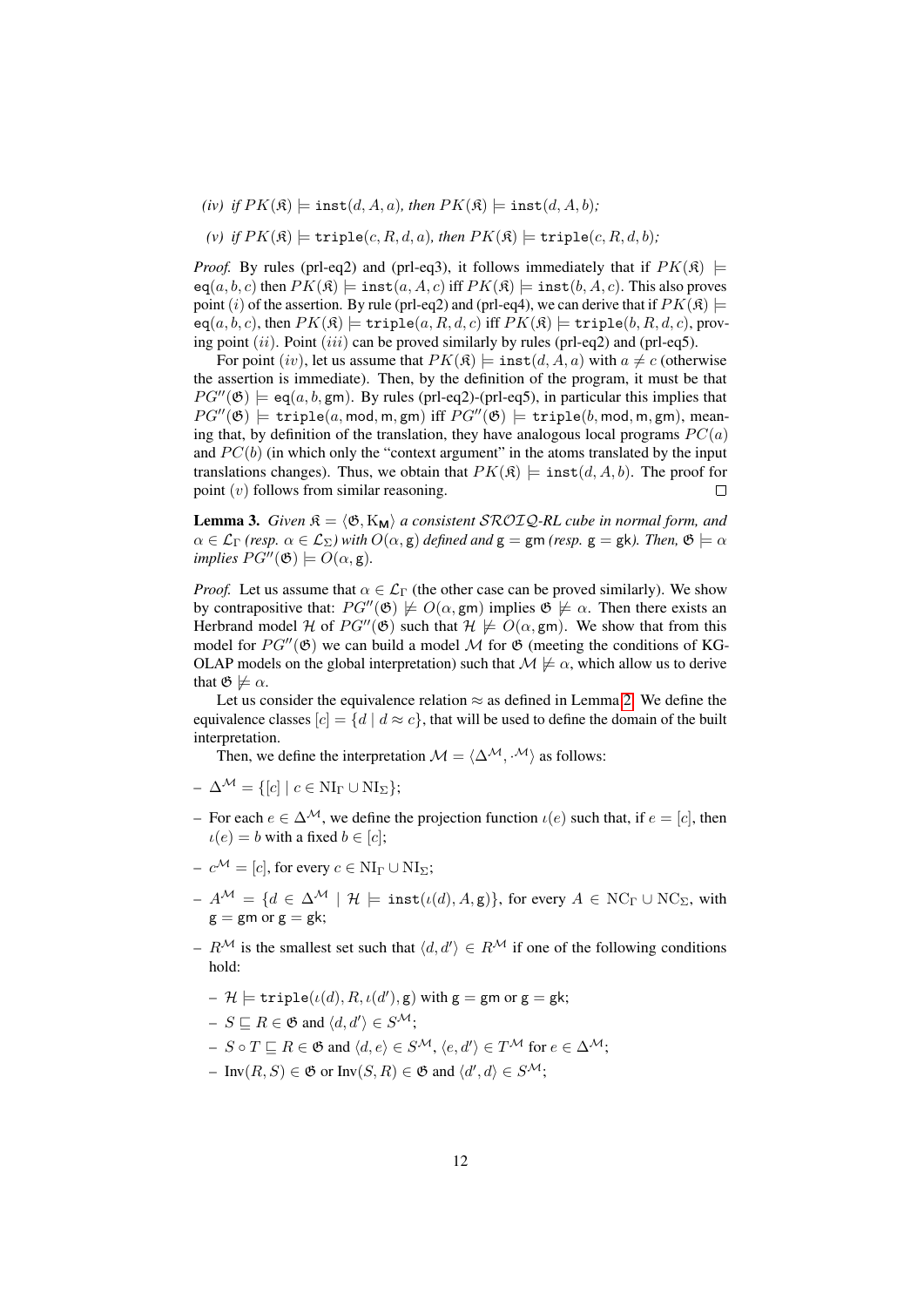Note that by Lemma [2,](#page-10-1) the definition of  $M$  does not depend on the choice of the  $u([c]) \in [c]$ . It is easy to see that, given  $\alpha \in \mathcal{L}_{\Gamma}$  with  $\mathcal{H} \not\models O(\alpha, \text{gm})$ , then  $\mathcal{M} \not\models \alpha$ . For example, if  $\alpha = C(a)$ , then  $\mathcal{H} \not\models \text{inst}(a, C, gm)$  which implies by definition that  $M \not\models C(a)$ .

In order to show that  $M$  is a model for  $\mathfrak{G}$ , we have to prove that  $M$  satisfies the definition of global model from the definition of KG-OLAP model, and in particular that  $M \models \mathfrak{G}$ . We easily prove that  $\mathbf{N}^{\mathcal{M}} \subseteq Ctx^{\mathcal{M}}$ : by the definition of rule (igl-subctx2), for every  $c \in \mathbb{N}$  we have  $\mathcal{H} \models \text{inst}(c, Ctx, gm)$ , which implies  $c^{\mathcal{M}} \in Ctx^{\mathcal{M}}$ . The condition  $C^{\mathcal{M}} \subseteq Ctx^{\mathcal{M}}$  for every  $C \in \mathbf{C}$  can be shown similarly by the rule (igl-subctx1). Given  $c_1, c_2 \in \mathbb{N}$ , by the construction of  $PG'(\mathfrak{G})$ we have that if  $\mathcal{H} \models \mathtt{triple}(\mathsf{c}_1, \mathsf{A}, \mathsf{d}_\mathsf{A}, \mathtt{gm})$  and  $\mathcal{H} \models \mathtt{triple}(\mathsf{c}_2, \mathsf{A}, \mathsf{d}_\mathsf{A}, \mathtt{gm})$  for all  $A \in D$ , then  $M \models c_1^M = c_2^M$ . For the same step in the construction of  $PG'(\mathfrak{G})$ , it also holds that if cn(d) = c  $\in \mathbb{N}$ , then  $\mathcal{M} \models A(c, d_A)$  for each dimension A  $\in$  **D**. Finally, by construction of  $PG''(\mathfrak{G})$ , we have that if  $c_2 \preceq c_1$  then  $\mathcal{H} \models \text{triple}(c_1, \text{covers}, c_2, \text{gm}); \text{ if } \mathcal{H} \models \text{triple}(c_1, \text{mod}, \text{m}, \text{gm}), \text{ by rule (pgl-}$ prop) we can derive  $\mathcal{H} \models \text{triple}(c_2, \text{mod}, m, \text{gm})$  and thus  $\mathcal{M} \models \text{mod}(c_2, m)$ .

To prove that  $M \models \mathfrak{G}$ , we proceed by cases and consider the form of all of the axioms  $\beta \in \mathcal{L}_{\Gamma}$  or  $\beta \in \mathcal{L}_{\Sigma}$  that can appear in  $\mathfrak{G}$ . We show only some representative cases:

- $-$  Let  $\beta = A(a) \in \mathfrak{G}$ , then  $\mathcal{H} \models \text{inst}(a, A, g)^2$  $\mathcal{H} \models \text{inst}(a, A, g)^2$ . This directly implies that  $a^{\mathcal{M}} =$  $[a] \in A^{\mathcal{M}}$ .
- Let  $\beta = R(a, b) \in \mathfrak{G}$ , then  $\mathcal{H} \models \text{triple}(a, R, b, g)$ . By definition, we directly have that  $\langle [a], [b] \rangle \in R^{\mathcal{M}}$ .
- Let  $\beta = (a = b) \in \mathfrak{G}$ , then  $\mathcal{H} \models \text{eq}(a, b, \text{g})$ . By the definition of  $\approx$ , it holds that  $a \approx b$ , thus  $\{a, b\} \subset [a]$  and  $a^{\mathcal{M}} = b^{\mathcal{M}} = [a]$ .
- Let  $\beta = A \sqsubseteq B \in \mathfrak{G}$ , then  $\mathcal{H} \models \text{subClass}(A, B, \text{g})$ . If  $d \in A^{\mathcal{M}}$ , then by definition  $\mathcal{H} \models \texttt{inst}(\iota(d), A, \mathsf{g})$ : by rule (prl-subc) we obtain that  $\mathcal{H} \models \texttt{inst}(\iota(d), B, \mathsf{g})$  and thus  $d \in B^{\mathcal{M}}$ .
- Let  $\beta = A \sqsubset \neg B \in \mathfrak{G}$ , then  $\mathcal{H} \models \text{supNot}(A, B, \text{g})$ . Suppose that  $d \in A^{\mathcal{M}}$ , then  $\mathcal{H} \models \texttt{inst}(\iota(d), A, g)$ . Moreover, suppose that  $d \in B^{\mathcal{M}}$ : this implies that  $\mathcal{H} \models \text{inst}(\iota(d), B, \mathbf{g})$ . By rule (prl-not) and Lemma [2,](#page-10-1) we would obtain that  $\mathcal{H} \models \text{inst}(\iota(d), \text{bot}, g)$ . This contradicts our assumptions on the consistency of  $\mathcal{R}$ , thus  $d \notin B^{\mathcal{M}}$  as required.
- Let  $\beta = \exists R.A \sqsubseteq B \in \mathfrak{G}$ , then  $\mathcal{H} \models \text{subEx}(R, A, B, \text{g})$ . Let  $d \in (\exists R.A)^{\mathcal{M}}$ : by definition of the semantics this means that there exists  $d' \in A^{\mathcal{M}}$  such that  $\langle d, d' \rangle \in R^{\mathcal{M}}$ . Thus,  $\mathcal{H} \models \texttt{inst}(\iota(d'), A, \mathsf{g})$  and  $\mathcal{H} \models \texttt{triple}(\iota(d), R, \iota(d'), \mathsf{g})$ . By rule (prl-subex), we obtain that  $\mathcal{H} \models \text{inst}(\iota(d), B, \mathsf{g})$ : thus  $d \in B^{\mathcal{M}}$  as required.
- Let  $\beta = A \subseteq \leq 1R.\top \in \mathfrak{G}$ , then  $\mathcal{H} \models \text{supLeqOne}(A, R, \text{g})$ . Let  $d \in A^{\mathcal{M}}$ , then  $\mathcal{H} \models \text{inst}(\iota(d), A, g)$ . Suppose that there exist  $d_1, d_2 \in \Delta^{\mathcal{M}}$  such that  $\langle d, d_1 \rangle \in R^{\mathcal{M}}$  and  $\langle d, d_2 \rangle \in R^{\mathcal{M}}$ . Thus  $\mathcal{H} \models \{\text{triple}(\iota(d), R, \iota(d_1), g),\}$  $\text{triple}(\iota(d), R, \iota(d_2), g)\}.$  By (prl-leqone) rule we obtain  $\mathcal{H} \models \text{eq}(\iota(d_1), \iota(d_2), g).$ This implies that  $\iota(d_1) \approx \iota(d_2)$  and thus they are interpreted as the same domain element  $d_1 = d_2$  in M.

<span id="page-12-0"></span><sup>&</sup>lt;sup>2</sup>In the proof of these cases, for simplicity of notation, we assume  $g = gm$  or  $g = gk$ .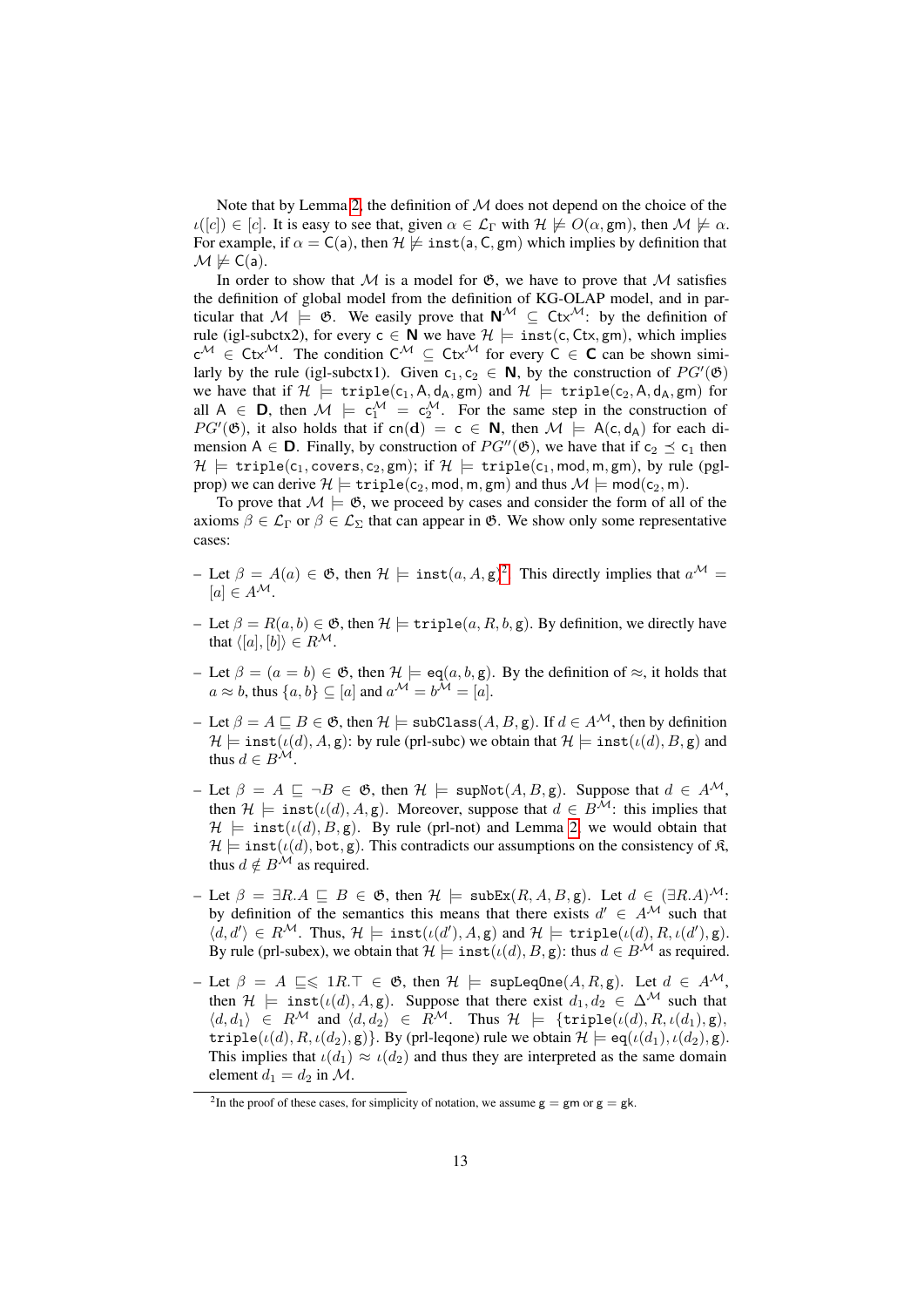– The cases for  $\beta = R \sqsubseteq S, R \circ S \sqsubseteq T$  and  $Inv(R, S)$  follow directly from the interpretation of roles in M.

**Theorem 2** (Completeness). Given  $\mathcal{R} = \langle \mathcal{B}, K_{\mathbf{M}} \rangle$  a consistent  $\mathcal{SROLQ}\text{-RL}$  cube in normal form,  $\alpha \in \mathcal{L}_{\Sigma}$  and  $c \in \mathbf{F}$  s.t.  $O(\alpha, c)$  is defined. Then,  $\mathfrak{K} \models c : \alpha$  implies  $PK(\mathfrak{K}) \models O(\alpha, \mathsf{c}).$ 

*Proof.* As in the case of soundness, we prove the assertion by extending the previous construction on the global context to the whole structure of the input KG-OLAP cube.

We prove by contrapositive that  $PK(\mathfrak{K}) \not\models O(\alpha, c)$  implies  $\mathfrak{K} \not\models c : \alpha$ . Assuming that  $PK(\mathfrak{K}) \not\models O(\alpha, \mathsf{c})$ , then there exists an Herbrand model H of  $PK(\mathfrak{K})$  such that  $\mathcal{H} \not\models O(\alpha, c)$ . As in the previous lemma, from this model for  $PK(\mathfrak{K})$  we build a KG-OLAP model  $\mathfrak{I} = \langle \mathcal{M}, \mathcal{I} \rangle$  for  $\mathfrak{K}$  such that  $\mathcal{I}(c^{\mathcal{M}}) \not\models \alpha$ , implying that  $\mathfrak{K} \not\models c : \alpha$ .

We consider again the equivalence relation  $\approx$  defined in Lemma [2](#page-10-1) and the equivalence classes  $[c] = \{d \mid d \approx c\}$  as from the above lemma. Then we build  $\mathfrak{I} = \langle \mathcal{M}, \mathcal{I} \rangle$  as follows: the global interpretation  $\mathcal{M} = \langle \Delta^{\mathcal{M}}, \cdot^{\mathcal{M}} \rangle$  is a structure defined as in Lemma [3;](#page-11-0) for each  $e \in \Delta^{\mathcal{M}}$ , we define again the projection function  $\iota(e)$  such that, if  $e = [c]$ , then  $u(e) = b$  with a fixed  $b \in [c]$ .

As in the case of Theorem [1,](#page-10-2) since we can show  $\mathcal{M} \models \mathfrak{G}$  then: if  $c \in \mathbf{F}_{\mathfrak{G}}$  (that is, if  $PG''(\mathfrak{G}) \models \texttt{inst(c,Ctx}, \texttt{gm})$  and  $PG''(\mathfrak{G}) \not\models \texttt{inst(c,Null}, \texttt{gm}))$  then  $\mathsf{c}^\mathcal{M} \in \texttt{Ctx}^\mathcal{M};$ if  $\mathrm{K}_\mathsf{m}\in\mathrm{K}_\mathsf{c}$  (that is, if  $PG''(\mathfrak{G})\models \texttt{triple}(\mathsf{c},\textsf{mod},\mathsf{m},\textsf{gm}))$  then  $\left\langle \mathsf{c}^\mathcal{M},\mathsf{m}^\mathcal{M}\right\rangle \in \textsf{mod}^\mathcal{M}.$ For every  $c \in \mathbf{F}_{\mathfrak{G}}$ , we build the local interpretation  $\mathcal{I}(c) = \langle \Delta_c, \cdot^{\mathcal{I}(c)} \rangle$  as follows:

- $-\Delta_c = \{[d] \mid d \in \text{NI}_{\Sigma}\};$
- $-a^{\mathcal{I}(c)} = [a]$ , for every  $a \in \text{NI}_{\Sigma}$ ;
- $-A^{\mathcal{I}(c)} = \{d \in \Delta_c \mid \mathcal{H} \models \texttt{inst}(\iota(d), A, c)\}\text{, for every }A \in \text{NC}_\Sigma;$
- $R^{I(c)}$  is the smallest set such that  $\langle d, d' \rangle \in R^{I(c)}$  if one of the following conditions hold:
	- $\mathcal{H} \models \texttt{triple}(\iota(d), R, \iota(d'), c);$
	- $S \sqsubseteq R \in \mathrm{K}_{c} \cup \mathfrak{G}_{\Sigma}$  and  $\langle d, d' \rangle \in S^{\mathcal{I}(c)}$ ;
	- $S \circ T \sqsubseteq R \in \mathcal{K}_c \cup \mathfrak{G}_{\Sigma}$  and  $\langle d, e \rangle \in S^{\mathcal{I}(c)}, \langle e, d' \rangle \in T^{\mathcal{I}(c)}$  for  $e \in \Delta_c$ ;
	- $\text{ Inv}(R, S) \in K_c \cup \mathfrak{G}_{\Sigma} \text{ or } \text{Inv}(S, R) \in K_c \cup \mathfrak{G}_{\Sigma} \text{ and } \langle d', d \rangle \in S^{\mathcal{I}(c)};$

As in the above lemma, we can see that, given  $\mathcal{H} \not\models O(\alpha, c)$ , then  $\mathcal{I}(c^{\mathcal{M}}) \not\models \alpha$  as required.

To show the assertion, we have to prove that  $\mathfrak I$  meets the definition of KG-OLAP cube model and that  $\mathfrak{I} \models \mathfrak{K}$ . By Lemma [3](#page-11-0) we directly obtain that the conditions on the global interpretation M are verified. Given  $x, y \in \text{Ctx}^{\mathcal{M}}$ , we note also that, by the definition of  $\iota(e)$ , for every  $a \in NI_{\Sigma}$  it holds that  $a^{\mathcal{I}(x)} = a^{\mathcal{I}(y)} = a^{\mathcal{M}} = [a]$ .

To complete the proof, we have to show that for every  $K_m$  s.t.  $\langle c, m^{\mathcal{M}} \rangle \in \text{mod}^{\mathcal{M}}$ (that is, every  $K_m \in K_c$ ) we have  $\mathcal{I}(c) \models K_m$  and  $\mathcal{I}(c) \models \mathfrak{G}_{\Sigma}$ . Since axioms in each  $K_m$  and  $\mathfrak{G}_{\Sigma}$  are in the general normal form of Table [3,](#page-5-0) this can be shown analogously as in the case of Lemma [3,](#page-11-0) by proceeding by cases and considering the form of all of the axioms  $\beta \in \mathcal{L}_{\Sigma}$  that can appear in  $K_c \cup \mathfrak{G}_{\Sigma}$ .  $\Box$ 

 $\Box$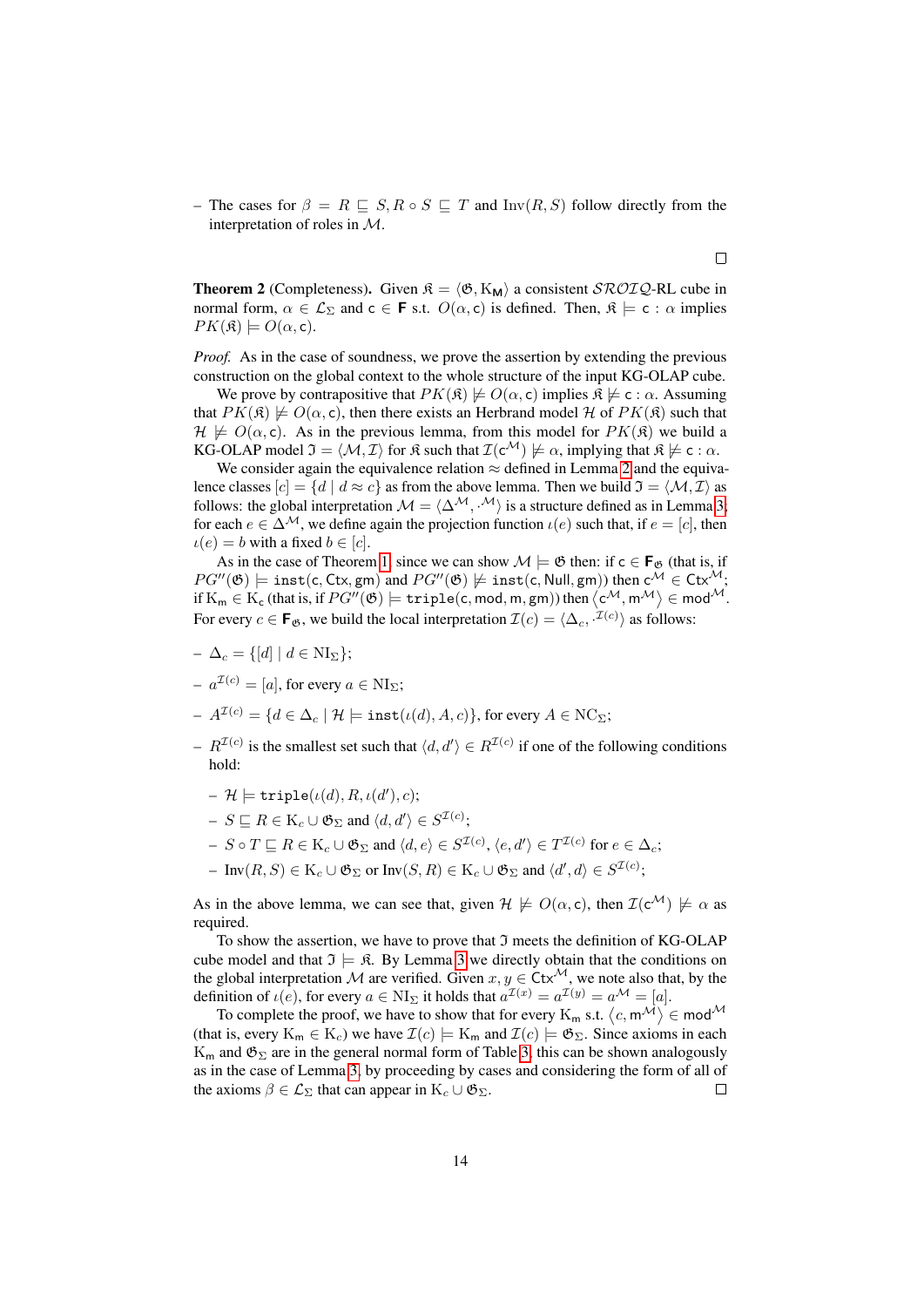# <span id="page-14-0"></span>4 KG-OLAP system

We provide a SPARQL-based proof-of-concept implementation of a KG-OLAP system in Java. We employ an off-the-shelf quad store for storing the contents of the KG-OLAP cube. We employ the RDFpro framework to materialize inferences within KG-OLAP cubes. In this section, we first describe the architecture of the KG-OLAP system. We then introduce a DL vocabulary for defining multidimensional KG-OLAP models and explain the RDFpro ruleset. Finally, we present interface and SPARQL implementation of the query operators. The source code is available online<sup>[3](#page-14-2)</sup>, along with the scripts and full logs of the performance experiments.

### <span id="page-14-1"></span>4.1 Architecture

The KG-OLAP system consists of two repositories, namely base and temporary repository (Fig. [1\)](#page-14-3). The base repository contains the base data which are periodically updated by extract, transform, and load (ETL) routines, which are outside the scope of this paper; we refer to data warehousing literature [\[8\]](#page-69-7) for more information on ETL. The base repository contains both schema and instance data of a KG-OLAP cube. The temporary repository contains a working copy of (selected partitions of) the KG-OLAP cube from the base repository. Using the slice-and-dice operator, an analyst selects a subset of the data from the base repository to be loaded into the temporary repository for further analysis. Merge, abstract, reification, and pivoting operations are then performed on the temporary repository.



<span id="page-14-3"></span>Figure 1: The architecture of the proof-of-concept KG-OLAP system

The RDFpro<sup>[4](#page-14-4)</sup> rule inference engine computes context coverage as well as the materialization of inferences and propagation of knowledge across contexts. The current implementation, for evaluation purposes, loads the repository into an RDF model in main memory, performs inferences, and writes the model back into the repository. RDFpro, however, also supports stream-based computation using the Sesame/RDF4J RDFHandler interface.

Due to the SPARQL-based implementation of query operations, off-the-shelf RDF quad stores may manage base and temporary repositories of a KG-OLAP system. In theory, any RDF quad store can be used; the current implementation has been tested using Ontotext GraphDB<sup>[5](#page-14-5)</sup>. Performance optimization was not a concern of this study and is left to future work. In particular, due to the modularized nature of KG-OLAP cubes, we expect a parallelized and distributed implementation on multiple server nodes to benefit performance.

<span id="page-14-2"></span><sup>3</sup><http://kg-olap.dke.uni-linz.ac.at/>

<span id="page-14-4"></span><sup>4</sup><http://rdfpro.fbk.eu/>

<span id="page-14-5"></span><sup>5</sup><http://graphdb.ontotext.com/>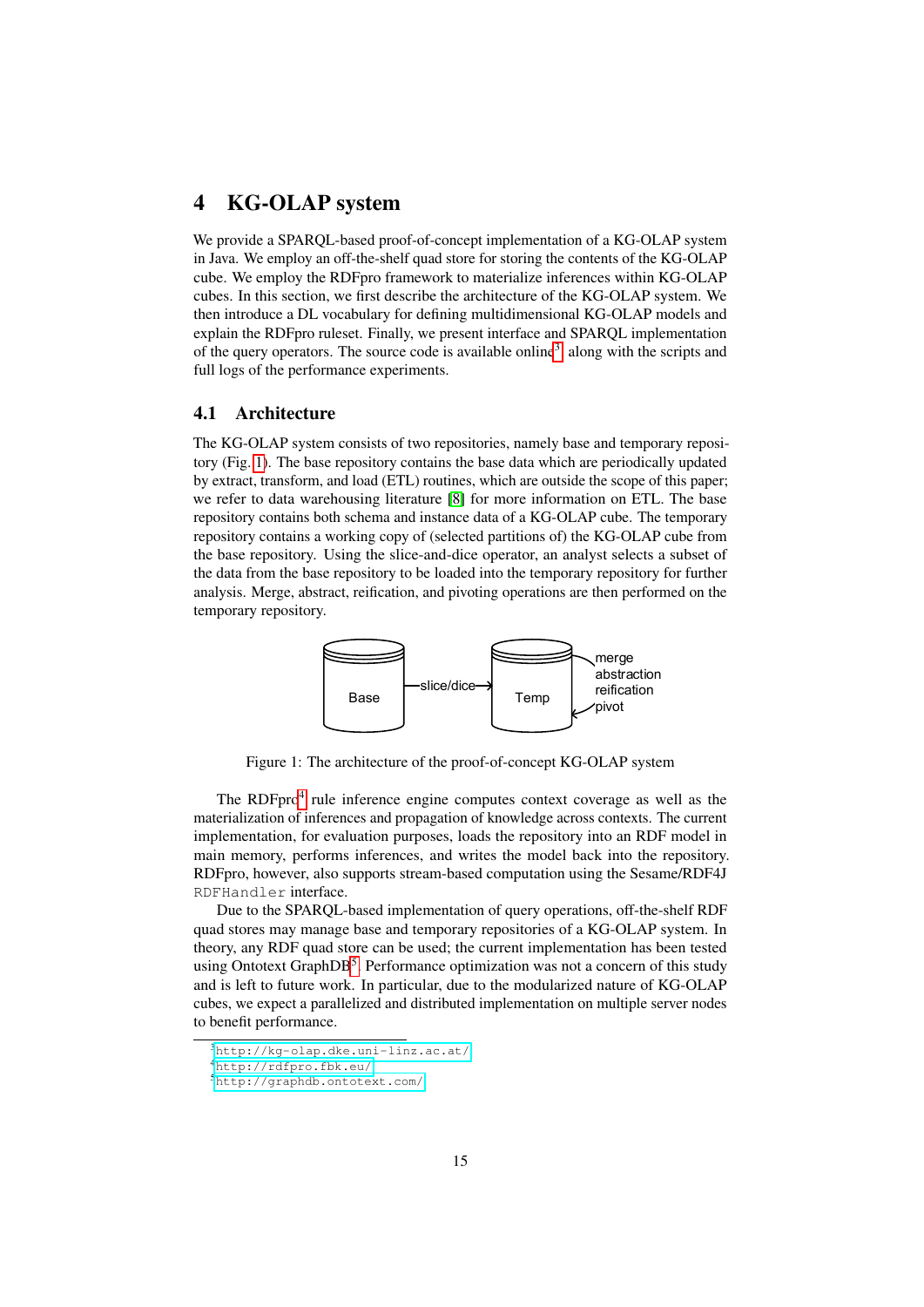<span id="page-15-17"></span><span id="page-15-15"></span><span id="page-15-14"></span><span id="page-15-13"></span><span id="page-15-12"></span><span id="page-15-11"></span><span id="page-15-10"></span><span id="page-15-9"></span><span id="page-15-8"></span><span id="page-15-7"></span><span id="page-15-6"></span><span id="page-15-5"></span><span id="page-15-4"></span><span id="page-15-3"></span><span id="page-15-2"></span>

|                                                                                       | (1)  |
|---------------------------------------------------------------------------------------|------|
| $T \sqsubset \forall$ atLevel.Level                                                   | (2)  |
| $Func(\text{atLevel})$                                                                | (3)  |
| DimensionMember $\sqcap$ Level $\sqsubset \bot$                                       | (4)  |
| $Trans($ rollsUpTo), $Asym($ rollsUpTo)                                               | (5)  |
| directlyRollsUpTo ⊏ rollsUpTo                                                         | (6)  |
|                                                                                       | (7)  |
| Level ⊏ ∃rollsUpTo.Self                                                               | (8)  |
|                                                                                       | (9)  |
| Level ⊏ ∀rollsUpTo.Level                                                              | (10) |
| ∃hasDimensionAttributeValue. T                                                        | (11) |
| $\top$ $\sqsubset$ $\forall$ hasDimensionAttributeValue.DimensionMember               | (12) |
| $L_A \sqcap L_B \sqsubseteq \bot, A \neq B$                                           | (13) |
| $D_A \sqcap D_B \sqsubseteq \bot, A \neq B$                                           | (14) |
| $d_A, d_B \sqsubseteq$ hasDimensionAttributeValue                                     | (15) |
| $Func(d_A),Func(d_B)$                                                                 | (16) |
| $\top \sqsubseteq \forall d_A . D_A, \forall d_B . D_B$                               | (17) |
| Cell $\sqsubset$ Context                                                              | (18) |
| ∃hasDimensionAttributeValue. T $\sqsubset$ Cell                                       | (19) |
| $\top$ $\sqsubset$ $\forall$ has Dimension Attribute Value. Dimension Attribute Value | (20) |
| ∃covers. T ⊑ Cell                                                                     | (21) |
| $\top \sqsubset \forall$ covers.Cell                                                  | (22) |
|                                                                                       | (23) |
| $\top \sqsubseteq \forall$ hasAssertedModule.Module                                   | (24) |
| hasAssertedModule □ hasModule                                                         | (25) |
| Context $\sqcap$ Module $\sqsubset \bot$                                              | (26) |

<span id="page-15-27"></span><span id="page-15-26"></span><span id="page-15-25"></span><span id="page-15-24"></span><span id="page-15-23"></span><span id="page-15-22"></span><span id="page-15-21"></span><span id="page-15-20"></span><span id="page-15-19"></span><span id="page-15-18"></span><span id="page-15-16"></span><span id="page-15-1"></span>Figure 2: A DL representation of the KG-OLAP cube modeling language

# <span id="page-15-0"></span>4.2 Multidimensional Model

Figure [2](#page-15-1) shows an intuitive representation in DL notation of the axioms that define the elements of  $\mathcal{L}_{\Omega}$  – the cube knowledge (see Sect. 3.2 in the main paper). The Cell class corresponds to the set **F** in the formal definition of the cube vocabulary  $\Omega$ , the Level class corresponds to the set L, and the DimensionAttributeValue class corresponds to the set I of dimension members; the subroles of hasDimensionAttributeValue (Line [15\)](#page-15-2) constitute the set D.

The upper part of Fig. [2](#page-15-1) (Lines [1](#page-15-3)[-12\)](#page-15-4) shows roles for the definition of the ordering of dimension members and levels as well as roles for the association of dimension members with levels and cells with dimension members. The atLevel role associates a dimension member with a level (Lines [1-](#page-15-3)[2\)](#page-15-5); the atLevel role is functional (Line [3\)](#page-15-6). The DimensionMember and Level concepts are mutually disjoint (Line [4\)](#page-15-7). The transitive and asymmetric rollsUpTo role (Line [5\)](#page-15-8) establishes the hierarchical order of dimension members and levels, respectively. The directlyRollsUpTo role is a sub-property of rollsUpTo (Line [6\)](#page-15-9) used to assert direct roll-up relationships between levels and between dimension members, respectively. The rollsUpTo relationships derive from the explicitly defined directlyRollsUpTo relationships. Each dimension member rolls up to itself, so does each level (Lines [7](#page-15-10)[-8\)](#page-15-11). Dimension members only roll up to other dimension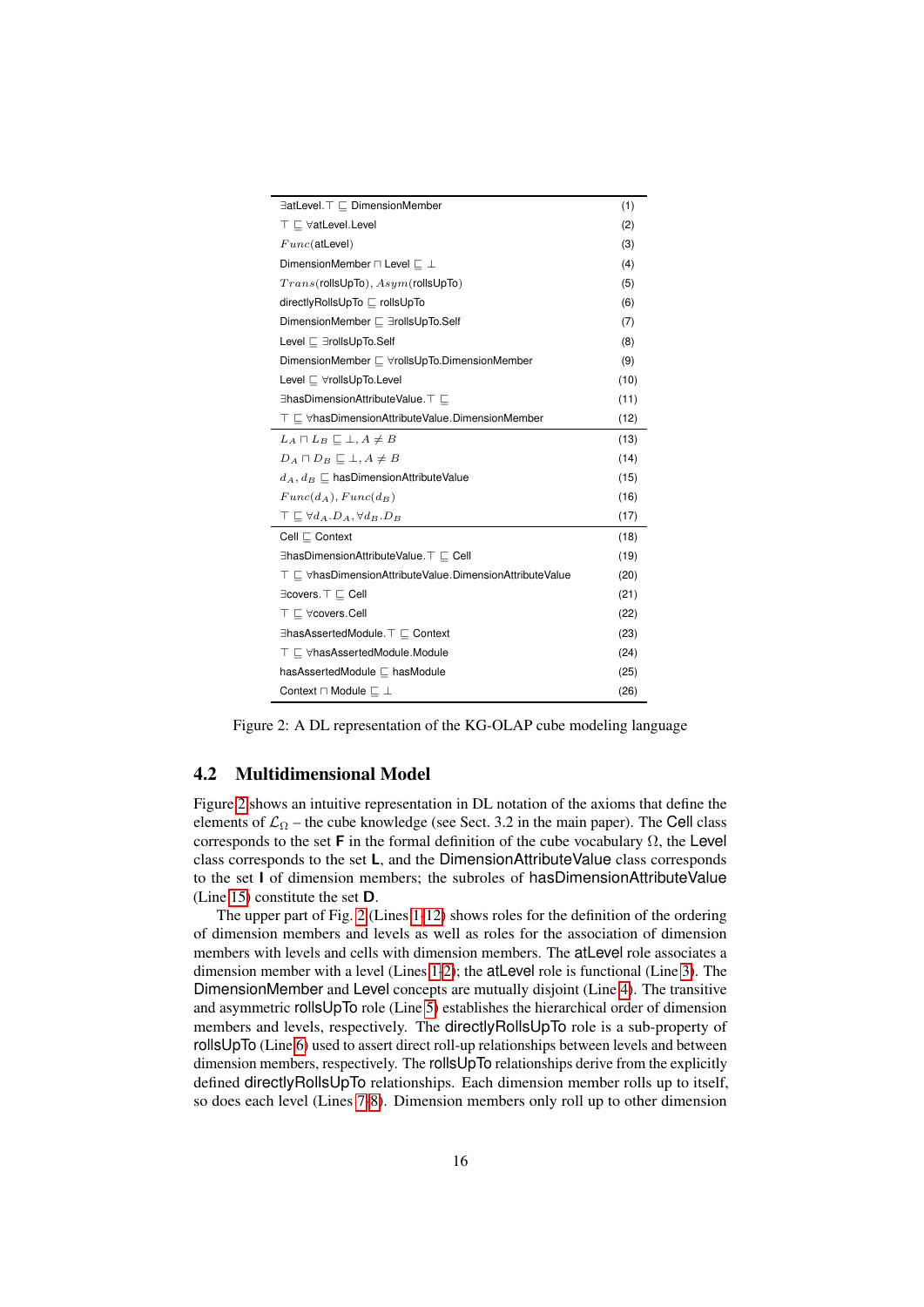members, levels only to other levels (Lines [9](#page-15-12)[-10\)](#page-15-13). The hasDimensionAttributeValue role associates a cell with a dimension member (Lines [11-](#page-15-14)[12\)](#page-15-4). Intuitively, the set of an individual cell's hasDimensionAttributeValue property values defines the position of the cell within the OLAP cube.

The middle part of Fig. [2](#page-15-1) (Lines [13-](#page-15-15)[17\)](#page-15-16) generalizes the definition of dimensionspecific concepts and roles. Let  $A, B$  denote two different dimensions. The disjoint concepts  $L_A$  and  $L_B$  (Line [13\)](#page-15-15) represent the sets of levels of the dimensions A and B. The disjoint concepts  $D_A$  and  $D_B$  (Line [14\)](#page-15-17) represent the sets of members of the dimensions A and B. The roles  $d_A$  and  $d_B$  represent the actual dimensions and are subsets of the hasDimensionAttributeValue role (Line [15\)](#page-15-2); the roles  $d_A$  and  $d_B$ are functional (Line [16\)](#page-15-18). The roles  $d_A$  and  $d_B$  associate a cell with a member of the dimensions  $A$  and  $B$  (Line [17\)](#page-15-16), respectively.

The lower part of Fig. [2](#page-15-1) (Lines [18-](#page-15-19)[26\)](#page-15-20) relates to cells, coverage relationships between cells, and knowledge modules. The Cell class is a subclass of the CKR core concept Context (Line [18\)](#page-15-19). The hasDimensionAttributeValue role links a cell with a dimension attribute value (Lines [19](#page-15-21)[-20\)](#page-15-22). The covers role relates cells based on the granularity level; the cell at the more general granularity covers the cell at the more specific level (Lines [21-](#page-15-23)[22\)](#page-15-24). A context/cell has an asserted module (Line [23-](#page-15-25)[24\)](#page-15-26) which contains the explicitly defined knowledge facts. Each context/cell also has a module with inferred knowledge generated by the RDFpro rules, which is linked to the cell via the hasModule role. The hasAssertedModule rule is a sub property of hasModule (Line [25\)](#page-15-27). Context and Module are disjoint classes (Line [26\)](#page-15-20).

# <span id="page-16-0"></span>4.3 RDFpro ruleset

We investigate complexity of reasoning using two separate RDFpro rulesets. The first ruleset considers subclass relationships between contexts in order to determine class membership. The second ruleset considers subclass relationships as well as domain/range constraints. We stress, though, that the RDFpro ruleset could be extended in order to support  $\mathcal{SROLQ}\text{-}\mathrm{RL}$  reasoning. We show an example for the evaluation of more complex rules that evaluate conditions over literal values, thereby allowing for the selective inclusion of more complex rules when needed, without the overhead introduced by full  $\mathcal{SROIQ}$ -RL support.

The ruleset application strategy follows these phases:

Phase 1: Global inference graph. The global inference graph holds the inference closure of the global context. Most notably, the transitive and reflexive closure of the coverage relationships will be associated with this context.

Phase 2: Global closure. In the global context, (restricted) RDFS and OWL reasoning is performed; the closure is stored in the global inference graph. In particular, global closure includes derivations from class-membership reasoning and transitive properties.

Phase 3: Context coverage. For defined contexts, a rule derives coverage relationships based on the context coordinates. Listing [1](#page-17-0) shows the rule for deriving coverage in a three-dimensional cube in the ATM scenario with location, time, and aircraft dimensions. In this respect, the ruleset is cube-specific, but this customized part of the ruleset could be automatically generated from the cube definition.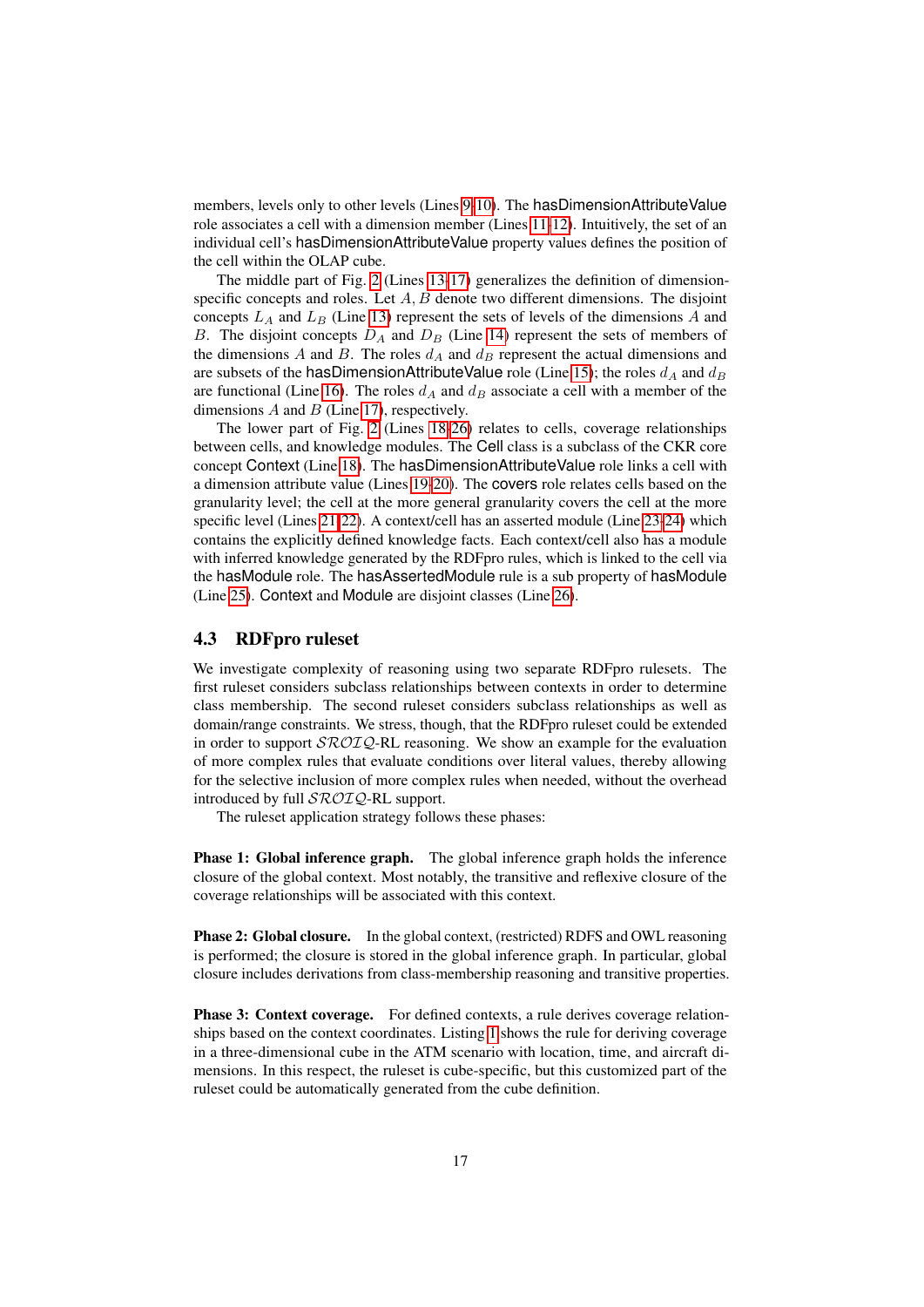<span id="page-17-0"></span>Listing 1: Rule for deriving coverage relationships in a three-dimensional ATM cube

```
1 :cts-compute-covers a rr:NonFixpointRule ;
2 rr:phase "3" ;
3 rr:head """ GRAPH ?global_inf { ?c2 olap:covers ?c1 } """ ;
4 rr:body """ GRAPH ckr:global {
5 ?c1 cube:hasAircraft ?air1 .
6 ?c1 cube:hasLocation ?loc1 .
7 ?c1 cube: hasDate ?date1.
8 ?c2 cube: hasAircraft ?air .
9 2c2 cube:hasLocation ?loc .<br>10 2c2 cube:hasDate ?date .
              ?c2 cube:hasDate ?date .
11 }
12 GRAPH ?global_inf {
13 ?air1 olap:rollsUpTo ?air .
14 ?loc1 olap:rollsUpTo ?loc .
15 ?date1 olap:rollsUpTo ?date .
16 } """ .
```
Phase 4: Global closure (recomputation). The derivation of coverage relationships necessitates a recomputation of the global closure in order to correctly update the transitive and reflexive closure of the coverage relationships.

Phase 5: Local dependencies. For each context, an inference model is created that holds the closure of the context's module. Downward propagation of modules is also computed here.

Phase 6: Local closures. An inference model's content consists of the knowledge inferred by application of reasoning rules over the knowledge module of the respective context.

Phase 7: Value rules. Custom rules allow for the definition of more complex business terms, e.g., OWL derived concepts such as HeavyWeight aircraft characteristic (Listing [2\)](#page-17-1), defined as an aircraft characteristic referring to aircraft with a weight above 136. OWL reasoning may also be enabled, but the explicit definition of rules avoids overhead introduced by OWL reasoning.

Listing 2: Rule for membership reasoning for a derived concept

```
1 :prl-min-hfl a rr:NonFixpointRule ;
2 rr:phase "7" ;
3 rr:head """ GRAPH ?\alpha inf { ?x a ?v } """ ;
4 rr:body """ GRAPH ?g1 {
5 ?x obj:weight ?v
6 }
7 GRAPH ?g2 {
8 ?x obj:weightInterpretation "above"
9 }
10 GRAPH ?g3 {
11 ?y owl:DataHasValue ?minV
12  }
13 GRAPH ?g4 {
```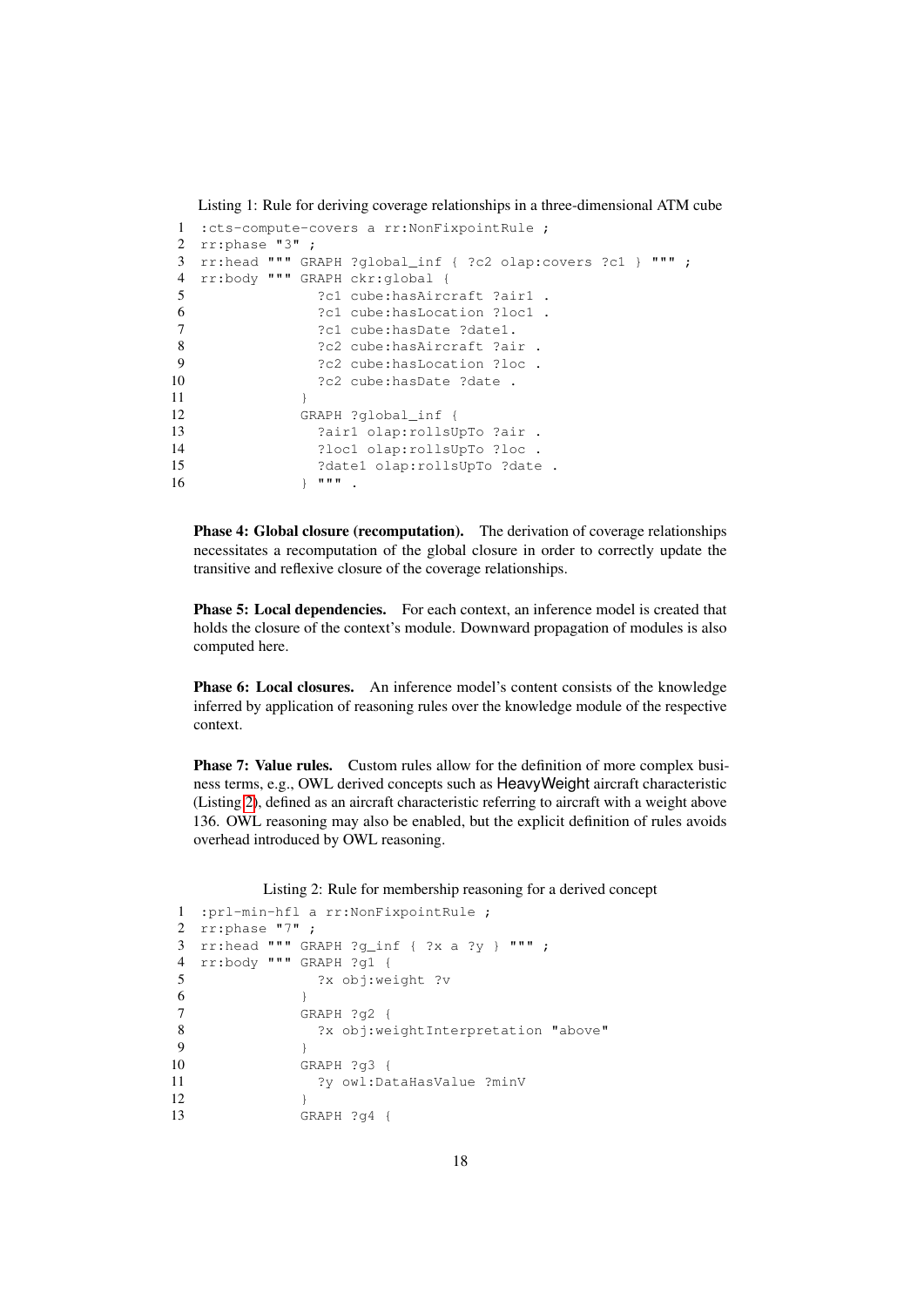```
14 ?y owl:onProperty obj:minWeight
15 }
16 GRAPH ?g5 {
17 ?y rdfs:subClassOf obj:HeavyWeight
18 }
19 FILTER (xsd:double(?minV) <= xsd:double(?v))
20 GRAPH ?g_inf {
21 ?g_inf ckr:derivedFrom ?g1, ?g2, ?g3, ?g4, ?g5
22 } """ .
```
#### <span id="page-18-0"></span>4.4 Statement classes

The at.jku.dke.kgolap.operators package contains implementations of the KG-OLAP query operators. The implementation introduces additional parameters beyond the more general formalization. In particular, selection conditions allow for a targeted application of the query operations to groups of cells and triples within cells.

The abstract Statement class is the root class of all statements; the KG-OLAP query operators are implemented as extensions of Statement, which are instantiated in order to perform an operation. Abstract method prepareStatement is implemented by the subclasses of Statement to return the SPARQL SELECT statement corresponding to the specific operation. The SPARQL SELECT statements returns a "delta" table, i.e., a set of quads along with an indication whether the quad is to be inserted or deleted. The prepareUpdate method transforms the SELECT statement returned by prepareStatement into an INSERT/DELETE statement. The Statement class implements the public methods execute, executeInMemory and executeUpdate with no parameters, which represent different ways of performing the operation. The execute method executes the SPARQL SELECT statement returned by prepareStatement, with the delta table being written to disk. The executeInMemory method executes the SELECT statement and keeps the delta table in memory. Both execute and executeInMemory perform bulk deletions and insertions of the statements in the delta table. The executeUpdate method, on the other hand, performs a SPARQL INSERT/DELETE statement derived from the SPARQL SELECT delta query.

The Statement class works over Repo instances, which specify the KG-OLAP repositories that the query operations apply to. The Statement class has members for source and target repository but only for the slice/dice implementation there is a distinction between the two. The abstract Repo class defines methods for accessing and updating a KG-OLAP repository, providing an additional layer of abstraction from the actual framework that is used for connecting to the repository. The abstract SesameRepo class is an implementation of Repo using the Sesame/RDF4J framework for connecting to the repository in the quad store, with SesameHTTPRepo and SesameSailRepo being concrete implementations.

#### <span id="page-18-1"></span>4.4.1 SliceDice

The SliceDice class extends Statement and implements the *slice-and-dice* operator. The constructor takes values for the private member variables sourceRepository and targetRepository (Repo objects) as well as prefixes, a string containing prefix definitions for the SPARQL query. The source repository of the operation – typically the base repository of the KG-OLAP cube – is where the data are selected from; the source repository remains unaffected by the operation. The target repository –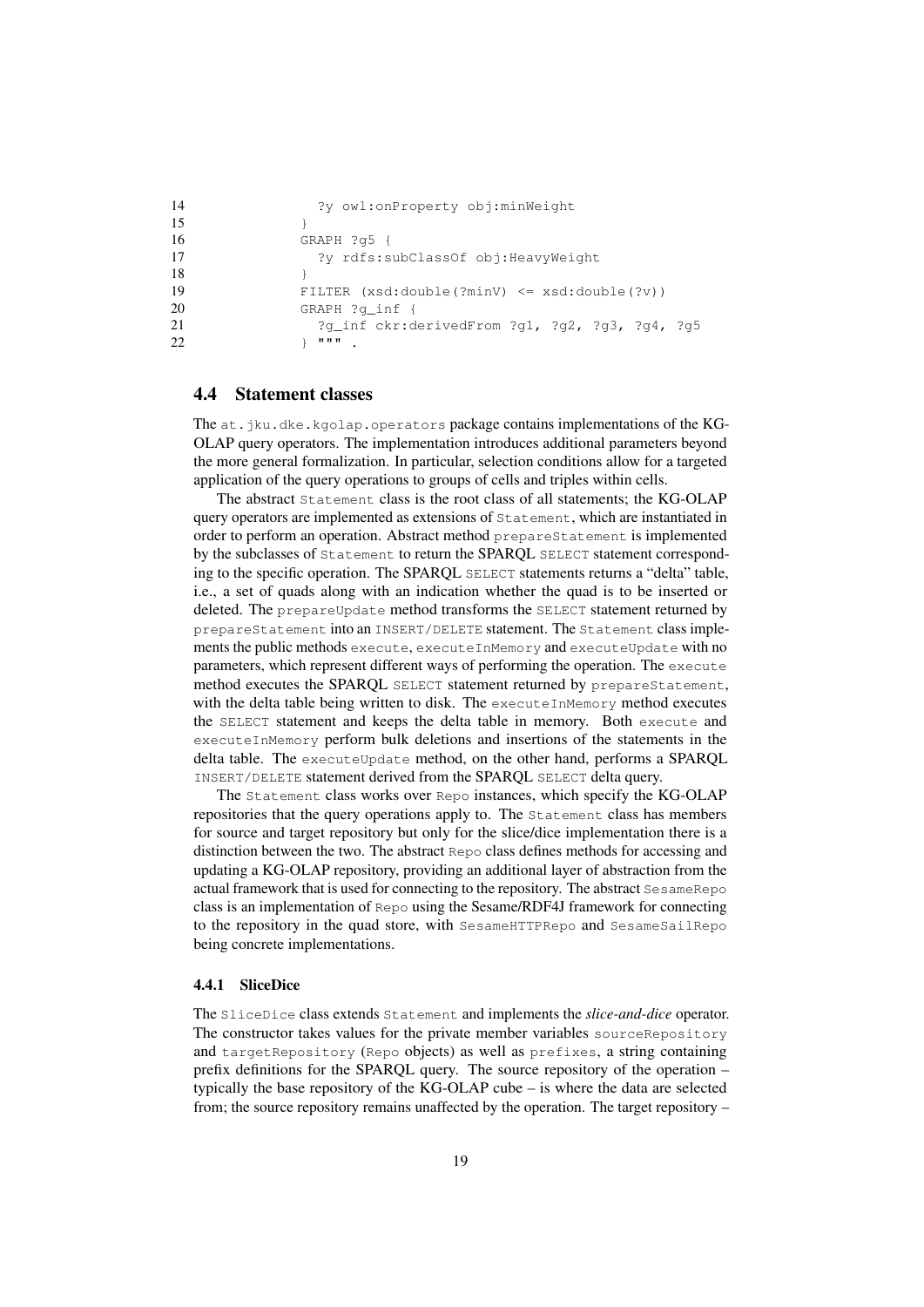typically the temporary repository – is where the selected data are inserted into. The addDiceCoordinates method, which takes a dimensional vector as parameter, i.e., a map from dimensions to dimension members, sets the selection criteria. To be precise, the addDiceCoordinates method takes the string representations of the IRIs of coordinate dimensions and dimension members, and the same applies for analogous cases in other operators. Internally, the private prepareStatement method prepares a SPARQL query taking the argument values into account and returns the query string to the execute methods which invoke the corresponding Repo methods. Listing [3](#page-19-1) shows an instantiation and execution of SliceDice that selects cells concerning the LOVV region relevant for all aircraft types and dates.

Listing 3: Initialization and execution of a slice-and-dice operation

```
1 SliceDice sliceDice = new SliceDice(
2 baseRepository, tempRepository, prefixes
3 );
4
5 Map<String, String> coordinates = new HashMap<String, String>();
6
7 coordinates.put(
8 "cube:hasAircraft", "cube:Level_Aircraft_All-All"
9 );
10
11 coordinates.put(
12 "cube:hasLocation", "cube:Level_Location_Region-LOVV"
13 );
14
15 coordinates.put("cube:hasDate", "cube:Level_Date_All-All");
16
17 coordinates.put(
18 "cube:hasImportance", "cube:Level_Importance_All-All"
19 );
20
21 sliceDice.addDiceCoordinates(diceCoordinates);
2223 sliceDice.execute();
```
#### <span id="page-19-0"></span>4.4.2 Merge

The Merge class extends Statement and implements the *merge* operator. The constructor takes an object representing the repository that the operation works on (a Repo  $object$ ) – typically the temporary repository – as well as a value for  $prefixes$  (a string). The inherited members sourceRepository and targetRepository reference the same object. The setMethod method allows to choose a value – either UNION or INTERSECT – from the public Method enumeration in order to determine the merge method; the proof-of-concept prototype implements only the union variant. The setGranularity method, which takes a dimension and a level as parameters, sets the aggregation level in a particular dimension. Listing [4](#page-20-1) shows an instantiation and execution of the Merge class, performing a merge union in order to roll up cells to the aircraft type, region, all-date, and all-importance levels.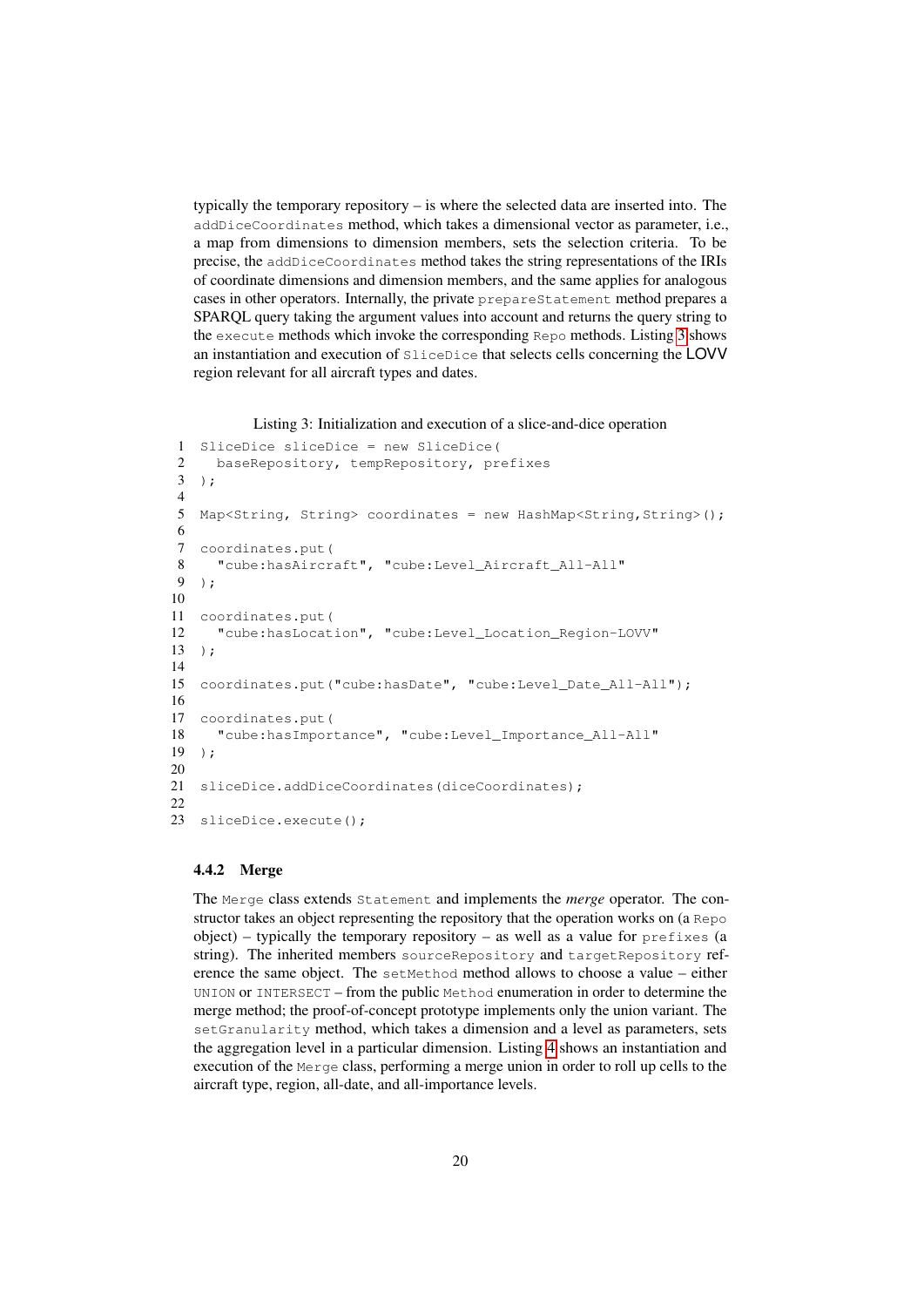#### Listing 4: Initialization and execution of a merge-union operation

```
1 Merge merge = new Merge(tempRepository, prefixes);
\mathcal{L}3 merge.setMethod(Merge.Method.UNION);
4
5 merge.setGranularity(
6 "cube:hasAircraft", "cube:Level_Aircraft_Type"
7 );
8
9 merge.setGranularity(
10 "cube:hasLocation", "cube:Level_Location_Region"
11 );
12
13 merge.setGranularity("cube:hasDate", "cube:Level_Date_All");
14
15 merge.setGranularity(
16 "cube:hasImportance", "cube:Level_Importance_All"
17 );
18
19 merge.execute();
```
# <span id="page-20-0"></span>4.4.3 ReplaceByGrouping (triple-generating abstraction)

The ReplaceByGrouping class extends Statement and implements triple-generating abstraction. Two variants exist, each characterized by a separate constructor: The first takes a context as argument, the other a granularity level. Both constructors take an object representing the repository that the operation works on (a Repo object) – typically the temporary repository – as well as a value for prefixes (a string). The inherited members sourceRepository and targetRepository reference the same object. The setGroupingProperty method, which takes a property as parameter, sets the property that determines the grouping for the abstraction. The setGroupingResource method, which takes a resource as parameter, allows for a restriction of the triples affected by abstraction: Only subjects of the specified type should be replaced by the grouping. For example, in Listing [5,](#page-20-2) the abstraction replaces resources of type ManoeuvringAreaUsage with their usageType property in all cells at aircraft model, location segment, day, and importance granularity.

# <span id="page-20-2"></span>Listing 5: Initialization and execution of a triple-generating abstraction operation

```
1 Map<String, String> granularity = new HashMap<String, String>();
\overline{2}3 granularity.put(
4 "cube:hasAircraft", "cube:Level_Aircraft_Model"
5 );
6
7 granularity.put(
8 "cube:hasLocation", "cube:Level_Location_Segment"
9 );
10
11 granularity.put("cube:hasDate", "cube:Level_Date_Day");
12
13 granularity.put(
```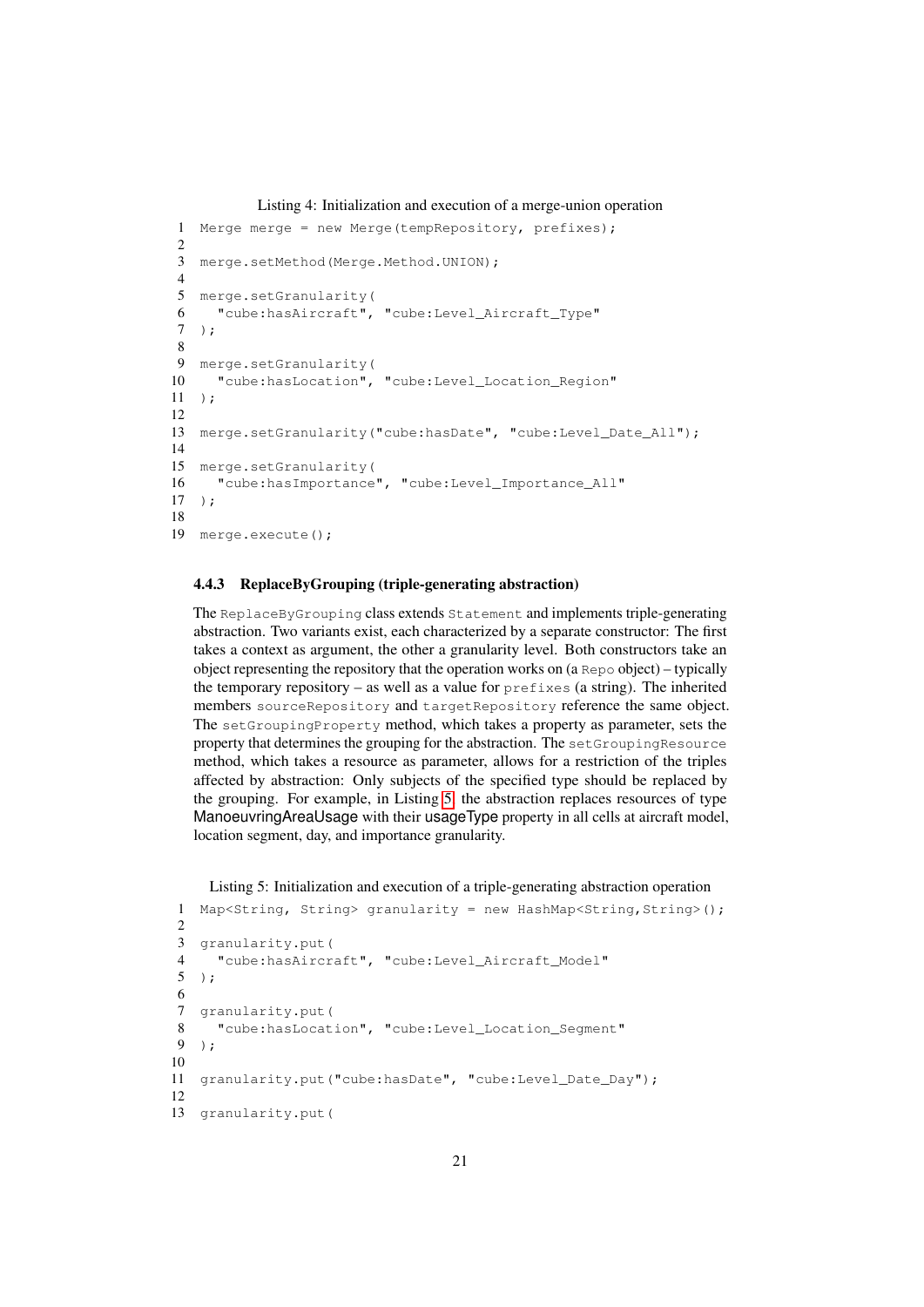```
14 "cube:hasImportance", "cube:Level_Importance_Importance"
15 );
16
17 ReplaceByGrouping abstraction = new ReplaceByGrouping(
18 tempRepository, prefixes, granularity
19 );
20
21 abstraction.setGroupingProperty("obj:usageType");
22 abstraction.setGroupingResource("obj:ManoeuvringAreaUsage");
23
24 abstraction.execute();
```
#### <span id="page-21-0"></span>4.4.4 GroupByProperties (individual-generating abstraction)

The GroupByProperties class extends Statement and implements individualgenerating abstraction. Two variants exist, each characterized by a separate constructor: The first takes a context as argument, the other a granularity level. Both constructors take an object representing the repository that the operation works on (a Repo object) – typically the temporary repository – as well as a value for prefixes (a string). The addGroupingProperty method adds a property which is used for grouping the resources. As an extension of the formalization of the basic idea, multiple grouping properties are allowed. All resources with the same grouping property values are grouped together in the context's RDF triples. As opposed to the formalization, the implementation supports specification of several group-by properties. The setGeneratedGrouping method specifies the property that is generated in order to keep track which resources are grouped together into which grouping. The setGroupedResourceClass method specifies the class to restrict grouped individuals, i.e., only instances of that particular class are grouped. In case the property is null, no restriction applies. For example, in Listing [6,](#page-21-1) with obj:operationalStatus as grouping property as well as obj:grouping as property for the generated grouping, all individuals with the same operational status are replaced by a new individual in statements, and the original resources receive a obj:grouping property to the generated individual.

```
Listing 6: Initialization and execution of an individual-generating operation
```

```
1 Map<String, String> granularity = new HashMap<String, String>();
\mathcal{D}3 granularity.put(
4 "cube:hasAircraft", "cube:Level_Aircraft_Model"
   5 );
6
7 granularity.put(
8 "cube:hasLocation", "cube:Level_Location_Segment"
9 );
10
11 granularity.put("cube:hasDate", "cube:Level_Date_Day");
12
13 granularity.put(
14 "cube:hasImportance", "cube:Level_Importance_Importance"
15 ):
16
```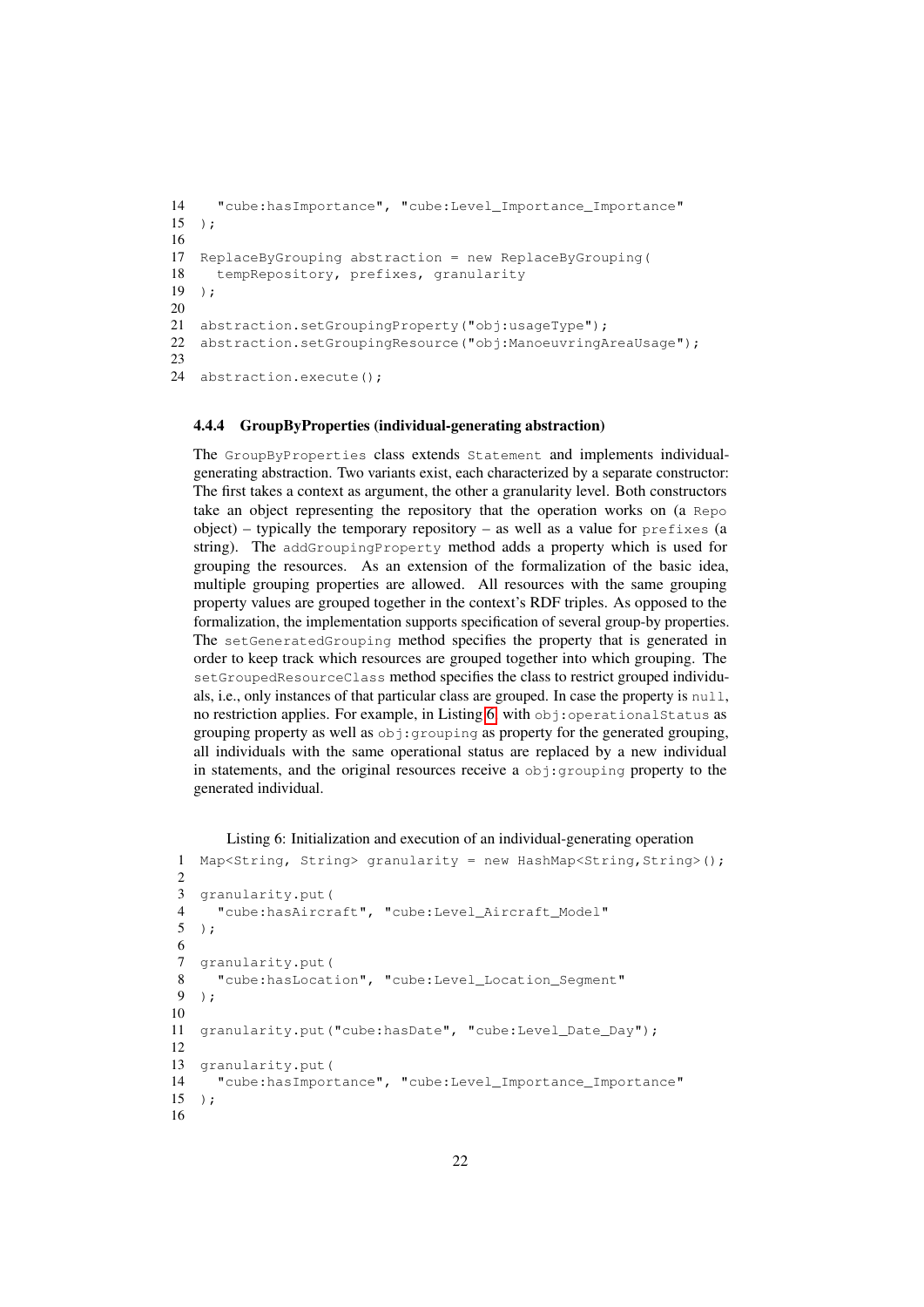```
17 GroupByProperties abstraction = new GroupByProperties(
18 tempRepository, prefixes, granularity
19 ):
20
21 abstraction.addGroupingProperty("obj:operationalStatus");
22 abstraction.setGeneratedGrouping("obj:grouping");
23 abstraction.setGroupedResourceClass(null);
2425 abstraction.execute();
```
#### <span id="page-22-0"></span>4.4.5 AggregatePropertyValues (value-generating abstraction)

The AggregatePropertyValues class extends Statement and implements valuegenerating abstraction. Two variants exist, each characterized by a separate constructor: The first takes a context as argument, the other a granularity level. Both constructors take an object representing the repository that the operation works on (a Repo object) – typically the temporary repository – as well as a value for  $prefixes$  (a string). The setAggregateFunction method allows to choose a value – either SUM, MIN, MAX, AVG, and COUNT – from the public AggregateFunction enumeration in order to determine the aggregation function. The setAggregatedProperty method specifies the property the values of which are aggregated for the same individual. The setGroupedResourceClass method specifies the class used for selection of the individuals the aggregated property of which is aggregated. For example, in Listing [7,](#page-22-1) the abstraction operation computes the average wingspan of each AircraftCharacteristic individual, assuming a dataset where AircraftCharacteristic individuals with multiple wingspan properties exist.

#### Listing 7: Initialization and execution of a merge operation

```
1 Map<String, String> granularity = new HashMap<String, String>();
2
3 granularity.put(
4 "cube:hasAircraft", "cube:Level_Aircraft_Model"
5 );
6
7 granularity.put(
8 "cube:hasLocation", "cube:Level_Location_Segment"
9 );
10
11 granularity.put("cube:hasDate", "cube:Level_Date_Day");
12
13 granularity.put(
14 "cube:hasImportance", "cube:Level_Importance_Importance"
15 );
16
17 AggregatePropertyValues abstract = new AggregatePropertyValues(
18 tempRepository, prefixes, granularity
19 );
20
21 abstract.setAggregatedProperty("obj:wingspan");
22
23 abstract.setAggregateFunction(
```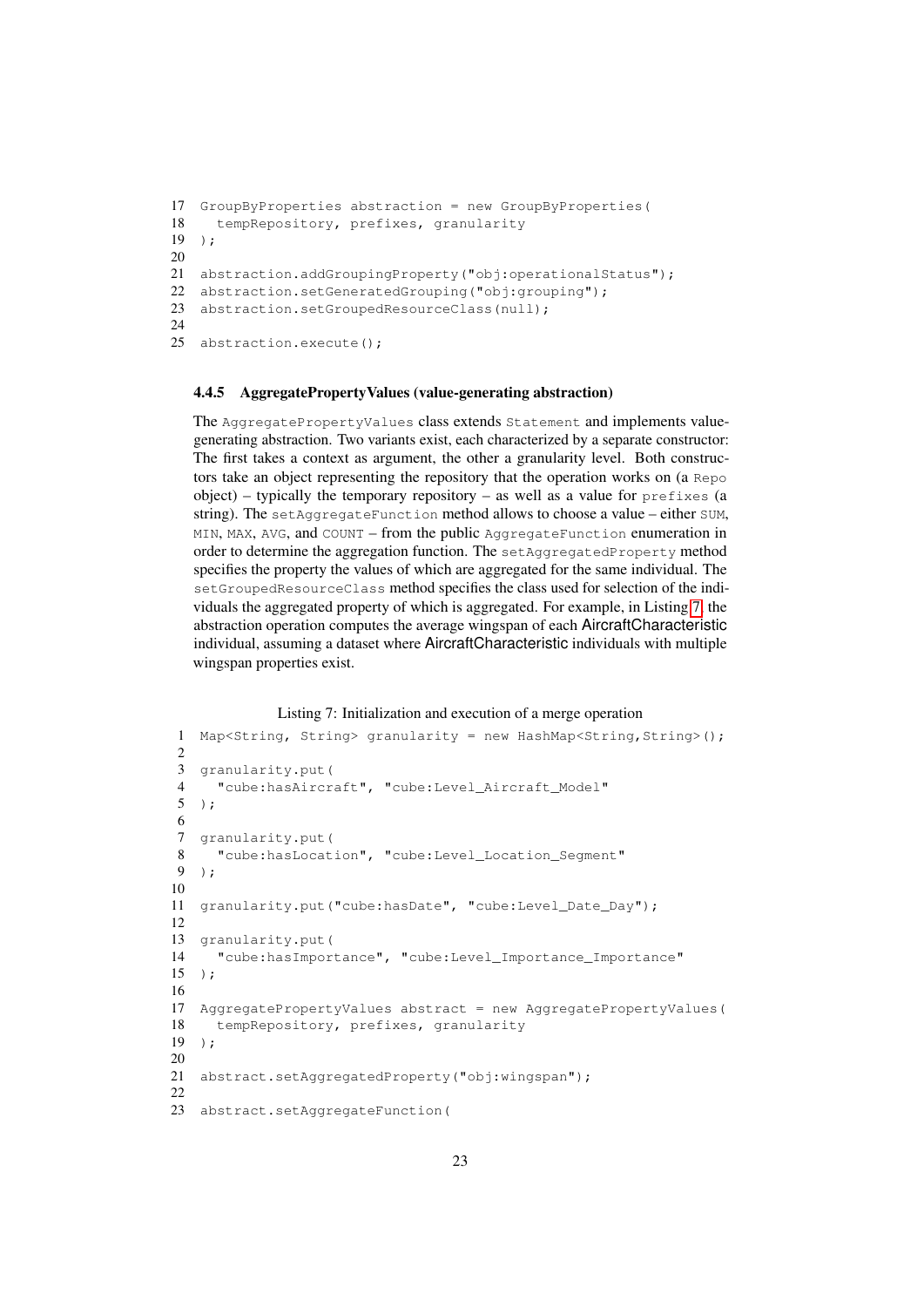```
24 AggregateLiterals.AggregateFunction.AVG
25 );
26
27 abstract.setGroupedResourceClass("obj:AircraftCharacteristic");
28
29 abstract.execute();
```
### <span id="page-23-0"></span>4.4.6 Reification

The Reification class extends Statement and implements the reification operation. Two variants exist, each characterized by a separate constructor: The first takes a context as argument, the other a granularity level. Both constructors take an object representing the repository that the operation works on (a Repo object) – typically the temporary repository – as well as a value for prefixes (a string). The setReificationPredicate method, which takes the IRI of a property as parameter, defines the property that the reified statements must have as predicate. For example, in Listing [8,](#page-23-2) the reification operation reifies triples where  $\circ$ bj:usage is the predicate.

```
Listing 8: Initialization and execution of a reification operation
```

```
1 Map<String, String> granularity = new HashMap<String, String>();
2
3 granularity.put(
4 "cube:hasAircraft", "cube:Level_Aircraft_Model"
   5 );
\frac{6}{7}granularity.put (
8 "cube:hasLocation", "cube:Level Location Segment"
9 );
10
11 granularity.put("cube:hasDate", "cube:Level_Date_Day");
12
13 granularity.put(
14 "cube:hasImportance", "cube:Level_Importance_Importance"
15 );
16
17
18 Reification reification =
19 new Reification(granularity, tempRepository, prefixes);
20
21 reification.setReificationPredicate("obj:usage");
22
23 reification.execute();
```
### <span id="page-23-1"></span>4.4.7 Pivot

The Pivot class extends Statement and implements the *pivoting* operator. Two variants exist, each characterized by a separate constructor: The first takes a context as argument, the other a granularity level. The setDimensionProperty method, which takes a property as parameter, determines the property from the dimensional meta-knowledge that should be included in the instance data. The setPivotProperty method, which takes a property as parameter, determines which property should be used in the instance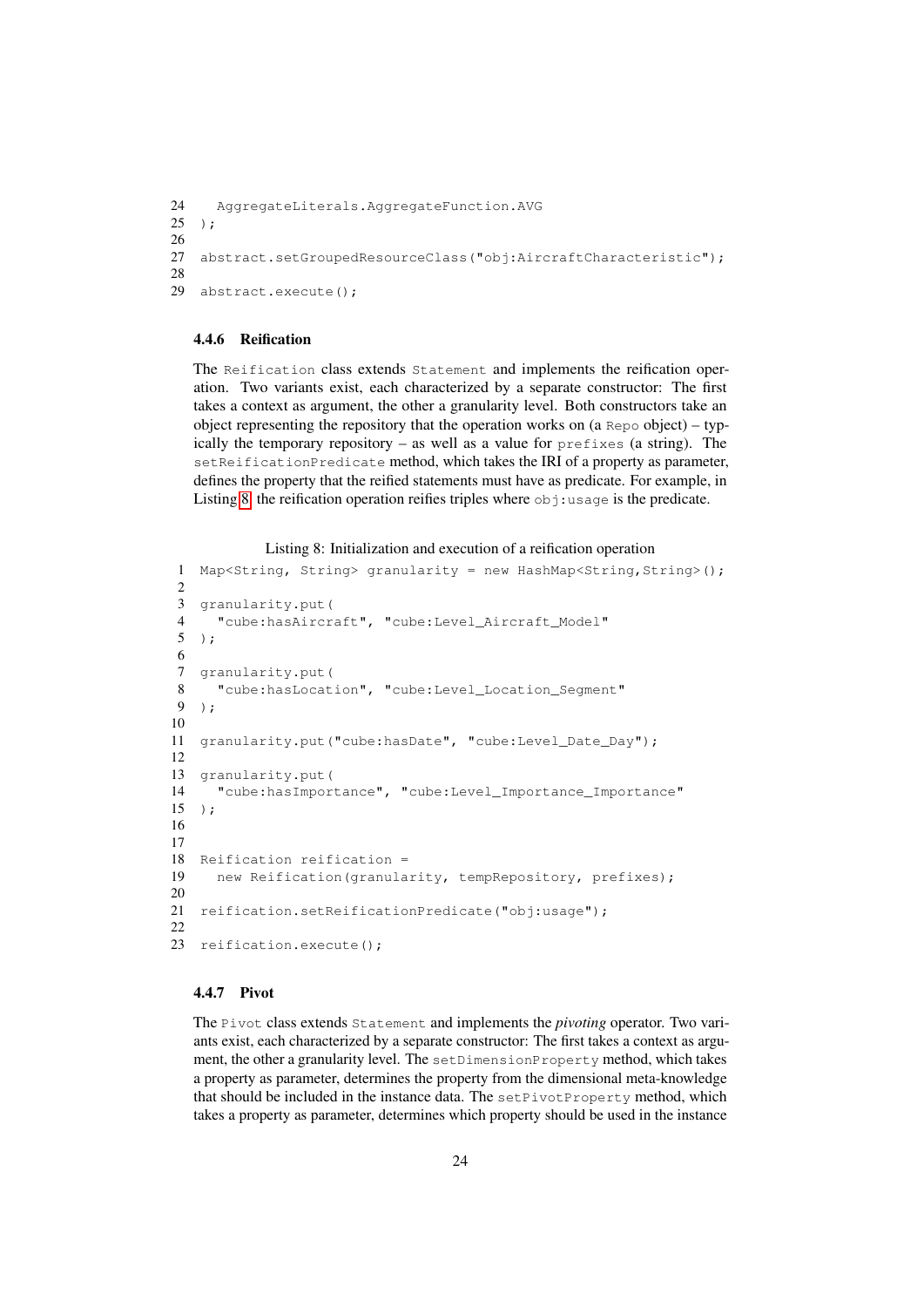data for the previously defined dimension property. The setSelectionCondition method, which takes a property and a resource as parameters, determines which individuals in the affected cells are to receive the specified pivot property based on the specified dimension property value of the respective cell. For example, in Listing [9,](#page-24-1) the pivoting operation applies to the cells at aircraft model, location segment, and day granularity. In these cells, individuals of type ManoeuvringAreaAvailability have the respective cell's cube: has Location property attached via the obj: has Location property.

```
Listing 9: Initialization and execution of a pivoting operation
```

```
1 Map<String, String> granularity = new HashMap<String, String>();
\mathcal{D}3 granularity.put(
4 "cube:hasAircraft", "cube:Level_Aircraft_Model"
5 );
6
7 granularity.put(
8 "cube:hasLocation", "cube:Level_Location_Segment"
9 );
10
11 granularity.put("cube:hasDate", "cube:Level_Date_Day");
12
13 granularity.put(
14 "cube:hasImportance", "cube:Level_Importance_Importance"
15 );
16
17 Pivot pivot = new Pivot(granularity, tempRepository, prefixes);
18
19 pivot.setDimensionProperty("cube:hasLocation");
20
21 pivot.setSelectionCondition(
22 "rdf:type", "obj:ManoeuvringAreaAvailability"
23 ):
24
25 pivot.setPivotProperty("obj:hasLocation");
26
27 pivot.execute();
```
# <span id="page-24-0"></span>4.5 SPARQL queries

In the following, we illustrate the SPARQL realization of KG-OLAP operations using the examples from the previous sections, which we also use in the performance experiments. The execute and executeInMemory methods of the Statement class executes dynamically-generated SPARQL code depending on the specific subclass and the respective object's member variables that represent the query arguments. The operations are realized as SPARQL SELECT statements that return a "delta" table, i.e., a tuple query result where each tuple represents an RDF quad along with the indication of the operation (-, +), which specifies whether the quad must be added to or deleted from the target repository in order to obtain the result. The quad store takes care of optimization. Table [5](#page-25-1) shows a delta table extract that deletes and inserts a tuple, which in that case corresponds to a triple-generating abstraction that replaces runway individuals by the airport individual that the runway is situated at. Statements can later be deleted and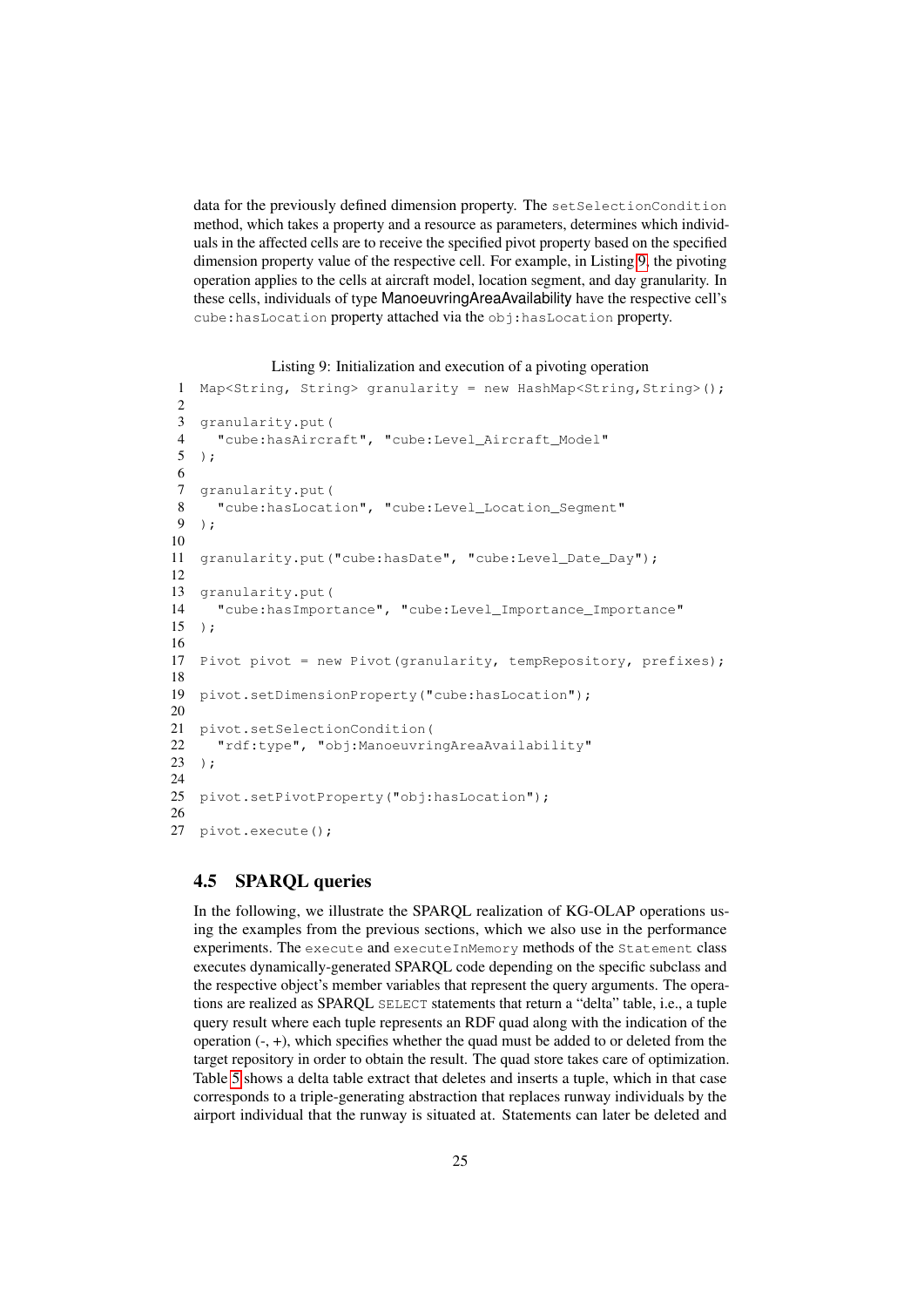inserted according to the delta table. The delta queries can also easily be translated into SPARQL DELETE/INSERT statements, which is the purpose of the prepareUpdate method of the Statement class.

<span id="page-25-1"></span>Table 5: An example delta table

|                                                                  |                | $?$ op |
|------------------------------------------------------------------|----------------|--------|
| $obj:Runway16/34$ obj:contaminant obj:cont#265 cube: $ctx-1-mod$ |                | (1)    |
| obj:airportLOWW obj:contaminant obj:cont#265                     | cube:Ctx-1-mod | $``+"$ |

#### <span id="page-25-0"></span>4.5.1 Slice and dice

A slice-and-dice operation translates into a SELECT statement executed on the source repository, which is typically the base repository. The resulting delta table, which contains only insertions, is then applied to the target repository. The INSERT/DELETE variant of the slice-and-dice realization employs the SERVICE clause. The example in Listing [10](#page-26-0) shows the SELECT statement for a slice-and-dice operation that selects cells relevant to the LOVV region.

Listing [10](#page-26-0) shows an example slice-and-dice operation that selects cells relevant for the LOVV region. The WHERE clause consists of several sub-SELECT statements conjoined by UNION, with each sub-SELECT accounting for different aspects of the KG-OLAP cube that need to be selected for insertion into the target repository. Each sub-SELECT statement returns tuples that represent RDF quads, using the bindings  $2q$ , ?s, ?p, and ?o for graph name, subject, predicate, and object, respectively. The union of result tuples of the sub-SELECT statements is extended with an ?op binding that is assigned the "+" literal, meaning the result quads are inserted into the target repository.

The first sub-SELECT (Listing [10,](#page-26-0) Lines [15-](#page-26-1)[49\)](#page-27-0) and the second sub-SELECT (Lines [51-](#page-27-1)[84\)](#page-27-2) select knowledge about contexts/cells – referred to by the  $?ctx$  binding – that are relevant according to the dice coordinates, including all contexts that have coordinates that roll up to the dice coordinates or that the dice coordinates roll up to, i.e., cells the location dimension attribute value of which is in a roll-up relationship with LOVV and the other dimension attribute values roll up to the respective dimension's all attribute value (Lines [27](#page-26-2)[-48\)](#page-27-3). The first sub- $SELECT$  selects all triples where  $?ctx$  is the subject, the second sub- $SELECT$  selects all triples where  $?ctx$  is the object. The cube knowledge of interest is in the  $ckr:global$  and  $\langle ckr:global-inf \rangle$  graphs, which means that the triples are selected from these graphs (Line [19\)](#page-26-3). The query selects triples where the contexts of interest are subject and the covers property is not predicate (Line [18\)](#page-26-4). The inclusion of coverage statements in the first sub-SELECT would result in the selection of knowledge about coverage relationships of irrelevant contexts since a relevant context may cover an irrelevant context. The coverage statements, however, are included in the second sub-SELECT.

The third sub-SELECT (Listing [10,](#page-26-0) Lines [86](#page-27-4)[-130\)](#page-28-0) selects knowledge about the knowledge modules – referred to by the ?m binding – that are associated with relevant contexts/cells. Relevant contexts are selected using the same condition as the first two sub- $SELECT$  statements. The  $2m$  module must be (inferred or asserted) module of a relevant context (Lines [127-](#page-28-1)[129\)](#page-28-2). The third sub-SELECT statement selects triples where the modules are subject or object (Lines [87-](#page-27-5)[97\)](#page-28-3).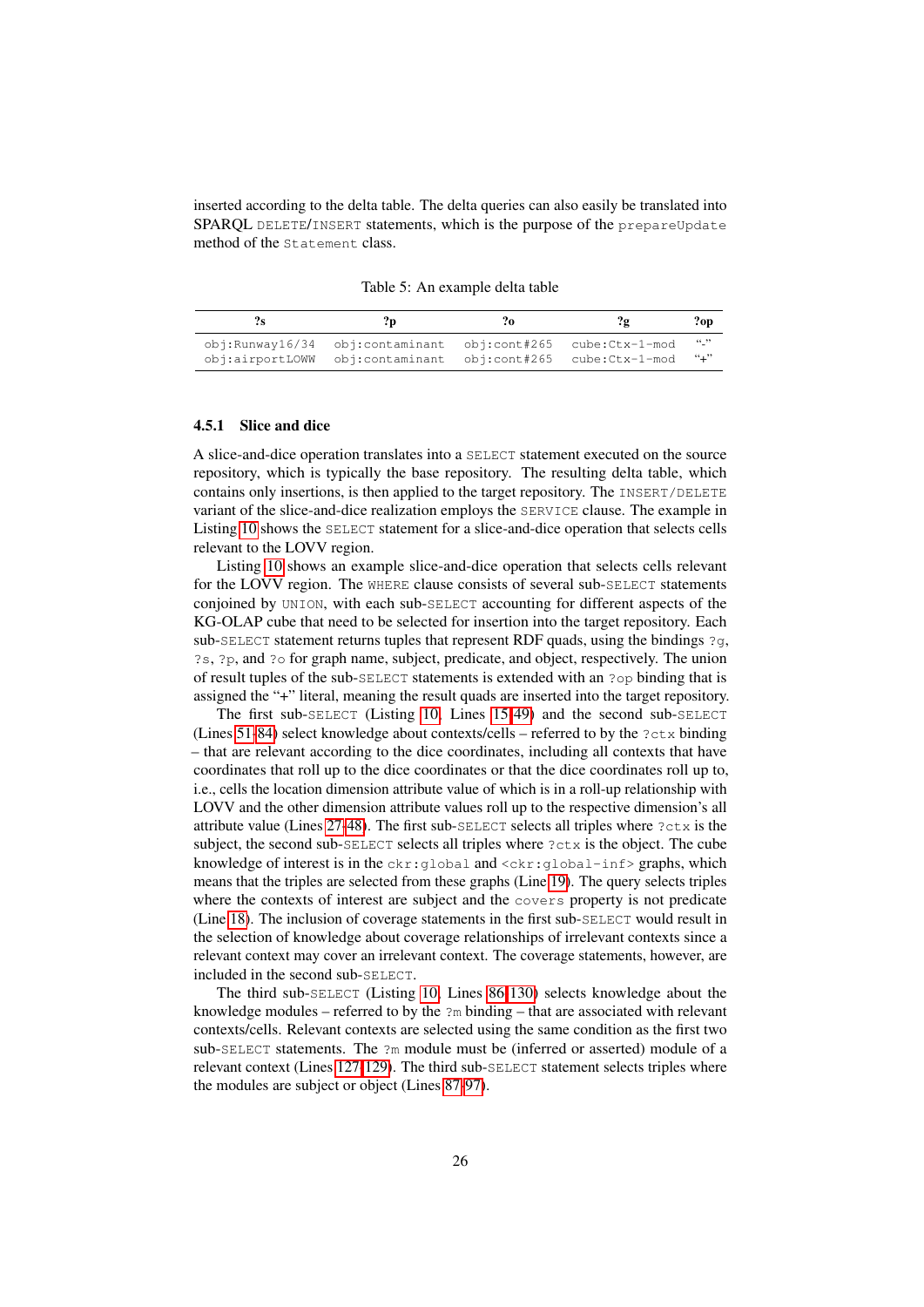The fourth sub-SELECT (Listing [10,](#page-26-0) Lines [132-](#page-28-4)[167\)](#page-29-0) selects data from the (asserted or inferred) modules – bound to the  $2q$  variable – that are associated with relevant contexts/cells. Relevant contexts are selected using the same condition as the first three sub-SELECT statements. The ?g module must be (inferred or asserted) module of a relevant context (Lines [164](#page-29-1)[-166\)](#page-29-2).

The fifth sub-SELECT (Listing [10,](#page-26-0) Lines [169](#page-29-3)[-193\)](#page-29-4) selects the elements of the dimensional model that apply to the relevant contexts/cells. The dimensional model elements are the dimension members, and the levels these members belong to, that roll up to the dice-coordinates or which the dice-coordinates roll up to (Lines [181-](#page-29-5)[192\)](#page-29-6).

The remaining sub-SELECT statements (Listing [10,](#page-26-0) Lines [195-](#page-29-7)[242\)](#page-30-1) select knowledge through inline definitions. This knowledge consists of OWL and RDFS definitions as well as the relationships between the global context and the global inference context.

#### Listing 10: Example SPARQL slice-and-dice operation

```
1 PREFIX owl: <http://www.w3.org/2002/07/owl#>
2 PREFIX rdf: <http://www.w3.org/1999/02/22-rdf-syntax-ns#>
3 PREFIX obj: <http://example.org/kgolap/object-model#>
4 PREFIX xml: <http://www.w3.org/XML/1998/namespace>
5 PREFIX xsd: <http://www.w3.org/2001/XMLSchema#>
6 PREFIX olap: <http://dkm.fbk.eu/ckr/olap-model#>
7 PREFIX rdfs: <http://www.w3.org/2000/01/rdf-schema#>
8 PREFIX cube: <http://example.org/kgolap/cube-model#>
9 PREFIX ckr: <http://dkm.fbk.eu/ckr/meta#>
10 PREFIX onto: <http://www.ontotext.com/>
11
12
13 SELECT DISTINCT ?s ?p ?o ?g ?op WHERE {
14 {
15 SELECT DISTINCT ?g ?s ?p ?o WHERE {
16 GRAPH ?g {
17 ?ctx ?p ?o .
18 FILTER(?p != olap:covers)
19 } VALUES ?g {ckr:global <ckr:global-inf>}
20 BIND(?ctx AS ?s)
21 GRAPH ckr:global {
22 ?ctx cube:hasAircraft ?d1 .
23 ?ctx cube:hasLocation ?d2 .
24 ?ctx cube:hasDate ?d3 .
25 ?ctx cube:hasImportance ?d4 .
26 }
27 GRAPH <ckr:global-inf> {{
28 {
29 ?d1 olap:rollsUpTo cube:Level_Aircraft_All-All .
30 } UNION {
31 cube:Level_Aircraft_All-All olap:rollsUpTo ?d1 .
32 }
33 {
34 ?d2 olap:rollsUpTo cube:Level_Location_Region-LOVV .
35 } UNION {
36 cube:Level_Location_Region-LOVV olap:rollsUpTo ?d2 .
37 }
38 {
```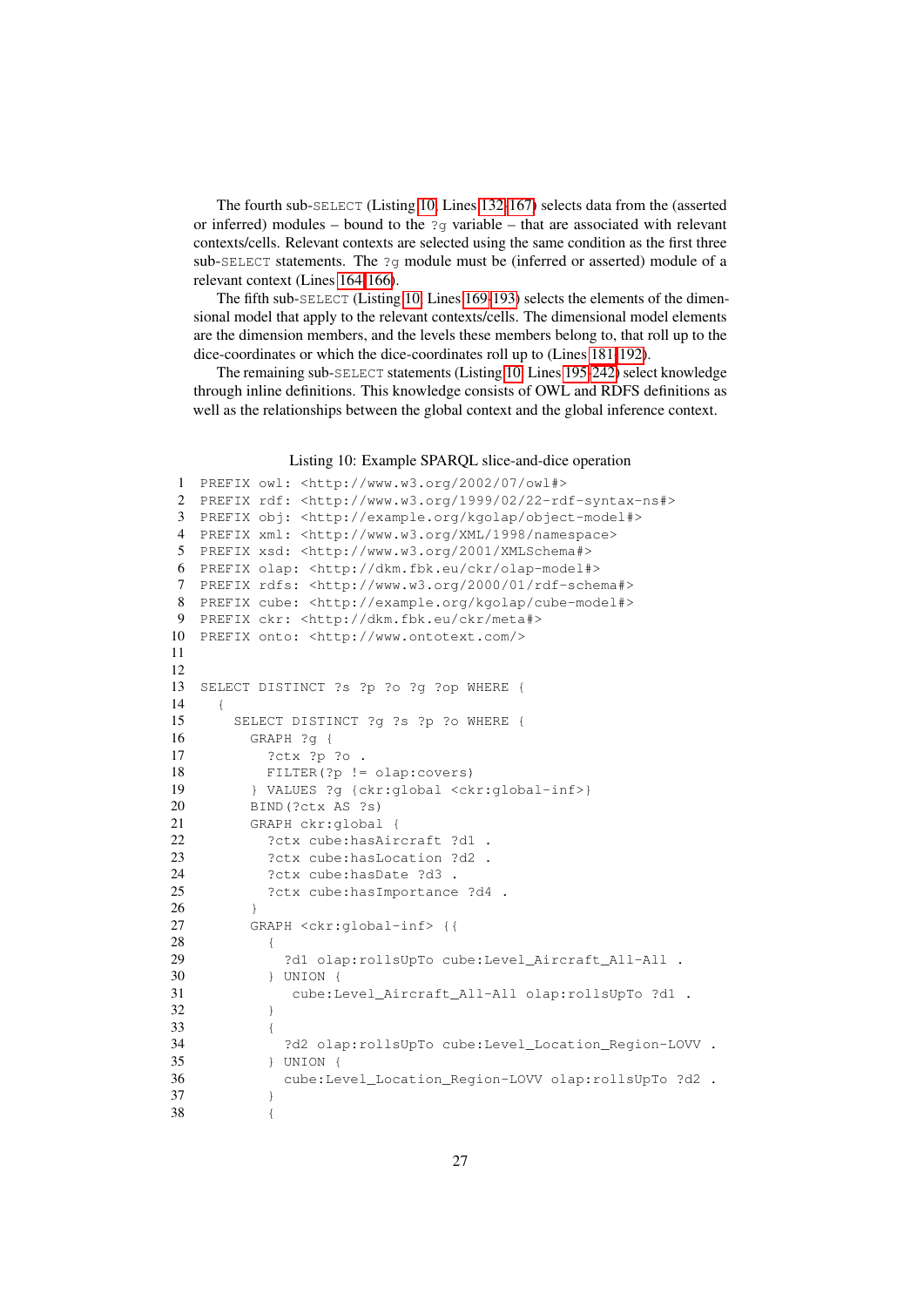```
39 ?d3 olap:rollsUpTo cube:Level_Date_All-All .
40 } UNION {
41 cube:Level_Date_All-All olap:rollsUpTo ?d3 .
42 }
43 {
44 ?d4 olap:rollsUpTo cube:Level_Importance_All-All .
45 } UNION {
46 cube:Level_Importance_All-All olap:rollsUpTo ?d4 .
47 }
48 }
49 }
50 } UNION {
51 SELECT DISTINCT ?g ?s ?p ?o WHERE {
52 GRAPH ?g {
53 ?s ?p ?ctx .
54 } VALUES ?g {ckr:global <ckr:global-inf>}
55 BIND(?ctx AS ?o)
56 GRAPH ckr:global {
57 ?ctx cube:hasAircraft ?d1 .
58 ?ctx cube: hasLocation ?d2 .
59 ?ctx cube:hasDate ?d3 .
60 ?ctx cube:hasImportance ?d4 .
61 }
62 GRAPH <ckr:global-inf> {
63 {
64 ?d1 olap:rollsUpTo cube:Level_Aircraft_All-All .
65 } UNION {
66 cube:Level_Aircraft_All-All olap:rollsUpTo ?d1 .
67 }
68 {
69 ?d2 olap:rollsUpTo cube:Level_Location_Region-LOVV .
70 } UNION {
71 cube:Level_Location_Region-LOVV olap:rollsUpTo ?d2 .
72 }
73 {
74 ?d3 olap:rollsUpTo cube:Level_Date_All-All .
75 } UNION {
76 cube:Level_Date_All-All olap:rollsUpTo ?d3 .
77 }
78 {
79 ?d4 olap:rollsUpTo cube:Level_Importance_All-All .
80 } UNION {
81 cube:Level_Importance_All-All olap:rollsUpTo ?d4 .
82 }
83 }
84 }
85 } UNION {
86 SELECT DISTINCT ?g ?s ?p ?o WHERE {
87 {
88 GRAPH ?g {
89 ?m ?p ?o .
90 } VALUES ?g {ckr:global <ckr:global-inf>}
91 BIND(?m AS ?s)
92 } UNION {
```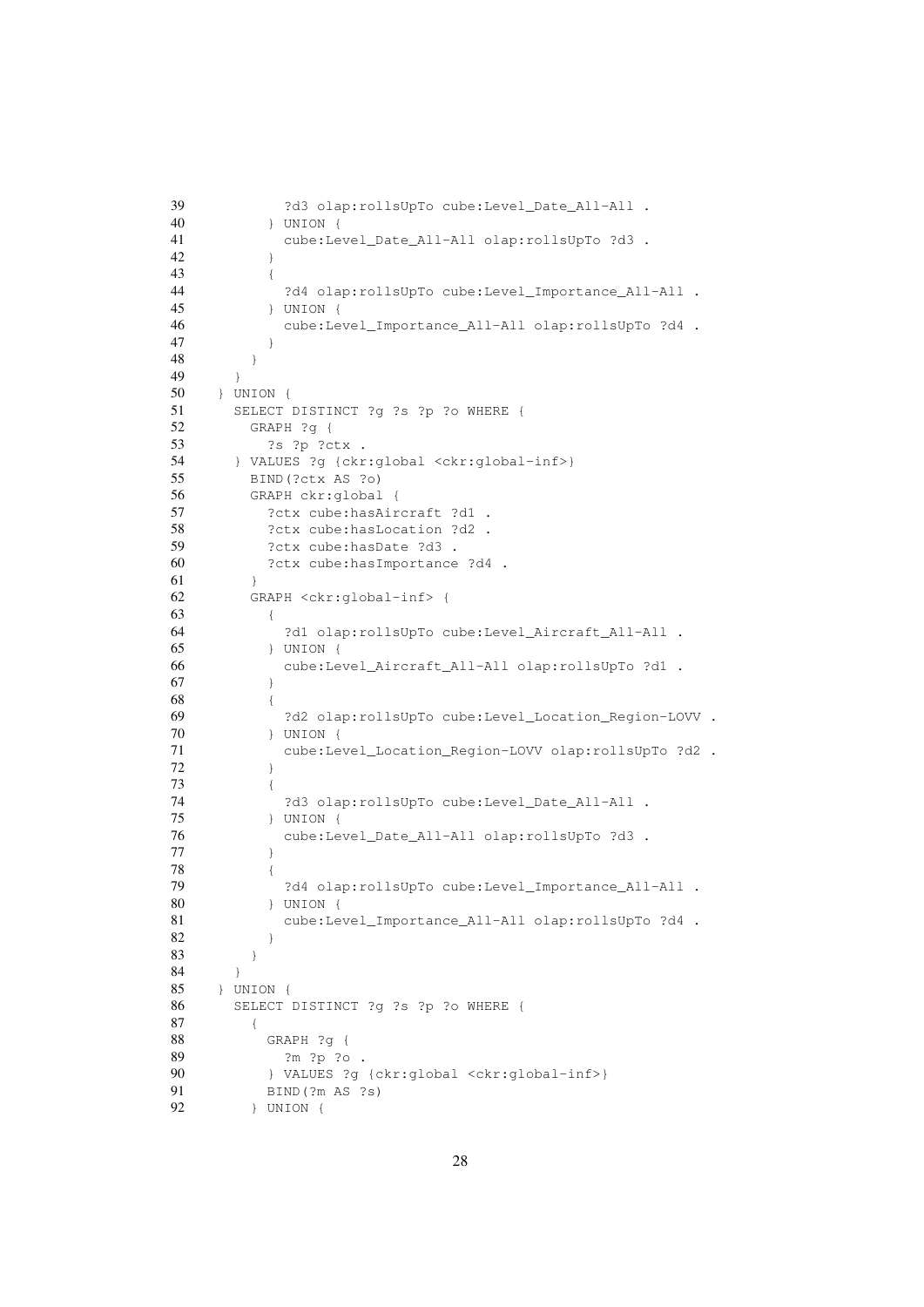```
93 GRAPH ?g {
94 ?s ?p ?m .
95 } VALUES ?q {ckr:global <ckr:global-inf>}
96 BIND(?m AS ?o)
97 }
98 GRAPH ckr:global {
99 ?ctx cube:hasAircraft ?d1 .
100 ?ctx cube: hasLocation ?d2 .
101 ?ctx cube: hasDate ?d3 .
102 ?ctx cube: hasImportance ?d4 .
103 }
104 GRAPH <ckr:global-inf> {
105 {
106 ?d1 olap:rollsUpTo cube:Level_Aircraft_All-All .
107 } UNION {
108 cube:Level_Aircraft_All-All olap:rollsUpTo ?d1 .
109 }
110 {
111 ?d2 olap:rollsUpTo cube:Level_Location_Region-LOVV .
112 } UNION {
113 cube:Level_Location_Region-LOVV olap:rollsUpTo ?d2 .
114 }
115 {
116 ?d3 olap:rollsUpTo cube:Level_Date_All-All .
117 } UNION {
118 cube:Level_Date_All-All olap:rollsUpTo ?d3 .
119 }
120 {
121 ?d4 olap:rollsUpTo cube:Level_Importance_All-All .<br>122 } UNION {
         122 } UNION {
123 cube:Level_Importance_All-All olap:rollsUpTo ?d4 .
124 }
125 }
126 # Take either asserted or derived modules.
127 GRAPH <ckr:global-inf> {
128 ?ctx ckr:hasModule ?m .
129 }
130 }
131 } UNION {
132 SELECT DISTINCT ?g ?s ?p ?o WHERE {
133 GRAPH ?g {
134 ?s ?p ?o .
135 }
136 GRAPH ckr:global {
137 ?ctx cube: hasAircraft ?d1 .
138 ?ctx cube: hasLocation ?d2 .
139 ?ctx cube: hasDate ?d3 .
140 ?ctx cube: has Importance ?d4 .
141 }
142 GRAPH <ckr:global-inf> {
143 {
144 ?d1 olap:rollsUpTo cube:Level_Aircraft_All-All .
145 } UNION {
146 cube:Level_Aircraft_All-All olap:rollsUpTo ?d1 .
```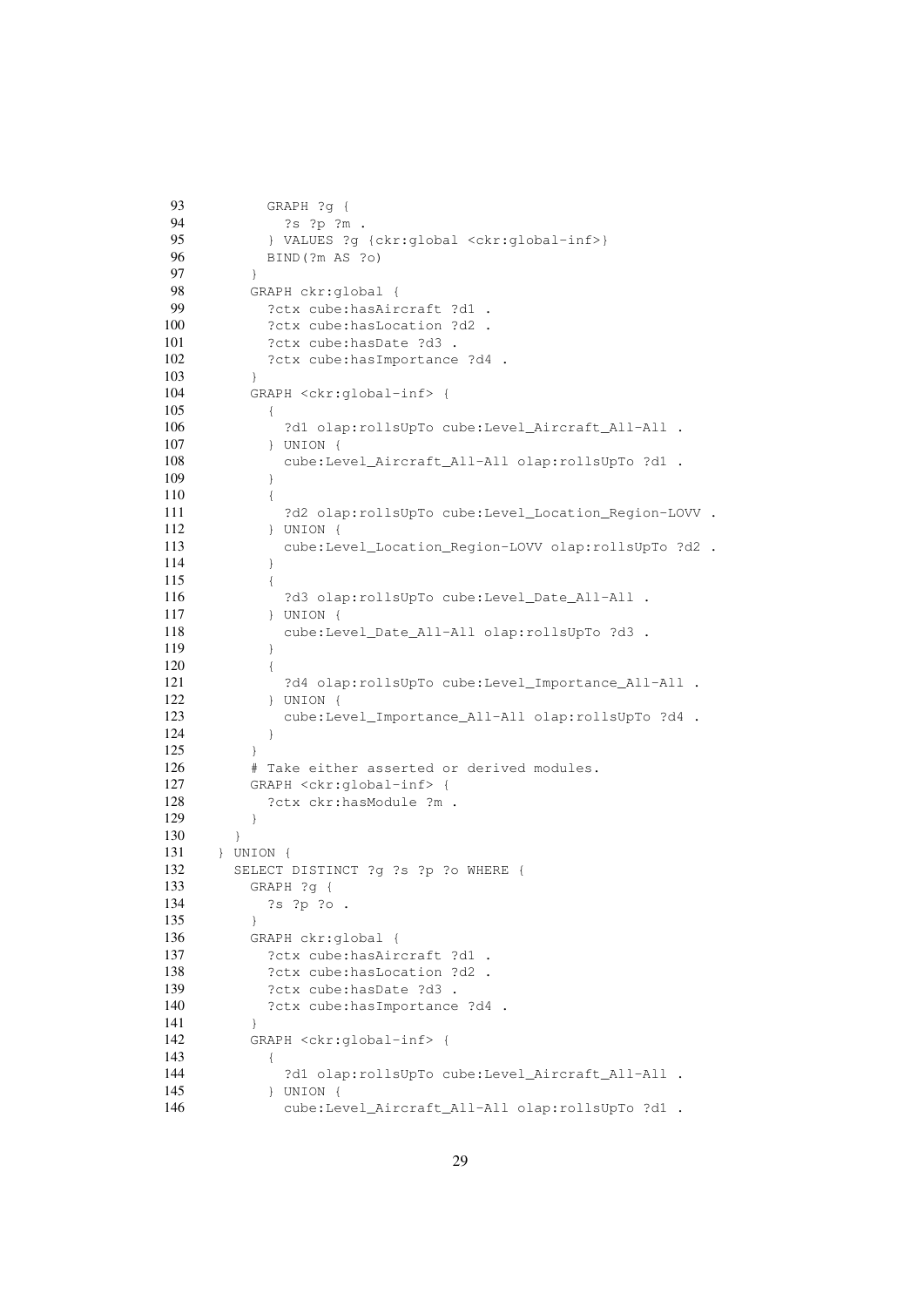```
147 }
148 {
149 ?d2 olap:rollsUpTo cube:Level_Location_Region-LOVV .
150 } UNION {
151 cube:Level_Location_Region-LOVV olap:rollsUpTo ?d2 .
152 }
153 {
154 ?d3 olap:rollsUpTo cube:Level_Date_All-All .
155 } UNION {
156 cube:Level_Date_All-All olap:rollsUpTo ?d3 .
157 }
158 {
159 ?d4 olap:rollsUpTo cube:Level_Importance_All-All .
160 } UNION {
161 cube:Level_Importance_All-All olap:rollsUpTo ?d4 -.
162 }
163 }
164 GRAPH <ckr:global-inf> {
165 ?ctx ckr:hasModule ?g .
166 }
167 }
168 } UNION {
169 SELECT DISTINCT ?g ?s ?p ?o WHERE {
170 {
171 GRAPH ?g {
172 ?d ?p ?o .
173 } VALUES ?g {ckr:global <ckr:global-inf>}
174 BIND(?d AS ?s)
175 } UNION {
176 GRAPH ?g {
177 ?l ?p ?o .
178 } VALUES ?g {ckr:global <ckr:global-inf>}
179 BIND(?l AS ?s)
180 }
181 {
182 GRAPH <ckr:global-inf> {
183 {
184 ?d olap:rollsUpTo ?r .
185 } UNION {
186 ?r olap:rollsUpTo ?d .
187 }
188 }
189 GRAPH ckr:global {
190 ?d olap:atLevel ?l .
191 }
192 } VALUES ?r {cube:Level_Aircraft_All-All
          cube:Level_Location_Region-LOVV
          cube:Level_Date_All-All}
193 }
194 } UNION {
195 SELECT ?g ?s ?p ?o WHERE {
196 GRAPH ckr:global {
197 ?s ?p ?o .
198 }
```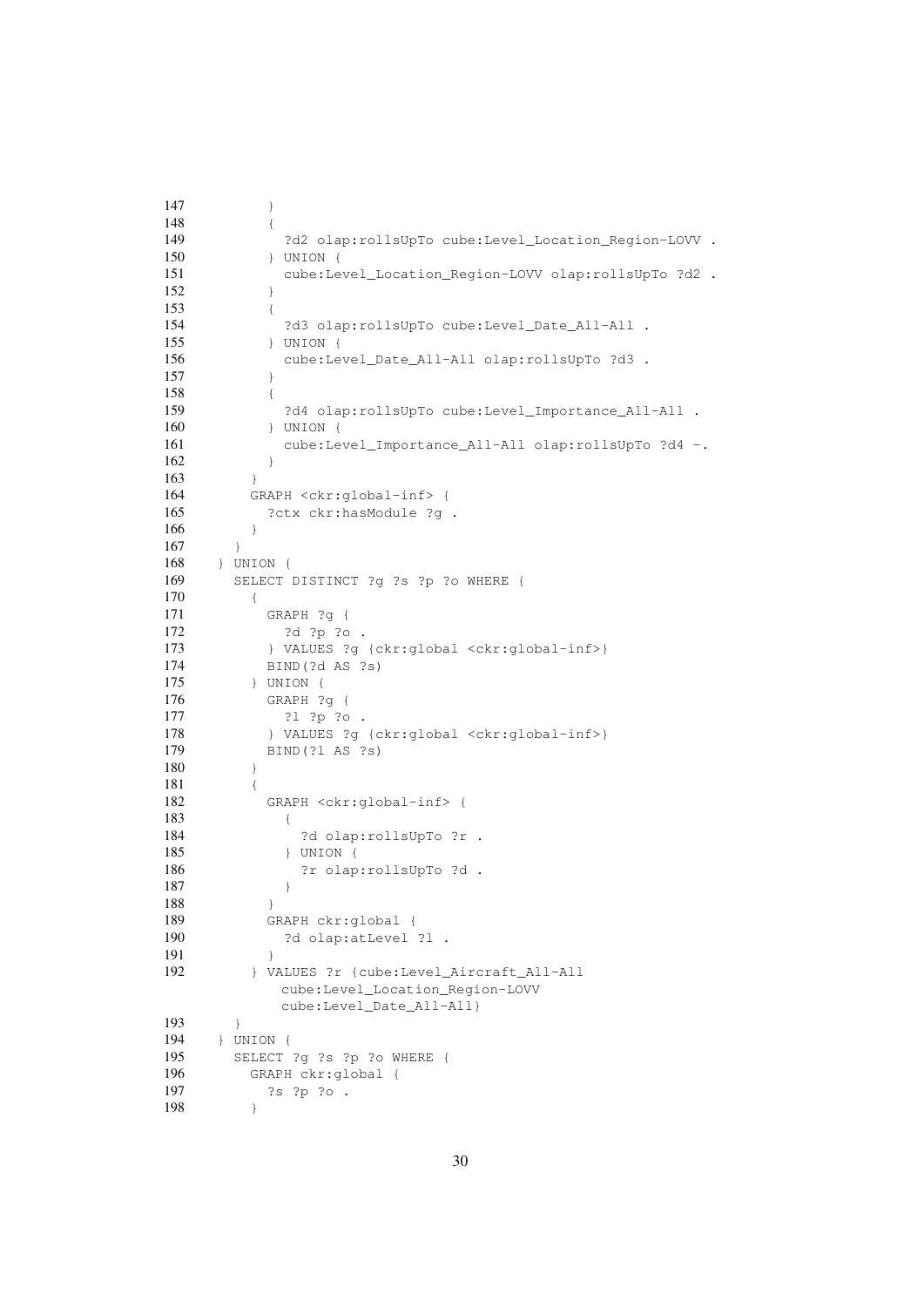```
199 VALUES ?p {
200 owl:allValuesFrom
201 owl:onProperty
202 owl:disjointWith
203 owl:hasSelf
204 owl:propertyChainAxiom
205 rdf:first
206 rdf:rest
207 rdfs:subClassOf
208 rdfs:subPropertyOf
209 rdfs:range
210 rdfs:domain
211 rdfs:comment
212 }
213 BIND(ckr:global AS ?g)
214 }
215 } UNION {
216 SELECT ?g ?s ?p ?o WHERE {
217 GRAPH ckr:global {
218 ?s ?p ?o .
219 }
220 VALUES ?o {
221 owl:Ontology
222 owl:Class
223 owl:ObjectProperty
224 owl:FunctionalProperty
225 }
226 BIND(ckr:global AS ?g)
227 }
228 } UNION {
229 SELECT ?g ?s ?p ?o WHERE {
230 BIND(<ckr:global-inf> AS ?g)
231 BIND(<ckr:global-inf> AS ?s)
232 BIND(ckr:derivedFrom AS ?p)
233 BIND(<ckr:global-inf> AS ?o)
234 }
235 } UNION {
236 SELECT ?g ?s ?p ?o WHERE {
237 BIND(<ckr:global-inf> AS ?g)
238 BIND(<ckr:global-inf> AS ?s)
239 BIND(ckr:derivedFrom AS ?p)
240 BIND(ckr:global AS ?o)
241 }
242 }
243 BIND("+" AS ?op)
244 }
```
### <span id="page-30-1"></span><span id="page-30-0"></span>4.5.2 Merge union

Listing [11](#page-31-0) shows an example merge-union operation that rolls up facts to aircraft type, region, and all-date granularity. The WHERE clause consists of several sub-SELECT statements conjoined by UNION. The result delta table of the first sub-SELECT (Lines [14-](#page-31-1) [114\)](#page-34-0) selects and, if necessary, generates contexts and knowledge modules at the argument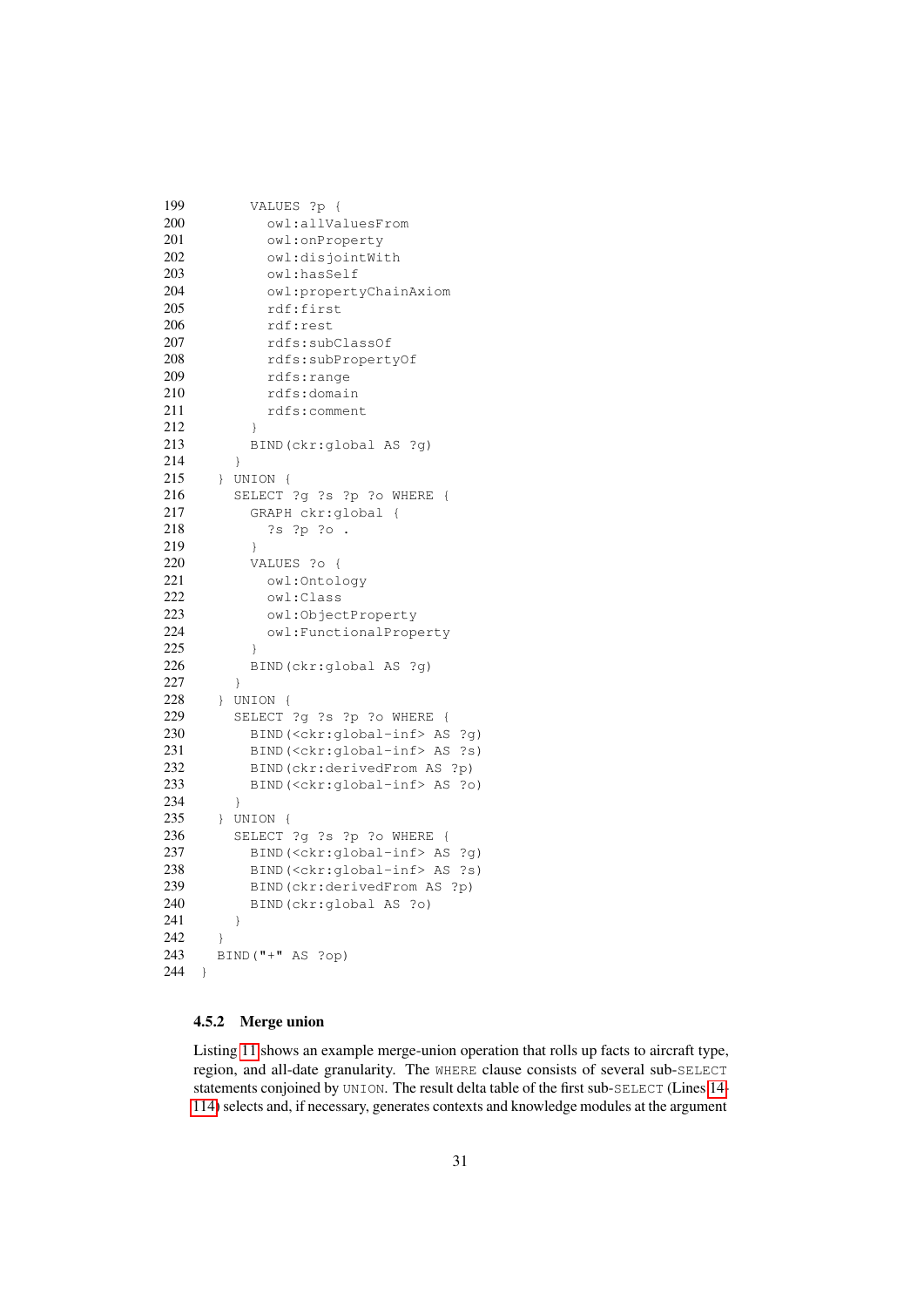granularity level. The result delta table of the second sub-SELECT (Lines [116-](#page-34-1)[195\)](#page-36-0) updates the coverage relationships to include the newly-generated contexts. The result delta table of the third sub-SELECT (Lines [197-](#page-36-1)[223\)](#page-36-2) sets the merged contexts null by assigning them the  $ckr:Null$  type. The result delta table of the fourth sub-SELECT (Lines [225-](#page-36-3)[286\)](#page-37-0) performs the actual merge of the knowledge modules. The result delta table of the fifth and sixth sub-SELECT statements (Lines [288](#page-37-1)[-409\)](#page-40-0) deletes the knowledge in and about the modules associated with merged contexts.

A new context should only be generated if there is anything at all to merge (Listing [11,](#page-31-0) Lines [79-](#page-32-0)[92\)](#page-32-1) underneath the supposed context. Optionally, if a context at the roll-up granularity (and its knowledge modules) already exists (Lines [93-](#page-33-0)[107\)](#page-33-1), no context shall be generated and the existing context/modules shall be bound to the corresponding variables (Line [110\)](#page-33-2).

#### Listing 11: Example SPARQL merge-union operation

```
1 PREFIX owl: <http://www.w3.org/2002/07/owl#>
2 PREFIX rdf: <http://www.w3.org/1999/02/22-rdf-syntax-ns#>
3 PREFIX obj: <http://example.org/kgolap/object-model#>
4 PREFIX xml: <http://www.w3.org/XML/1998/namespace>
5 PREFIX xsd: <http://www.w3.org/2001/XMLSchema#>
6 PREFIX olap: <http://dkm.fbk.eu/ckr/olap-model#>
7 PREFIX rdfs: <http://www.w3.org/2000/01/rdf-schema#>
8 PREFIX cube: <http://example.org/kgolap/cube-model#>
9 PREFIX ckr: <http://dkm.fbk.eu/ckr/meta#>
10 PREFIX onto: <http://www.ontotext.com/>
11
12 SELECT DISTINCT ?s ?p ?o ?g ?op WHERE {
13 {
14 SELECT ?g ?s ?p ?o ?op WHERE {
15 {
16 BIND(ckr:global AS ?g)
17 BIND(?ctx AS ?s)
18 BIND(rdf:type AS ?p)
19 BIND(olap:Cell AS ?o)
20 } UNION {
21 BIND(ckr:global AS ?g)
22 BIND(?ctx AS ?s)
23 BIND(ckr:hasAssertedModule AS ?p)
24 BIND(?mod AS ?o)
25 } UNION {
26 BIND(ckr:global AS ?g)
27 BIND(?ctx AS ?s)
28 BIND(cube:hasAircraft AS ?p)
29 BIND(?d1 AS ?o)
30 } UNION {
31 BIND(ckr:global AS ?g)
32 BIND(?ctx AS ?s)
33 BIND(cube:hasLocation AS ?p)
34 BIND(?d2 AS ?o)
35 } UNION {
36 BIND(ckr:global AS ?g)
37 BIND(?ctx AS ?s)
38 BIND(cube:hasDate AS ?p)
```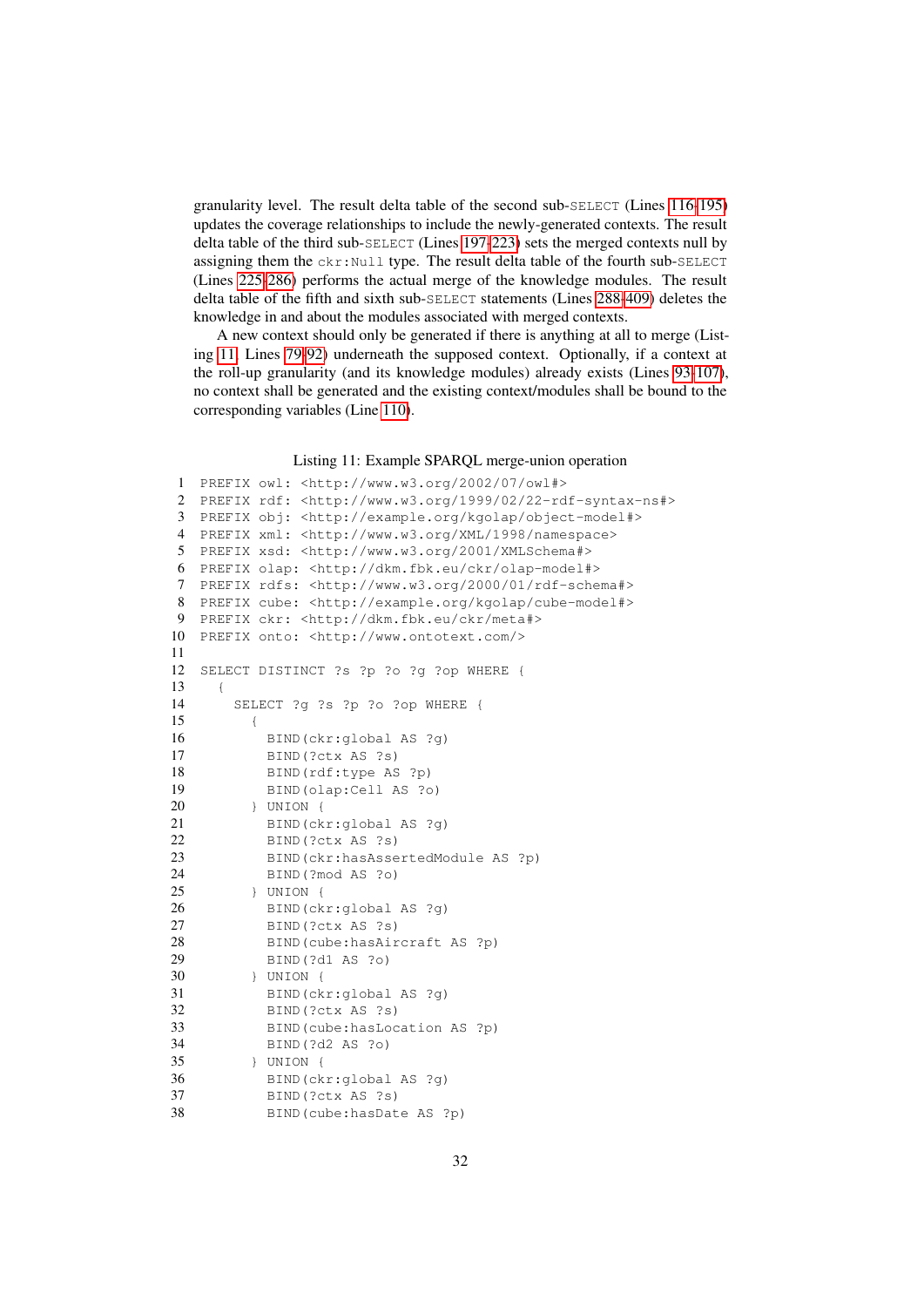<span id="page-32-1"></span><span id="page-32-0"></span>

| 39 |      | BIND(?d3 AS ?o)                                |
|----|------|------------------------------------------------|
| 40 |      | $\}$ UNION $\{$                                |
| 41 |      | BIND( <ckr:global-inf> AS ?g)</ckr:global-inf> |
| 42 |      | BIND (?ctx AS ?s)                              |
| 43 |      | BIND (ckr:hasModule AS ?p)                     |
| 44 |      | BIND (?mod AS ?o)                              |
| 45 |      | $\}$ UNION {                                   |
| 46 |      | BIND( <ckr:global-inf> AS ?g)</ckr:global-inf> |
| 47 |      | BIND (?ctx AS ?s)                              |
| 48 |      | BIND (ckr:hasModule AS ?p)                     |
| 49 |      | BIND (?inf AS ?o)                              |
| 50 |      | $\}$ UNION {                                   |
| 51 |      | BIND( <ckr:global-inf> AS ?g)</ckr:global-inf> |
| 52 |      | BIND(?inf AS ?s)                               |
| 53 |      | BIND(ckr:closureOf AS ?p)                      |
| 54 |      | BIND (?ctx AS ?o)                              |
| 55 |      | $\}$ UNION $\{$                                |
| 56 |      | BIND(?inf AS ?q)                               |
| 57 |      | BIND (?inf AS ?s)                              |
| 58 |      |                                                |
|    |      | BIND (ckr:derivedFrom AS ?p)                   |
| 59 |      | BIND(ckr:global AS ?o)                         |
| 60 |      | } UNION {                                      |
| 61 |      | BIND(?inf AS ?q)                               |
| 62 |      | BIND(?inf AS ?s)                               |
| 63 |      | BIND (ckr:derivedFrom AS ?p)                   |
| 64 |      | BIND( <ckr:global-inf> AS ?o)</ckr:global-inf> |
| 65 |      | $\}$ UNION {                                   |
| 66 |      | BIND(?inf AS ?q)                               |
| 67 |      | BIND(?inf AS ?s)                               |
| 68 |      | BIND (ckr:derivedFrom AS ?p)                   |
| 69 |      | BIND (?mod AS ?o)                              |
| 70 | $\}$ |                                                |
| 71 | $\{$ |                                                |
| 72 |      | SELECT ?ctx ?mod ?inf ?d1 ?d2 ?d3 ?d4 WHERE {  |
| 73 |      | GRAPH ckr:global {                             |
| 74 |      | ?d1 olap:atLevel cube:Level_Aircraft_Type .    |
| 75 |      | ?d2 olap:atLevel cube:Level_Location_Region .  |
| 76 |      | ?d3 olap:atLevel cube:Level_Date_All .         |
| 77 |      | ?d4 olap:atLevel cube:Level_Importance_All .   |
| 78 |      | $\}$                                           |
| 79 |      | FILTER EXISTS<br>$\overline{f}$                |
| 80 |      | GRAPH ckr:global {                             |
| 81 |      | ?covered cube: hasAircraft ?y1 .               |
| 82 |      | ?covered cube: hasLocation ?y2 .               |
| 83 |      | ?covered cube: hasDate ?y3                     |
| 84 |      | ?covered cube: has Importance ?y4 .            |
| 85 |      | $\}$                                           |
| 86 |      | GRAPH <ckr:global-inf> {</ckr:global-inf>      |
| 87 |      | ?y1 olap:rollsUpTo ?d1 .                       |
| 88 |      | ?y2 olap:rollsUpTo ?d2 .                       |
| 89 |      | ?y3 olap:rollsUpTo ?d3 .                       |
| 90 |      | ?y4 olap:rollsUpTo ?d4 .                       |
| 91 |      | }                                              |
| 92 |      | }                                              |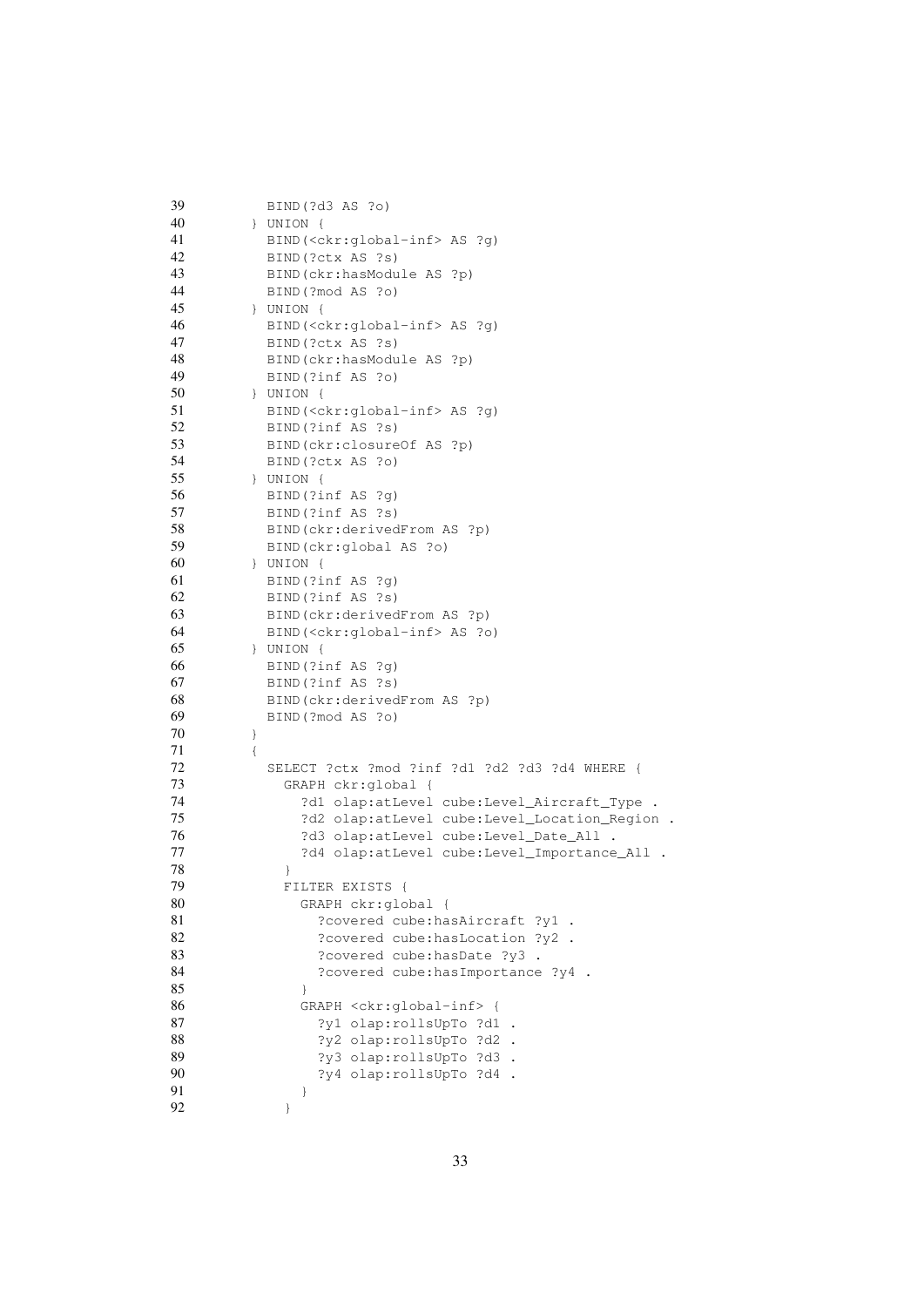<span id="page-33-1"></span><span id="page-33-0"></span>

| 93  | OPTIONAL {                                                                                                                                                                                                                                                                                                                                                                                                                                                                              |
|-----|-----------------------------------------------------------------------------------------------------------------------------------------------------------------------------------------------------------------------------------------------------------------------------------------------------------------------------------------------------------------------------------------------------------------------------------------------------------------------------------------|
| 94  | GRAPH ckr:global {                                                                                                                                                                                                                                                                                                                                                                                                                                                                      |
| 95  | ?ctx1 ckr:hasAssertedModule ?mod1 .                                                                                                                                                                                                                                                                                                                                                                                                                                                     |
| 96  | ?ctx1 cube:hasAircraft ?d1 .                                                                                                                                                                                                                                                                                                                                                                                                                                                            |
| 97  | ?ctx1 cube:hasLocation ?d2 .                                                                                                                                                                                                                                                                                                                                                                                                                                                            |
| 98  | ?ctx1 cube:hasDate ?d3.                                                                                                                                                                                                                                                                                                                                                                                                                                                                 |
| 99  | ?ctx1 olap:atLevel cube:Level_Importance_All .                                                                                                                                                                                                                                                                                                                                                                                                                                          |
| 100 | $\mathcal{F}$                                                                                                                                                                                                                                                                                                                                                                                                                                                                           |
| 101 | OPTIONAL {                                                                                                                                                                                                                                                                                                                                                                                                                                                                              |
| 102 | GRAPH <ckr:global-inf> {</ckr:global-inf>                                                                                                                                                                                                                                                                                                                                                                                                                                               |
| 103 | ?ctx1 ckr:hasModule ?inf1 .                                                                                                                                                                                                                                                                                                                                                                                                                                                             |
| 104 | ?inf1 ckr:closureOf ?ctx1 .                                                                                                                                                                                                                                                                                                                                                                                                                                                             |
| 105 | $\}$                                                                                                                                                                                                                                                                                                                                                                                                                                                                                    |
| 106 | $\}$                                                                                                                                                                                                                                                                                                                                                                                                                                                                                    |
| 107 | $\}$                                                                                                                                                                                                                                                                                                                                                                                                                                                                                    |
| 108 | BIND (IF (!BOUND (?ctx1), IRI (CONCAT (STR (cube:), 'Ctx',                                                                                                                                                                                                                                                                                                                                                                                                                              |
|     | $'$ -', IF(STRAFTER(STR(?d1), '#') != '',<br>STRAFTER(STR(?d1), '#'), STRAFTER(STR(?d1),<br>'urn:uuid:')), '-', IF(STRAFTER(STR(?d2), '#')<br>$!= ' ',$ STRAFTER (STR(?d2), '#'),<br>STRAFTER(STR(?d2), 'urn:uuid:')), '-',<br>IF (STRAFTER (STR(?d3), '#') != '',<br>STRAFTER (STR $($ ?d3), $'$ $#'$ ), STRAFTER (STR $($ ?d3),<br>$'urn:$ uuid:')), '-', IF(STRAFTER(STR(?d4), '#')<br>$!= ' ',$ STRAFTER (STR(?d4), '#'),<br>STRAFTER(STR(?d4), 'urn:uuid:')))), ?ctx1) AS<br>?ctx) |
| 109 | BIND(IF(!BOUND(?mod1), IRI(CONCAT(STR(cube:), 'Ctx',                                                                                                                                                                                                                                                                                                                                                                                                                                    |
|     | $'$ -', IF(STRAFTER(STR(?d1), '#') != '',<br>STRAFTER(STR(?d1), '#'), STRAFTER(STR(?d1),<br>'urn:uuid:')), '-', IF(STRAFTER(STR(?d2), '#')<br>$!= ' ',$ STRAFTER (STR(?d2), '#'),<br>STRAFTER(STR(?d2), 'urn:uuid:')), '-',<br>IF (STRAFTER (STR(?d3), '#') != '',<br>STRAFTER (STR $(?d3)$ , '#'), STRAFTER (STR $(?d3)$ ,<br>'urn:uuid:')), '-', IF(STRAFTER(STR(?d4), '#')<br>$!= ' ',$ STRAFTER(STR(?d4), '#'),<br>STRAFTER(STR(?d4), 'urn:uuid:')), '-mod')),<br>?mod1) AS ?mod)   |
| 110 | BIND(IF(!BOUND(?inf1), IRI(CONCAT(STR(cube:), 'Ctx',<br>$' -'$ , IF(STRAFTER(STR(?d1), '#') != '',<br>STRAFTER(STR(?d1), '#'), STRAFTER(STR(?d1),<br>$'urn:$ uuid:')), $'-'$ , IF(STRAFTER(STR(?d2), '#')                                                                                                                                                                                                                                                                               |
|     | $!= ' ',$ STRAFTER (STR(?d2), '#'),<br>STRAFTER(STR(?d2), 'urn:uuid:')), '-',                                                                                                                                                                                                                                                                                                                                                                                                           |
|     | IF (STRAFTER (STR (?d3), '#') != '',                                                                                                                                                                                                                                                                                                                                                                                                                                                    |
|     | STRAFTER (STR $(3d)$ , '#'), STRAFTER (STR $(3d)$ ,                                                                                                                                                                                                                                                                                                                                                                                                                                     |
|     | 'urn:uuid:')), '-', IF(STRAFTER(STR(?d4), '#')                                                                                                                                                                                                                                                                                                                                                                                                                                          |
|     | $!= '',$ STRAFTER(STR(?d4), '#'),                                                                                                                                                                                                                                                                                                                                                                                                                                                       |
|     | STRAFTER(STR(?d4), 'urn:uuid:')), '-inf')),                                                                                                                                                                                                                                                                                                                                                                                                                                             |
|     | ?inf1) AS ?inf)                                                                                                                                                                                                                                                                                                                                                                                                                                                                         |
| 111 | $\}$                                                                                                                                                                                                                                                                                                                                                                                                                                                                                    |
| 112 | $\}$                                                                                                                                                                                                                                                                                                                                                                                                                                                                                    |
|     |                                                                                                                                                                                                                                                                                                                                                                                                                                                                                         |
| 113 | $BIND("+" AS ?op)$                                                                                                                                                                                                                                                                                                                                                                                                                                                                      |

<span id="page-33-2"></span>34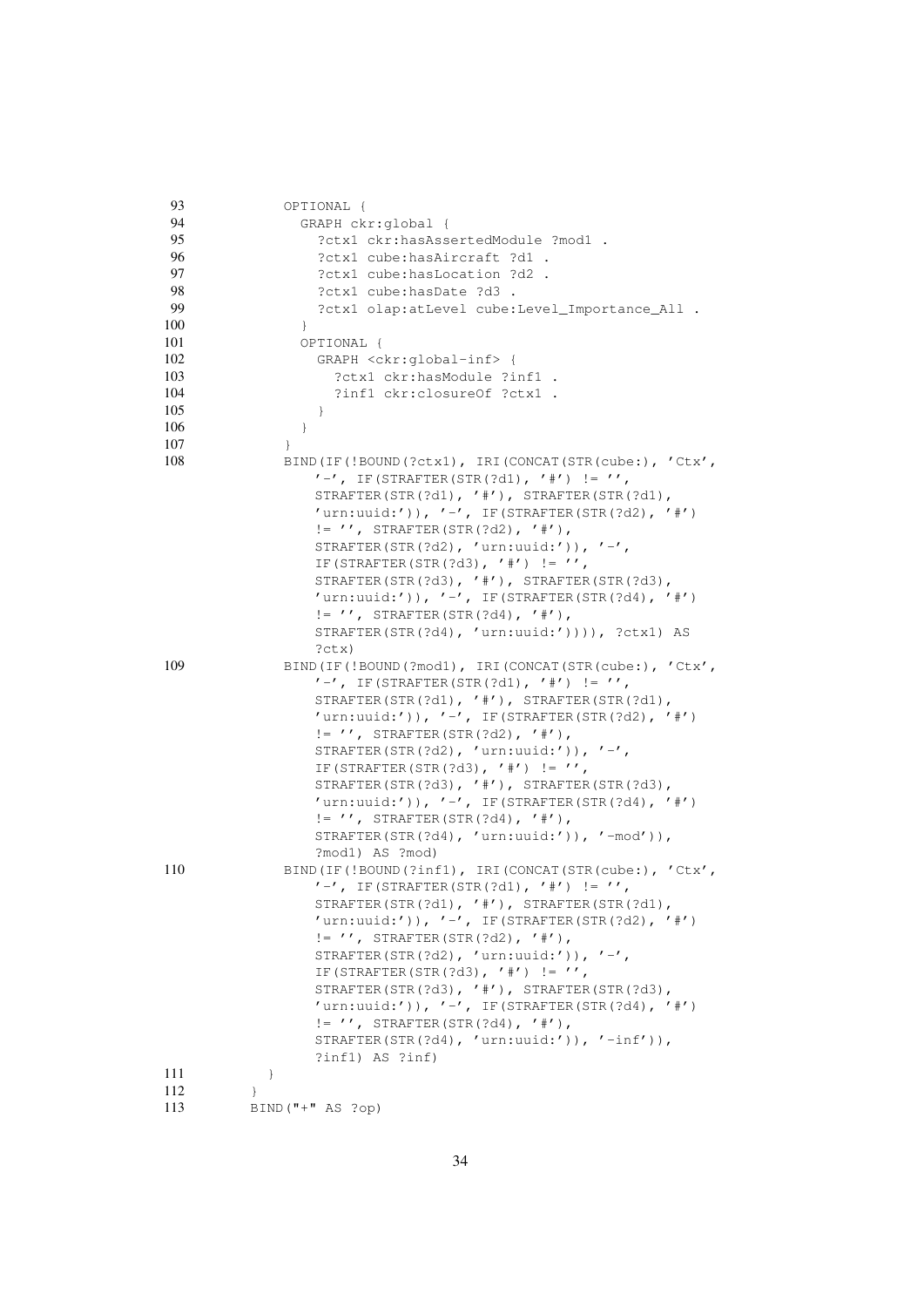```
114 \rightarrow115 } UNION {
116 SELECT ?g ?s ?p ?o ?op WHERE {
117 {
118 SELECT ?ctx ?d1 ?d2 ?d3 ?d4 ?x1 ?x2 ?x3 ?x4 WHERE {
119 GRAPH ckr:global {
120 ?ctx cube: hasAircraft ?x1 .
121 ?d1 olap:atLevel cube:Level_Aircraft_Type .
122 ?ctx cube: hasLocation ?x2 .
123 ?d2 olap:atLevel cube:Level_Location_Region .
124 ?ctx cube: hasDate ?x3 .
125 ?d3 olap:atLevel cube:Level_Date_All .
126 ?ctx cube: hasImportance ?x4 .
127 ?d4 olap:atLevel cube:Level_Importance_All .
128 }
129 FILTER NOT EXISTS {
130 GRAPH ckr:global {
131 ?ctx1 cube: hasAircraft ?d1 .
132 ?ctx1 cube: hasLocation ?d2 .
133 ?ctx1 cube: hasDate ?d3 .
134 ?ctx1 cube:hasImportance ?d4 .
135 }
136 }
137 FILTER EXISTS {
138 GRAPH ckr:global {
139 ?covered cube:hasAircraft ?y1 .
140 ?covered cube: has Location ?y2 .
141 ?covered cube: hasDate ?y3 .
142 ?covered cube:hasImportance ?y4 .
143 }
144 GRAPH <ckr:global-inf> {
145 ?y1 olap:rollsUpTo ?d1 .
146 ?y2 olap:rollsUpTo ?d2 .
147 ?y3 olap:rollsUpTo ?d3.
148 ?y4 olap:rollsUpTo ?d4 .
149 }
150 }
151 }
152 }
153 {
154 GRAPH <ckr:global-inf> {
155 ?d1 olap:rollsUpTo ?x1 .
156 ?d2 olap:rollsUpTo ?x2 .
157 ?d3 olap:rollsUpTo ?x3 .
158 ?d4 olap:rollsUpTo ?x4.
159 }
160
161 BIND(<ckr:global-inf> AS ?g)
162 BIND(?ctx AS ?s)
163 BIND(olap:covers AS ?p)
164 BIND(IRI(CONCAT(STR(cube:), 'Ctx', '-',
            IF(STRAFTER(STR(?d1), '#') != '',
            STRAFTER(STR(?d1), '#'), STRAFTER(STR(?d1),
            'urn:uuid:')), '-', IF(STRAFTER(STR(?d2), '#') !=
```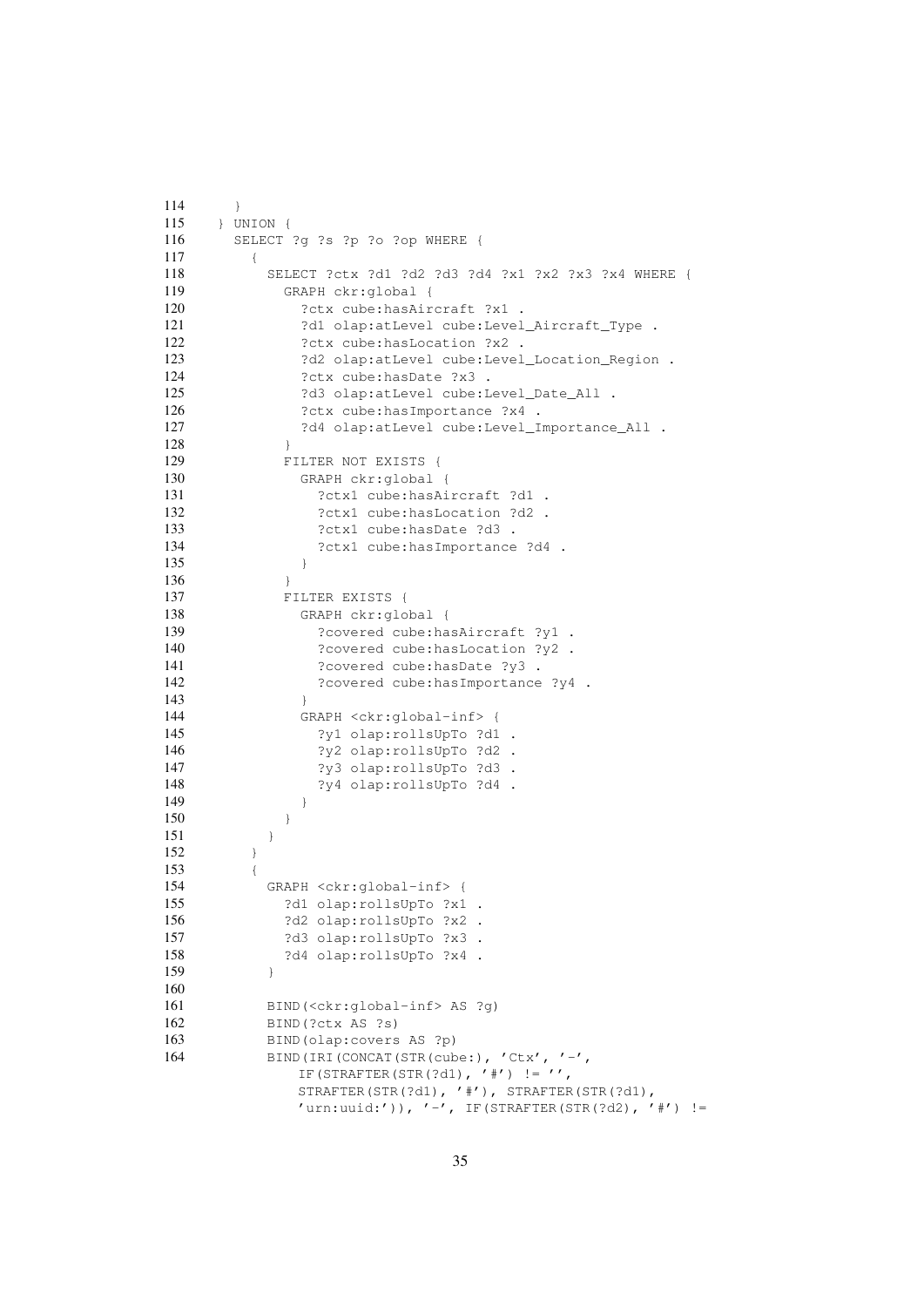```
'', STRAFTER(STR(?d2), '#'), STRAFTER(STR(?d2),
              'urn:uuid:')), '-', IF(STRAFTER(STR(?d3), '#') !=
              '', STRAFTER(STR(?d3), '#'), STRAFTER(STR(?d3),
              ' -', IF(STRAFTER(STR(?d4), '#') != '',
              STRAFTER(STR(?d4), '#'), STRAFTER(STR(?d4),
              'urn:uuid:')))) AS ?o)
165 } UNION {
166 GRAPH <ckr:global-inf> {
167 ?x1 olap:rollsUpTo ?d1 .
168 ?x2 olap:rollsUpTo ?d2 .
169 ?x3 olap:rollsUpTo ?d3 .
170 ?x4 olap:rollsUpTo ?d4 .
171 }
172
173 BIND(<ckr:global-inf> AS ?g)
174 BIND(IRI(CONCAT(STR(cube:), 'Ctx', '-',
              IF(STRAFTER(STR(?d1), '#') != '',
              STRAFTER(STR(?d1), '#'), STRAFTER(STR(?d1),
              'urn:uuid:')), ' -', IF(STRAFTER(STR(?d2), '#') !=
              '', STRAFTER(STR(?d2), '#'), STRAFTER(STR(?d2),
              'urn:uuid:')), '-', IF(STRAFTER(STR(?d3), '#') !=
              '', STRAFTER(STR(?d3), '#'), STRAFTER(STR(?d3),
              ' -', IF(STRAFTER(STR(?d4), '#') != '',
              STRAFTER(STR(?d4), '#'), STRAFTER(STR(?d4),
              'urn:uuid:')))) AS ?s)
175 BIND(olap:covers AS ?p)
176 BIND(?ctx AS ?o)
177 } UNION {
178 GRAPH <ckr:global-inf> {
179 ?d1 olap:rollsUpTo ?x1 .
180 ?d2 olap:rollsUpTo ?x2 .
181 ?d3 olap:rollsUpTo ?x3 .
182 ?d4 olap:rollsUpTo ?x4 .
183 }
184
185 GRAPH ckr:global {
186 ?ctx ckr:hasAssertedModule ?mod .
187 }
188
189 BIND(<ckr:global-inf> AS ?g)
190 BIND(IRI(CONCAT(STR(cube:), 'Ctx', '-',
              IF(STRAFTER(STR(?d1), '#') !='',
              STRAFTER(STR(?d1), '#'), STRAFTER(STR(?d1),
              'urn:uuid:')), '-', IF(STRAFTER(STR(?d2), '#') !=
              '', STRAFTER(STR(?d2), '#'), STRAFTER(STR(?d2),
              'urn:uuid:'), '-', IF(STRAFTER(STR(?d3), '#') !=
              '', STRAFTER(STR(?d3), '#'), STRAFTER(STR(?d3),
              '-', IF(STRAFTER(STR(?d4), '#') != '',
              STRAFTER(STR(?d4), '#'), STRAFTER(STR(?d4),
              'urn:uuid:')), '-inf')) AS ?s)
191 BIND(ckr:derivedFrom AS ?p)
192 BIND(?mod AS ?o)
193 }
194 BIND("+" AS ?op)
```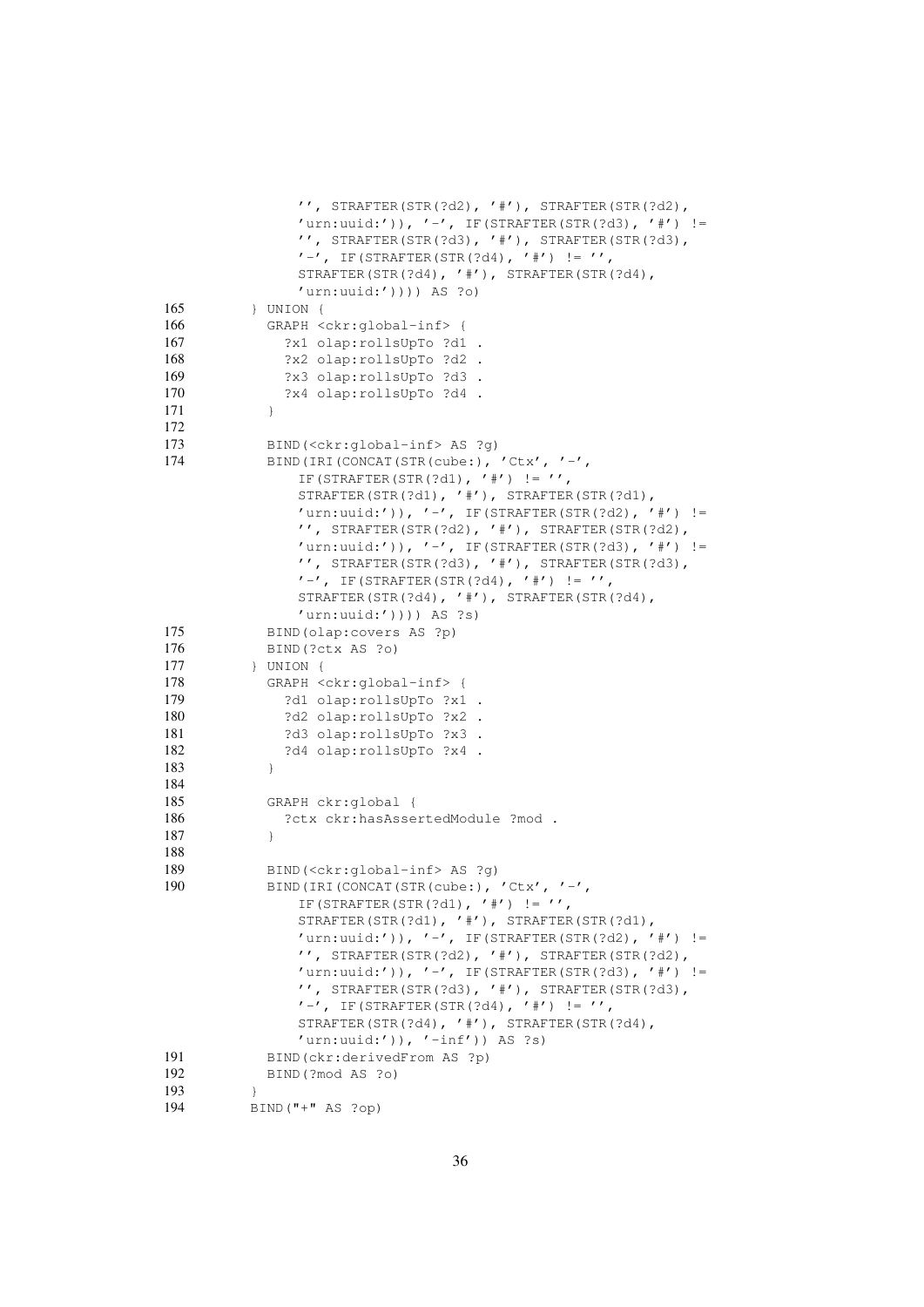```
195 \rightarrow196 } UNION {
197 SELECT ?g ?s ?p ?o ?op WHERE {
198 {
199 GRAPH ckr:global {
200 ?s cube:hasAircraft/olap:atLevel ?l1 .
201 ?s cube:hasLocation/olap:atLevel ?l2 .
202 ?s cube:hasDate/olap:atLevel ?l3 .
203 ?s cube:hasImportance/olap:atLevel ?l4 .
204 }
205 GRAPH <ckr:global-inf> {
206 ?l1 olap:rollsUpTo cube:Level_Aircraft_Type .
207 ?l2 olap:rollsUpTo cube:Level_Location_Region .
208 ?l3 olap:rollsUpTo cube:Level_Date_All .
209 ?l4 olap:rollsUpTo cube:Level_Importance_All .
210 }
211 } MINUS {
212 GRAPH ckr:global {
213 ?s cube:hasAircraft/olap:atLevel
             cube:Level_Aircraft_Type .
214 ?s cube:hasLocation/olap:atLevel
             cube:Level_Location_Region .
215 ?s cube:hasDate/olap:atLevel cube:Level_Date_All .
216 ?s cube:hasImportance/olap:atLevel
             cube:Level_Importance_All .
217 }
218 }
219 BIND(ckr:global AS ?g)
220 BIND(rdf:type AS ?p)
221 BIND(ckr:Null AS ?o)
222 BIND("+" AS ?op)
223 }
224 } UNION {
225 SELECT DISTINCT ?s ?p ?o ?g ?op WHERE {
226 GRAPH ?m {
227 ?s ?p ?o .
228 }
229 FILTER(?p != ckr:derivedFrom)
230 {
231 SELECT ?g ?m WHERE {
232 {
233 SELECT ?ctx ?q ?m WHERE {
234 GRAPH <ckr:global-inf> {
235 ?ctx olap:covers? ?ctx1 .
236 }
237 GRAPH ckr:global {
238 ?ctx1 ckr:hasAssertedModule ?m .
239 }
240 OPTIONAL {
241 GRAPH ckr:global {
242 ?ctx ckr:hasAssertedModule ?mod .
243 }
244 }
```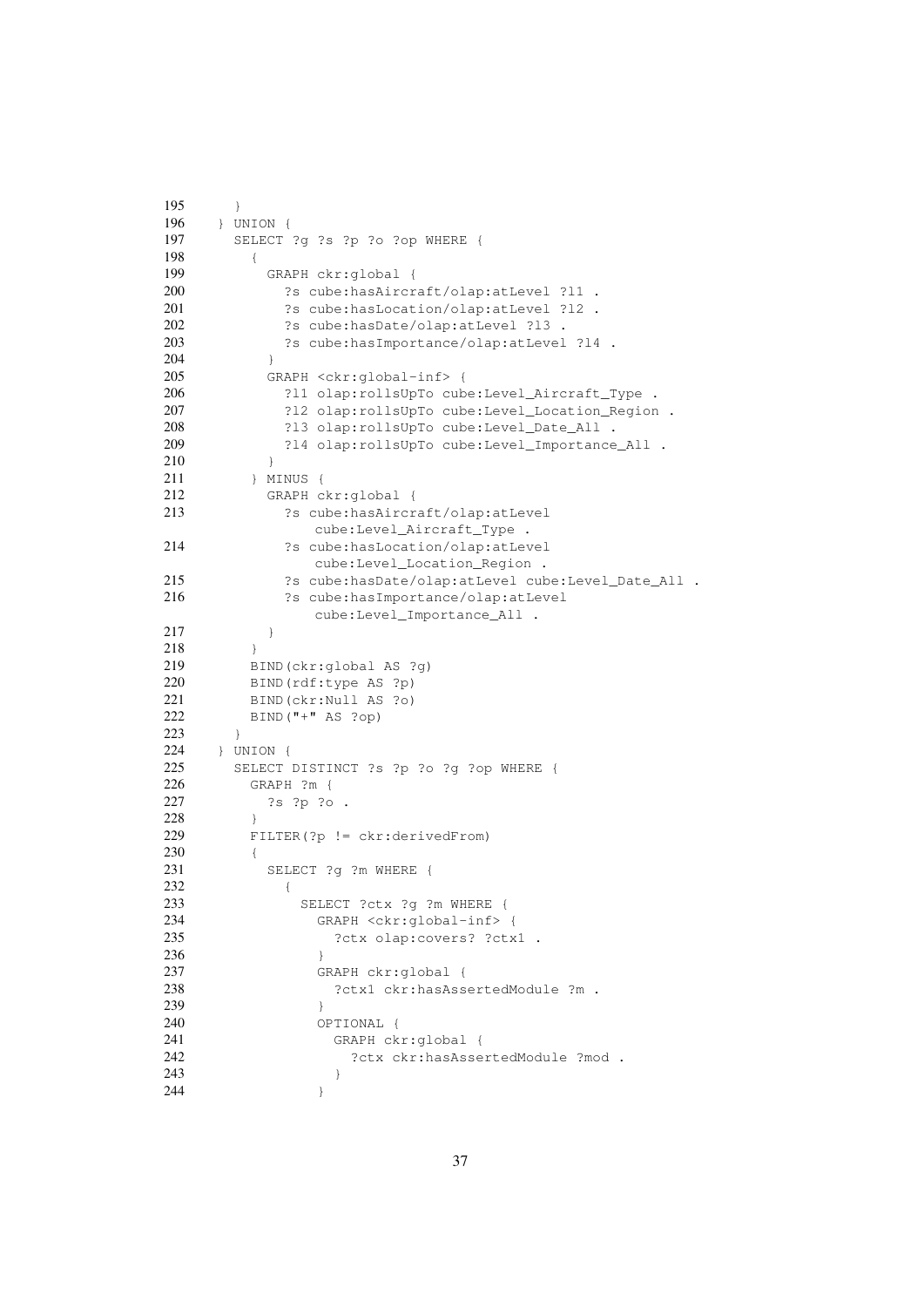<span id="page-37-1"></span><span id="page-37-0"></span>

| 245 | BIND (IF (!BOUND (?mod), IRI (CONCAT (STR (?ctx),<br>$'\neg \text{mod'}$ )), ?mod) AS ?g) |
|-----|-------------------------------------------------------------------------------------------|
| 246 | ł                                                                                         |
| 247 | $\}$ UNION $\{$                                                                           |
| 248 | SELECT ?ctx ?g ?m WHERE {                                                                 |
| 249 |                                                                                           |
| 250 | GRAPH <ckr:global-inf> {</ckr:global-inf>                                                 |
| 251 | ?ctx olap:covers? ?ctx1 .                                                                 |
|     | $\mathcal{F}$                                                                             |
| 252 | MINUS {                                                                                   |
| 253 | GRAPH ckr:global {                                                                        |
| 254 | ?ctx1 ckr:hasAssertedModule ?m .                                                          |
| 255 | $\}$                                                                                      |
| 256 | $\}$                                                                                      |
| 257 | OPTIONAL {                                                                                |
| 258 | GRAPH <ckr:global-inf> {</ckr:global-inf>                                                 |
| 259 | ?ctx ckr:hasModule ?inf .                                                                 |
| 260 | $\}$                                                                                      |
| 261 | MINUS {                                                                                   |
| 262 | GRAPH ckr:global {                                                                        |
| 263 | ?ctx ckr:hasAssertedModule ?inf .                                                         |
| 264 | $\}$                                                                                      |
| 265 | }                                                                                         |
| 266 | $\mathcal{E}$                                                                             |
| 267 | BIND (IF (!BOUND (?inf), IRI (CONCAT (STR (?ctx),<br>$'\text{-inf'}$ )), ?inf) AS ?g)     |
| 268 | }                                                                                         |
| 269 | }                                                                                         |
| 270 | $\left\{ \right.$                                                                         |
| 271 | SELECT ?ctx WHERE {                                                                       |
| 272 | GRAPH ckr:global {                                                                        |
| 273 | ?ctx cube:hasAircraft ?d1 .                                                               |
| 274 | ?ctx cube:hasLocation ?d2 .                                                               |
| 275 | ?ctx cube:hasDate ?d3 .                                                                   |
| 276 | ?ctx cube:hasImportance ?d4 .                                                             |
| 277 | $\mathcal{F}$                                                                             |
| 278 | GRAPH ckr:global {                                                                        |
| 279 |                                                                                           |
| 280 | ?d1 olap:atLevel cube:Level_Aircraft_Type .                                               |
| 281 | ?d2 olap:atLevel cube:Level_Location_Region .                                             |
|     | ?d3 olap:atLevel cube:Level_Date_All .                                                    |
| 282 | ?d4 olap:atLevel cube:Level_Importance_All .                                              |
| 283 | }                                                                                         |
| 284 | }                                                                                         |
| 285 | ł                                                                                         |
| 286 | ł                                                                                         |
| 287 | $\}$ UNION $\{$                                                                           |
| 288 | SELECT ?q ?m WHERE {                                                                      |
| 289 | $\{$                                                                                      |
| 290 | SELECT ?ctx ?q ?m WHERE {                                                                 |
| 291 | ₹                                                                                         |
| 292 | SELECT ?m ?d1 ?d2 ?d3 WHERE {                                                             |
| 293 | GRAPH ckr:global {                                                                        |
| 294 | ?d1 olap:atLevel cube:Level_Aircraft_Type .                                               |
| 295 | ?d2 olap:atLevel                                                                          |
|     | cube:Level_Location_Region .                                                              |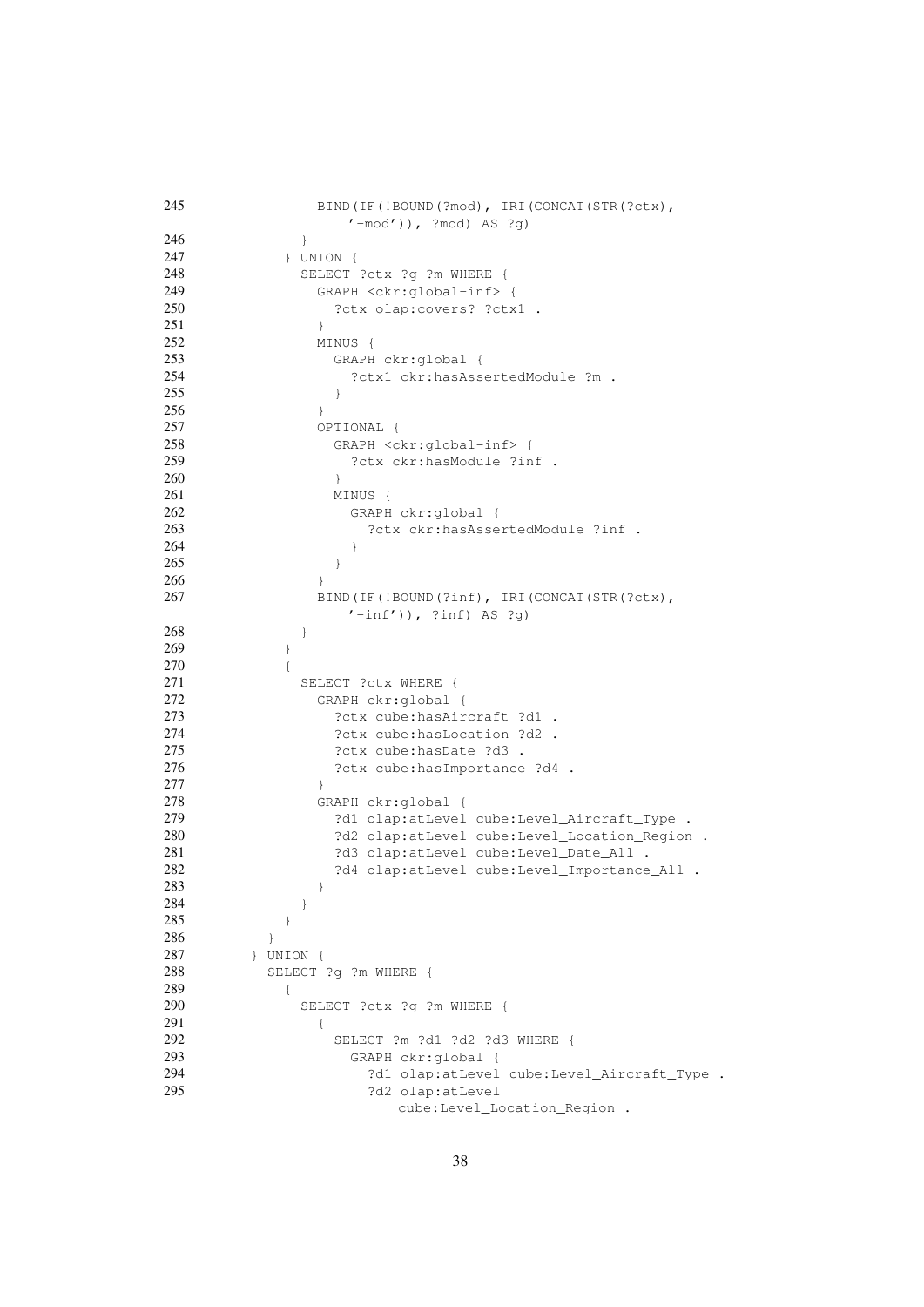| 296        | ?d3 olap:atLevel cube:Level_Date_All .                |
|------------|-------------------------------------------------------|
| 297        | ?d4 olap:atLevel cube:Level_Importance_All            |
|            |                                                       |
| 298        |                                                       |
|            | $\}$                                                  |
| 299        | FILTER NOT EXISTS {                                   |
| 300        | GRAPH ckr:global {                                    |
| 301        | ?ctx cube:hasAircraft ?d1 .                           |
| 302        | ?ctx cube:hasLocation ?d2 .                           |
| 303        | ?ctx cube:hasDate ?d3 .                               |
| 304        | ?ctx cube:hasImportance ?d4 .                         |
| 305        |                                                       |
|            | $\}$                                                  |
| 306        | $\}$                                                  |
| 307        | GRAPH ckr:global {                                    |
| 308        | ?covered ckr:hasAssertedModule ?m .                   |
| 309        | ?covered cube: has Aircraft ?y1 .                     |
| 310        | ?covered cube: hasLocation ?y2 .                      |
| 311        | ?covered cube: hasDate ?y3 .                          |
|            |                                                       |
| 312        | ?covered cube: has Importance ?y4 .                   |
| 313        | $\}$                                                  |
| 314        | GRAPH <ckr:global-inf> {</ckr:global-inf>             |
| 315        | ?y1 olap:rollsUpTo ?d1 .                              |
| 316        | ?y2 olap:rollsUpTo ?d2 .                              |
| 317        | ?y3 olap:rollsUpTo ?d3 .                              |
| 318        |                                                       |
|            | ?y4 olap:rollsUpTo ?d4 .                              |
| 319        | $\}$                                                  |
| 320        | $\}$                                                  |
| 321        | $\}$                                                  |
| 322        |                                                       |
| 323        | BIND (IRI (CONCAT (STR (cube:), 'Ctx', '-',           |
|            | IF (STRAFTER (STR (?d1), '#') != '',                  |
|            | STRAFTER (STR $(?d1)$ , '#'), STRAFTER (STR $(?d1)$ , |
|            |                                                       |
|            | $'urn:$ uid:')), $'$ -', IF(STRAFTER(STR(?d2),        |
|            |                                                       |
|            | $'$ #') != '', STRAFTER(STR(?d2), '#'),               |
|            | STRAFTER(STR(?d2), 'urn:uuid:')), '-',                |
|            | IF (STRAFTER (STR (?d3), '#') != '',                  |
|            |                                                       |
|            | STRAFTER(STR(?d3), '#'), STRAFTER(STR(?d3),           |
|            | $' -'$ , IF(STRAFTER(STR(?d4), '#') != '',            |
|            | STRAFTER (STR $(3d4)$ , '#'), STRAFTER (STR $(3d4)$ , |
|            | 'urn:uuid:')))) AS ?ctx)                              |
| 324        | BIND (IRI (CONCAT (STR (cube:), 'Ctx', '-',           |
|            | IF (STRAFTER (STR(?d1), '#') != '',                   |
|            | STRAFTER(STR(?d1), '#'), STRAFTER(STR(?d1),           |
|            |                                                       |
|            | $'urn:$ uid:')), $'$ -', IF(STRAFTER(STR(?d2),        |
|            | $'$ #') != '', STRAFTER(STR(?d2), '#'),               |
|            | STRAFTER(STR(?d2), 'urn:uuid:')), '-',                |
|            | IF (STRAFTER (STR (?d3), '#') != '',                  |
|            | STRAFTER (STR $(3d)$ , '#'), STRAFTER (STR $(3d)$ ,   |
|            | $'$ -', IF(STRAFTER(STR(?d4), '#') != '',             |
|            | STRAFTER (STR $(2d4)$ , '#'), STRAFTER (STR $(2d4)$ , |
|            |                                                       |
|            | $'urn:$ uuid:')), '-mod')) AS ?q)                     |
| 325        | $\mathcal{F}$                                         |
| 326        | } UNION {                                             |
| 327<br>328 | SELECT ?ctx ?g ?m WHERE {<br>€                        |

39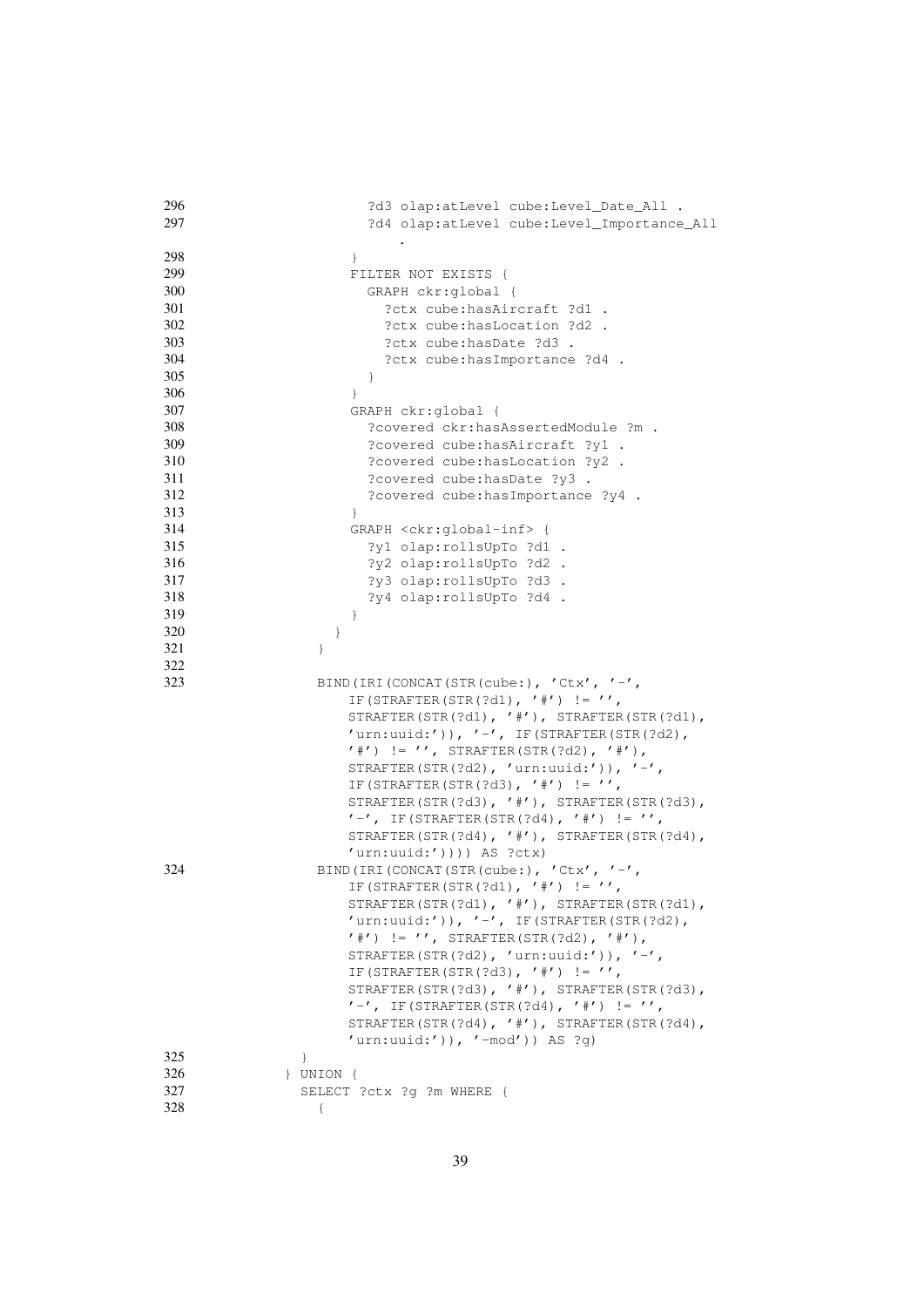| 329 | SELECT ?m ?d1 ?d2 ?d3 ?d4 WHERE {                 |
|-----|---------------------------------------------------|
| 330 | GRAPH ckr:global {                                |
| 331 | ?d1 olap:atLevel cube:Level_Aircraft_Type .       |
| 332 | ?d2 olap:atLevel                                  |
|     | cube:Level_Location_Region .                      |
| 333 | ?d3 olap:atLevel cube:Level_Date_All .            |
| 334 |                                                   |
|     | ?d4 olap:atLevel cube:Level_Importance_All        |
|     |                                                   |
| 335 | $\}$                                              |
| 336 | FILTER NOT EXISTS {                               |
| 337 | GRAPH ckr:global {                                |
| 338 | ?ctx cube:hasAircraft ?d1 .                       |
| 339 | ?ctx cube:hasLocation ?d2 .                       |
| 340 | ?ctx cube:hasDate ?d3.                            |
| 341 | ?ctx cube: has Importance ?d4 .                   |
| 342 | $\big\}$                                          |
| 343 | $\}$                                              |
| 344 | GRAPH ckr:global {                                |
| 345 | ?covered cube: has Aircraft ?y1 .                 |
| 346 | ?covered cube: has Location ?y2 .                 |
| 347 | ?covered cube: hasDate ?y3 .                      |
|     |                                                   |
| 348 | ?covered cube: has Importance ?y4 .               |
| 349 | $\mathcal{F}$                                     |
| 350 | GRAPH <ckr:global-inf> {</ckr:global-inf>         |
| 351 | ?y1 olap:rollsUpTo ?d1 .                          |
| 352 | ?y2 olap:rollsUpTo ?d2 .                          |
| 353 | ?y3 olap:rollsUpTo ?d3 .                          |
| 354 | ?y4 olap:rollsUpTo ?d4 .                          |
| 355 | ?covered ckr:hasModule ?m .                       |
| 356 | $\}$                                              |
| 357 | MINUS {                                           |
| 358 | GRAPH ckr:global {                                |
| 359 | ?covered ckr:hasAssertedModule ?m .               |
| 360 | $\}$                                              |
| 361 | $\}$                                              |
| 362 |                                                   |
|     | $\}$                                              |
| 363 | $\}$                                              |
| 364 |                                                   |
| 365 | BIND (IRI (CONCAT (STR (cube:), 'Ctx', '-',       |
|     | IF (STRAFTER (STR (?d1), '#') != '',              |
|     | STRAFTER(STR(?d1), $'$ #'), STRAFTER(STR(?d1),    |
|     | 'urn:uuid:')), '-', IF(STRAFTER(STR(?d2),         |
|     | $'$ #') != '', STRAFTER(STR(?d2), '#'),           |
|     | STRAFTER(STR(?d2), 'urn:uuid:')), '-',            |
|     | IF (STRAFTER (STR (?d3), '#') != '',              |
|     | STRAFTER(STR(?d3), $'$ #'), STRAFTER(STR(?d3),    |
|     | 'urn:uuid:')))) AS ?ctx)                          |
| 366 | BIND (IRI (CONCAT (STR (cube:), $'$ Ctx', $'$ -', |
|     | IF (STRAFTER (STR (?d1), '#') != '',              |
|     |                                                   |
|     | STRAFTER(STR(?d1), $'$ #'), STRAFTER(STR(?d1),    |
|     | $'urn:$ uuid:')), $'$ -', IF(STRAFTER(STR(?d2),   |
|     | $'$ #') != '', STRAFTER(STR(?d2), '#'),           |
|     | STRAFTER(STR(?d2), 'urn:uuid:')), '-',            |
|     | IF (STRAFTER (STR (?d3), '#') $!= '',$            |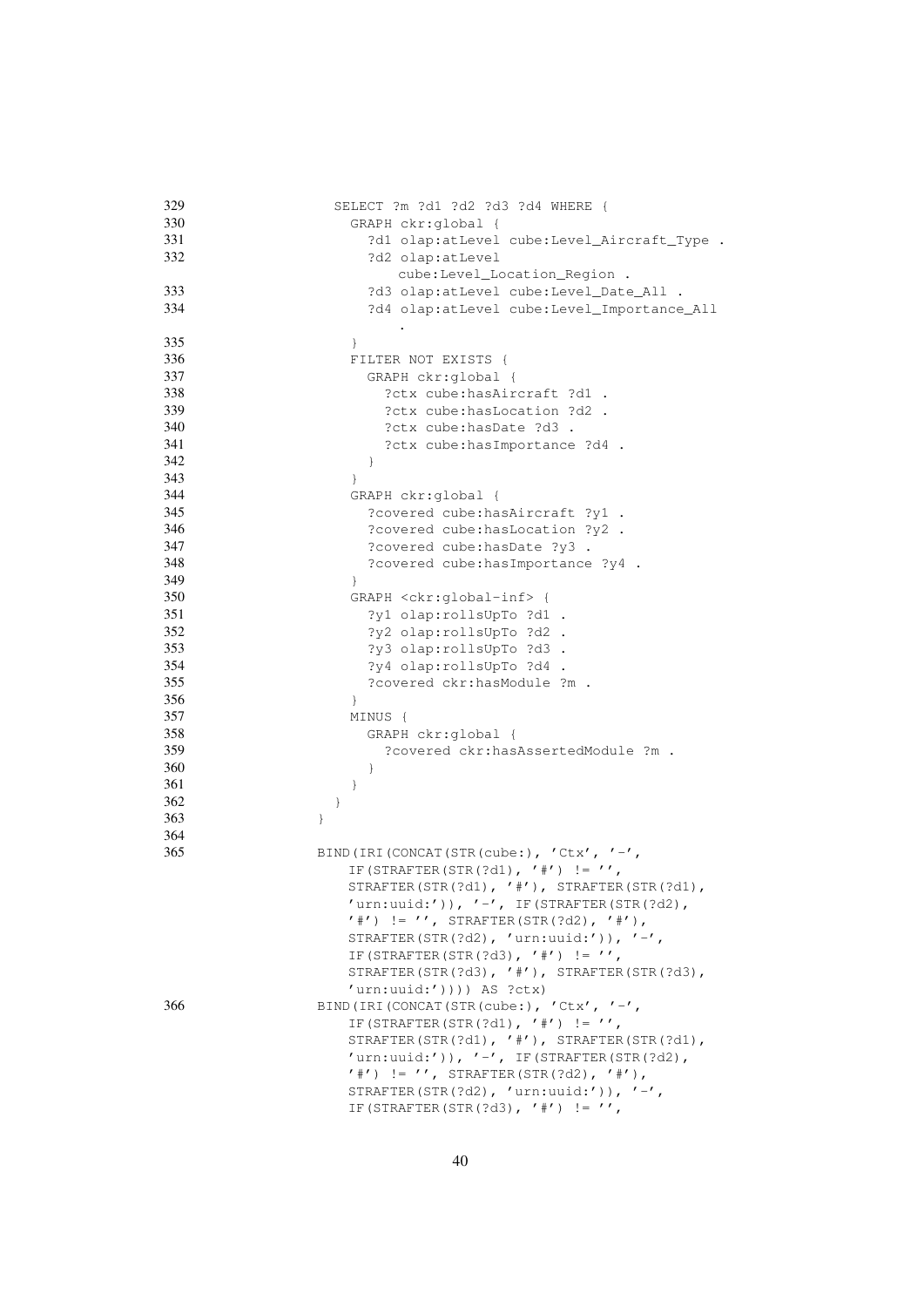```
STRAFTER(STR(?d3), '#'), STRAFTER(STR(?d3),
                 ' -', IF(STRAFTER(STR(?d4), '#') != '',
                 STRAFTER(STR(?d4), '#'), STRAFTER(STR(?d4),
                 'urn:uuid:')), '[-inf')) AS ?q)
367 }
368 }
369 }
370 }
371 BIND("+" AS ?op)
372 }
373 } UNION {
374 SELECT ?g ?s ?p ?o ?op WHERE {
375 {
376 GRAPH ckr:global {
377 ?ctx cube:hasAircraft/olap:atLevel ?l1 .
378 ?ctx cube:hasLocation/olap:atLevel ?l2 .
379 ?ctx cube:hasDate/olap:atLevel ?l3 .
380 ?ctx cube:hasImportance/olap:atLevel ?l4 .
381 }
382 GRAPH <ckr:global-inf> {
383 ?l1 olap:rollsUpTo cube:Level_Aircraft_Type .
384 ?l2 olap:rollsUpTo cube:Level_Location_Region .
385 ?l3 olap:rollsUpTo cube:Level_Date_All .
386 ?l4 olap:rollsUpTo cube:Level_Importance_All .
387 }
388 } MINUS {
389 GRAPH ckr:global {
390 ?ctx cube:hasAircraft/olap:atLevel
              cube:Level_Aircraft_Type .
391 ?ctx cube:hasLocation/olap:atLevel
             cube:Level_Location_Region .
392 ?ctx cube:hasDate/olap:atLevel cube:Level_Date_All .
393 ?ctx cube:hasImportance/olap:atLevel
              cube:Level_Importance_All .
394 }
395 }
396 {
397 GRAPH ckr:global {
398 ?ctx ckr:hasAssertedModule ?g .
399 }
400 } UNION {
401 GRAPH <ckr:global-inf> {
402 ?ctx ckr:hasModule ?g .
403 }
404 }
405 GRAPH ?g {
406 ?s ?p ?o
407 }
408 BIND("-" AS ?op)
409 }
410 } UNION {
411 SELECT ?g ?s ?p ?o ?op WHERE {
412 {
413 GRAPH ckr:global {
```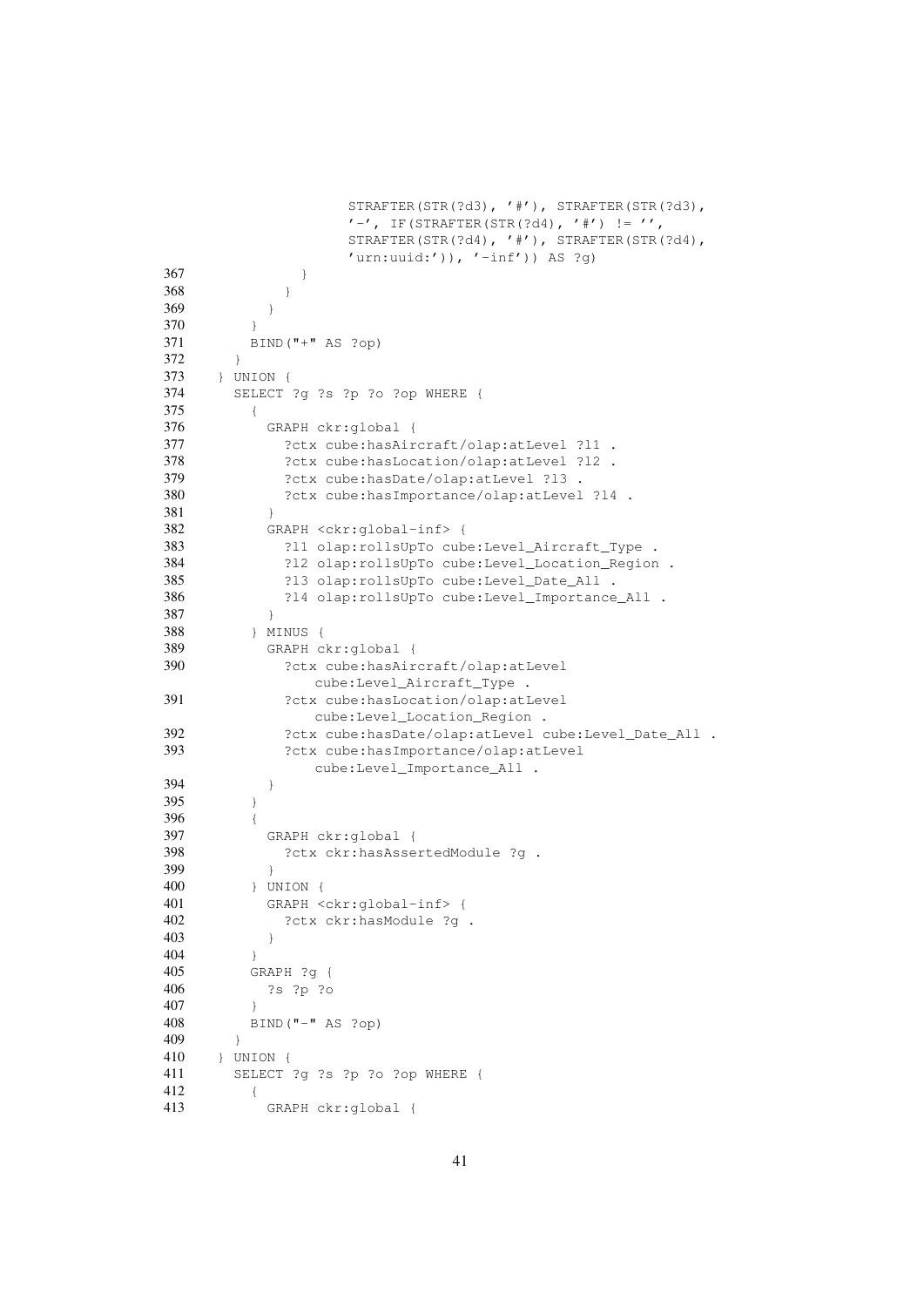```
414 ?ctx cube:hasAircraft/olap:atLevel ?l1 .
415 ?ctx cube:hasLocation/olap:atLevel ?l2 .
416 ?ctx cube:hasDate/olap:atLevel ?l3 .
417 ?ctx cube:hasImportance/olap:atLevel ?l4 .
418 }
419 GRAPH <ckr:global-inf> {
420 ?l1 olap:rollsUpTo cube:Level_Aircraft_Type .
421 ?l2 olap:rollsUpTo cube:Level_Location_Region .
422 ?l3 olap:rollsUpTo cube:Level_Date_All .
423 ?l4 olap:rollsUpTo cube:Level_Importance_All .
424 }
425 } MINUS {
426 GRAPH ckr:global {
427 ?ctx cube:hasAircraft/olap:atLevel
             cube:Level_Aircraft_Type .
428 ?ctx cube:hasLocation/olap:atLevel
             cube:Level_Location_Region .
429 ?ctx cube:hasDate/olap:atLevel cube:Level_Date_All .
430 ?ctx cube:hasImportance/olap:atLevel
             cube:Level_Importance_All .
431 }
432 }
433 {
434 GRAPH ckr:global {
435 ?ctx ckr:hasAssertedModule ?m .
436 }
437 } UNION {
438 GRAPH <ckr:global-inf> {
439 ?ctx ckr:hasModule ?m .
440 }
441 }
442 {
443 GRAPH ?g {
444 ?m ?p ?o
445 }
446 BIND(?m AS ?s)
447 } UNION {
448 GRAPH ?g {
449 ?s ?p ?m
450 }
451 BIND(?m AS ?o)
452 }
453 BIND("-" AS ?op)
454 }
455 }
456 }
```
#### <span id="page-41-0"></span>4.5.3 Triple-generating abstraction

Consider a triple-generating abstraction that replaces the ManoeuvringAreaUsage individuals with their usage type in all cells at a particular granularity. The SPARQL query in Listing [12,](#page-42-0) Lines [17](#page-42-1)[-30,](#page-42-2) selects from all cells at aircraft model, location segment, and day granularity the statements with a predicate other than usageType –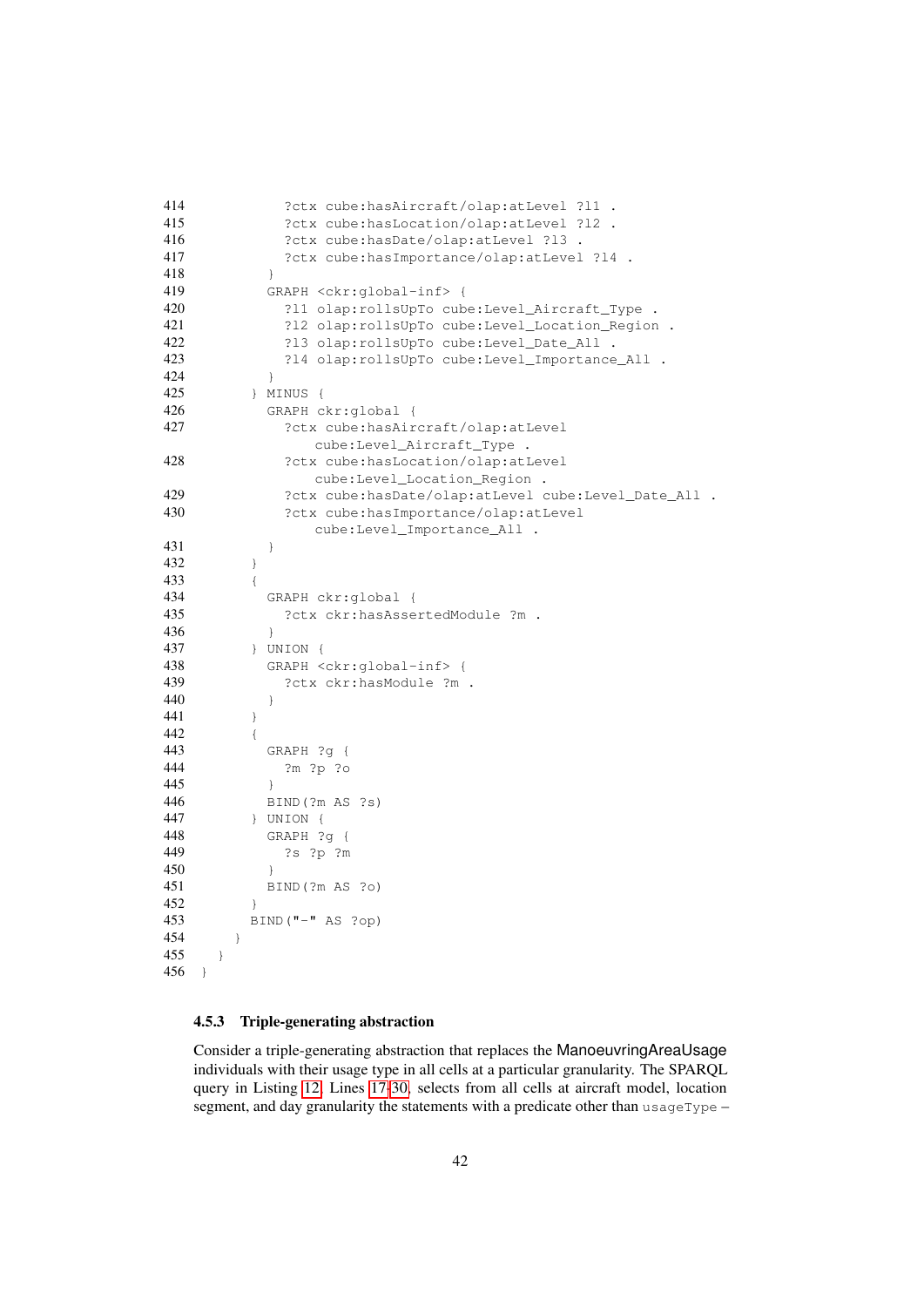the grouping property. In these statements, ManoeuvringAreaUsage instances are to be replaced by their usage type. The ?a binding refers to the subjects of these statements, the ?d binding to the objects, and for both the usage type is retrieved, given there is any (Lines [31-](#page-42-3)[74\)](#page-43-0). The query only keeps those statements where either subject or object has a usage type (Line [77\)](#page-43-1). Non-usageType statements are then returned (Lines [16](#page-42-4)[-75\)](#page-43-2) along with the potential grouping, as ?x and ?y, respectively. Then, the statements of this result set are then duplicated, with one entry for insertion and the other for deletion (Line [80\)](#page-43-3). Updates only apply to a context's asserted module (Line [18\)](#page-42-5) but the determination of which individuals are grouped, i.e., only those of type ManoeuvringAreaUsage, considers inherited and inferred knowledge.

Listing 12: Example SPARQL triple-generation abstraction operation

```
1 PREFIX owl: <http://www.w3.org/2002/07/owl#>
2 PREFIX rdf: <http://www.w3.org/1999/02/22-rdf-syntax-ns#>
3 PREFIX obj: <http://example.org/kgolap/object-model#>
4 PREFIX xml: <http://www.w3.org/XML/1998/namespace>
5 PREFIX xsd: <http://www.w3.org/2001/XMLSchema#>
6 PREFIX olap: <http://dkm.fbk.eu/ckr/olap-model#>
7 PREFIX rdfs: <http://www.w3.org/2000/01/rdf-schema#>
8 PREFIX cube: <http://example.org/kgolap/cube-model#>
9 PREFIX ckr: <http://dkm.fbk.eu/ckr/meta#>
10 PREFIX onto: <http://www.ontotext.com/>
11
12 SELECT DISTINCT ?g ?s ?p ?o ?op WHERE {
13 {
14 SELECT ?m ?a ?b ?c ?d ?e ?op ?ctx WHERE {
15 {
16 SELECT ?m ?a ?x ?c ?d ?y ?ctx WHERE {
17 GRAPH ckr:global {
18 ?ctx ckr:hasAssertedModule ?m .
19 }
20 GRAPH ckr:global {
21 ?ctx cube:hasAircraft/olap:atLevel
               cube:Level_Aircraft_Model .
22 ?ctx cube:hasLocation/olap:atLevel
               cube:Level_Location_Segment .
23 ?ctx cube:hasDate/olap:atLevel cube:Level Date Day
                .
24 ?ctx cube:hasImportance/olap:atLevel
               cube:Level_Importance_Importance .
25 }
26 GRAPH ?m {
27 ?a ?c ?d .
28 FILTER(?c != rdf:type)
29 FILTER(?c != obj:usageType)
30 }
31 OPTIONAL {
32 SELECT ?a ?x ?ctx WHERE {
33 GRAPH <ckr:global-inf> {
34 ?inf1 ckr:closureOf ?ctx .
35 }
36 GRAPH ?inf1 {
```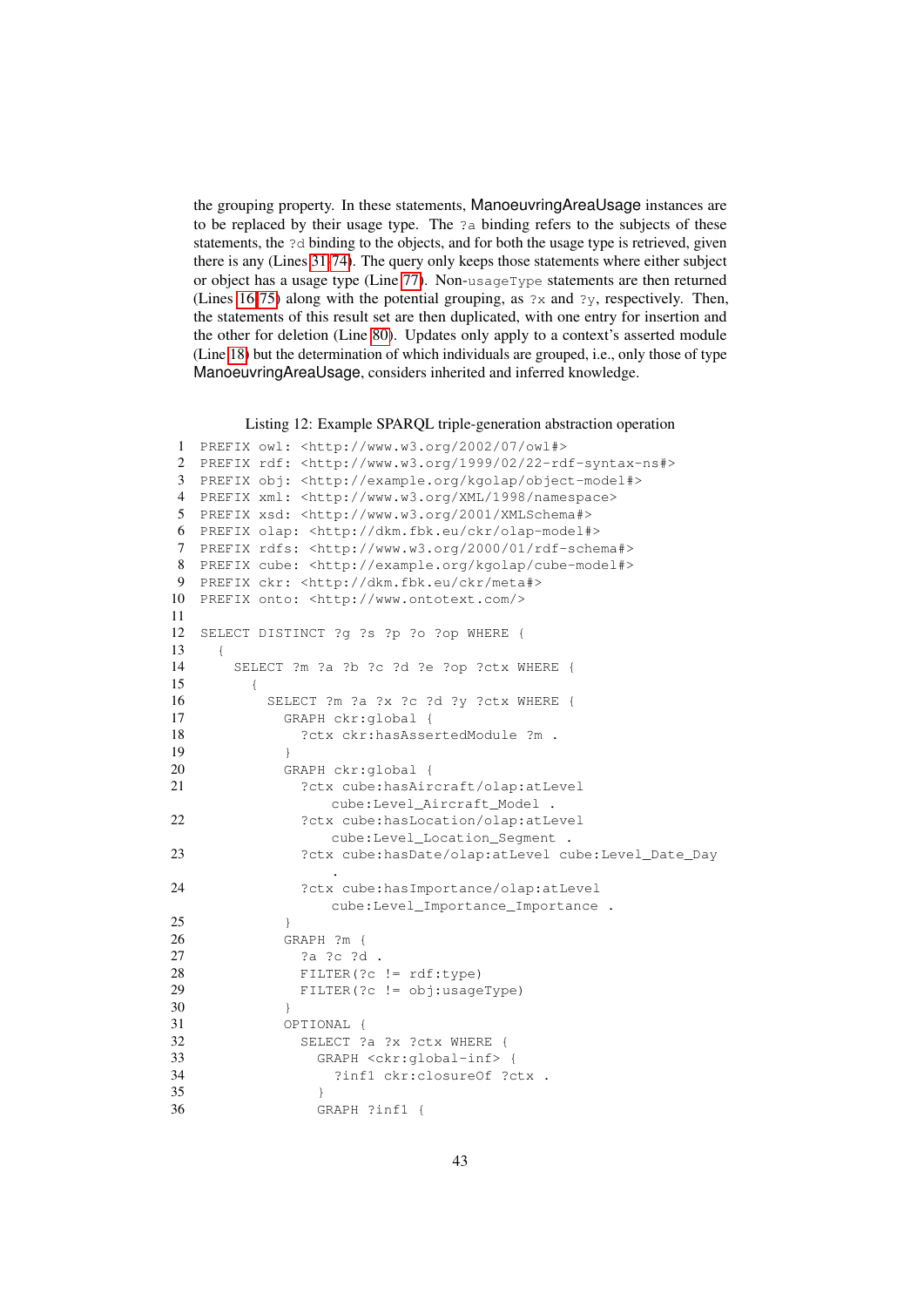```
37 ?inf1 ckr:derivedFrom ?m1 .
38 }
39 GRAPH ?m1 {
40 ?a obj:usageType ?x .
41 }
42 GRAPH <ckr:global-inf> {
43 ?inf3 ckr:closureOf ?ctx .
44 }
45 GRAPH ?inf3 {
46 ?inf3 ckr:derivedFrom ?m3 .
47 }
48 GRAPH ?m3 {
49 ?a rdf:type obj:ManoeuvringAreaUsage .
50 }
51 }
52 }
53 OPTIONAL {
54 SELECT ?d ?y ?ctx WHERE {
55 GRAPH <ckr:global-inf> {
56 ?inf2 ckr:closureOf ?ctx .
57 }
58 GRAPH ?inf2 {
59 ?inf2 ckr:derivedFrom ?m2 .
60 }
61 GRAPH ?m2 {
62 ?d obj:usageType ?y .
63 }
64 GRAPH <ckr:global-inf> {
65 ?inf4 ckr:closureOf ?ctx .
66 }
67 GRAPH ?inf4 {
68 ?inf4 ckr:derivedFrom ?m4 .
69 }
70 GRAPH ?m4 {
71 ?d rdf:type obj:ManoeuvringAreaUsage .
72 }
73 }
74 }
75 }
76 }
77 FILTER(BOUND(?x) || BOUND(?y))
78 BIND(IF(!BOUND(?x), ?a, ?x) AS ?b)
79 BIND(IF(!BOUND(?y), ?d, ?y) AS ?e)
80 VALUES ?op { "-" "+" }
81 }
82 }
83 BIND(?m AS ?g)
84 BIND(IF(?op = "-", ?a, ?b) AS ?s)
85 BIND(?c AS ?p)
86 BIND(IF(?op = "-", ?d, ?e) AS ?o)
87 }
```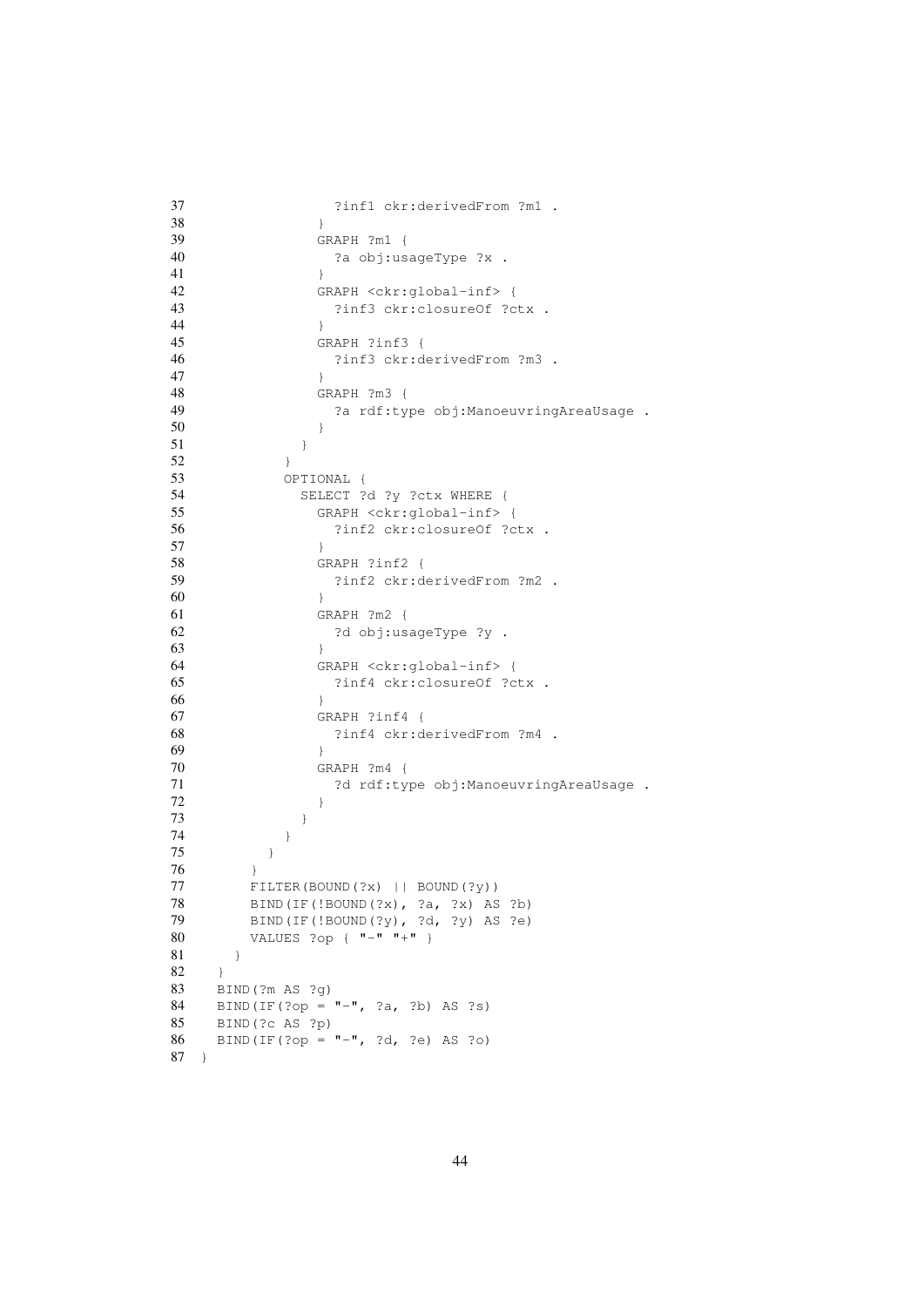#### <span id="page-44-0"></span>4.5.4 Individual-generating abstraction

Listing [13](#page-44-1) shows the SPARQL query for individual-generating abstraction that groups individuals by properties, generating a grouping for individuals with the same group-by property values. In the example, all individuals with the same operationalStatus value are grouped together.

The SPARQL query for individual-generating abstraction (grouping by properties) consists of two sub-SELECT statements. The first sub-SELECT (Listing [13,](#page-44-1) Lines [14-](#page-44-2) [47\)](#page-45-0) retrieves insertions into the contexts' respective knowledge module, namely the definition of grouping properties for the grouped individuals. The second sub-SELECT (Lines [49-](#page-45-1)[110\)](#page-46-0) performs the actual abstraction, i.e., replace grouped individuals in the subjects and objects of statements.

The SPARQL query for individual-generating abstraction follows a similar scheme as the SPARQL query for triple-generating abstraction, the main difference being that a group individual is generated. For the generated groups, IRIs must be defined. The string representation of IRIs of grouping property values are concatenated and a hash function (SHA512) applied. The concatenation that generates the IRI could also include the context name in order to disallow the same groups to be generated in different contexts. Furthermore, an externally provided universally unique identifier, generated at each invocation, could be included in the generated individual IRIs in order to ensure uniqueness across query operations.

```
Listing 13: Example SPARQL individual-generating abstraction operation
```

```
1 PREFIX owl: <http://www.w3.org/2002/07/owl#>
2 PREFIX rdf: <http://www.w3.org/1999/02/22-rdf-syntax-ns#>
3 PREFIX obj: <http://example.org/kgolap/object-model#>
4 PREFIX xml: <http://www.w3.org/XML/1998/namespace>
5 PREFIX xsd: <http://www.w3.org/2001/XMLSchema#>
6 PREFIX olap: <http://dkm.fbk.eu/ckr/olap-model#>
7 PREFIX rdfs: <http://www.w3.org/2000/01/rdf-schema#>
8 PREFIX cube: <http://example.org/kgolap/cube-model#>
9 PREFIX ckr: <http://dkm.fbk.eu/ckr/meta#>
10 PREFIX onto: <http://www.ontotext.com/>
11
12 SELECT DISTINCT ?g ?s ?p ?o ?op WHERE {
13 {
14 SELECT ?g ?s ?p ?o ?op ?ctx WHERE {
15 {
16 SELECT ?m ?r ?gr ?ctx WHERE {
17 GRAPH ckr:global {
18 ?ctx ckr:hasAssertedModule ?m .
19 }
20 GRAPH ckr:global {
21 ?ctx cube:hasAircraft/olap:atLevel
                 cube:Level_Aircraft_Model .
22 ?ctx cube:hasLocation/olap:atLevel
                 cube:Level_Location_Segment .
23 ?ctx cube:hasDate/olap:atLevel cube:Level_Date_Day
                 .
24 ?ctx cube:hasImportance/olap:atLevel
                 cube:Level_Importance_Importance .
25 }
```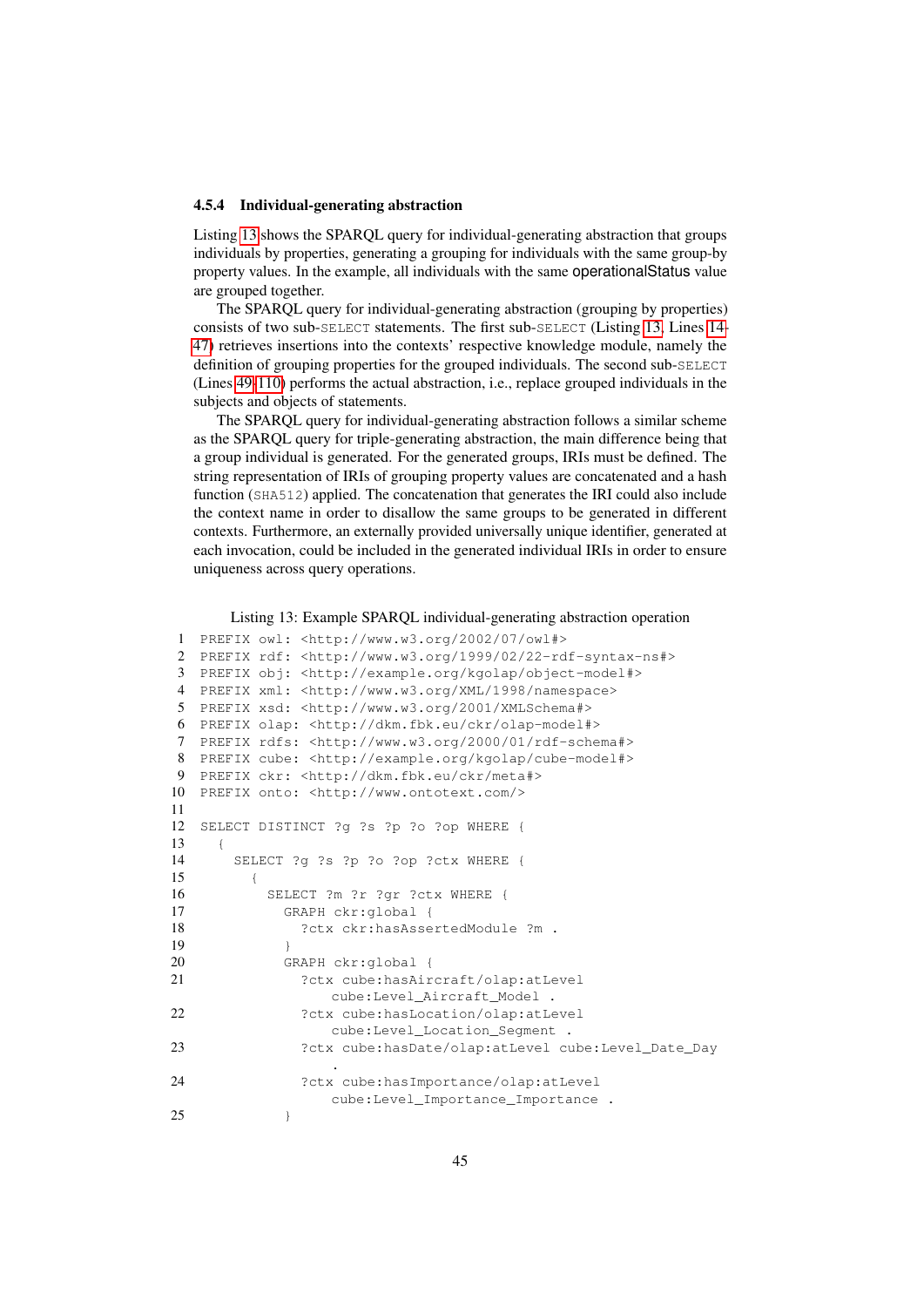<span id="page-45-1"></span><span id="page-45-0"></span>

| 26 | €                                         |
|----|-------------------------------------------|
| 27 | SELECT ?r ?gr1 ?ctx WHERE {               |
| 28 | GRAPH <ckr:global-inf> {</ckr:global-inf> |
| 29 | ?inf1 ckr:closureOf ?ctx .                |
| 30 | $\big\}$                                  |
| 31 | GRAPH ?inf1 {                             |
| 32 | ?inf1 ckr:derivedFrom ?m1 .               |
| 33 | $\mathcal{F}$                             |
| 34 | GRAPH ?m1 {                               |
| 35 | ?r obj:operationalStatus ?qr1 .           |
| 36 |                                           |
|    | }                                         |
| 37 | }                                         |
| 38 | $\mathcal{E}$                             |
| 39 | BIND (IRI (CONCAT (STR (obj:),            |
|    | SHA512 (CONCAT (STR (?gr1))))) AS ?gr)    |
| 40 | $\}$                                      |
| 41 | $\mathcal{F}$                             |
| 42 | BIND (?m AS ?q)                           |
| 43 | BIND(?r AS ?s)                            |
| 44 | BIND (obj: grouping AS ?p)                |
| 45 | BIND (?gr AS ?o)                          |
| 46 | $BIND("+" AS ?op)$                        |
| 47 | $\}$                                      |
| 48 | $\}$ UNION $\{$                           |
| 49 | SELECT ?g ?s ?p ?o ?op ?ctx WHERE {       |
| 50 | $\{$                                      |
| 51 |                                           |
|    | SELECT ?m ?a ?b ?c ?d ?e ?op ?ctx WHERE { |
| 52 | €                                         |
| 53 | SELECT ?m ?a ?x ?c ?d ?y ?ctx WHERE {     |
| 54 | GRAPH ckr:global {                        |
| 55 | ?ctx ckr:hasAssertedModule ?m .           |
| 56 | $\mathcal{F}$                             |
| 57 | GRAPH ckr:global {                        |
| 58 | ?ctx cube: hasAircraft/olap: atLevel      |
|    | cube:Level_Aircraft_Model .               |
| 59 | ?ctx cube:hasLocation/olap:atLevel        |
|    | cube:Level_Location_Segment .             |
| 60 | ?ctx cube:hasDate/olap:atLevel            |
|    | cube:Level_Date_Day .                     |
| 61 | ?ctx cube: has Importance/olap: at Level  |
|    | cube:Level_Importance_Importance .        |
| 62 | <sup>}</sup>                              |
| 63 | GRAPH ?m {                                |
| 64 |                                           |
|    | ?a ?c ?d .                                |
| 65 | FILTER (?c != rdf:type)                   |
| 66 | FILTER (?c != obj:grouping)               |
| 67 | ł                                         |
| 68 | OPTIONAL {                                |
| 69 | SELECT ?a ?x ?ctx WHERE {                 |
| 70 | $\{$                                      |
| 71 | SELECT ?a ?x1 ?ctx WHERE {                |
| 72 | GRAPH <ckr:global-inf> {</ckr:global-inf> |
| 73 | ?inf1 ckr:closureOf ?ctx .                |
| 74 | $\mathcal{F}$                             |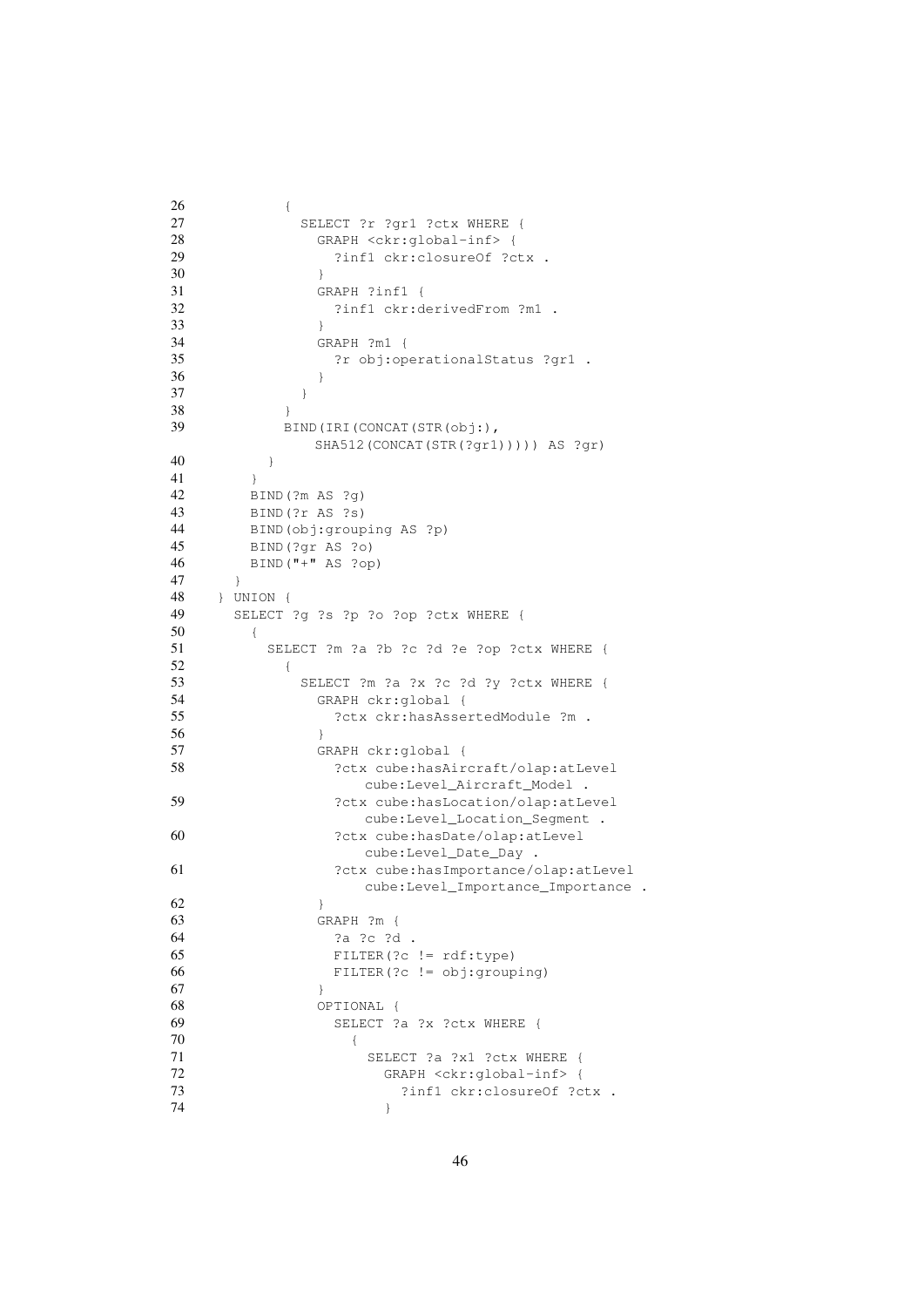```
75 GRAPH ?inf1 {
76 ?inf1 ckr:derivedFrom ?m1 .
77 }
78 GRAPH ?m1 {
79 ?a obj:operationalStatus ?x1 .
80 }
81 }
82 }
83 BIND(IRI(CONCAT(STR(obj:),
              SHA512(CONCAT(STR(?x1))))) AS ?x)
84 }
85 }
86 OPTIONAL {
87 SELECT ?d ?y ?ctx WHERE {
88 {
89 SELECT ?d ?y1 ?ctx WHERE {
90 GRAPH <ckr:global-inf> {
91 ?inf3 ckr:closureOf ?ctx .
92 }
93 GRAPH ?inf3 {
94 ?inf3 ckr:derivedFrom ?m3 .
95 }
96 GRAPH ?m3 {
97 3d obj:operationalStatus ?y1 .
98 }
99 }
100 }
101 BIND(IRI(CONCAT(STR(obj:),
              SHA512(CONCAT(STR(?y1))))) AS ?y)
102 }
103 }
104 }
105 }
106 FILTER(BOUND(?x) || BOUND(?y))
107 BIND(IF(!BOUND(?x), ?a, ?x) AS ?b)
108 BIND(IF(!BOUND(?y), ?d, ?y) AS ?e)
109 VALUES ?op { "-" "+" }
110 }
111 }
112 BIND(?m AS ?g)
113 BIND(IF(?op = "-", ?a, ?b) AS ?s)
114 BIND(?c AS ?p)
115 BIND(IF(?op = "-", ?d, ?e) AS ?o)
116 }
117 }
118 }
```
<span id="page-46-0"></span>Listing [14](#page-47-0) shows an example of a query with multiple grouping properties, one of which is a role composition. All individuals with the same operational status that reference a ManoeuvringAreaUsage individual of the same usage type are grouped together. For each grouping property, a separate sub-SELECT returns the values that the individuals have for that property. The string representations of the individual values are then concatenated and hashed.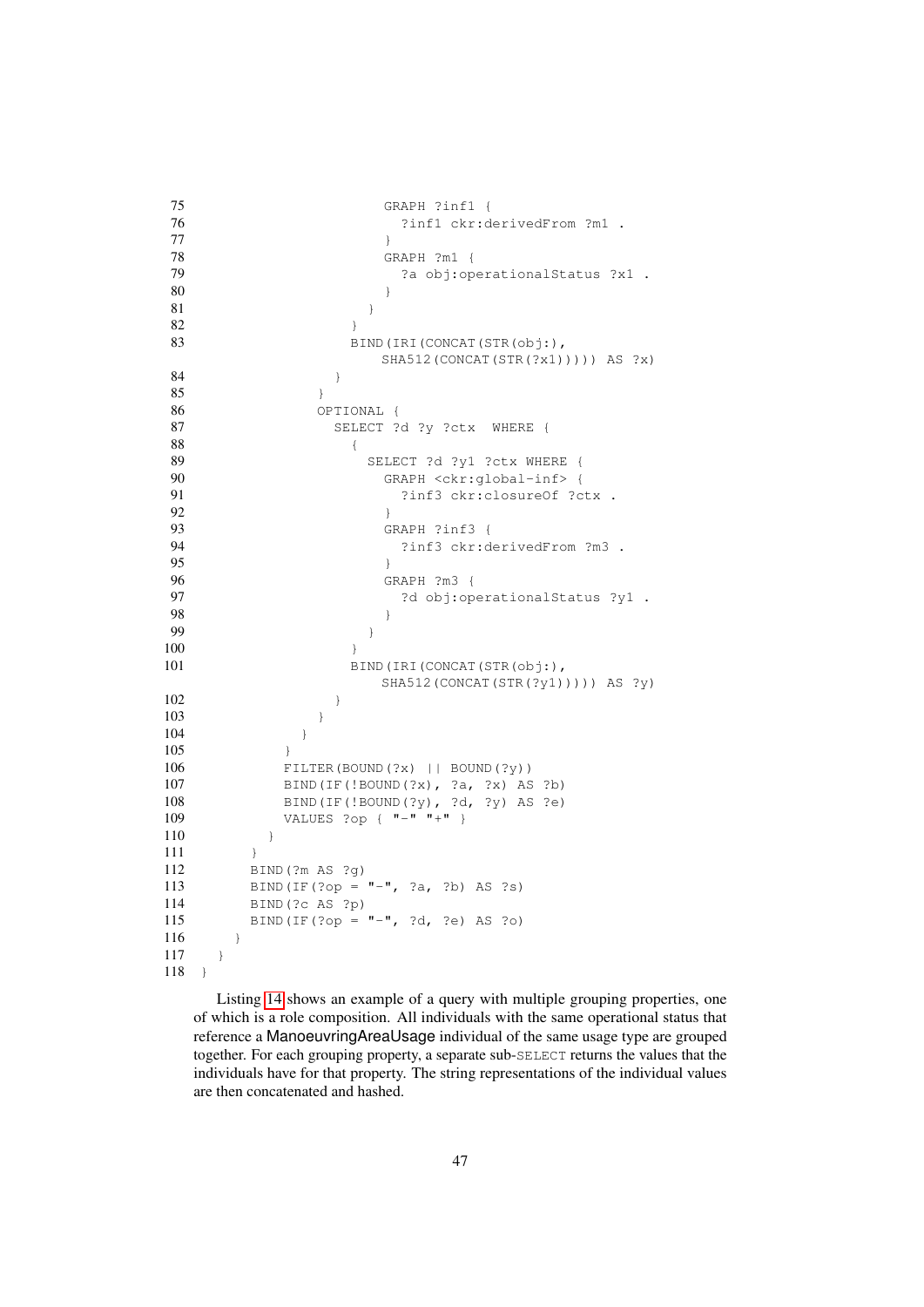<span id="page-47-0"></span>Listing 14: Example SPARQL individual-generating abstraction operation with multiple grouping properties

```
1 PREFIX owl: <http://www.w3.org/2002/07/owl#>
2 PREFIX rdf: <http://www.w3.org/1999/02/22-rdf-syntax-ns#>
3 PREFIX obj: <http://example.org/kgolap/object-model#>
4 PREFIX xml: <http://www.w3.org/XML/1998/namespace>
5 PREFIX xsd: <http://www.w3.org/2001/XMLSchema#>
6 PREFIX olap: <http://dkm.fbk.eu/ckr/olap-model#>
7 PREFIX rdfs: <http://www.w3.org/2000/01/rdf-schema#>
8 PREFIX cube: <http://example.org/kgolap/cube-model#>
9 PREFIX ckr: <http://dkm.fbk.eu/ckr/meta#>
10 PREFIX onto: <http://www.ontotext.com/>
11
12 SELECT DISTINCT ?g ?s ?p ?o ?op WHERE {
13 {
14 SELECT ?g ?s ?p ?o ?op ?ctx WHERE {
15 {
16 SELECT ?m ?r ?gr ?ctx WHERE {
17 GRAPH ckr:global {
18 ?ctx ckr:hasAssertedModule ?m .
19 }
20 GRAPH ckr:global {
21 ?ctx cube:hasAircraft/olap:atLevel
              cube:Level_Aircraft_Model .
22 ?ctx cube:hasLocation/olap:atLevel
              cube:Level_Location_Segment .
23 ?ctx cube:hasDate/olap:atLevel cube:Level_Date_Day
               .
24 ?ctx cube:hasImportance/olap:atLevel
               cube:Level_Importance_Importance .
25 }
26 {
27 SELECT ?r ?gr1 ?ctx WHERE {
28 GRAPH <ckr:global-inf> {<br>29 3infl ckr:closure0f ?c
29 ?inf1 ckr:closureOf ?ctx .<br>30 }
30 }
31 GRAPH ?inf1 {
32 ?inf1 ckr:derivedFrom ?m1 .
33 }
34 GRAPH ?m1 {
35 ?r obj:operationalStatus ?gr1 .
36 }
37 }
38 }
39 {
40 SELECT ?r ?gr2 ?ctx WHERE {
41 GRAPH <ckr:global-inf> {
42 ?inf1 ckr:closureOf ?ctx .
43 }
44 GRAPH ?inf1 {
45 ?inf1 ckr:derivedFrom ?m1 .
46 }
47 GRAPH ?m1 {
48 ?r obj:usage/obj:usageType ?gr2.
```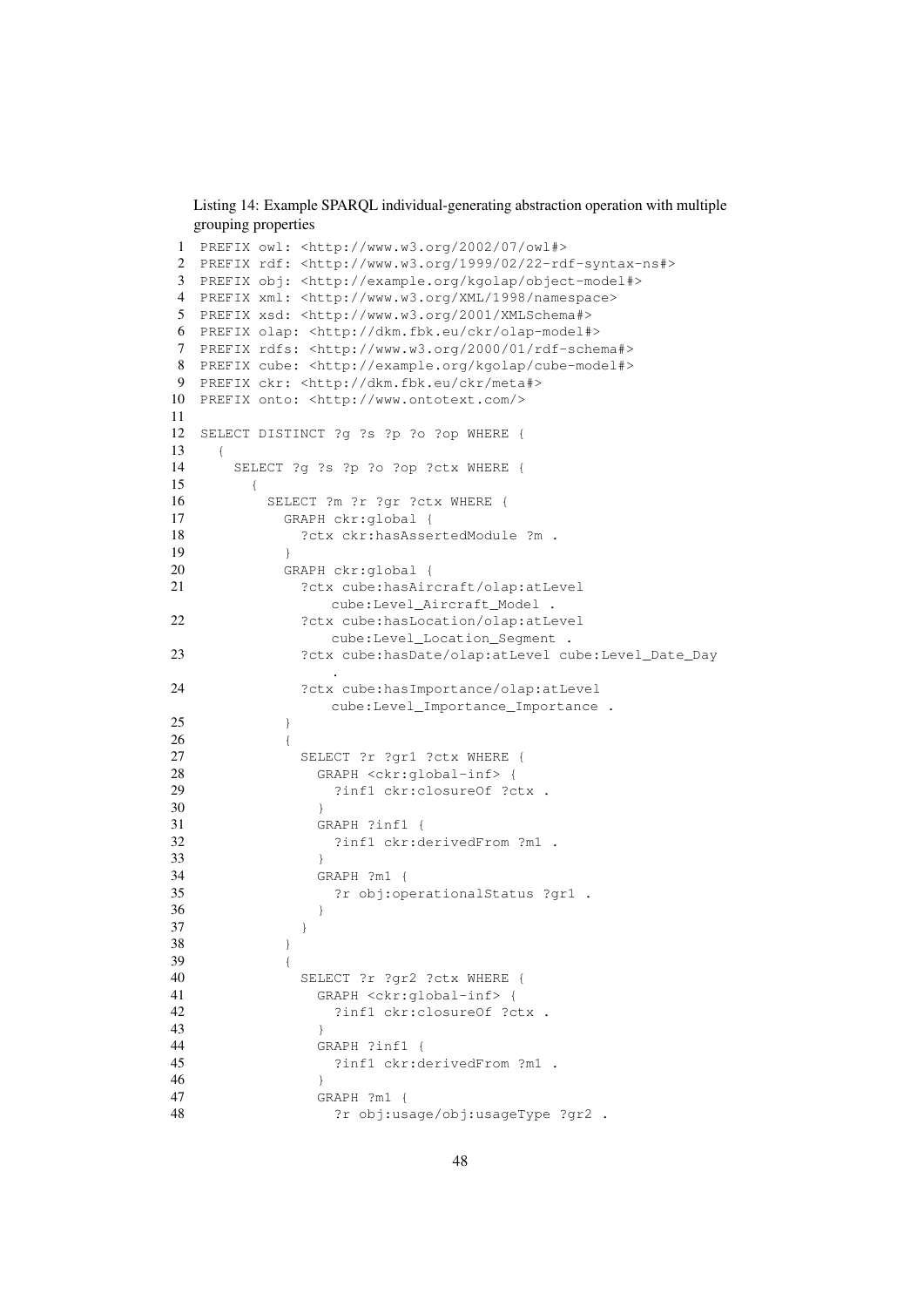```
49 }
50 }
51 }
52 BIND(IRI(CONCAT(STR(obj:), SHA512(CONCAT(STR(?gr1),
          STR(?gr2))))) AS ?gr)
53 }
54 }
55 BIND(?m AS ?g)
56 BIND(?r AS ?s)
57 BIND(obj:grouping AS ?p)
58 BIND(?gr AS ?o)
59 BIND("+" AS ?op)
60 }
61 } UNION {
62 SELECT ?g ?s ?p ?o ?op ?ctx WHERE {
63 {
64 SELECT ?m ?a ?b ?c ?d ?e ?op ?ctx WHERE {
65 {
66 SELECT ?m ?a ?x ?c ?d ?y ?ctx WHERE {
67 GRAPH ckr:global {
68 ?ctx ckr:hasAssertedModule ?m .
69 }
70 GRAPH ckr:global {
71 ?ctx cube:hasAircraft/olap:atLevel
              cube:Level_Aircraft_Model .
72 ?ctx cube: hasLocation/olap: atLevel
             cube:Level_Location_Segment .
73 ?ctx cube: hasDate/olap: atLevel
              cube:Level_Date_Day .
74 ?ctx cube:hasImportance/olap:atLevel
              cube:Level_Importance_Importance .
75 }
76 GRAPH ?m {
77 ?a ?c ?d .
78 FILTER(?c != rdf:type)
79 FILTER(?c != obj:grouping)
80 }
81 OPTIONAL {
82 SELECT ?a ?x ?ctx WHERE {
83 {
84 SELECT ?a ?x1 ?ctx WHERE {
85 GRAPH <ckr:global-inf> {
86 ?inf1 ckr:closureOf ?ctx .
87 }
88 GRAPH ?inf1 {
89 ?inf1 ckr:derivedFrom ?m1 .
90 }
91 GRAPH ?m1 {
92 ?a obj:operationalStatus ?x1 .
93 }
94 }
95 }
96 {
97 SELECT ?a ?x2 ?ctx WHERE {
```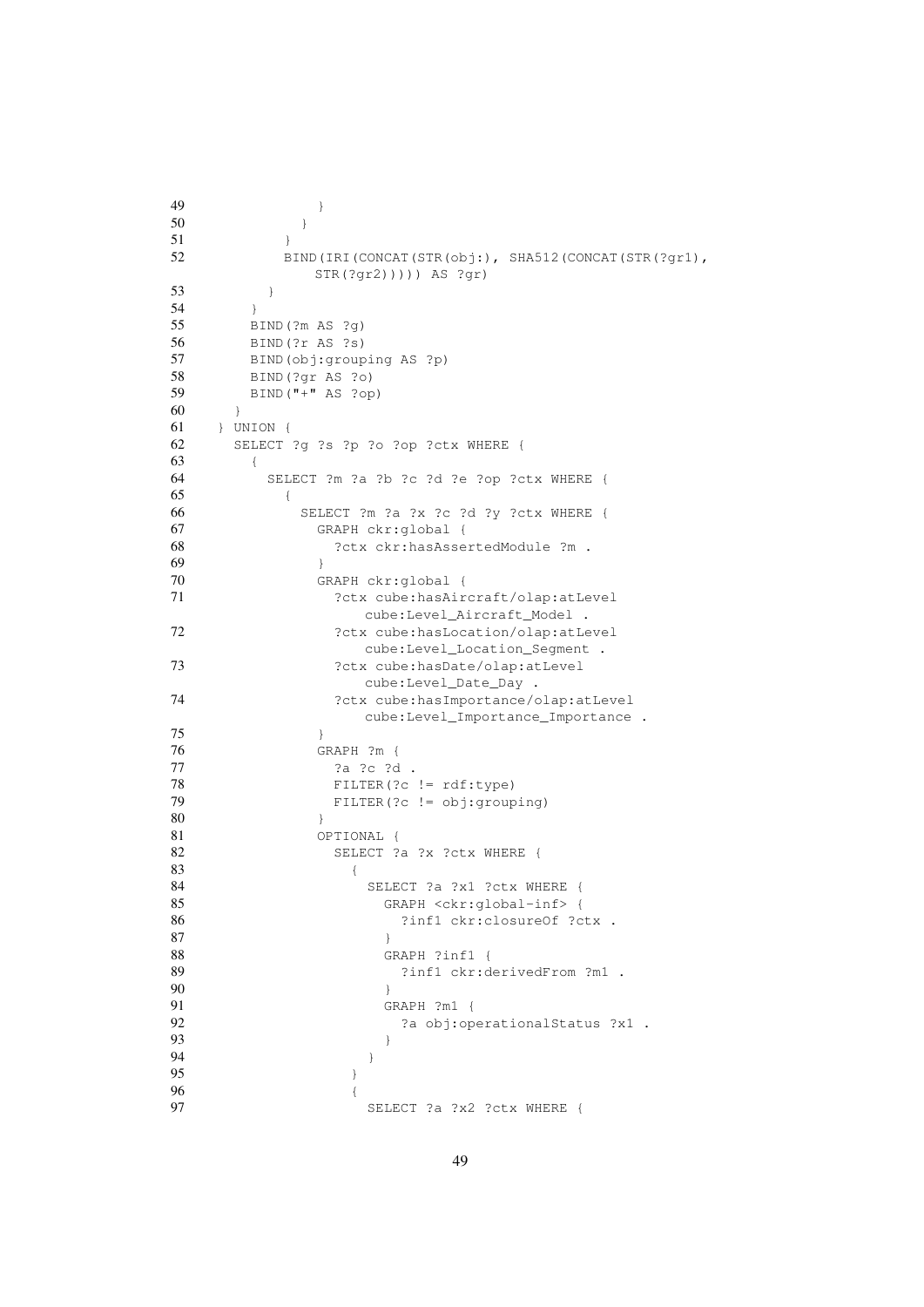```
98 GRAPH <ckr:global-inf> {<br>99 3infl ckr:closure0f ?c
               ?inf1 ckr:closureOf ?ctx .
100 }
101 GRAPH ?inf1 {
102 ?inf1 ckr:derivedFrom ?m1 .
103 }
104 GRAPH ?m1 {
105 ?a obj:usage/obj:usageType ?x2 .
106 }
107 }
108 }
109 BIND(IRI(CONCAT(STR(obj:),
              SHA512(CONCAT(STR(?x1), STR(?x2)))) AS
              ?x)
110 }
111 }
112 OPTIONAL {
113 SELECT ?d ?y ?ctx WHERE {
\begin{array}{c} \hline 114 \end{array}115 SELECT ?d ?y1 ?ctx WHERE {
116 GRAPH <ckr:global-inf> {
117 2inf3 ckr:closureOf ?ctx .
118 }
119 GRAPH ?inf3 {
120 ?inf3 ckr:derivedFrom ?m3 .
121 }
122 GRAPH ?m3 {
123 23 2d obj:operationalStatus ?y1 .
124 }
125 }
126 }
127128 SELECT ?d ?y2 ?ctx WHERE {
129 GRAPH <ckr:global-inf> {
130 ?inf3 ckr:closureOf ?ctx .
131 }
132 GRAPH ?inf3 {
133 ?inf3 ckr:derivedFrom ?m3 .
134 }
135 GRAPH ?m3 {
136 2d obj:usage/obj:usageType ?y2 .
137 }
138 }
139 }
140 BIND(IRI(CONCAT(STR(obj:),
              SHA512(CONCAT(STR(?y1), STR(?y2))))) AS
              ?y)
141 }
142 }
143 }
144 }
145 FILTER(BOUND(?x) || BOUND(?y))
146 BIND(IF(!BOUND(?x), ?a, ?x) AS ?b)
147 BIND(IF(!BOUND(?y), ?d, ?y) AS ?e)
```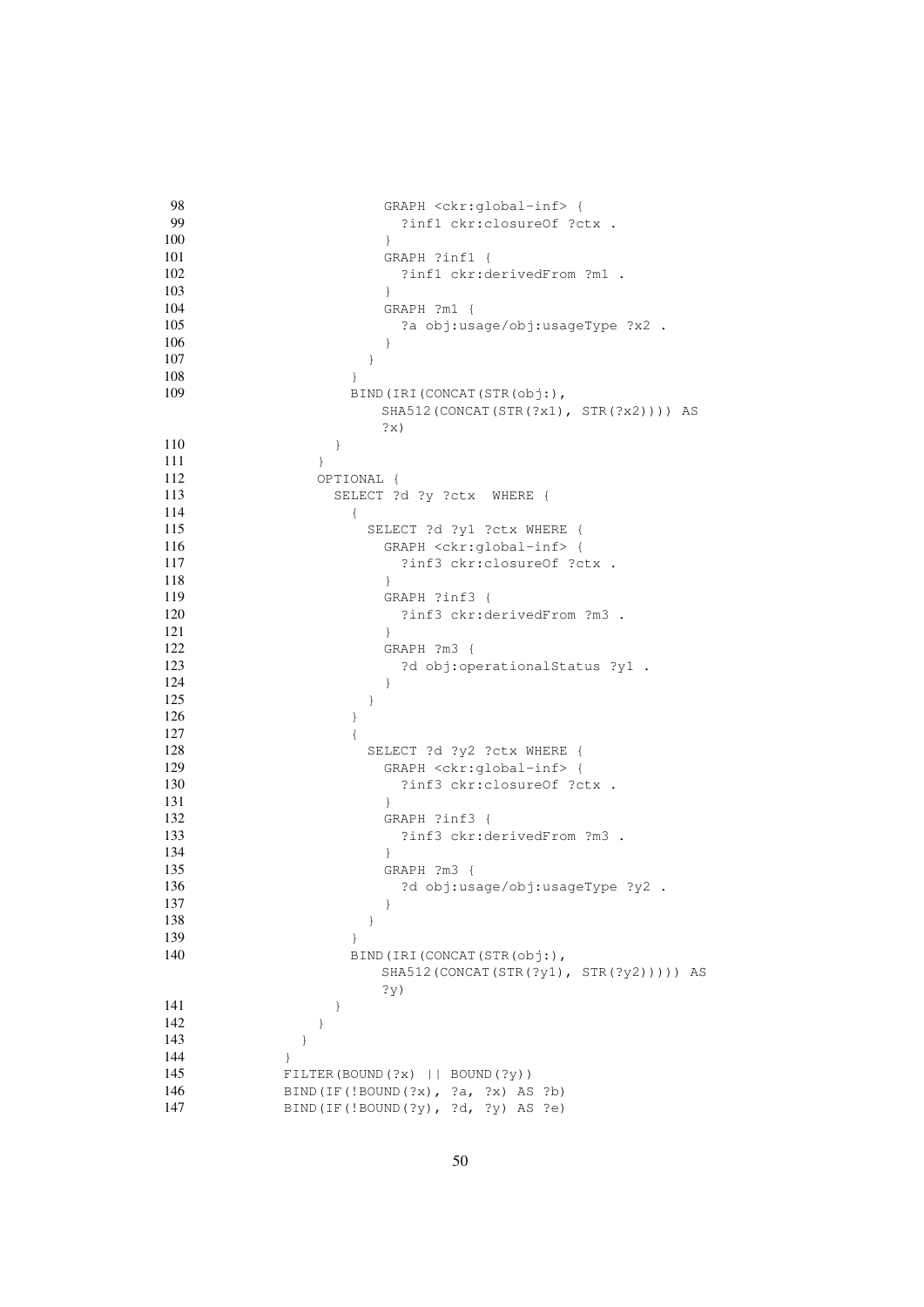```
148 VALUES ?op { "-" "+" }
149 }
150 }
151 BIND(?m AS ?g)
152 BIND(IF(?op = "-", ?a, ?b) AS ?s)
153 BIND(?c AS ?p)
154 BIND(IF(?op = "-", ?d, ?e) AS ?o)
155 }
156 }
157 }
```
#### <span id="page-50-0"></span>4.5.5 Value-generating abstraction

Value-generating abstraction is an aggregation of data property values from the same individual. Listing [15](#page-50-1) shows a SPARQL query for calculating the average wingspan for each AircraftCharacteristic individual. All wingspan data properties from the same individual are grouped together (Lines [23-](#page-50-2)[25\)](#page-50-3) and the average aggregaton function applied (Lines [27-](#page-50-4)[37\)](#page-51-1).

Listing 15: SPARQL code for a value-generating abstraction

```
1 PREFIX owl: <http://www.w3.org/2002/07/owl#>
2 PREFIX rdf: <http://www.w3.org/1999/02/22-rdf-syntax-ns#>
3 PREFIX obj: <http://example.org/kgolap/object-model#>
4 PREFIX xml: <http://www.w3.org/XML/1998/namespace>
5 PREFIX xsd: <http://www.w3.org/2001/XMLSchema#>
6 PREFIX olap: <http://dkm.fbk.eu/ckr/olap-model#>
7 PREFIX rdfs: <http://www.w3.org/2000/01/rdf-schema#>
8 PREFIX cube: <http://example.org/kgolap/cube-model#>
9 PREFIX ckr: <http://dkm.fbk.eu/ckr/meta#>
10 PREFIX onto: <http://www.ontotext.com/>
11
12 SELECT DISTINCT ?g ?s ?p ?o ?op WHERE {
13 {
14 SELECT ?m ?s ?d ?e ?op ?ctx WHERE {
15 {
16 SELECT ?m ?s ?d ?e ?ctx WHERE {
17 GRAPH <ckr:global-inf> {
18 ?inf ckr:closureOf ?ctx .
19 }
20 GRAPH ?inf {
21 ?inf ckr:derivedFrom ?m .
22 }
23 GRAPH ?m {
24 ?s obj:wingspan ?d .
25 }
26 {
27 SELECT ?s (AVG(?d) AS ?e) ?ctx WHERE {
28 GRAPH <ckr:global-inf> {
29 ?inf ckr:closureOf ?ctx .
30 }
31 GRAPH ?inf1 {
32 ?inf ckr:derivedFrom ?m .
```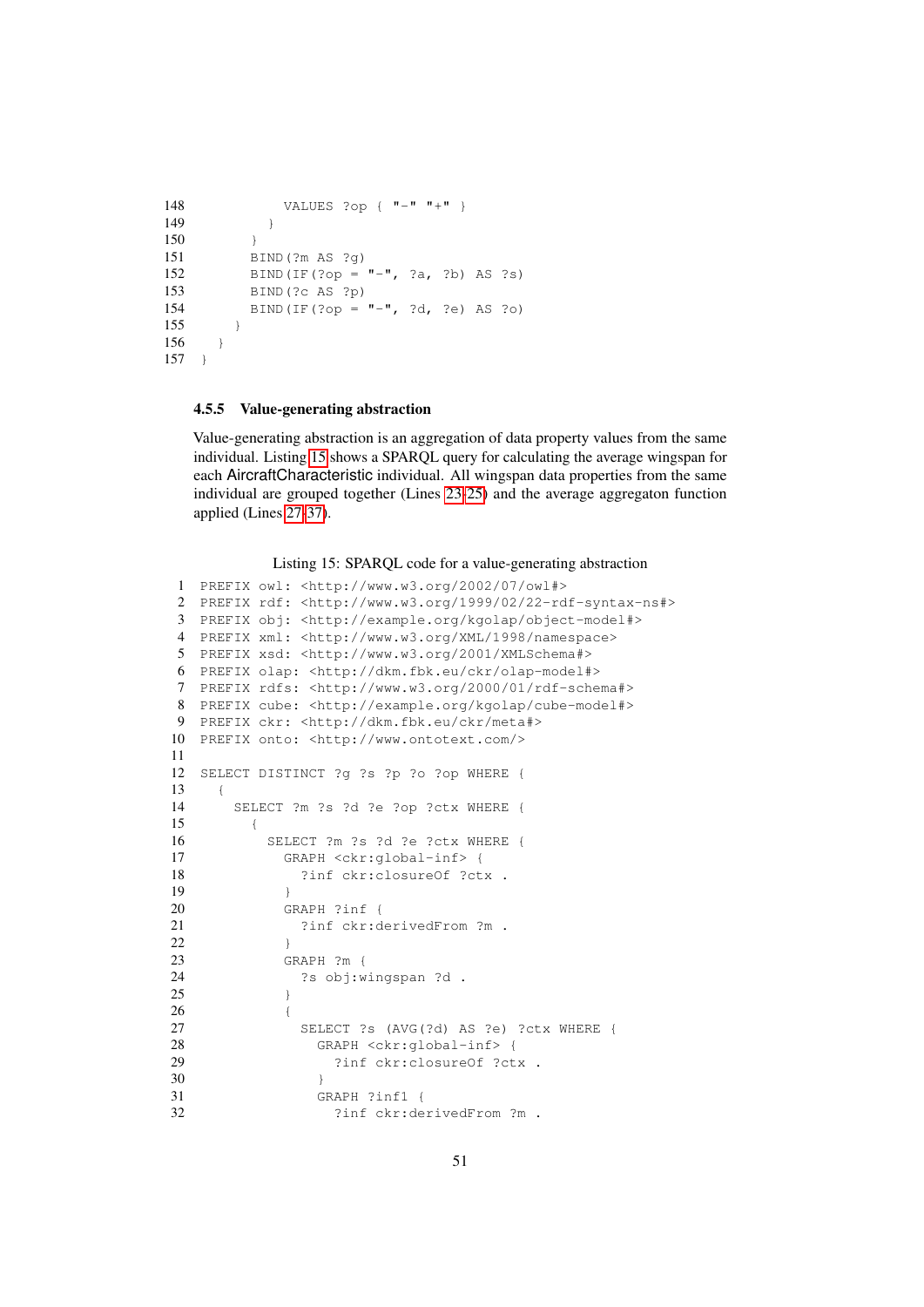```
33 }
34 GRAPH ?m {
35 ?s obj:wingspan ?d .
36 }
37 } GROUP BY ?s ?ctx
38 }
39 {
40 SELECT ?s ?ctx WHERE {
41 GRAPH <ckr:global-inf> {
42 ?inf ckr:closureOf ?ctx .
43 }
44 GRAPH ?inf {
45 ?inf ckr:derivedFrom ?m .
46 }
47 GRAPH ?m {
48 ?s rdf:type obj:AircraftCharacteristic .
49 }
50 }
51 }
52 }
53 }
54 VALUES ?op { "-" "+" }
55 }
56 }
57 GRAPH ckr:global {
58 ?ctx ckr:hasAssertedModule ?n .
59 }
60 BIND(IF(?op = "-", ?m, ?n) AS ?g)
61 BIND(obj:wingspan AS ?p)
62 BIND(IF(?op = "-", ?d, ?e) AS ?o)
63 {
64 SELECT ?ctx WHERE {
65 ?ctx cube:hasAircraft/olap:atLevel
         cube:Level_Aircraft_Model .
66 ?ctx cube:hasLocation/olap:atLevel
         cube:Level_Location_Segment .
67 ?ctx cube:hasDate/olap:atLevel cube:Level_Date_Day .
68 ?ctx cube:hasImportance/olap:atLevel
         cube:Level_Importance_Importance .
69 }
70 }
71 }
```
#### <span id="page-51-0"></span>4.5.6 Reification

Listing [16](#page-51-2) shows the SPARQL query for reifying the usage predicate in all contexts at aircraft model, location segment, and day granularity. We use the SPARQL UUID function to generate a unique IRI for the reification individuals.

Listing 16: SPARQL code for a reification operation

```
1 PREFIX owl: <http://www.w3.org/2002/07/owl#>
2 PREFIX rdf: <http://www.w3.org/1999/02/22-rdf-syntax-ns#>
```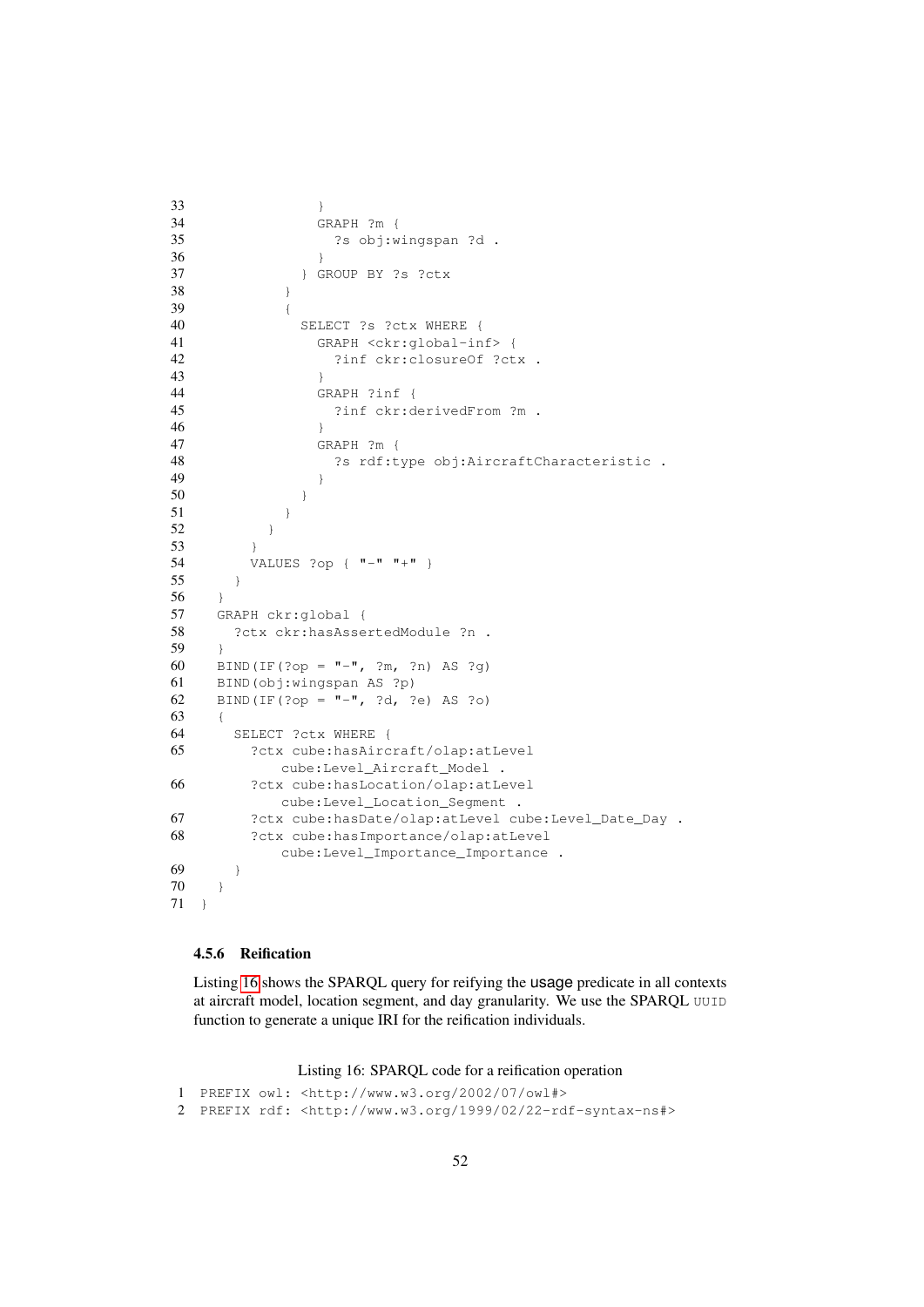```
3 PREFIX obj: <http://example.org/kgolap/object-model#>
4 PREFIX xml: <http://www.w3.org/XML/1998/namespace>
5 PREFIX xsd: <http://www.w3.org/2001/XMLSchema#>
6 PREFIX olap: <http://dkm.fbk.eu/ckr/olap-model#>
7 PREFIX rdfs: <http://www.w3.org/2000/01/rdf-schema#>
8 PREFIX cube: <http://example.org/kgolap/cube-model#>
9 PREFIX ckr: <http://dkm.fbk.eu/ckr/meta#>
10 PREFIX onto: <http://www.ontotext.com/>
11
12 SELECT ?g ?s ?p ?o ?op WHERE {
13 {
14 {
15 BIND(?m AS ?g)
16 BIND(?x AS ?s)
17 BIND(rdf:subject AS ?p)
18 BIND(?subj AS ?o)
19 BIND("+" AS ?op)
20 } UNION {
21 BIND(?m AS ?g)
22 BIND(?x AS ?s)
23 BIND(rdf:type AS ?p)
24 BIND(IRI(CONCAT(STR(?pred), '-type')) AS ?o)
25 BIND("+" AS ?op)
26 } UNION {
27 BIND(?m AS ?g)
28 BIND(?x AS ?s)
29 BIND(rdf:object AS ?p)
30 BIND(?obj AS ?o)
31 BIND("+" AS ?op)
32 }
33 }
34 {
35 SELECT ?m ?x ?subj ?pred ?obj WHERE {
36 {
37 SELECT ?ctx ?m WHERE {
38 ?ctx ckr:hasAssertedModule ?m .
39 ?ctx cube:hasAircraft ?x1 .
40 ?x1 olap:atLevel cube:Level_Aircraft_Model .
41 ?ctx cube:hasLocation ?x2 .
42 ?x2 olap:atLevel cube:Level_Location_Segment .
43 ?ctx cube:hasImportance ?x3 .
44 ?x3 olap:atLevel cube:Level_Importance_Importance .
45 ?ctx cube:hasDate ?x4 .
46 ?x4 olap:atLevel cube:Level_Date_Day .
47 }
48 }
49 {
50 SELECT ?ctx ?m ?subj ?pred ?obj WHERE {
51 GRAPH ckr:global {
52 ?ctx ckr:hasAssertedModule ?m .
53 }
54 GRAPH ?m {
55 ?subj ?pred ?obj .
56 FILTER(?pred = obj:usage)
```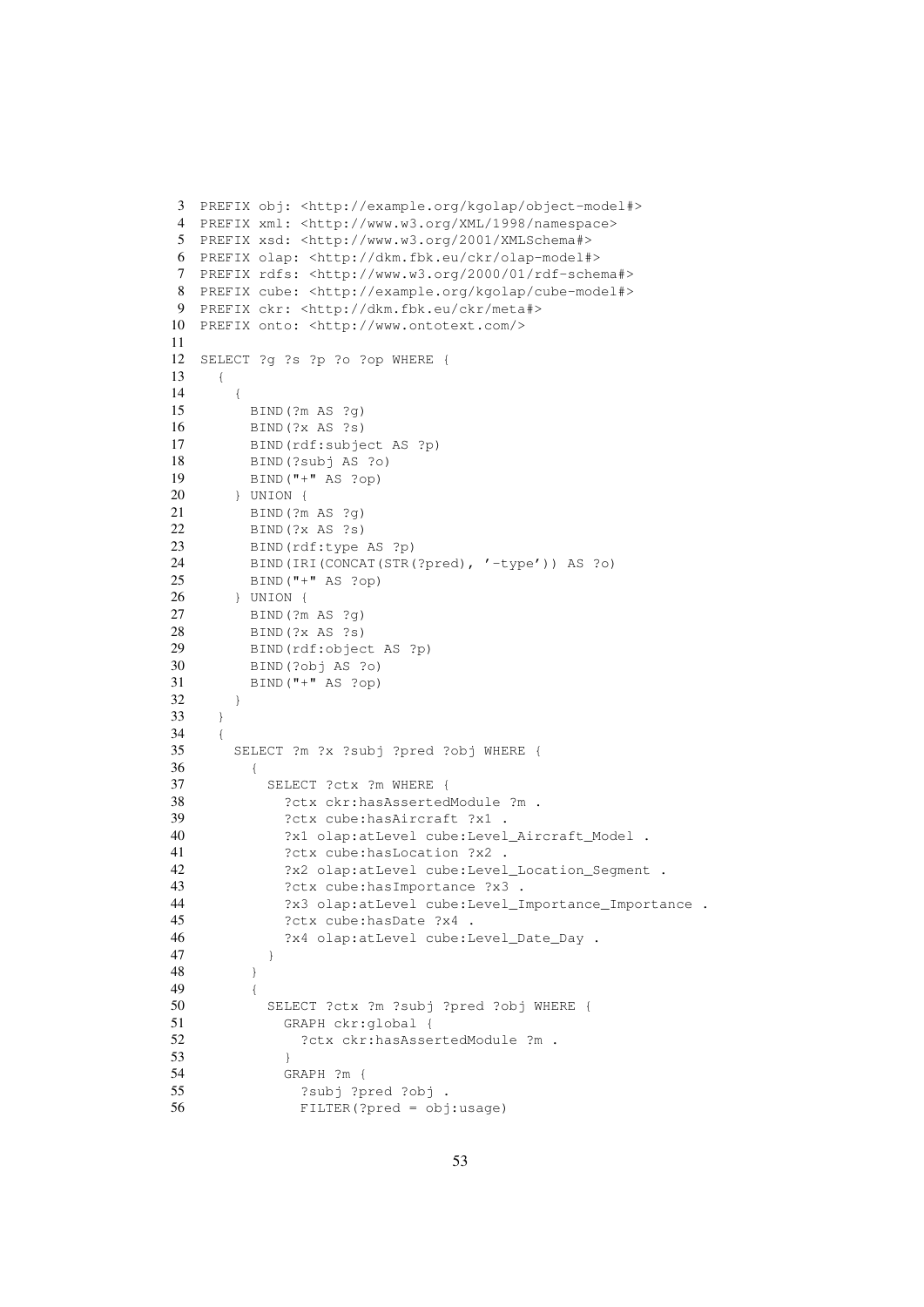```
57 }
58 }
59 }
60 BIND(UUID() AS ?x)
61 }
62 }
63 }
```
### <span id="page-53-0"></span>4.5.7 Pivot

Listing [17](#page-53-1) shows the SPARQL SELECT statement that computes the delta table for an application of the pivoting operation on cells at aircraft model, location segment, and day granularity. Unlike the formalization, this query performs pivoting on multiple contexts and attaches a property to an individual in a specific context only if the individual is part of a triple in that particular context.

Listing 17: SPARQL code for a pivot operation

```
1 PREFIX owl: <http://www.w3.org/2002/07/owl#>
2 PREFIX rdf: <http://www.w3.org/1999/02/22-rdf-syntax-ns#>
3 PREFIX obj: <http://example.org/kgolap/object-model#>
4 PREFIX xml: <http://www.w3.org/XML/1998/namespace>
5 PREFIX xsd: <http://www.w3.org/2001/XMLSchema#>
6 PREFIX olap: <http://dkm.fbk.eu/ckr/olap-model#>
7 PREFIX rdfs: <http://www.w3.org/2000/01/rdf-schema#>
8 PREFIX cube: <http://example.org/kgolap/cube-model#>
9 PREFIX ckr: <http://dkm.fbk.eu/ckr/meta#>
10
11 SELECT ?g ?s ?p ?o ?op WHERE {
12 {
13 SELECT ?m ?r ?x WHERE {
\begin{array}{ccc} 14 & & & \{ \\ 15 & & & \end{array}SELECT ?m ?r ?x WHERE {
16 GRAPH ckr:global {
17 ?ctx ckr:hasAssertedModule ?m .
18 ?ctx cube: hasLocation ?x .
19 ?ctx cube:hasAircraft ?x1 .
20 ?x1 olap:atLevel cube:Level_Aircraft_Model .
21 ?ctx cube: hasLocation ?x2 .
22 ?x2 olap:atLevel cube:Level_Location_Segment .
23 ?ctx cube: hasDate ?x3 .
24 25 ?x3 olap:atLevel cube:Level_Date_Day .<br>25 ?ctx cube:hasImportance ?x4 .
             ?ctx cube:hasImportance ?x4 .
26 ?x4 olap:atLevel cube:Level_Importance_Importance .
27 }
28 GRAPH <ckr:global-inf> {
29 ?inf ckr:closureOf ?ctx .
30 }
31 GRAPH ?inf {
32 ?inf ckr:derivedFrom ?d .
33 }
34 GRAPH ?d {
35 ?r rdf:type obj:ManoeuvringAreaAvailability .
```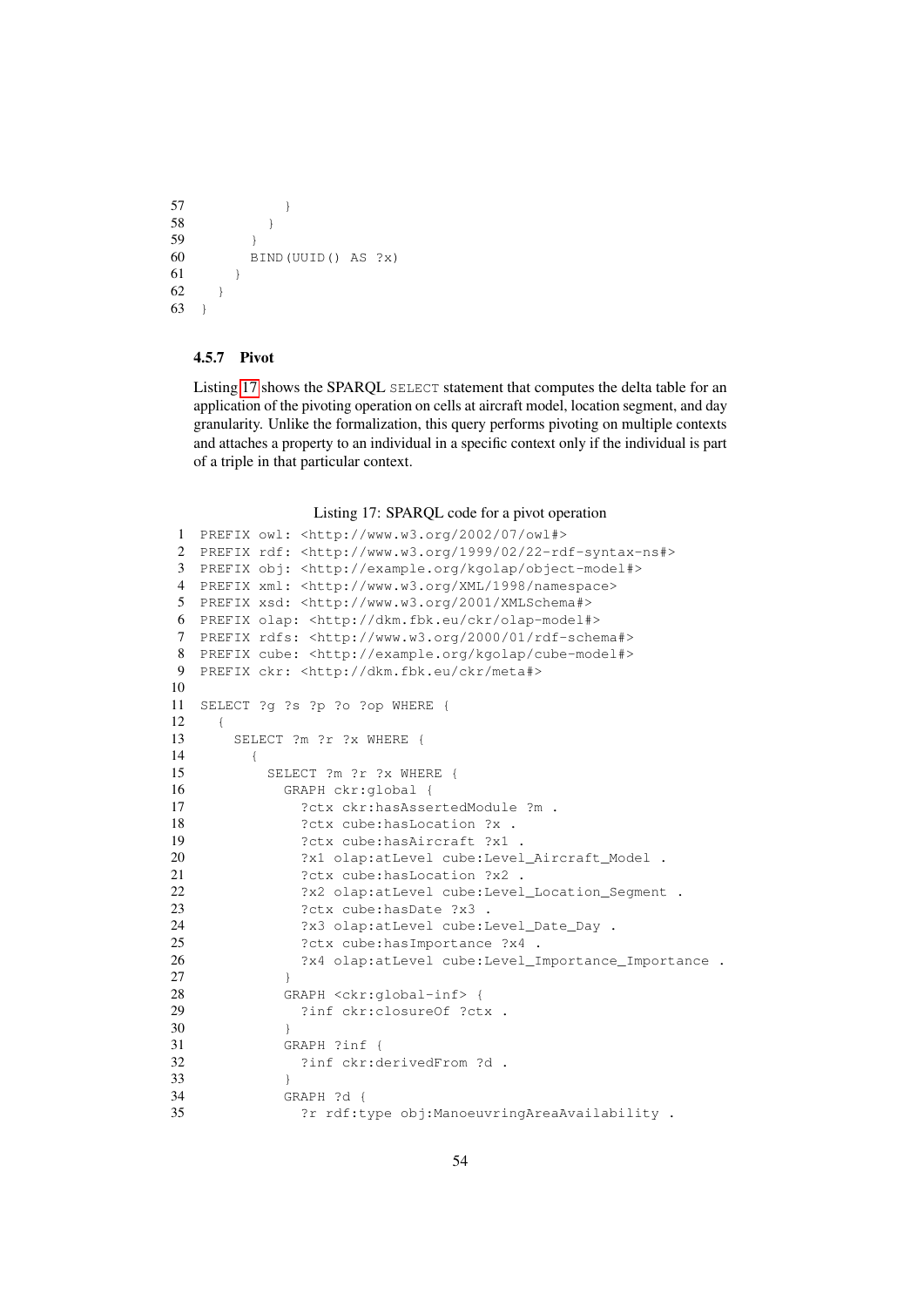```
36 }
37 }
38 }
39 {
40 GRAPH ?m {
41 ?r ?p ?o .
42 }
43 } UNION {
44 GRAPH ?m {
45 ?o ?p ?r .
46 }
47 }
48 }
49 }
50 BIND(?m AS ?g)
51 BIND(?r AS ?s)
52 BIND(obj:hasLocation AS ?p)
53 BIND(?x AS ?o)
54 BIND("+" AS ?op)
55 }
```
# <span id="page-54-0"></span>5 Performance evaluation

We investigate feasibility by measuring performance of queries on datasets with varying properties. Even though the proof-of-concept implementation is not tweaked for performance, the experiments demonstrate feasibility of the approach.

# <span id="page-54-1"></span>5.1 System configuration

We conducted performance experiments on a virtual CentOS 6.8 machine (using open $VZ^6$  $VZ^6$ ) with 128 GB main memory using four cores of an Intel Xeon CPU E5-2640 v4 machine with 2.4 GHz. The KG-OLAP system employed a GraphDB Free<sup>[7](#page-54-3)</sup> 8.9 instance. Listing [18](#page-54-4) shows the configuration (see [\[9\]](#page-69-8) for more information) of the temporary repository, which was the same for the base repository. In summary, indexes were enabled while inferencing was disabled since RDFpro took care of reasoning.

#### Listing 18: GraphDB repository configuration

```
1 @prefix rdfs: <http://www.w3.org/2000/01/rdf-schema#>.
2 @prefix rep: <http://www.openrdf.org/config/repository#>.
3 @prefix sr: <http://www.openrdf.org/config/repository/sail#>.
4 @prefix sail: <http://www.openrdf.org/config/sail#>.
5 @prefix owlim: <http://www.ontotext.com/trree/owlim#>.
6
7 [] a rep:Repository ;
8 rep:repositoryID "Temp" ;
9 rdfs:label "" ;
10 rep:repositoryImpl [
11 rep: repositoryType "graphdb: FreeSailRepository" ;
```
<span id="page-54-2"></span><https://openvz.org/>

<span id="page-54-3"></span><http://graphdb.ontotext.com/>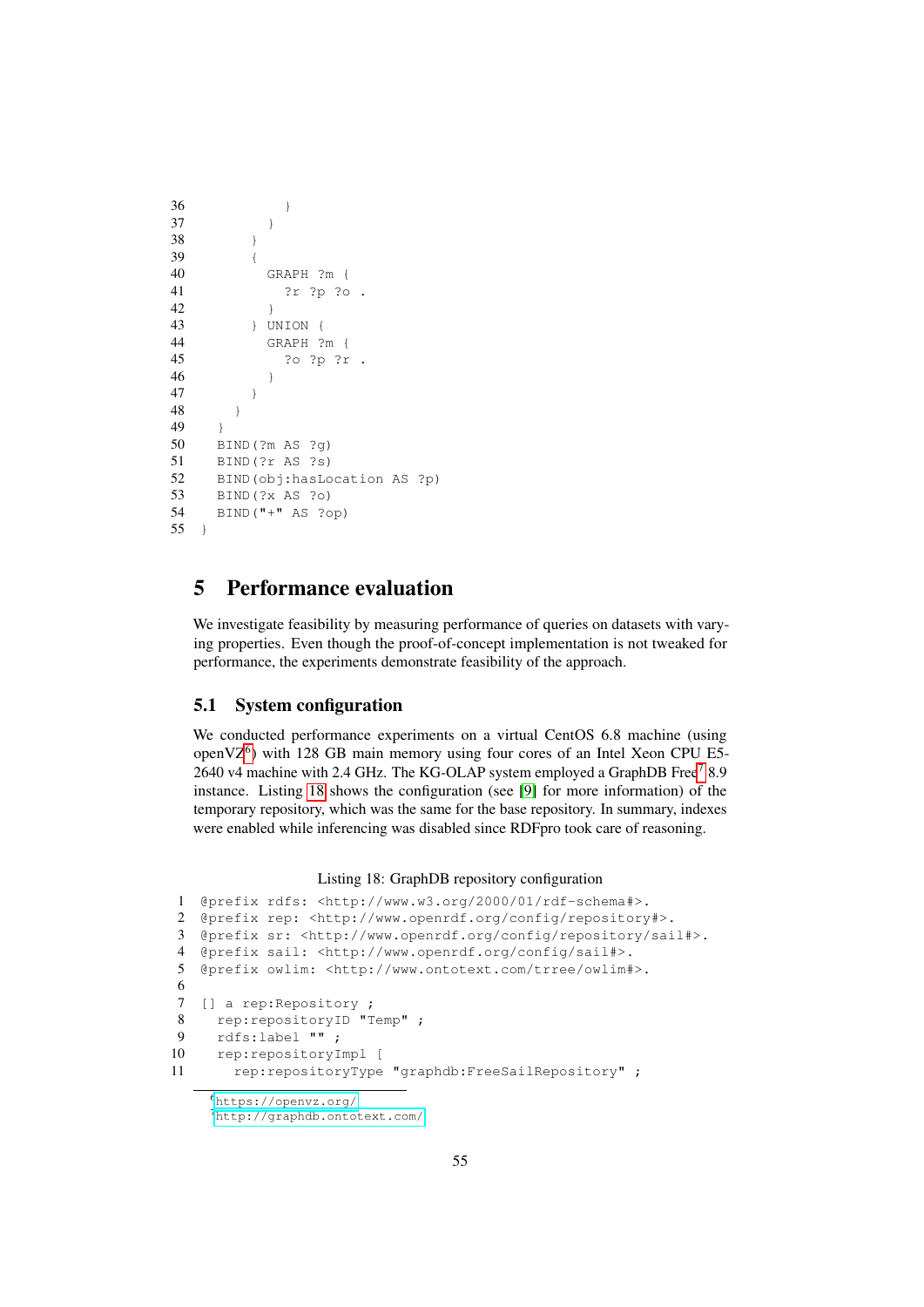```
12 sr:sailImpl [
13 sail:sailType "graphdb:FreeSail" ;
14
15 owlim:base-URL "http://dkm.fbk.eu/ckr/meta#" ;
16 owlim:defaultNS "";
17 owlim:entity-index-size "30000000" ;
18 owlim: entity-id-size "32";
19 owlim:imports "" ;
20 owlim: repository-type "file-repository";
21 owlim:ruleset "empty" ;
22 owlim:storage-folder "storage" ;
23
24 owlim:enable-context-index "true" ;
25
26 owlim:enablePredicateList "true" ;
27
28 owlim:in-memory-literal-properties "true" ;
29 owlim:enable-literal-index "true" ;
30
31 owlim:check-for-inconsistencies "false" ;
32 owlim:disable-sameAs "true" ;
33 owlim: query-timeout "0" ;
34 owlim:query-limit-results "0" ;
35 owlim:throw-QueryEvaluationException-on-timeout "false" ;
36 owlim:read-only "false" ;
37 ]
38 ].
```
#### <span id="page-55-0"></span>5.2 Datasets

The datasets vary with respect to the number of dimensions (3D and 4D), cells/contexts (1365, 2501, and 3906 contexts), and statements (10-35 millions). The three-dimensional datasets have aircraft, location, and date dimensions, the four-dimensional datasets have an additional importance dimension. The contexts are situated at five granularities (plus the root context), with more contexts towards the finer granularities. Table [6](#page-59-0) shows the main characteristics of the different datasets employed for performance testing. Table [7](#page-60-0) shows the main characteristics of the different datasets employed for performance testing of rule evaluation with domain/range reasoning.

The datasets are generated in the spirit of the air traffic management (ATM) use case [\[10,](#page-69-9) [11\]](#page-69-10). Figure [3](#page-58-0) shows the context structure of the sample datasets. The threedimensional datasets lack the importance dimension. We start with a root context at the all-granularity for each dimension and recursively add descendants at different granularities. The root context has children at region granularity (and all-importance). For large context size the root context has five children, four otherwise. Each context at region granularity then has children at region-year granularity (and package importance). For large context size, each region-granularity context has five children, four otherwise. Each context at region-year granularity has children at segment-month-type granularity (and package importance). For large and medium context size, each context at regionyear granularity has five children, four otherwise. Each context at segment-month-type granularity has children at segment-day-type granularity (and importance importance). For large and medium context size, each context at segment-month-type granularity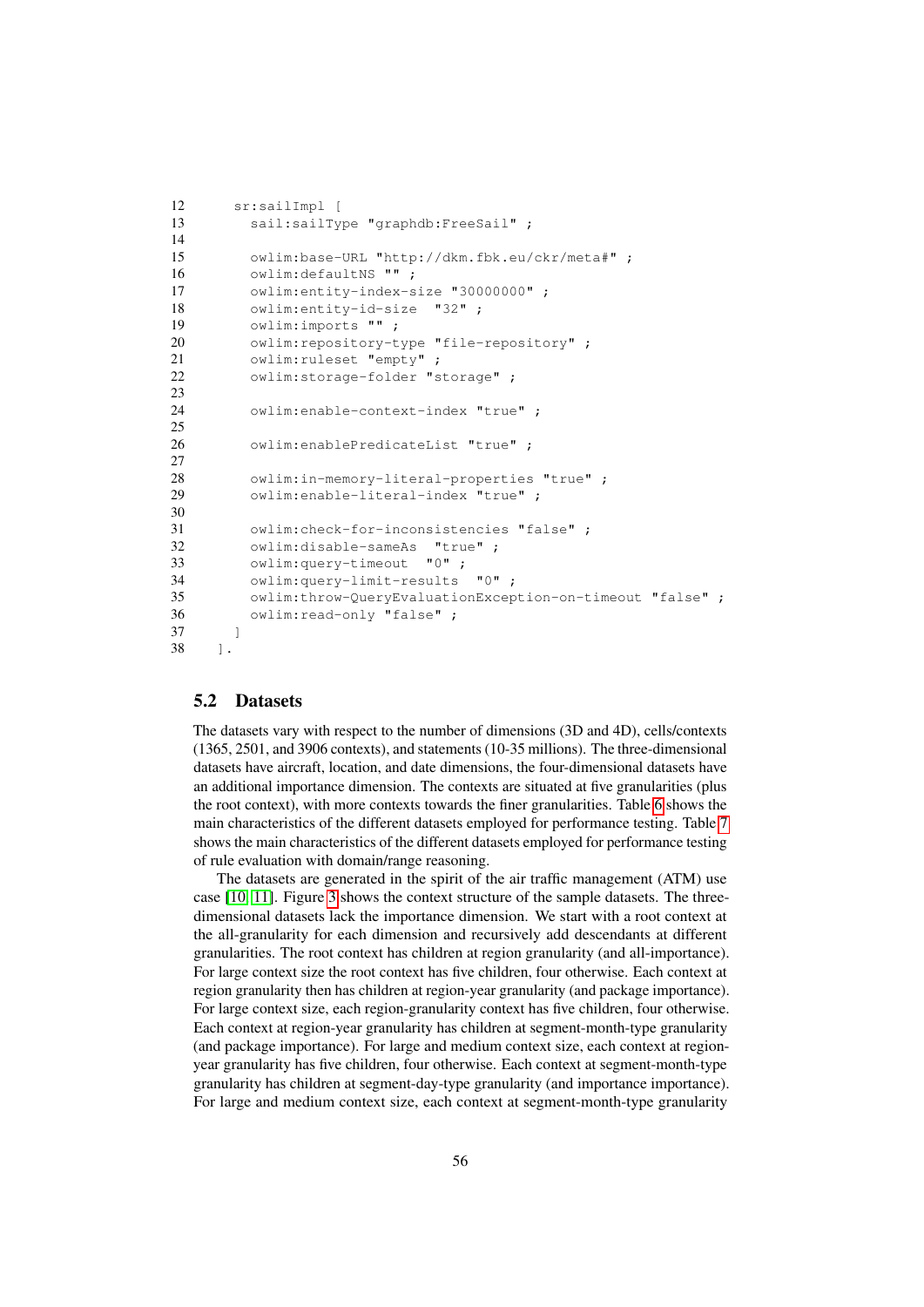has five children, four otherwise. Each context at segment-day-type granularity has children at segment-day-model granularity (and importance importance). For large and medium context size, each context at segment-day-type granularity has five children, four otherwise. The baseline datasets are derived from the three-dimensional datasets with large context size.

The contexts at different granularities comprise different types of knowledge. The root context consists mainly of terminological knowledge defining domain and range of properties as well as subclass relationships (Listing [19\)](#page-57-0). In general, the terminological knowledge defines classes and properties describing airport infrastructure as well as messages related to availability of infrastructure and contamination thereof. The root context also defines individuals of the ContaminationType class as well as contaminantGrouping relationships between these individuals, i.e., a contamination type may be the grouping of another contamination type. The contamination types and groupings are referred to in the lower-level contexts.

The region contexts define Airport individuals as well as Runway and Taxiway individuals for each airport; the runways and taxiways are linked to an airport via the isSituatedAt property. The lower-level context then define additional knowledge about the runways and taxiways. The region contexts also define VOR (Very High Frequency Omni-Directional Range) representing a type of navigational aid, which have a randomly assigned longitude and latitude data property. Then, the region-year contexts define randomly assigned frequency data property values to the previously defined VOR individuals.

The segment-month-type contexts define ManoeuvringAreaAvailability individuals and link those individuals to the previously defined taxiways, linked to the Taxiway individuals via availability property. Each of the ManoeuvringAreaAvailability individuals has warning property referring to a Warning individual and a randomly assigned warningAdjacent boolean data property value, which indicates a warning either on or adjacent to the taxiway. In addition, the segment-month-type contexts have randomly generated triples that serve as "fillers" in order to create a repository with a larger number of statements for performance evaluation purposes. These "filler" triples also constitutes a graph of interlinked individuals.

The segment-day-type contexts define SurfaceContamination individuals and link those individuals to the previously defined runways and taxiways, linked to the Runway and Taxiway individuals via contaminant property. Each of the SurfaceContamination individuals has a depth data property and three layer properties linking to SurfaceContaminationLayer individuals. Each of the SurfaceContaminationLayer individuals, in turn, has a contaminationType property linking to a Contamination-Type individual defined in the root context.

The segment-day-model contexts define ManoeuvringAreaAvailability individuals and link those individuals to the previously defined runways and taxiways. Each of the ManoeuvringAreaAvailability individuals has an operationalStatus and a usage property linking to a Status and ManoeuvringAreaUsage individual, respectively. Each of the ManoeuvringAreaUsage individuals has a usageType, an operation, and an aircraft property linking to a UsageType, Operation, and AircraftCharacteristic individual, respectively. The AircraftCharacteristic individuals either have a wingspan data property and a obj:wingspanInterpretation property linking to an Interpretation individual or a weight data property and a weightInterpretation property. The segmentday-model contexts also have "filler" triples.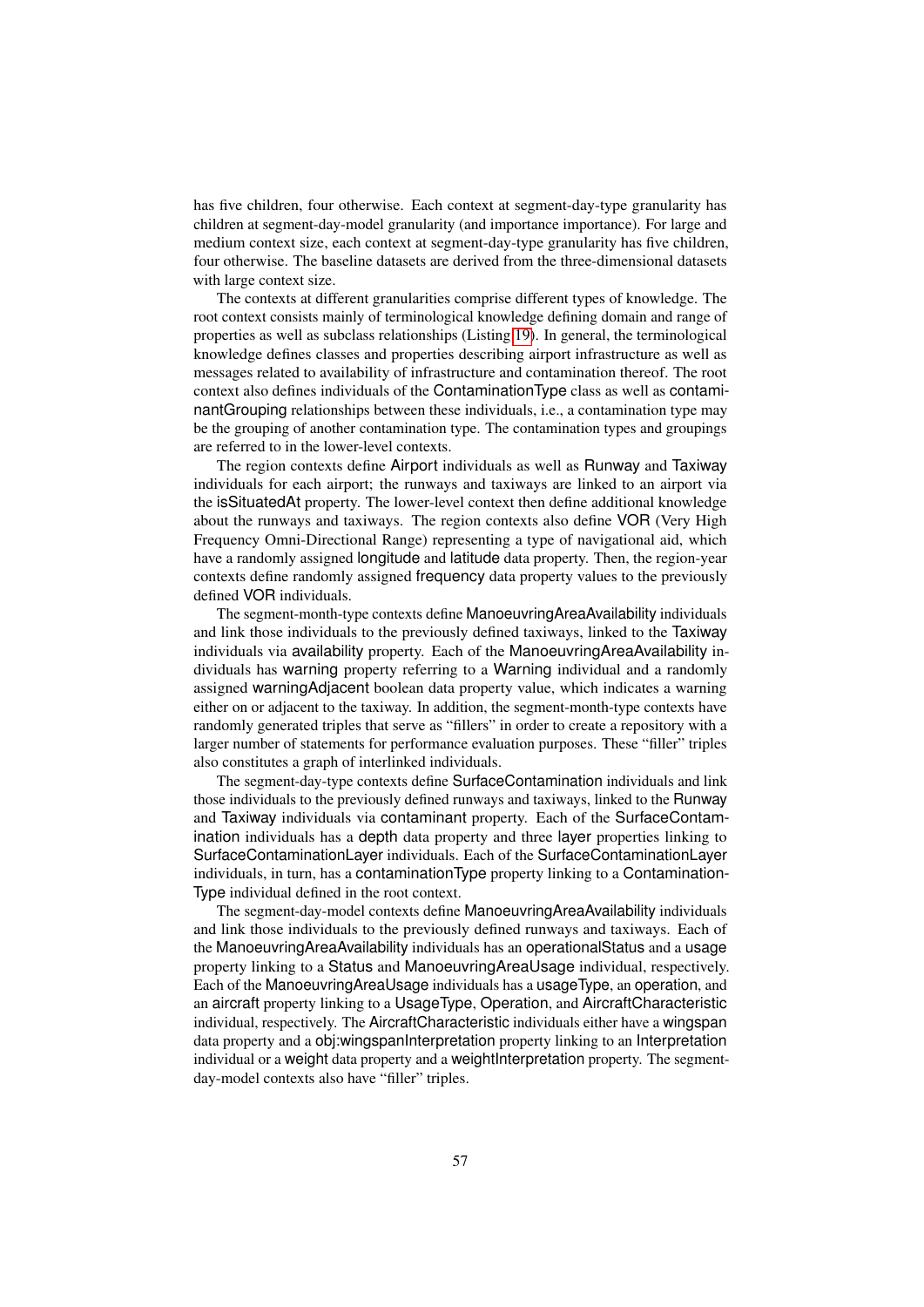#### Listing 19: Terminological knowledge in the root context

```
1 obj:Airport rdfs:subClassOf obj:AirportHeliport .
2
3 obj:Runway rdfs:subClassOf obj:RunwayTaxiway .
4 obj:Taxiway rdfs:subClassOf obj:RunwayTaxiway .
5
6 obj:isSituatedAt rdfs:range obj:AirportHeliport .
7
8 obj:availability rdfs:range obj:ManoeuvringAreaAvailability .
9
10 obj:warning rdfs:domain obj:ManoeuvringAreaAvailability .
11
12 obj:warningAdjacent rdfs:domain
       obj:ManoeuvringAreaAvailability .
13 obj:warningAdjacent rdfs:range xsd:boolean .
14
15 obj:operationalStatus rdfs:domain
       obj:ManoeuvringAreaAvailability .
16
17 obj:usage rdfs:domain obj:ManoeuvringAreaAvailability .
18 obj:usage rdfs:range obj:ManoeuvringAreaUsage .
19
20 obj:usageType rdfs:domain obj:ManoeuvringAreaUsage .
21
22 obj:operation rdfs:domain obj:ManoeuvringAreaUsage .
23
24 obj:aircraft rdfs:domain obj:ManoeuvringAreaUsage .
25 obj:aircraft rdfs:range obj:AircraftCharacteristic .
26
27 obj:weight rdfs:domain obj:AircraftCharacteristic .
28
29 obj:weightInterpretation rdfs:domain
       obj:AircraftCharacteristic .
30
31 obj:wingspan rdfs:domain obj:AircraftCharacteristic .
32
33 obj:wingspanInterpretation rdfs:domain
       obj:AircraftCharacteristic .
34
35 obj:contaminant rdfs:range obj:SurfaceContamination .
36
37 obj:depth rdfs:domain obj:SurfaceContamination .
38
39 obj:layer rdfs:domain obj:SurfaceContamination .
40 obj:layer rdfs:range obj:SurfaceContaminationLayer .
41
42 obj:contaminationType rdfs:domain
       obj:SurfaceContaminationLayer .
43
44 obj:frequency rdfs:domain obj:VOR .
```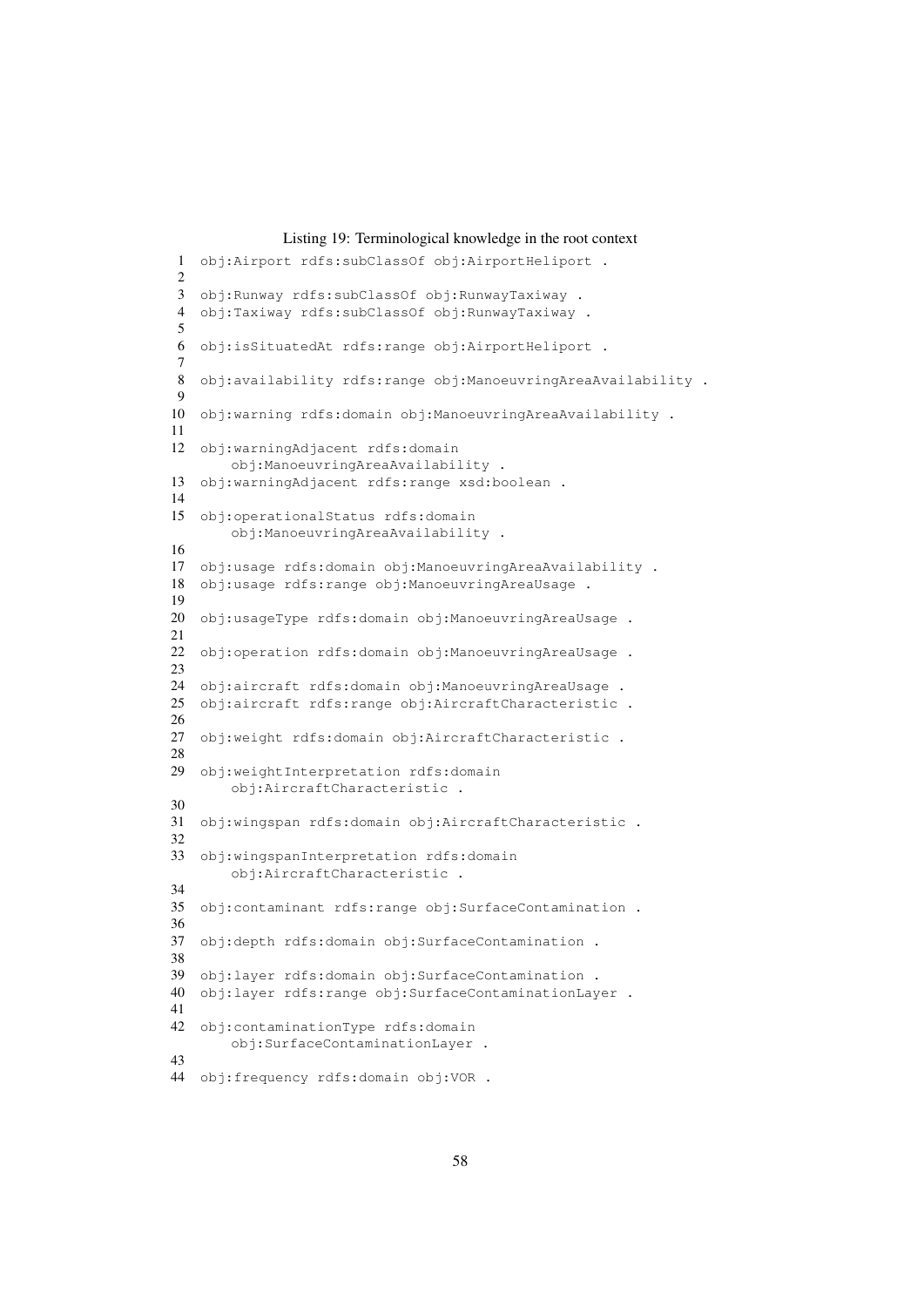

<span id="page-58-0"></span>Figure 3: Contexts in the sample datasets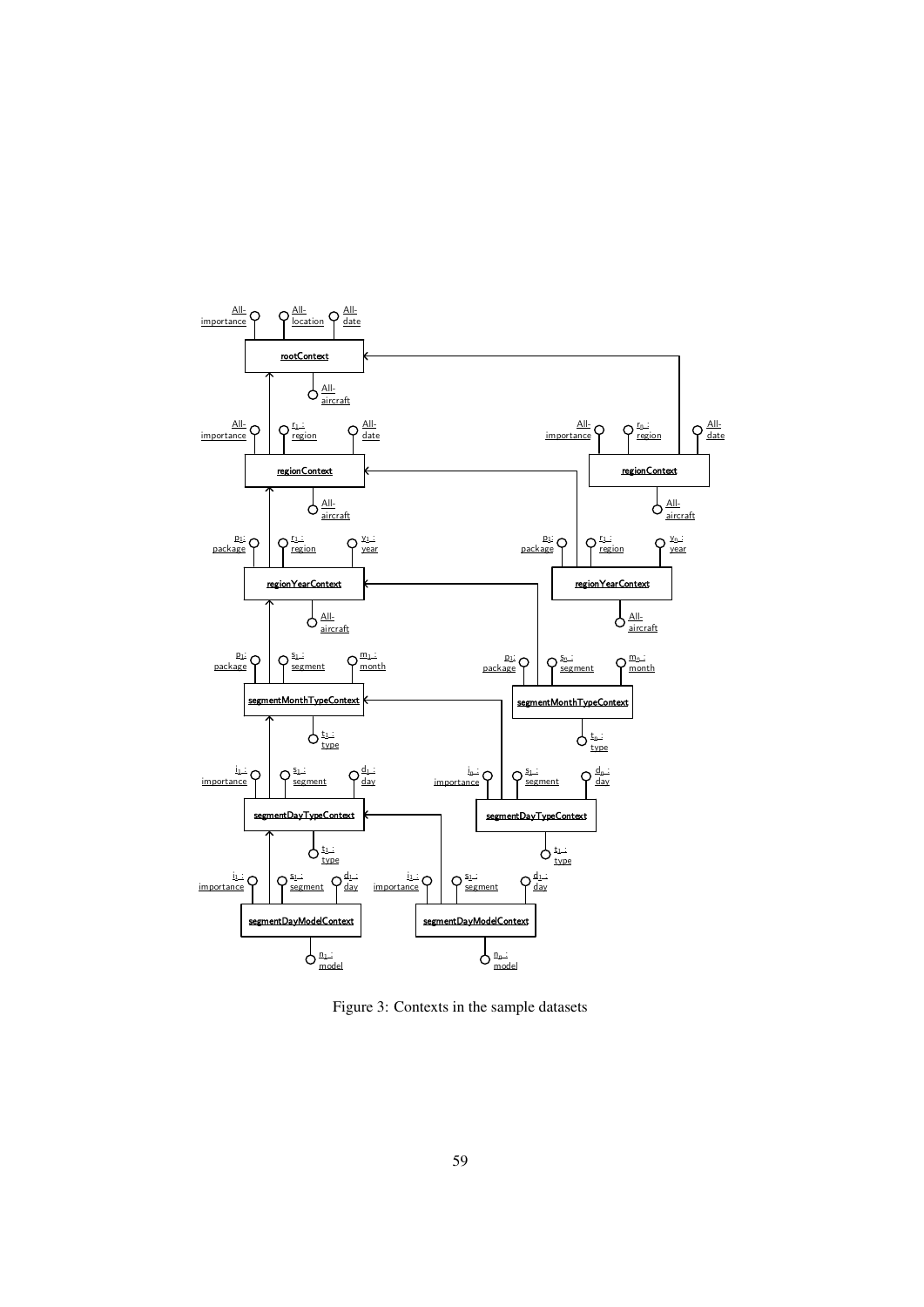<span id="page-59-0"></span>

| Table 6: Characteristics of the datasets employed in the performance experiments |  |  |  |
|----------------------------------------------------------------------------------|--|--|--|
|                                                                                  |  |  |  |

| <b>Dataset</b>                  | <b>Contexts</b> | <b>Asserted Statements</b> | <b>Total Statements</b> |
|---------------------------------|-----------------|----------------------------|-------------------------|
| 3D - Small/Small                | 1365            | 10281383                   | 10651129                |
| 3D - Small/Small (Abstracted)   | 1365            | 9847207                    | 10216953                |
| 3D - Small/Medium               | 1365            | 18859335                   | 19511429                |
| 3D - Small/Medium (Abstracted)  | 1365            | 18048327                   | 18700421                |
| 3D - Small/Large                | 1365            | 26397895                   | 27 295 509              |
| 3D - Small/Large (Abstracted)   | 1365            | 25 259 207                 | 26 156 821              |
| 3D - Medium/Small               | 2501            | 11 236 343                 | 11666413                |
| 3D - Medium/Small (Abstracted)  | 2501            | 10740343                   | 11 170 413              |
| 3D - Medium/Medium              | 2501            | 21 702 967                 | 22448037                |
| 3D - Medium/Medium (Abstracted) | 2501            | 20758967                   | 21504037                |
| 3D - Medium/Large               | 2501            | 31732791                   | 32792861                |
| 3D - Medium/Large (Abstracted)  | 2501            | 30 340 791                 | 31400861                |
| 3D - Large/Small                | 3906            | 11 327 542                 | 11788420                |
| 3D - Large/Small (Abstracted)   | 3906            | 10852542                   | 11 313 420              |
| 3D - Large/Medium               | 3906            | 22618792                   | 23431120                |
| 3D - Large/Medium (Abstracted)  | 3906            | 21 643 792                 | 22 456 120              |
| 3D - Large/Large                | 3906            | 33910042                   | 35073820                |
| 3D - Large/Large (Abstracted)   | 3906            | 32435041                   | 33 598 819              |
| 4D - Small/Small                | 1365            | 10283854                   | 10656594                |
| 4D - Small/Small (Abstracted)   | 1365            | 9849678                    | 10222418                |
| 4D - Small/Medium               | 1365            | 18861806                   | 19516894                |
| 4D - Small/Medium (Abstracted)  | 1365            | 18050798                   | 18705886                |
| 4D - Small/Large                | 1365            | 26400366                   | 27 300 974              |
| 4D - Small/Large (Abstracted)   | 1365            | 25 261 677                 | 26 162 285              |
| 4D - Medium/Small               | 2501            | 11 240 526                 | 11675590                |
| 4D - Medium/Small (Abstracted)  | 2501            | 10744526                   | 11 179 590              |
| 4D - Medium/Medium              | 2501            | 21707150                   | 22457214                |
| 4D - Medium/Medium (Abstracted) | 2501            | 20763150                   | 21513214                |
| 4D - Medium/Large               | 2501            | 31736974                   | 32802038                |
| 4D - Medium/Large (Abstracted)  | 2501            | 30 344 974                 | 31410038                |
| 4D - Large/Small                | 3906            | 11334066                   | 11802738                |
| 4D - Large/Small (Abstracted)   | 3906            | 10859066                   | 11327738                |
| 4D - Large/Medium               | 3906            | 22625316                   | 23 445 438              |
| 4D - Large/Medium (Abstracted)  | 3906            | 21650316                   | 22470438                |
| 4D - Large/Large                | 3906            | 33916566                   | 35088138                |
| 4D - Large/Large (Abstracted)   | 3906            | 32 441 566                 | 33613138                |
| <b>Baseline Small</b>           | $\mathbf{1}$    | 11 291 397                 | 11 291 905              |
| Baseline Small (Abstracted)     | $\mathbf{1}$    | 10816397                   | 10816905                |
| <b>Baseline Medium</b>          | $\mathbf{1}$    | 22582647                   | 22583605                |
| Baseline Medium (Abstracted)    | 1               | 21 607 647                 | 21 608 605              |
| <b>Baseline Large</b>           | $\mathbf{1}$    | 33873897                   | 33875305                |
| Baseline Large (Abstracted)     | $\mathbf{1}$    | 32 398 897                 | 32 400 305              |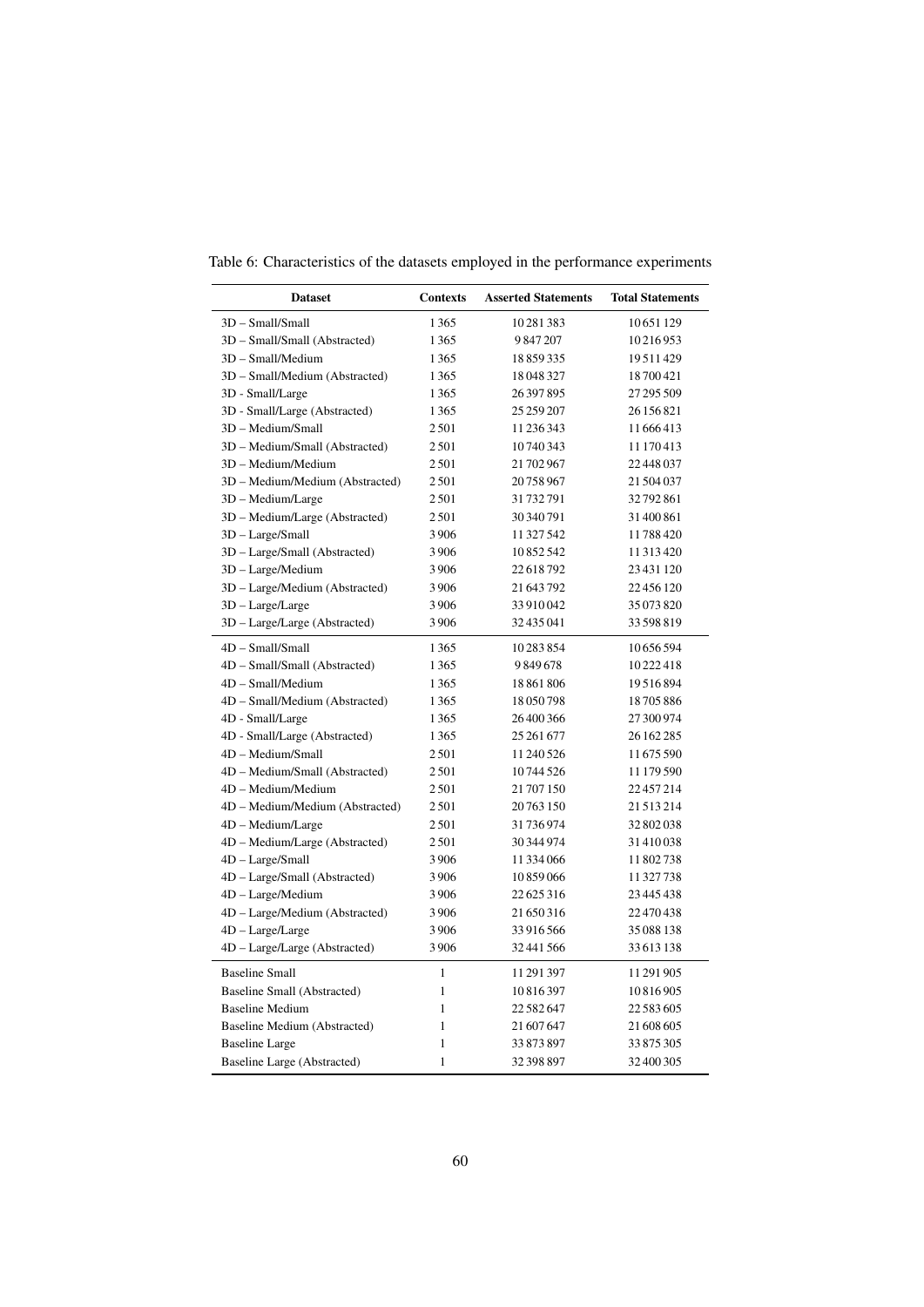<span id="page-60-0"></span>Table 7: Characteristics of the datasets employed in the performance experiments for rule evaluation with domain/range reasoning

| <b>Contexts</b> | <b>Asserted Statements</b> | <b>Total Statements</b> |
|-----------------|----------------------------|-------------------------|
| 1365            | 6 199 259                  | 10273483                |
| 1365            | 6844003                    | 15 639 991              |
| 1365            | 6859522                    | 24 640 242              |
| 2501            | 11388515                   | 17312399                |
| 2501            | 13 124 147                 | 24 079 999              |
| 2501            | 13682772                   | 33874042                |
| 3906            | 15938755                   | 23471039                |
| 3906            | 19 19 6 29 1               | 32 312 007              |
| 3906            | 20 50 6 0 22               | 43 107 842              |
| 1365            | 6 201 730                  | 10 280 314              |
| 1365            | 11390986                   | 17319230                |
| 1365            | 15941226                   | 23477870                |
| 2501            | 6848186                    | 15 651 670              |
| 2501            | 13 128 330                 | 24 091 678              |
| 2501            | 19 200 474                 | 32 323 686              |
| 3906            | 6866046                    | 24 658 467              |
| 3906            | 13689296                   | 33 892 267              |
| 3906            | 20 5 12 5 46               | 43 126 067              |
|                 |                            |                         |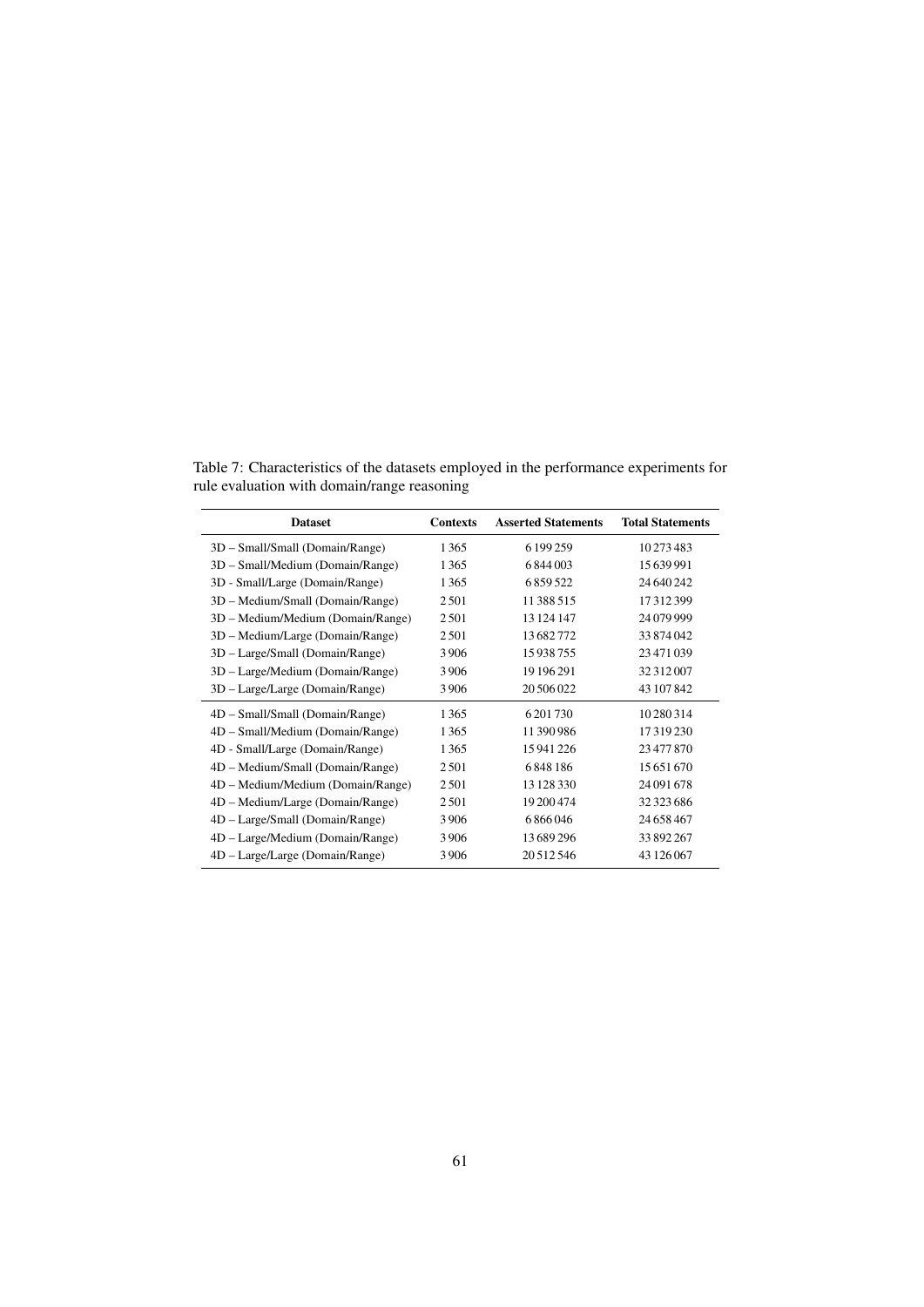# <span id="page-61-0"></span>5.3 Queries

We evaluate performance of slice and dice, merge union, replacement by grouping (triplegenerating abstraction), grouping by properties (individual-generating abstraction), aggregation of data property values (value-generating abstraction), reification, and pivoting; we also investigate performance of rule evaluation. The queries correspond to the example queries in the previous sections. For performance evaluation, we keep the delta statements produced by the query operations in memory – rather than storing them on disk – and then perform bulk deletions and insertions. We note that bulk updates with delta files are a common-place performance optimization technique: "High performance bulk-revision of existing data (...) is best achieved by finding the difference (the 'delta') between an existing graph or dataset and the new graph or dataset being loaded, and then applying that differential or 'graph delta' to the quad store" [\[12\]](#page-69-11).

### <span id="page-61-1"></span>5.4 Results

Results demonstrate general feasibility of the approach. In the following, Tables [8-](#page-62-0) [14](#page-67-0) give detailed results for the run times of the different query operations on various datasets; Table [15](#page-67-1) gives results of rule evaluation. We give median run time and mean run time as well as standard deviation (SD) and standard error (SE) of the mean over N iterations. Results for the queries are for computation of delta tables only and results for rule evaluation are without loading statements and writing the statements back to the repository since such write operations are not specific to KG-OLAP and may vary between quad stores. We note that performing the actual updates can take a couple of minutes. In case of the merge union operation on the largest dataset, for example, insertion of approximately 35 million statements takes about 20 minutes, deleting approximately 35 million statements takes about 15 minutes. For the smallest dataset, insertion of approximately 10 million statements takes about five minutes, deleting approximately 10 million statements takes about four minutes.

Figure [4](#page-62-1) illustrates the results of performance experiments related to the reification operation. The run times for the reification operations grow linearly with the repository size. For the pivoting operation (Figure [5\)](#page-62-2), there was an important influence of context size. In particular, there was a stark difference between performing the pivoting operation on a single context (the baseline datasets) and performing the pivoting operation on all contexts at a specific level.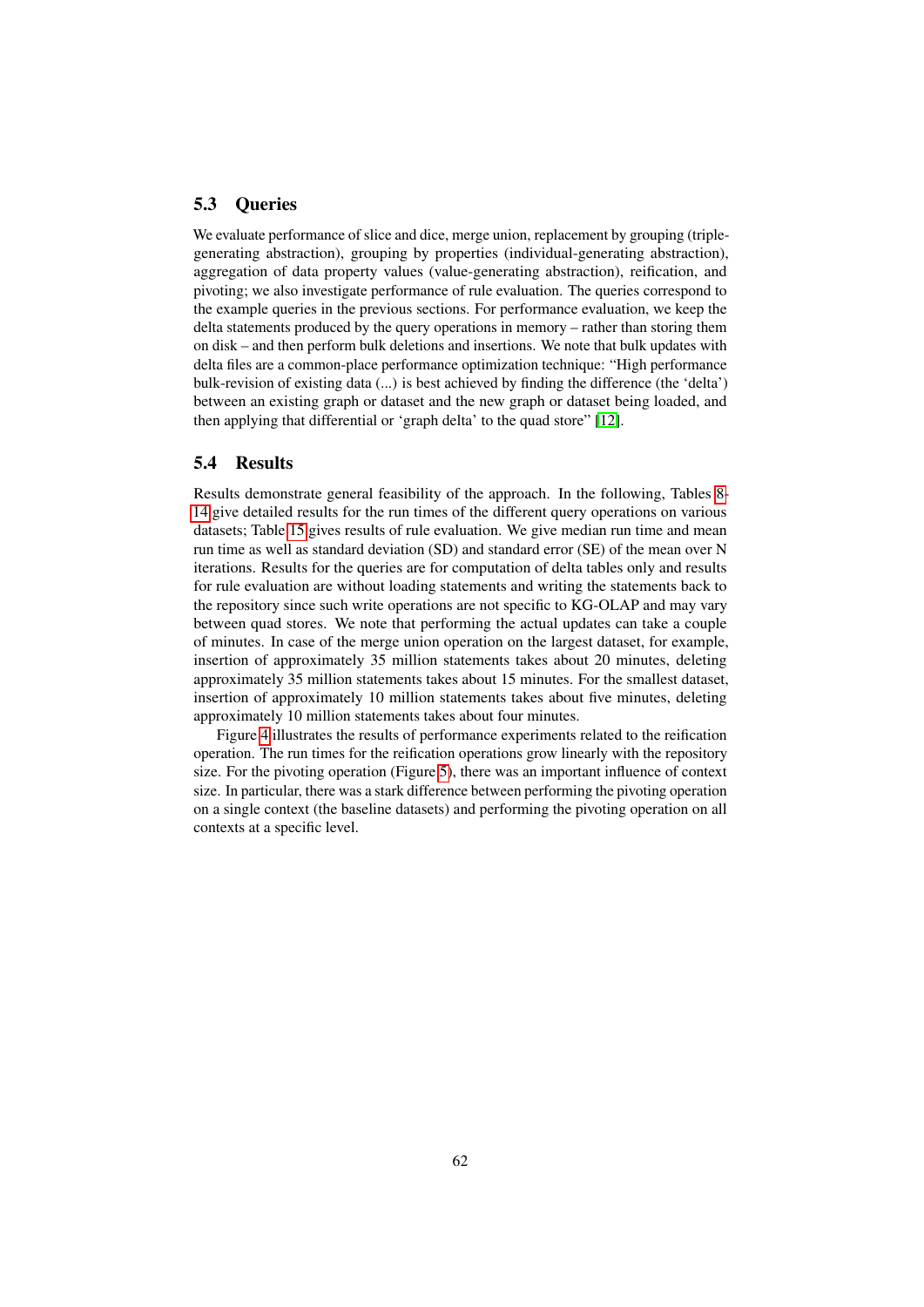

<span id="page-62-1"></span>Figure 4: Performance of reification



<span id="page-62-2"></span>Figure 5: Performance of pivoting

Table 8: Run time in seconds for the computation of delta tables for slice/dice

<span id="page-62-0"></span>

| <b>Dataset</b>      | <b>Median</b> | Mean  | <b>SD</b> | N  | <b>SE</b> |
|---------------------|---------------|-------|-----------|----|-----------|
| $3D - Small/Small$  | 21.82         | 21.72 | 0.70      | 15 | 0.18      |
| $3D - Small/Median$ | 40.26         | 40.25 | 0.78      | 15 | 0.20      |
| $3D$ – Small/Large  | 56.38         | 56.04 | 1.16      | 15 | 0.30      |
| 3D – Medium/Small   | 24.19         | 24.37 | 1.06      | 15 | 0.27      |
| 3D - Medium/Medium  | 47.25         | 47.02 | 0.68      | 15 | 0.17      |
| 3D - Medium/Large   | 68.39         | 76.00 | 12.22     | 15 | 3.15      |
| 3D - Large/Small    | 18.16         | 18.27 | 0.39      | 15 | 0.10      |
| 3D - Large/Medium   | 39.60         | 39.52 | 0.83      | 15 | 0.21      |
| 3D - Large/Large    | 58.47         | 58.40 | 1.13      | 15 | 0.29      |
| $4D - Small/Small$  | 22.40         | 22.36 | 0.44      | 15 | 0.11      |
| $4D - Small/Median$ | 41.11         | 41.05 | 0.93      | 15 | 0.24      |
| $4D$ – Small/Large  | 56.43         | 56.64 | 0.82      | 15 | 0.21      |
| 4D - Medium/Small   | 24.27         | 24.36 | 0.67      | 15 | 0.17      |
| 4D - Medium/Medium  | 47.30         | 47.64 | 1.47      | 15 | 0.38      |
| 4D - Medium/Large   | 68.07         | 69.54 | 6.61      | 15 | 1.70      |
| 4D - Large/Small    | 18.62         | 18.63 | 0.43      | 15 | 0.11      |
| $4D - Large/Median$ | 39.55         | 39.91 | 1.13      | 15 | 0.29      |
| $4D - Large/Large$  | 58.66         | 58.85 | 1.16      | 15 | 0.30      |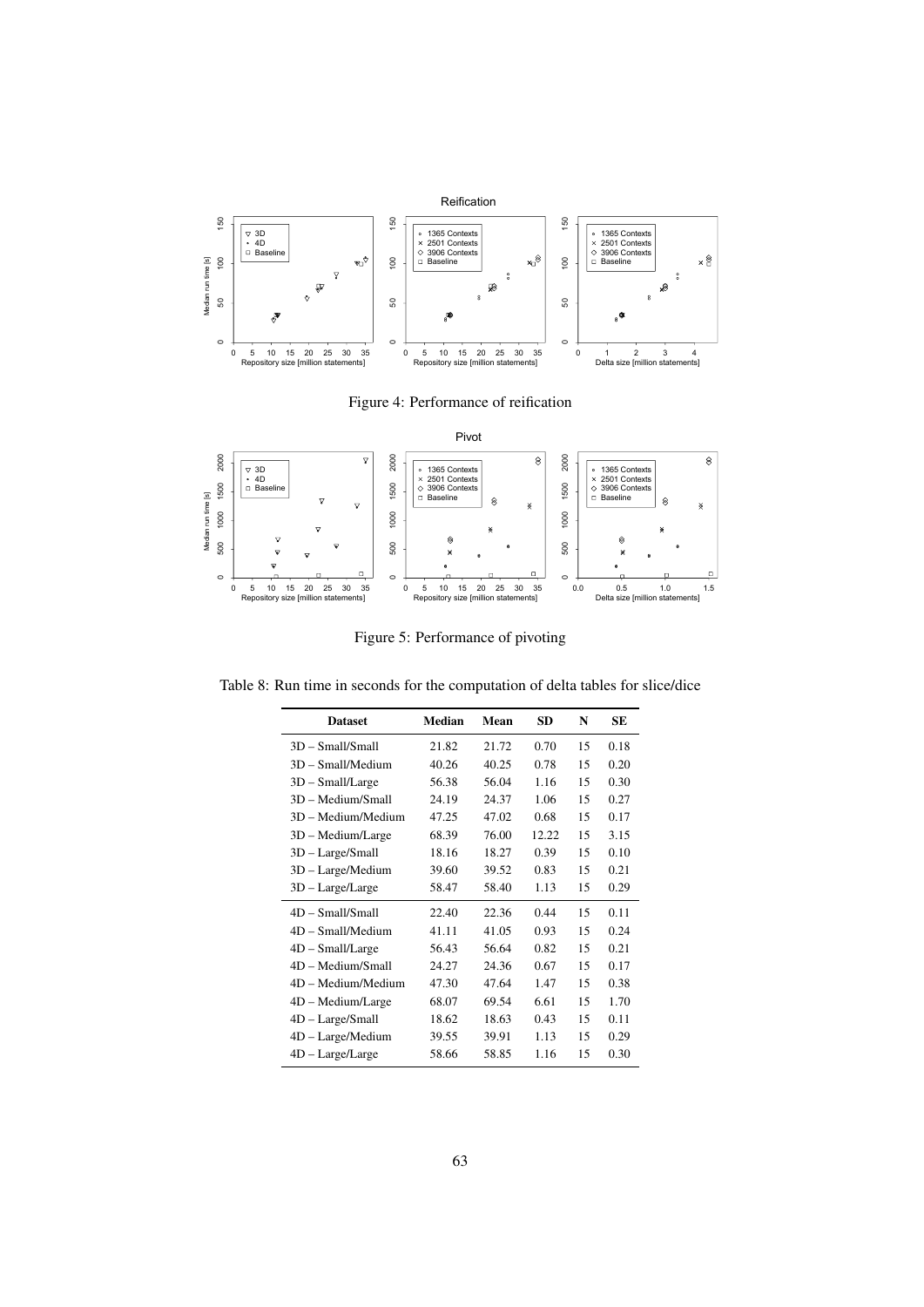| <b>Dataset</b>      | Median  | Mean    | <b>SD</b> | N  | SЕ   |
|---------------------|---------|---------|-----------|----|------|
| $3D - Small/Smal$   | 301.15  | 300.40  | 5.68      | 15 | 1.47 |
| $3D - Small/Median$ | 520.40  | 522.06  | 6.20      | 15 | 1.60 |
| $3D$ – Small/Large  | 724.95  | 728.78  | 9.33      | 15 | 2.41 |
| 3D - Medium/Small   | 433.37  | 431.35  | 7.02      | 17 | 1.70 |
| 3D - Medium/Medium  | 709.38  | 702.21  | 13.81     | 15 | 3.56 |
| 3D - Medium/Large   | 952.76  | 956.38  | 12.54     | 15 | 3.24 |
| 3D - Large/Small    | 698.63  | 699.00  | 5.39      | 15 | 1.39 |
| 3D - Large/Medium   | 1032.83 | 1030.70 | 9.93      | 15 | 2.56 |
| $3D - Large/Large$  | 1356.34 | 1354.58 | 8.38      | 15 | 2.16 |
| $4D - Small/Small$  | 327.98  | 325.60  | 5.15      | 15 | 1.33 |
| 4D - Small/Medium   | 548.56  | 551.24  | 7.56      | 15 | 1.95 |
| $4D$ – Small/Large  | 763.32  | 765.36  | 9.81      | 15 | 2.53 |
| 4D - Medium/Small   | 468.17  | 470.27  | 7.11      | 15 | 1.84 |
| 4D - Medium/Medium  | 772.17  | 769.03  | 12.06     | 15 | 3.11 |
| $4D - Medium/Large$ | 1022.70 | 1024.79 | 9.40      | 15 | 2.43 |
| $4D - Large/Small$  | 828.39  | 828.51  | 4.00      | 15 | 1.03 |
| $4D - Large/Median$ | 1175.04 | 1177.32 | 9.01      | 15 | 2.33 |
| $4D - Large/Large$  | 1517.09 | 1515.73 | 12.07     | 15 | 3.12 |

Table 9: Run time in seconds for the computation of delta tables for merge union

Table 10: Run time in seconds for the computation of delta tables for triple-generating abstraction

| <b>Dataset</b>         | <b>Median</b> | Mean   | <b>SD</b> | N  | <b>SE</b> |
|------------------------|---------------|--------|-----------|----|-----------|
| $3D - Small/Small$     | 224.11        | 224.51 | 9.83      | 15 | 2.54      |
| $3D - Small/Median$    | 423.53        | 424.30 | 9.00      | 15 | 2.32      |
| $3D$ – Small/Large     | 591.83        | 593.03 | 9.77      | 15 | 2.52      |
| 3D - Medium/Small      | 262.16        | 262.27 | 5.57      | 15 | 1.44      |
| 3D - Medium/Medium     | 505.19        | 505.35 | 17.28     | 15 | 4.46      |
| 3D - Medium/Large      | 737.02        | 736.29 | 24.44     | 15 | 6.31      |
| 3D - Large/Small       | 259.27        | 260.97 | 10.10     | 15 | 2.61      |
| 3D - Large/Medium      | 507.04        | 510.75 | 16.26     | 15 | 4.20      |
| $3D - Large/Large$     | 740.36        | 749.63 | 24.80     | 15 | 6.27      |
| $4D - Small/Small$     | 219.44        | 218.94 | 4.25      | 15 | 1.10      |
| 4D - Small/Medium      | 430.28        | 431.81 | 11.28     | 15 | 2.91      |
| $4D$ – Small/Large     | 629.25        | 630.08 | 15.83     | 15 | 4.08      |
| 4D - Medium/Small      | 262.05        | 265.05 | 6.04      | 15 | 1.56      |
| 4D - Medium/Medium     | 507.02        | 509.23 | 13.43     | 15 | 3.47      |
| 4D – Medium/Large      | 741.71        | 743.81 | 19.19     | 15 | 4.95      |
| 4D - Large/Small       | 264.96        | 265.33 | 9.64      | 15 | 2.49      |
| 4D - Large/Medium      | 511.39        | 516.21 | 15.28     | 15 | 3.94      |
| $4D - Large/Large$     | 748.45        | 752.92 | 13.90     | 15 | 3.59      |
| <b>Baseline Small</b>  | 276.76        | 275.31 | 8.72      | 15 | 2.25      |
| <b>Baseline Medium</b> | 549.89        | 549.83 | 19.23     | 15 | 4.97      |
| <b>Baseline Large</b>  | 793.24        | 795.20 | 30.42     | 16 | 7.61      |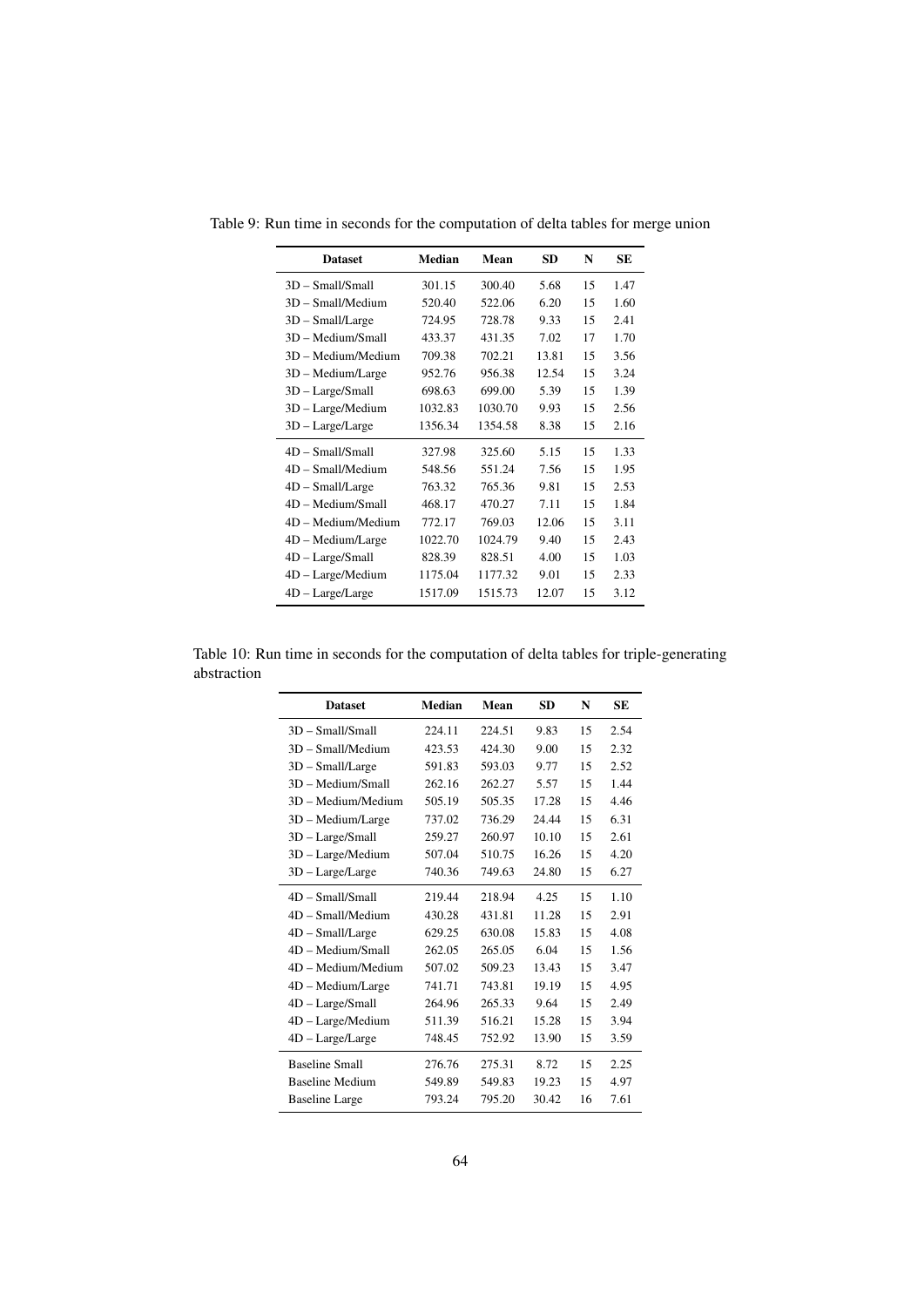| <b>Dataset</b>         | <b>Median</b> | Mean   | SD    | N  | SЕ   |
|------------------------|---------------|--------|-------|----|------|
| $3D - Small/Smal$      | 270.23        | 273.09 | 5.16  | 15 | 1.33 |
| $3D - Small/Median$    | 526.16        | 527.48 | 7.22  | 15 | 1.86 |
| $3D$ – Small/Large     | 744.89        | 746.52 | 8.01  | 15 | 2.07 |
| 3D - Medium/Small      | 323.44        | 326.44 | 7.12  | 15 | 1.84 |
| 3D - Medium/Medium     | 610.58        | 611.55 | 9.14  | 15 | 2.36 |
| 3D - Medium/Large      | 888.77        | 889.94 | 5.48  | 15 | 1.41 |
| $3D - Large/Small$     | 313.22        | 314.35 | 5.84  | 15 | 1.51 |
| 3D - Large/Medium      | 626.65        | 627.32 | 8.90  | 15 | 2.30 |
| $3D - Large/Large$     | 938.89        | 940.95 | 15.53 | 15 | 4.01 |
| 4D - Small/Small       | 290.99        | 289.00 | 6.48  | 15 | 1.67 |
| $4D - Small/Median$    | 548.03        | 547.95 | 5.95  | 15 | 1.54 |
| $4D - Small/Large$     | 752.01        | 752.78 | 8.46  | 15 | 2.18 |
| 4D – Medium/Small      | 327.40        | 327.94 | 5.07  | 15 | 1.31 |
| 4D - Medium/Medium     | 622.44        | 626.77 | 15.11 | 15 | 3.90 |
| 4D - Medium/Large      | 906.97        | 909.39 | 14.98 | 15 | 3.87 |
| $4D - Large/Small$     | 320.41        | 323.20 | 6.34  | 15 | 1.64 |
| 4D - Large/Medium      | 621.34        | 627.26 | 15.85 | 15 | 4.09 |
| $4D - Large/Large$     | 928.77        | 930.30 | 11.95 | 15 | 3.09 |
| <b>Baseline Small</b>  | 304.39        | 301.64 | 11.27 | 15 | 2.91 |
| <b>Baseline Medium</b> | 627.05        | 633.64 | 11.74 | 15 | 3.03 |
| <b>Baseline Large</b>  | 957.64        | 956.76 | 10.53 | 15 | 2.72 |

Table 11: Run time in seconds for the computation of delta tables for individualgenerating abstraction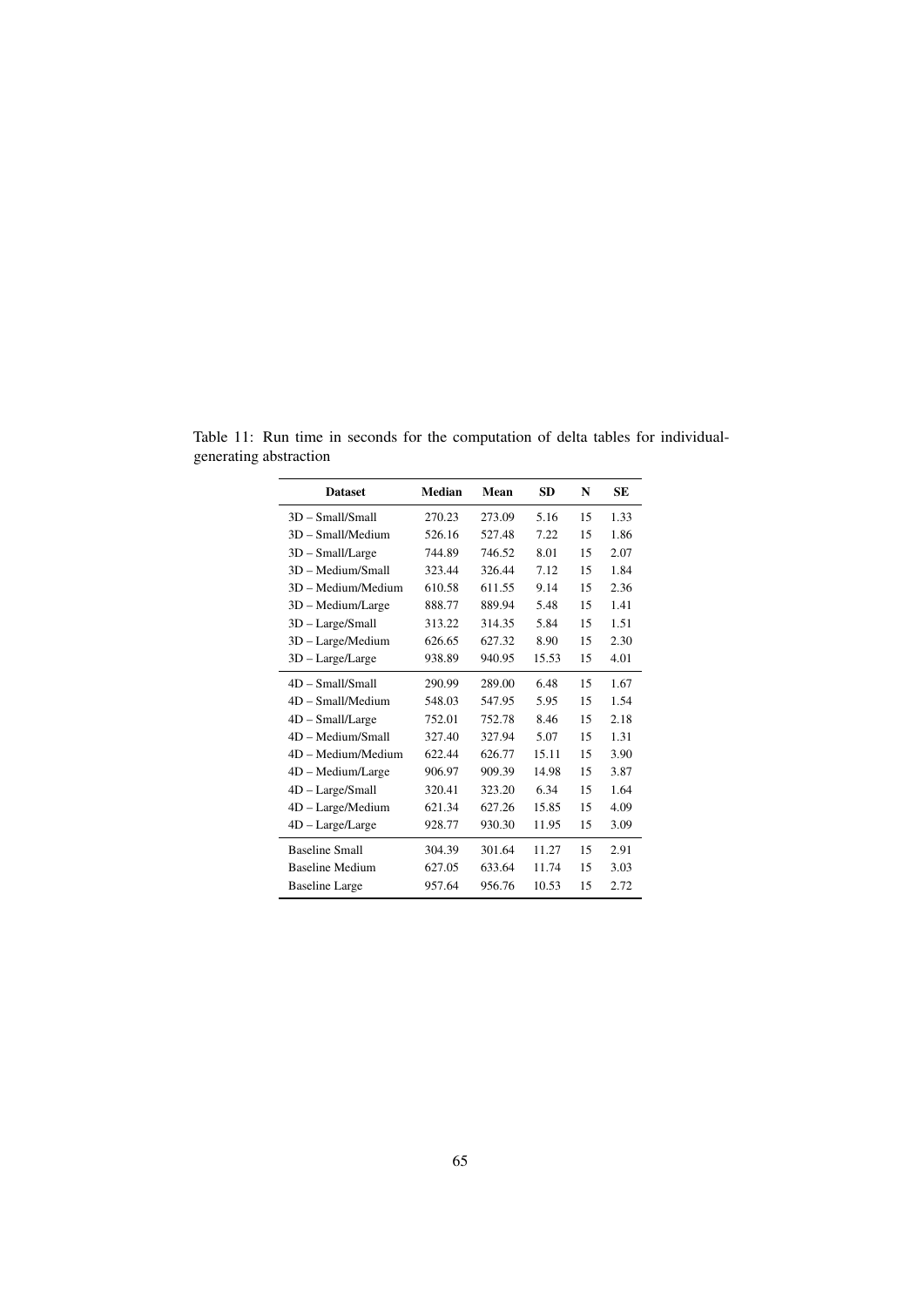Table 12: Run time in seconds for the computation of delta tables for value-generating abstraction

| <b>Dataset</b>                  | Median | Mean   | <b>SD</b> | N  | <b>SE</b> |
|---------------------------------|--------|--------|-----------|----|-----------|
| 3D - Small/Small (Abstracted)   | 36.12  | 36.11  | 0.46      | 15 | 0.12      |
| 3D - Small/Medium (Abstracted)  | 67.77  | 70.28  | 4.86      | 15 | 1.26      |
| 3D – Small/Large (Abstracted)   | 89.44  | 92.97  | 6.72      | 15 | 1.73      |
| 3D - Medium/Small (Abstracted)  | 48.61  | 50.32  | 3.05      | 15 | 0.79      |
| 3D – Medium/Medium (Abstracted) | 80.84  | 82.65  | 4.22      | 15 | 1.09      |
| 3D – Medium/Large (Abstracted)  | 115.94 | 120.54 | 9.28      | 15 | 2.40      |
| 3D - Large/Small (Abstracted)   | 58.95  | 59.81  | 2.92      | 15 | 0.75      |
| 3D - Large/Medium (Abstracted)  | 95.72  | 97.53  | 5.56      | 15 | 1.43      |
| 3D – Large/Large (Abstracted)   | 133.73 | 134.07 | 2.06      | 15 | 0.53      |
| 4D - Small/Small (Abstracted)   | 37.95  | 38.00  | 1.25      | 15 | 0.32      |
| 4D - Small/Medium (Abstracted)  | 74.80  | 75.24  | 2.85      | 15 | 0.74      |
| 4D - Small/Large (Abstracted)   | 100.52 | 100.84 | 4.63      | 15 | 1.20      |
| 4D - Medium/Small (Abstracted)  | 52.29  | 52.84  | 1.90      | 15 | 0.49      |
| 4D - Medium/Medium (Abstracted) | 85.13  | 86.59  | 3.93      | 15 | 1.02      |
| 4D – Medium/Large (Abstracted)  | 121.40 | 121.72 | 3.12      | 15 | 0.81      |
| 4D - Large/Small (Abstracted)   | 61.95  | 62.08  | 1.88      | 15 | 0.49      |
| 4D – Large/Medium (Abstracted)  | 99.74  | 101.31 | 4.71      | 15 | 1.22      |
| $4D - Large/Large$ (Abstracted) | 139.56 | 142.53 | 5.60      | 15 | 1.45      |
| Baseline Small (Abstracted)     | 28.60  | 29.56  | 1.91      | 15 | 0.49      |
| Baseline Medium (Abstracted)    | 60.00  | 61.47  | 4.10      | 15 | 1.06      |
| Baseline Large (Abstracted)     | 92.82  | 94.77  | 5.85      | 15 | 1.51      |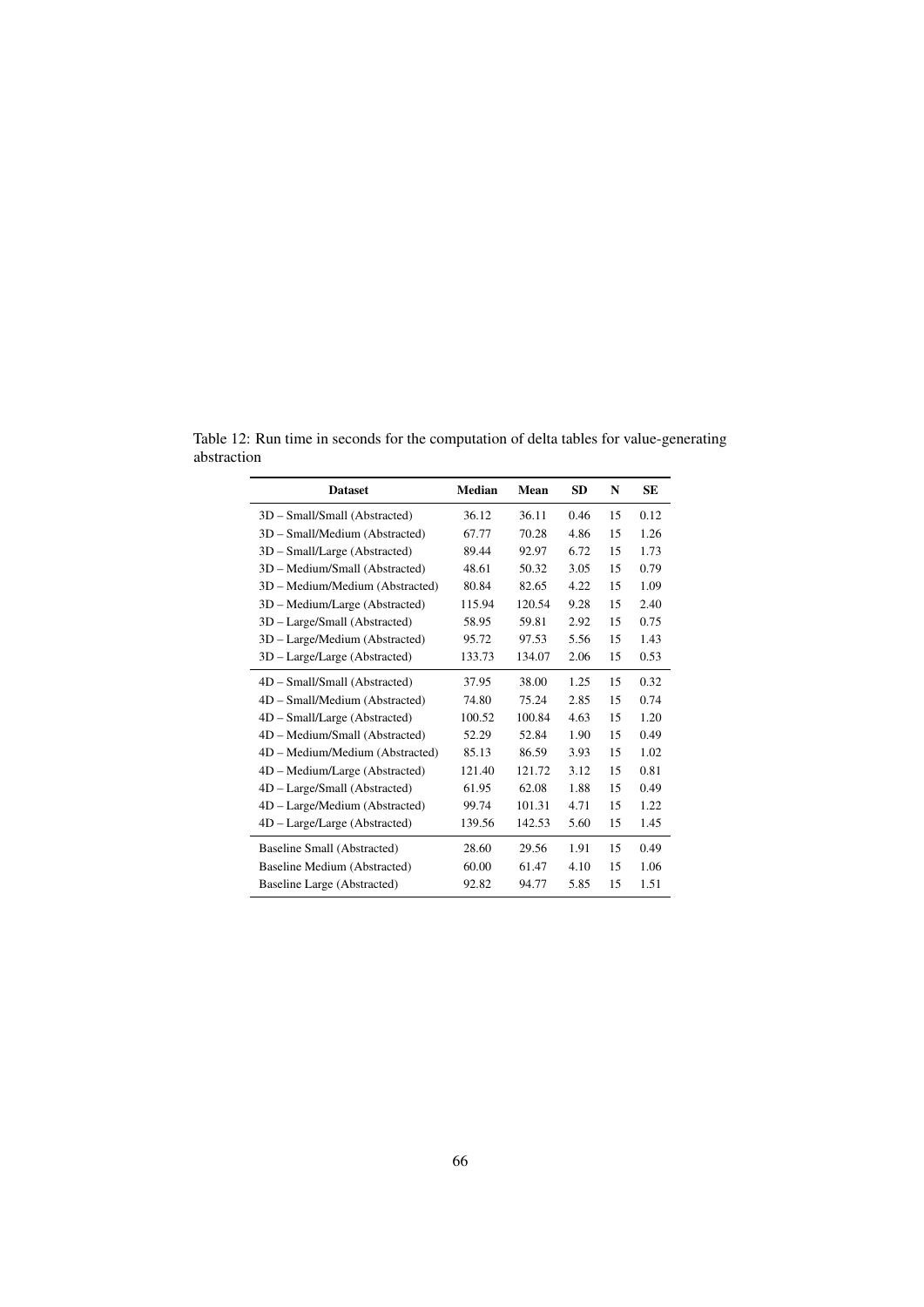| <b>Dataset</b>         | Median | Mean   | <b>SD</b> | N  | <b>SE</b> |
|------------------------|--------|--------|-----------|----|-----------|
| 3D - Small/Small       | 28.40  | 28.74  | 1.45      | 15 | 0.37      |
| $3D - Small/Median$    | 56.00  | 57.59  | 3.38      | 15 | 0.87      |
| $3D$ – Small/Large     | 87.18  | 86.55  | 3.14      | 15 | 0.81      |
| 3D - Medium/Small      | 34.83  | 34.99  | 0.77      | 15 | 0.20      |
| 3D - Medium/Medium     | 66.76  | 69.46  | 4.37      | 15 | 1.13      |
| $3D - Medium/Large$    | 101.15 | 101.71 | 3.99      | 15 | 1.03      |
| $3D - Large/Small$     | 35.42  | 35.42  | 0.72      | 15 | 0.19      |
| 3D - Large/Medium      | 71.82  | 72.05  | 1.82      | 15 | 0.47      |
| $3D - Large/Large$     | 104.93 | 105.68 | 3.89      | 15 | 1.00      |
| $4D - Small/Small$     | 30.75  | 30.35  | 1.39      | 15 | 0.36      |
| $4D - Small/Median$    | 58.95  | 58.26  | 1.69      | 15 | 0.44      |
| $4D$ – Small/Large     | 81.94  | 82.25  | 1.45      | 15 | 0.37      |
| 4D - Medium/Small      | 35.23  | 35.23  | 0.80      | 15 | 0.21      |
| 4D - Medium/Medium     | 67.57  | 69.88  | 9.00      | 15 | 2.32      |
| 4D - Medium/Large      | 101.39 | 102.40 | 4.31      | 15 | 1.11      |
| $4D - Large/Small$     | 33.98  | 33.67  | 0.96      | 15 | 0.25      |
| 4D - Large/Medium      | 68.66  | 68.56  | 1.79      | 16 | 0.45      |
| $4D - Large/Large$     | 108.07 | 109.97 | 7.32      | 16 | 1.83      |
| <b>Baseline Small</b>  | 35.27  | 35.55  | 1.22      | 15 | 0.31      |
| <b>Baseline Medium</b> | 71.98  | 72.18  | 2.92      | 15 | 0.75      |
| <b>Baseline Large</b>  | 99.64  | 100.17 | 2.13      | 15 | 0.55      |

Table 13: Run time in seconds for the computation of delta tables for reification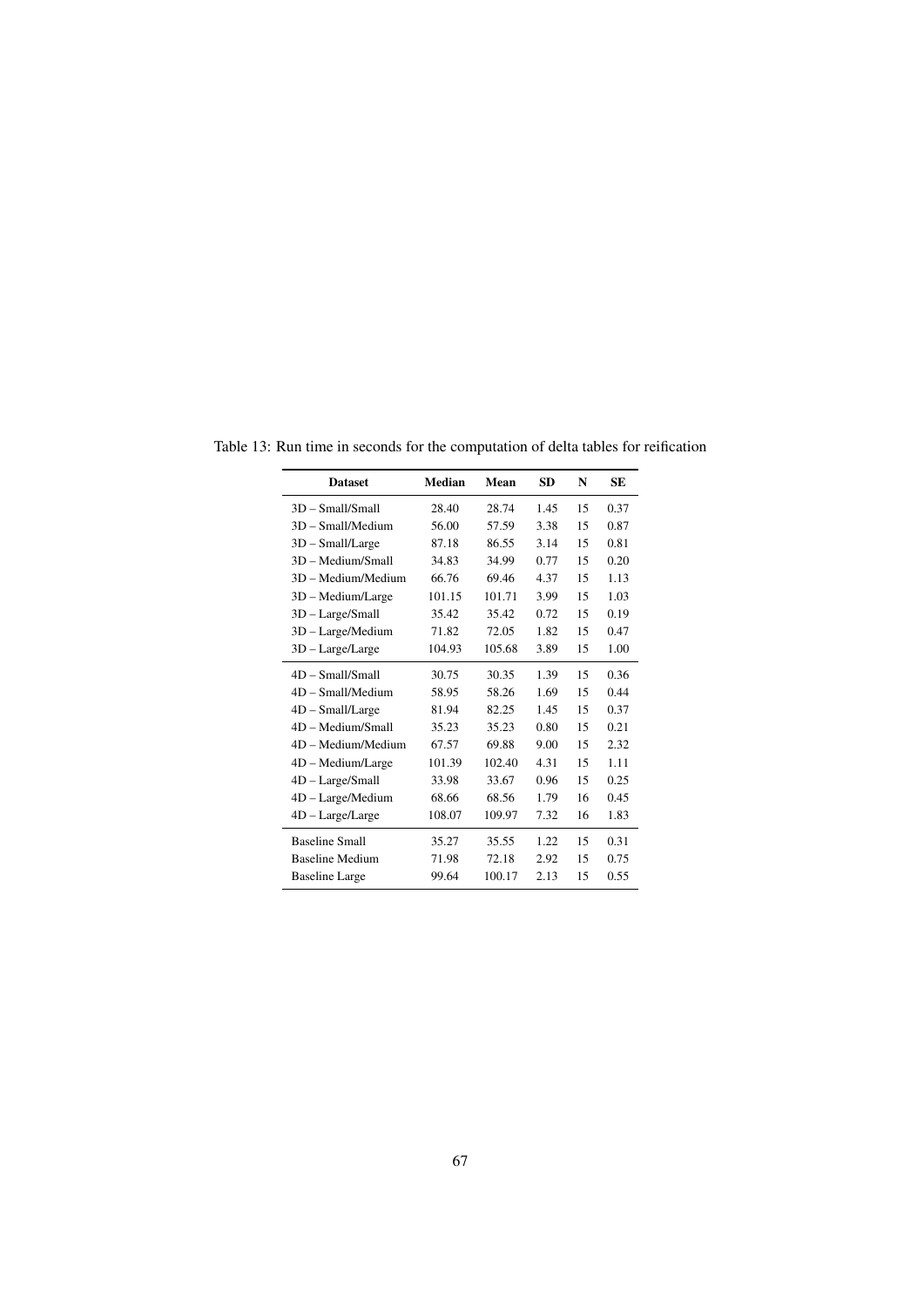<span id="page-67-0"></span>

| <b>Dataset</b>         | Median  | Mean    | SD.   | N  | SЕ   |
|------------------------|---------|---------|-------|----|------|
| 3D - Small/Small       | 214.13  | 214.36  | 4.52  | 15 | 1.17 |
| $3D - Small/Median$    | 401.04  | 401.58  | 6.20  | 15 | 1.60 |
| $3D$ – Small/Large     | 561.73  | 558.60  | 6.97  | 15 | 1.80 |
| 3D - Medium/Small      | 454.53  | 455.37  | 6.09  | 15 | 1.57 |
| $3D - Medium/Medium$   | 856.51  | 855.60  | 8.80  | 15 | 2.27 |
| 3D - Medium/Large      | 1272.57 | 1272.90 | 10.96 | 15 | 2.83 |
| $3D - Large/Small$     | 679.77  | 649.63  | 11.90 | 15 | 3.07 |
| 3D - Large/Medium      | 1358.35 | 1358.76 | 13.47 | 15 | 3.48 |
| $3D - Large/Large$     | 2065.26 | 2064.63 | 34.59 | 15 | 8.93 |
| $4D - Small/Small$     | 202.97  | 203.34  | 1.73  | 15 | 0.45 |
| $4D - Small/Median$    | 381.54  | 381.67  | 2.59  | 15 | 0.67 |
| $4D$ – Small/Large     | 546.27  | 546.37  | 4.00  | 15 | 1.03 |
| 4D - Medium/Small      | 435.52  | 435.21  | 2.98  | 15 | 0.77 |
| 4D - Medium/Medium     | 823.48  | 824.23  | 4.29  | 15 | 1.11 |
| $4D - Medium/Large$    | 1229.32 | 1228.71 | 10.88 | 15 | 2.81 |
| 4D - Large/Small       | 644.55  | 644.13  | 2.39  | 15 | 0.62 |
| $4D - Large/Median$    | 1308.71 | 1308.69 | 8.48  | 15 | 2.19 |
| $4D - Large/Large$     | 2012.39 | 2016.94 | 22.88 | 15 | 5.91 |
| <b>Baseline Small</b>  | 22.85   | 23.10   | 0.60  | 15 | 0.16 |
| <b>Baseline Medium</b> | 47.02   | 46.93   | 1.18  | 15 | 0.31 |
| <b>Baseline Large</b>  | 69.98   | 70.01   | 2.63  | 15 | 0.68 |

Table 14: Run time in seconds for the computation of delta tables for pivoting

Table 15: Run time in seconds for evaluating rules with membership reasoning under consideration of subclass relationships

<span id="page-67-1"></span>

| <b>Dataset</b>      | Median  | Mean    | <b>SD</b> | N   | SE    |  |
|---------------------|---------|---------|-----------|-----|-------|--|
| $3D - Small/Small$  | 171.66  | 171.34  | 5.73      | 11  | 1.73  |  |
| $3D - Small/Median$ | 185.00  | 183.37  | 9.99      | 11  | 3.01  |  |
| $3D$ – Small/Large  | 183.36  | 185.19  | 6.14      | 11  | 1.85  |  |
| 3D - Medium/Small   | 686.43  | 696.13  | 60.61     | 12  | 17.50 |  |
| 3D - Medium/Medium  | 679.89  | 685.83  | 27.68     | 11  | 8.35  |  |
| 3D - Medium/Large   | 676.19  | 674.90  | 28.43     | 12. | 8.21  |  |
| $3D - Large/Small$  | 1617.46 | 1638.97 | 81.40     | 11  | 24.54 |  |
| 3D - Large/Medium   | 1643.51 | 1655.20 | 52.65     | 11  | 15.87 |  |
| $3D - Large/Large$  | 1647.26 | 1669.66 | 59.90     | 13  | 16.61 |  |
| $4D - Small/Small$  | 200.20  | 202.21  | 9.14      | 11  | 2.76  |  |
| 4D - Small/Medium   | 221.57  | 218.95  | 13.92     | 11  | 4.20  |  |
| $4D - Small/Large$  | 216.25  | 219.25  | 9.82      | 11  | 2.96  |  |
| 4D – Medium/Small   | 772.22  | 777.65  | 34.90     | 9   | 11.63 |  |
| 4D - Medium/Medium  | 767.23  | 761.55  | 19.16     | 9   | 6.39  |  |
| 4D - Medium/Large   | 778.78  | 783.54  | 34.36     | 9   | 11.45 |  |
| 4D - Large/Small    | 1879.00 | 1861.65 | 70.76     | 9   | 23.59 |  |
| 4D - Large/Medium   | 1855.82 | 1856.77 | 55.78     | 10  | 17.64 |  |
| $4D - Large/Large$  | 1983.90 | 1981.09 | 93.96     | 12. | 27.12 |  |
|                     |         |         |           |     |       |  |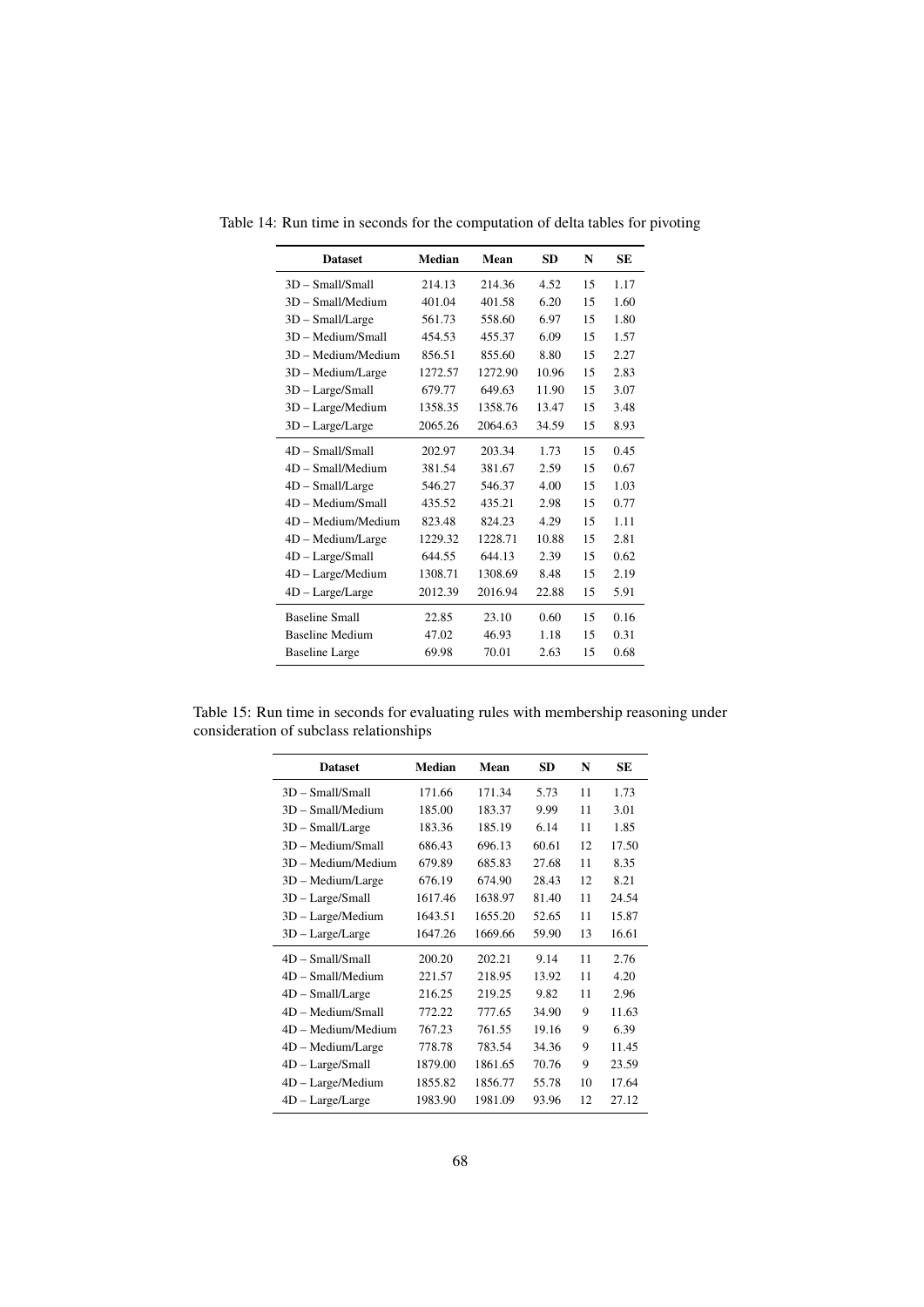Table 16: Run time in seconds for evaluating rules with membership reasoning under consideration of subclass relationships as well as domain/range

<span id="page-68-0"></span>

| <b>Dataset</b>                    | <b>Median</b> | Mean    | <b>SD</b> | N  | <b>SE</b> |
|-----------------------------------|---------------|---------|-----------|----|-----------|
| 3D - Small/Small (Domain/Range)   | 487.33        | 481.77  | 22.88     | 10 | 7.23      |
| 3D – Small/Medium (Domain/Range)  | 523.15        | 523.11  | 36.18     | 10 | 11.44     |
| 3D - Small/Large (Domain/Range)   | 533.82        | 543.35  | 44.72     | 10 | 14.14     |
| 3D – Medium/Small (Domain/Range)  | 2151.67       | 2145.78 | 138.17    | 10 | 43.69     |
| 3D – Medium/Medium (Domain/Range) | 2762.48       | 2750.21 | 184.56    | 10 | 58.36     |
| 3D – Medium/Large (Domain/Range)  | 2763.04       | 2799.56 | 224.07    | 10 | 70.85     |
| 3D - Large/Small (Domain/Range)   | 7458.16       | 7427.12 | 820.63    | 10 | 259.51    |
| 3D - Large/Medium (Domain/Range)  | 7806.48       | 7892.62 | 565.61    | 10 | 178.86    |
| 3D - Large/Large (Domain/Range)   | 8286.55       | 8332.46 | 762.81    | 10 | 241.22    |
| 4D - Small/Small (Domain/Range)   | 484.91        | 498.30  | 46.59     | 10 | 14.73     |
| 4D - Small/Medium (Domain/Range)  | 587.36        | 596.91  | 34.79     | 10 | 11.00     |
| 4D – Small/Large (Domain/Range)   | 558.44        | 568.69  | 51.05     | 10 | 16.15     |
| 4D – Medium/Small (Domain/Range)  | 2383.81       | 2441.62 | 304.05    | 10 | 96.15     |
| 4D – Medium/Medium (Domain/Range) | 2760.17       | 2778.86 | 158.65    | 17 | 38.48     |
| 4D – Medium/Large (Domain/Range)  | 2583.83       | 2580.10 | 179.65    | 10 | 56.81     |
| 4D – Large/Small (Domain/Range)   | 7637.13       | 7763.63 | 829.15    | 10 | 262.20    |
| 4D - Large/Medium (Domain/Range)  | 7724.61       | 7922.17 | 638.20    | 10 | 201.82    |
| 4D – Large/Large (Domain/Range)   | 8175.12       | 8388.14 | 685.41    | 10 | 216.75    |